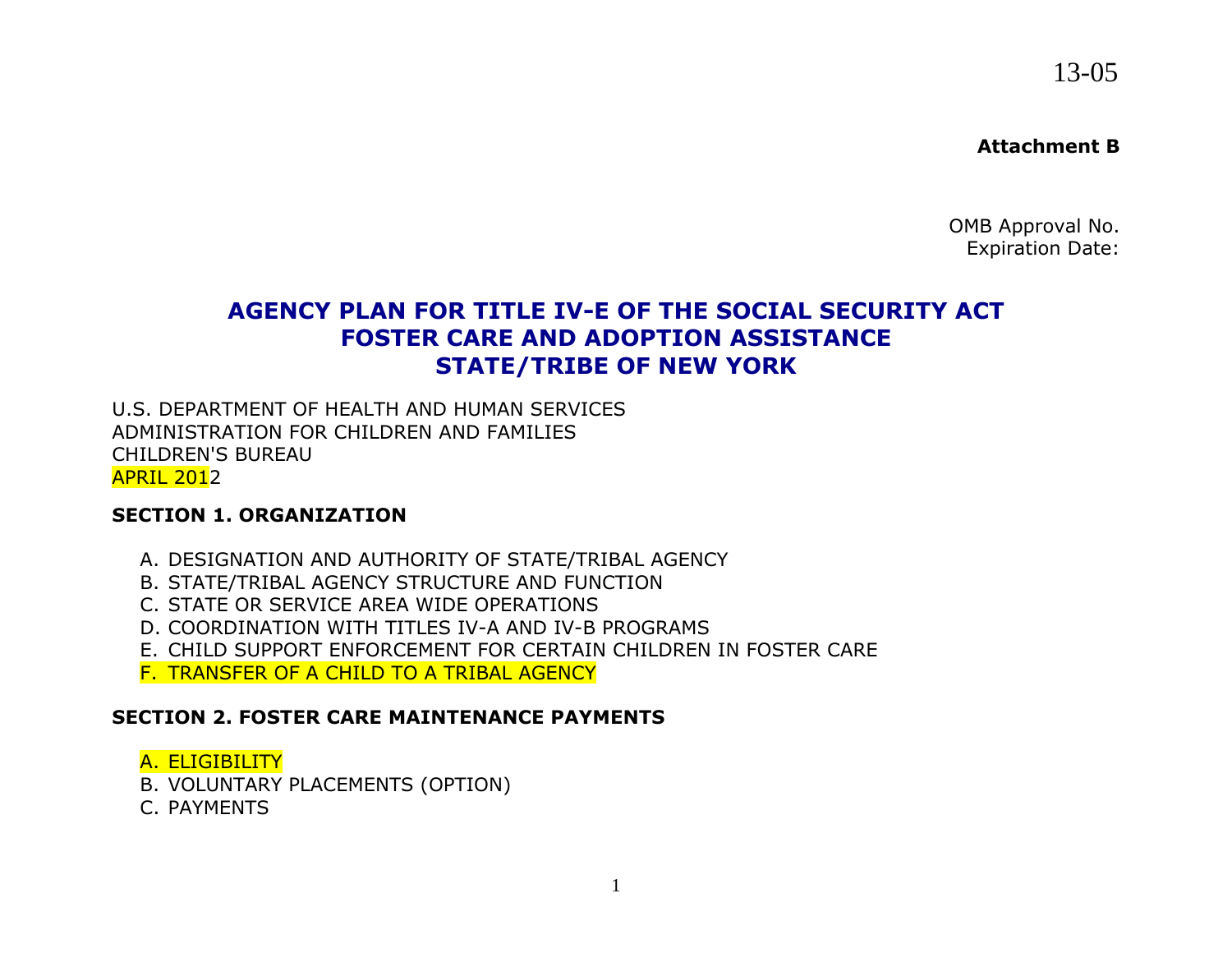D. CASE REVIEW SYSTEM

- E. MEDICAL AND SOCIAL SERVICES
- F. SPECIFIC GOALS IN STATE/TRIBAL LAW
- G. PREVENTIVE AND REUNIFICATION SERVICES
- H. TERMINATION OF PARENTAL RIGHTS
- I. DATE CHILD CONSIDERED TO HAVE ENTERED FOSTER CARE
- J. DOCUMENTATION OF JUDICIAL DETERMINATION
- K. TRIAL HOME VISITS
- L. TRAINING
- M. DEFINITION OF CHILD

### **SECTION 3. ADOPTION ASSISTANCE PAYMENTS**

- A. ELIGIBILITY
- B. PAYMENTS AMOUNTS AND CONDITIONS
- C. ADOPTION ASSISTANCE AGREEMENT
- D. MEDICAID AND SOCIAL SERVICES
- E. ELIGIBILITY FOR ADOPTION INCENTIVE FUNDING
- F. ADOPTION TAX CREDIT
- G. DEFINITION OF CHILD

## **SECTION 4. GENERAL PROGRAM REQUIREMENTS**

- A. STANDARDS FOR FOSTER FAMILY HOMES AND CHILD CARE INSTITUTIONS
- B. REVIEW OF PAYMENTS AND LICENSING STANDARDS
- C. FAIR HEARINGS
- D. INDEPENDENT AUDIT
- E. CHILD ABUSE AND NEGLECT
- F. TIMELY INTERSTATE PLACEMENT OF CHILDREN
- G. REMOVAL OF BARRIERS TO INTERETHNIC ADOPTION
- H. KINSHIP CARE
- I. SIBLING PLACEMENT

13-05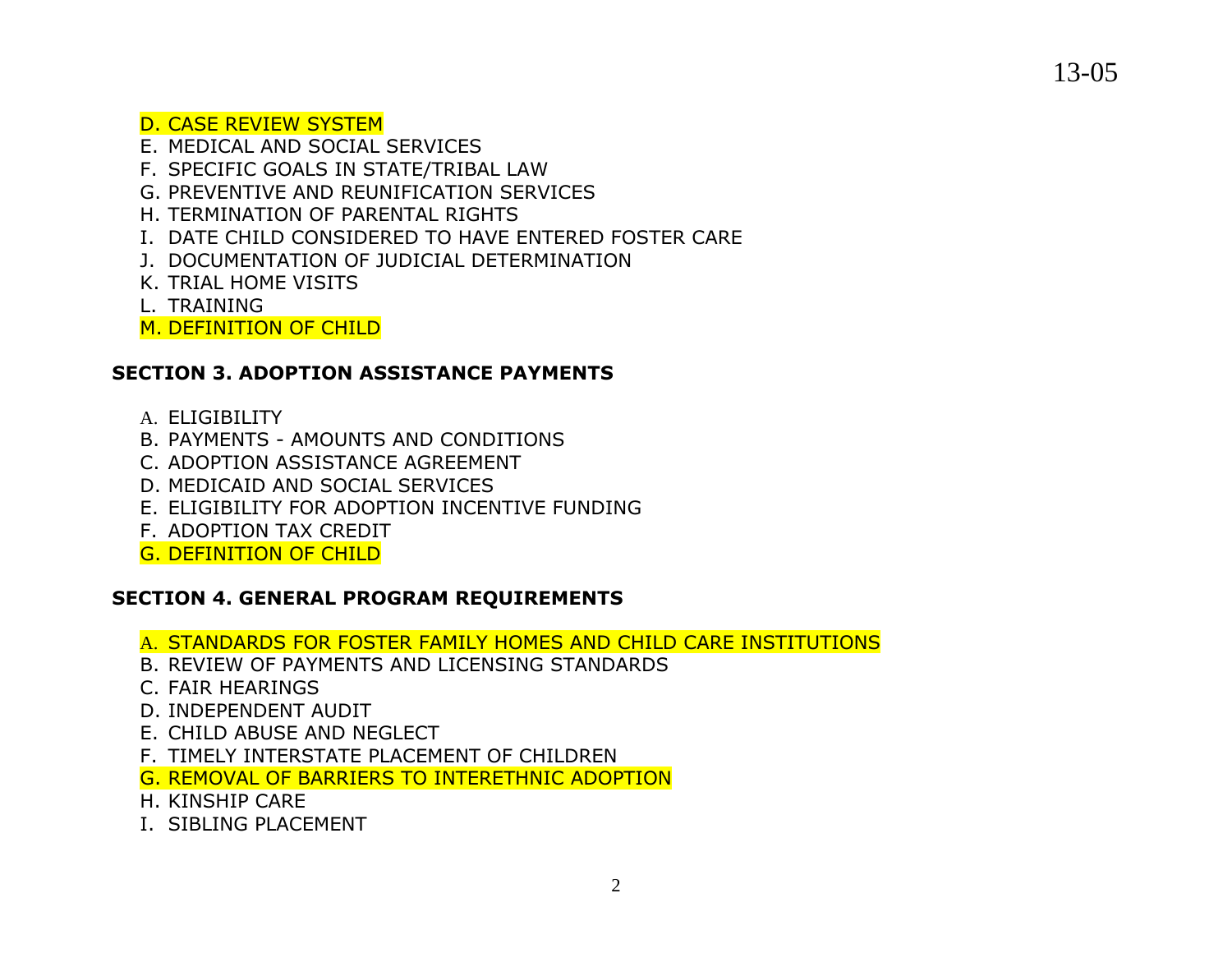13-05

- J. SAFETY REQUIREMENTS
- K. INTERJURISDICTIONAL ADOPTIONS
- L. QUALITY STANDARDS
- M. COMPULSORY SCHOOL ATTENDANCE
- N. VERIFICATION OF CITIZENSHIP OR IMMIGRATION STATUS

## **SECTION 5. GENERAL PROVISIONS**

- A. PERSONNEL ADMINISTRATION
- B. SAFEGUARDING INFORMATION
- C. REPORTING
- D. MONITORING
- E. APPLICABILITY OF DEPARTMENT-WIDE REGULATIONS
- F. AVAILABILITY OF PLANS
- G. OPPORTUNITY FOR PUBLIC INSPECTION OF CFSR MATERIALS
- H. NEGOTIATION WITH INDIAN TRIBES

## **SECTION 6. GUARDIANSHIP ASSISTANCE PROGRAM OPTION**

- A. ELIGIBILITY
- B. PAYMENTS
- C. AGREEMENTS
- D. SAFETY
- E. MEDICAID AND SOCIAL SERVICES
- F. TITLE IV-E GUARDIANSHIP ASSISTANCE PROGRAM PLAN REQUIREMENTS
- G. DEFINITION OF CHILD

## **SECTION 7. TRIBE OPERATED IV-E PROGRAM REQUIREMENTS**

- A. GENERAL PROGRAM REQUIREMENTS
- B. SERVICE AREA AND POPULATIONS
- C. NUNC PRO TUNC AND FOSTER CARE ELIGIBILITY REQUIREMENTS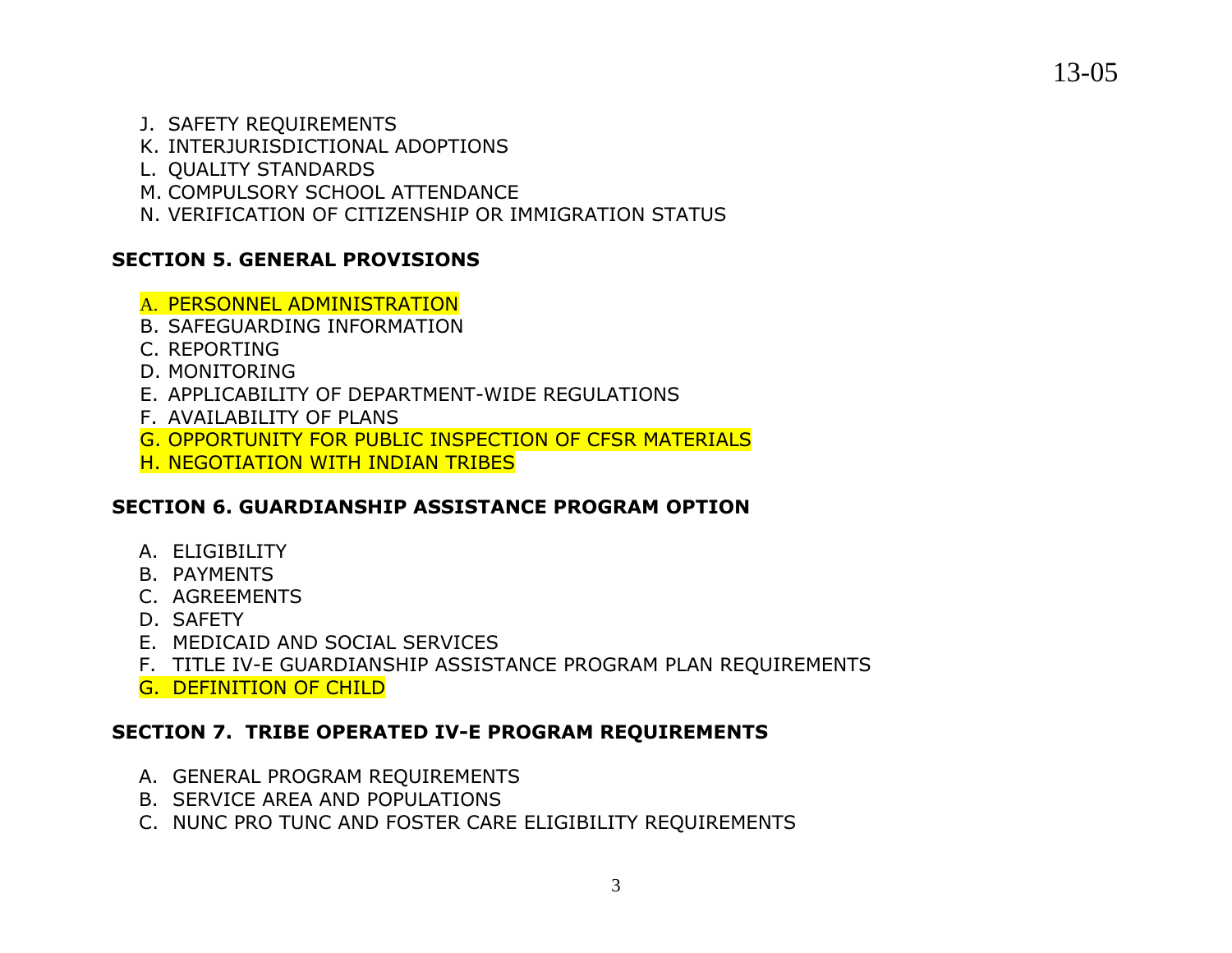- D. LICENSING STANDARDS FOR TRIBAL FOSTER FAMILY HOMES AND CHILD CARE INSTITUTIONS
- E. IN-KIND EXPENDITURES FROM THIRD-PARTY SOURCES

**ATTACHMENT I: CERTIFICATION**

**ATTACHMENT II: GOVERNOR/TRIBAL LEADER'S CERTIFICATION**

**ATTACHMENT III: STATE ASSURANCES**

**ATTACHMENT IV: TRIBAL ASSURANCES**

**ATTACHMENT V: 479B TRIBAL CERTIFICATIONS**

**ATTACHMENT VI: 475(8) STATE/TRIBAL CERTIFICATION**

**ATTACHMENT VII: STATE/TRIBAL CERTIFICATION: PERSONNEL ADMINISTRATION**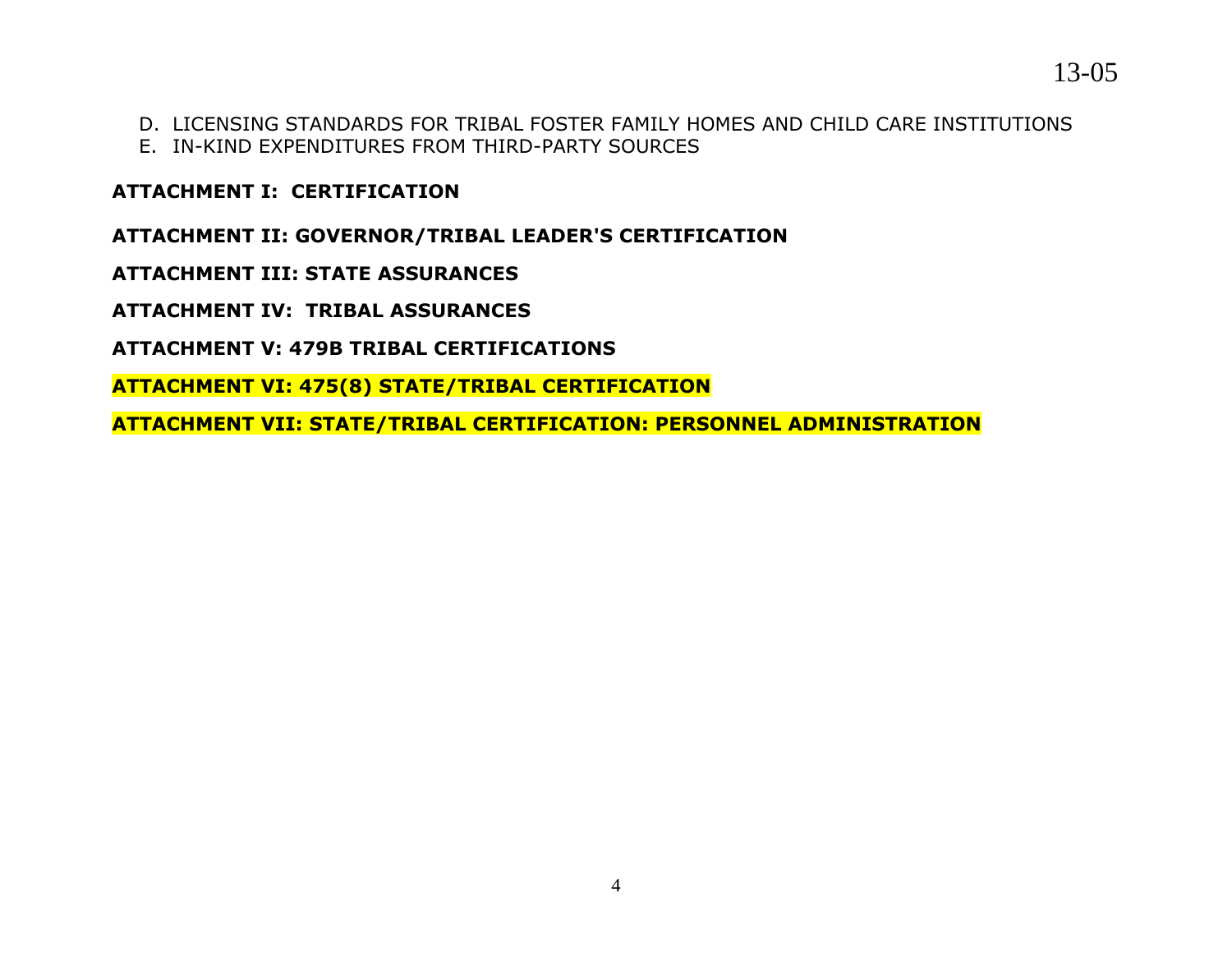# **PLAN FOR TITLE IV-E OF THE SOCIAL SECURITY ACT**

# **FEDERAL PAYMENTS FOR FOSTER CARE AND ADOPTION ASSISTANCE**

# **STATE/TRIBE OF NEW YORK**

As a condition of the receipt of Federal funds under title IV-E of the Social Security Act (hereinafter, the Act), the

#### \_\_\_\_\_\_\_\_\_\_\_\_\_\_**NEW YORK**\_\_\_\_\_\_\_\_\_\_\_\_\_\_

(Name of State/Tribal Agency)

submits here a plan for the programs to provide, in appropriate cases, foster care and adoption assistance, and if the State/Tribal agency elects, guardianship assistance, under title IV-E of the Act and hereby agrees to administer the programs in accordance with the provisions of this plan, title IV-E of the Act, and all applicable Federal regulations and other official issuances of the Department.

The official text of laws, regulations and official issuances governs, and the State/Tribal agency acknowledges its responsibility to adhere to them regardless of the fact that, for purposes of simplicity, the specific provisions printed herein are sometimes paraphrases of, or excerpts and incomplete quotations from, the full text. Statutory citations refer to provisions in title IV-E of the Social Security Act. Regulatory citations refer to provisions in 45 CFR Parts 1355 and 1356.

The State/Tribal agency understands that if and when title IV-E is amended or regulations are revised, a new or amended plan for title IV-E that conforms to the revisions must be submitted.

| <b>Federal</b><br>Regulatory/ | <b>Requirement</b> | <b>State Regulatory, Statutory, and Policy</b><br><b>References and Citations for Each</b> |
|-------------------------------|--------------------|--------------------------------------------------------------------------------------------|
|-------------------------------|--------------------|--------------------------------------------------------------------------------------------|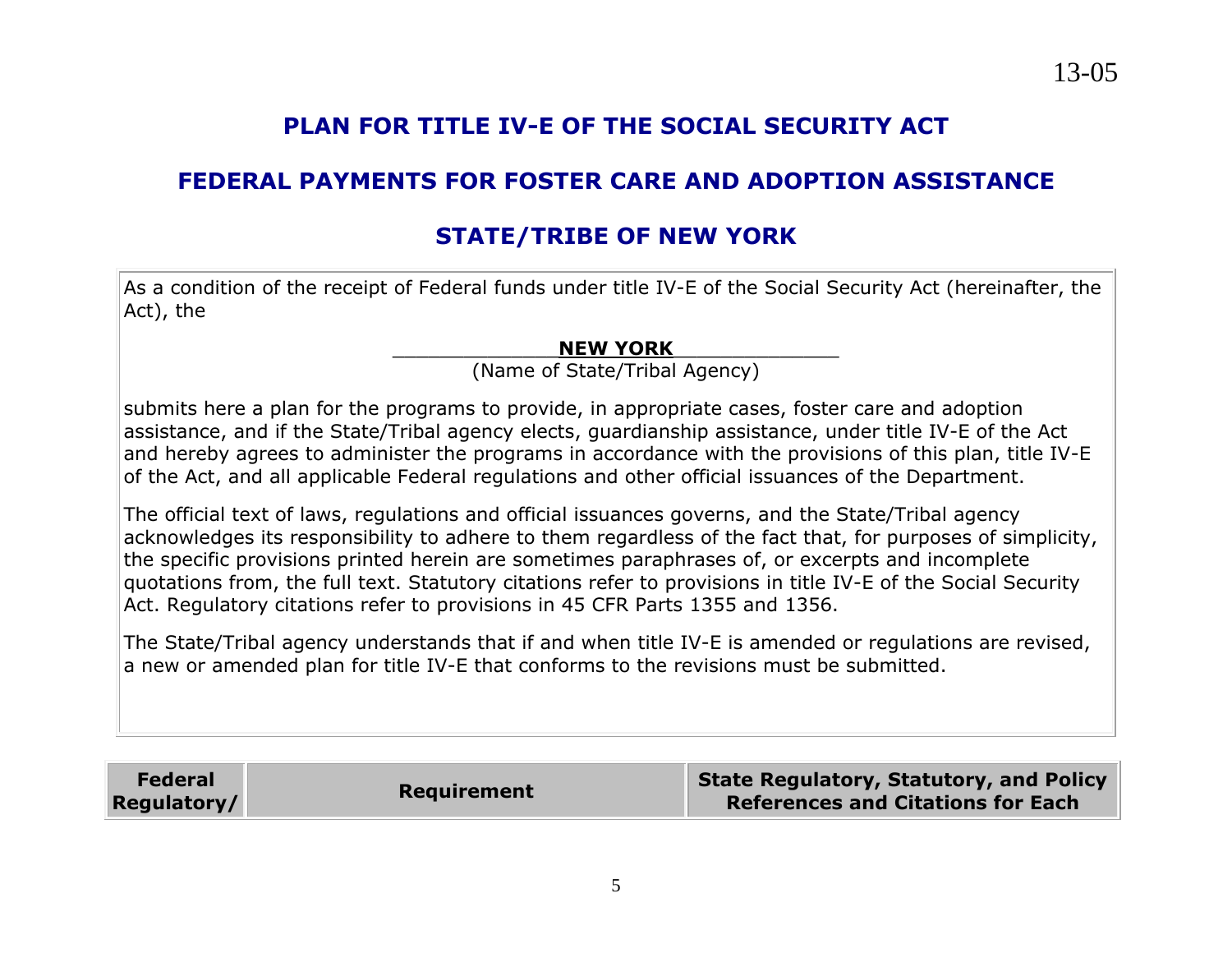| <b>Statutory</b><br>References <sup>1</sup> |                                                                                                                                                                                                                                                                                                                                                                                 |                                                                                                                                                                                                                                                                                                                                                                      |
|---------------------------------------------|---------------------------------------------------------------------------------------------------------------------------------------------------------------------------------------------------------------------------------------------------------------------------------------------------------------------------------------------------------------------------------|----------------------------------------------------------------------------------------------------------------------------------------------------------------------------------------------------------------------------------------------------------------------------------------------------------------------------------------------------------------------|
|                                             | <b>SECTION 1. ORGANIZATION</b>                                                                                                                                                                                                                                                                                                                                                  |                                                                                                                                                                                                                                                                                                                                                                      |
| 471(a)(2)                                   | A. DESIGNATION AND AUTHORITY OF<br>STATE/TRIBAL AGENCY<br>The State/Tribal agency has been designated<br>to administer or supervise the administration<br>of the programs under this plan. (See<br>Attachment I.) It is also the agency that<br>administers or supervises the administration<br>of the Child Welfare Services Plan under<br>subpart 1 of title IV-B of the Act. | <b>Key</b><br><b>SSL - Social Services Law</b><br>FCA - Family Court Act<br><b>DRL - Domestic Relations Law</b><br>Ex. L. - Executive Law<br><b>BCL - Business Corporation Law</b><br>18 NYCRR - Title 18 of the Official<br>Compilation of the Codes, Rules and<br>Regulations of the State of New York.<br>OCFS - Office of Children and Family<br><b>Services</b> |
|                                             |                                                                                                                                                                                                                                                                                                                                                                                 | SSL 17 Powers and duties of the<br>commissioner.<br>SSL 20 Powers and duties of the<br>department.<br>SSL 34 General powers of the<br>commissioner.<br>SSL 406 Department of social welfare<br>designated as state agency.<br>SSL 407 Powers of department of social<br>welfare.<br>Chapter 436 of the Laws of 1997                                                  |

 $\overline{a}$ 

 $1$  Statutory references refer to the Social Security Act. Regulatory references refer to Title 45 of the Code of Federal Regulations (CFR).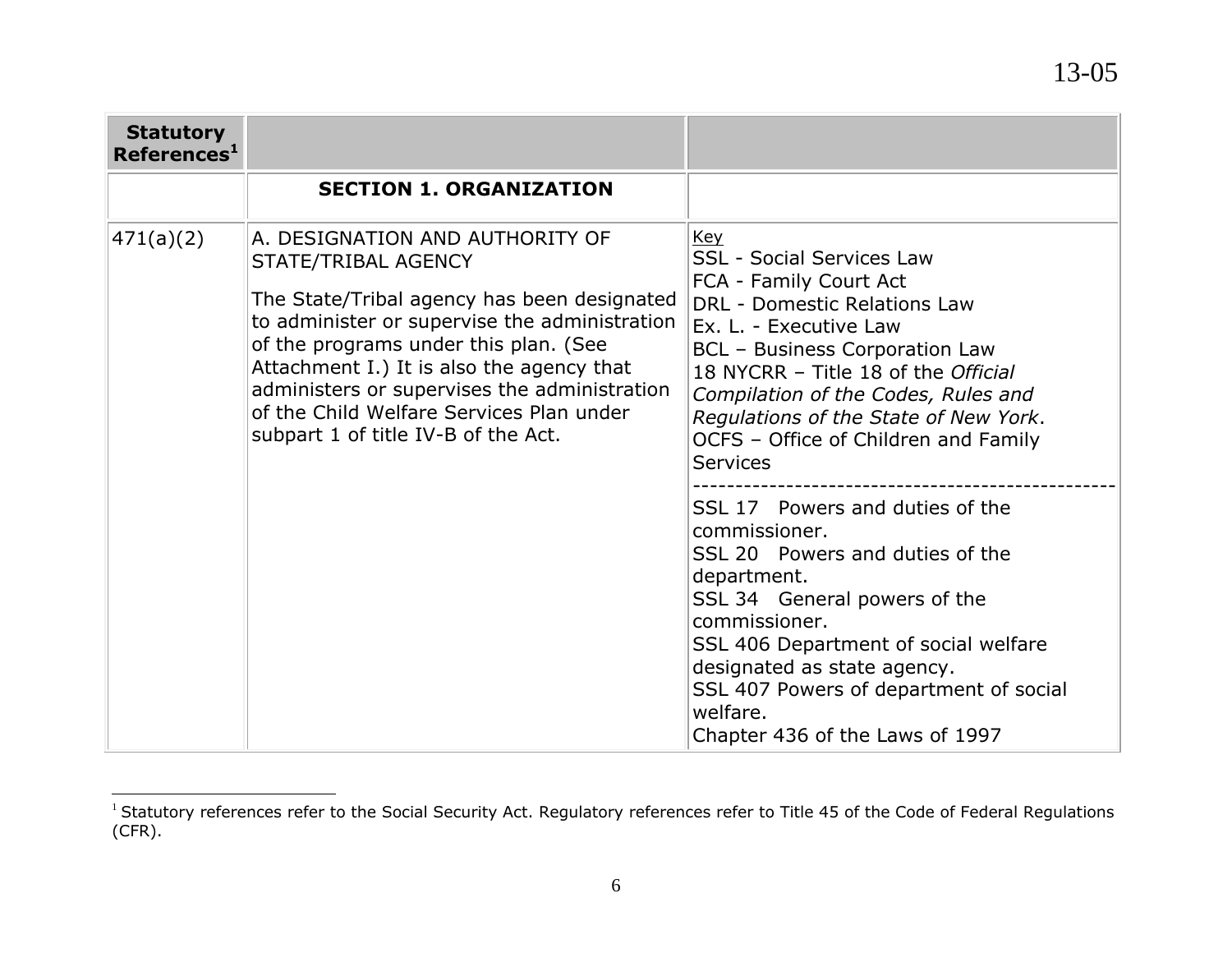|           | B. STATE/TRIBAL AGENCY STRUCTURE AND<br><b>FUNCTION</b>                                                                                                                                                                                                                                                                                                                                      | <b>OCFS Organizational Chart and Description</b><br>of Functions                                                                                                                                                                                                                                                                                                                                                                         |
|-----------|----------------------------------------------------------------------------------------------------------------------------------------------------------------------------------------------------------------------------------------------------------------------------------------------------------------------------------------------------------------------------------------------|------------------------------------------------------------------------------------------------------------------------------------------------------------------------------------------------------------------------------------------------------------------------------------------------------------------------------------------------------------------------------------------------------------------------------------------|
|           | The State/Tribal agency has available upon<br>request an organizational chart of the<br>agency and a description of the functions of<br>each of its organizational units as they<br>relate to the administration or supervising<br>the administration of the title IV-E foster<br>care maintenance, adoption assistance, and<br>(at IV-E agency option) guardianship<br>assistance programs. | http://www.ocfs.state.ny.us/main/<br>http://wwwocfs.state.nyenet/agencyinfo.asp                                                                                                                                                                                                                                                                                                                                                          |
| 471(a)(3) | C. STATE OR TRIBAL SERVICE AREA WIDE<br><b>OPERATIONS</b><br>The title IV-E plan for foster care, adoption<br>assistance, and guardianship assistance if<br>elected by the State/ Tribal agency, is in<br>effect in all political subdivisions and Tribal<br>service areas.<br>(Tribes, see also section 7)                                                                                  | SSL 153-k Funding for children and family<br>services.<br>SSL 395 Responsibility of public welfare<br>districts for welfare of children.<br>SSL 406 Department of social welfare<br>designated as state agency.<br>SSL 407 Powers of department social<br>welfare.<br>SSL 409-d District-wide child welfare<br>services plan.<br>Chapter 436 of the Laws of 1997<br>18 NYCRR Part 426 Title IV-E foster care and<br>adoption assistance. |
| 471(a)(4) | D. COORDINATION WITH TITLES IV-A AND<br><b>IV-B PROGRAMS</b>                                                                                                                                                                                                                                                                                                                                 | SSL 34-a Services planning requirements.<br>SSL 409-d District's child welfare plans<br>developed in consultation with other                                                                                                                                                                                                                                                                                                             |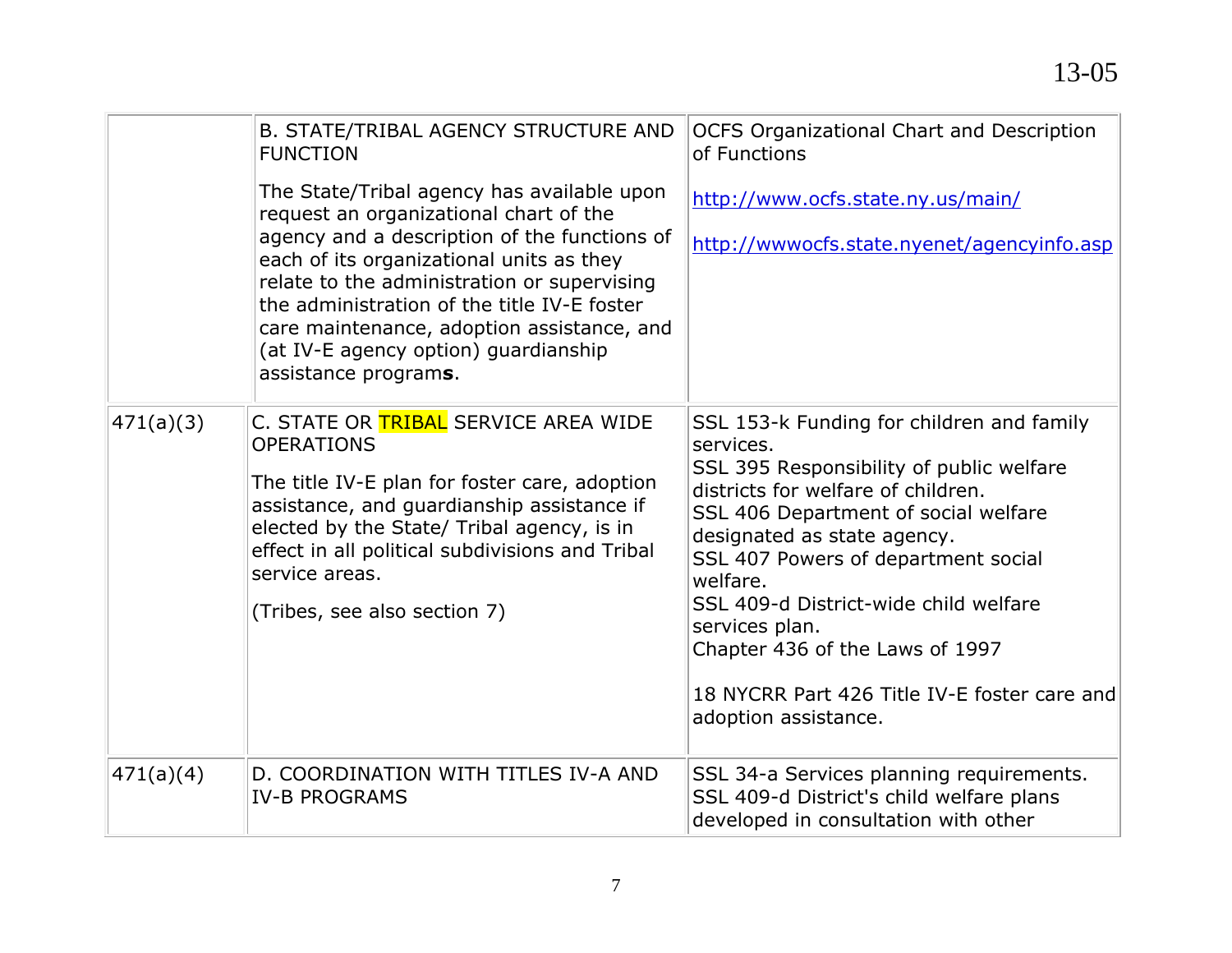|            | The title IV-E program is coordinated at the<br>local level with the programs at the<br>State/Tribal or local level assisted under<br>titles IV-A, IV-B and XX of the Act and under<br>all appropriate provisions of Federal law.                                                                                                                                                                                                         | government agencies.<br>18 NYCRR Part 407 Consolidated services<br>plan.                                                                                                                              |
|------------|-------------------------------------------------------------------------------------------------------------------------------------------------------------------------------------------------------------------------------------------------------------------------------------------------------------------------------------------------------------------------------------------------------------------------------------------|-------------------------------------------------------------------------------------------------------------------------------------------------------------------------------------------------------|
| 471(a)(17) | E. CHILD SUPPORT ENFORCEMENT FOR<br><b>CERTAIN CHILDREN IN FOSTER CARE</b><br>The State/Tribal agency takes all appropriate<br>steps, including cooperative efforts with the<br>State/Tribal agencies administering the plans<br>approved under titles IV-A and -D, to secure<br>an assignment to the State/ Tribe of any<br>rights to support on behalf of each child<br>receiving foster care maintenance payments<br>under title IV-E. | SSL 398.6(d) Collection of foster care<br>expenses.<br>18 NYCRR Part 422 Parental support of<br>children receiving foster care.<br>18 NYCRR Part 426.8 Assignment of support<br>rights.               |
| 1356.67    | F. TRANSFER OF A CHILD TO A TRIBAL<br><b>AGENCY</b><br>The State agency has established and<br>maintains procedures for the transfer of<br>responsibility for the placement and care of a<br>child under a State title IV-E plan to a Tribal<br>title IV-E agency or an Indian Tribe with a<br>title IV-E agreement. At a minimum, the<br>State agency transfer procedures:<br>1. Are established and maintained in                       | <b>SSL 39 Indian affairs</b><br><b>State Tribal Agreement with St. Regis</b><br><b>Mohawk Tribe, as amended</b><br><b>OCFS Eligibility Manual for Child</b><br><b>Welfare Programs (Updated 2012)</b> |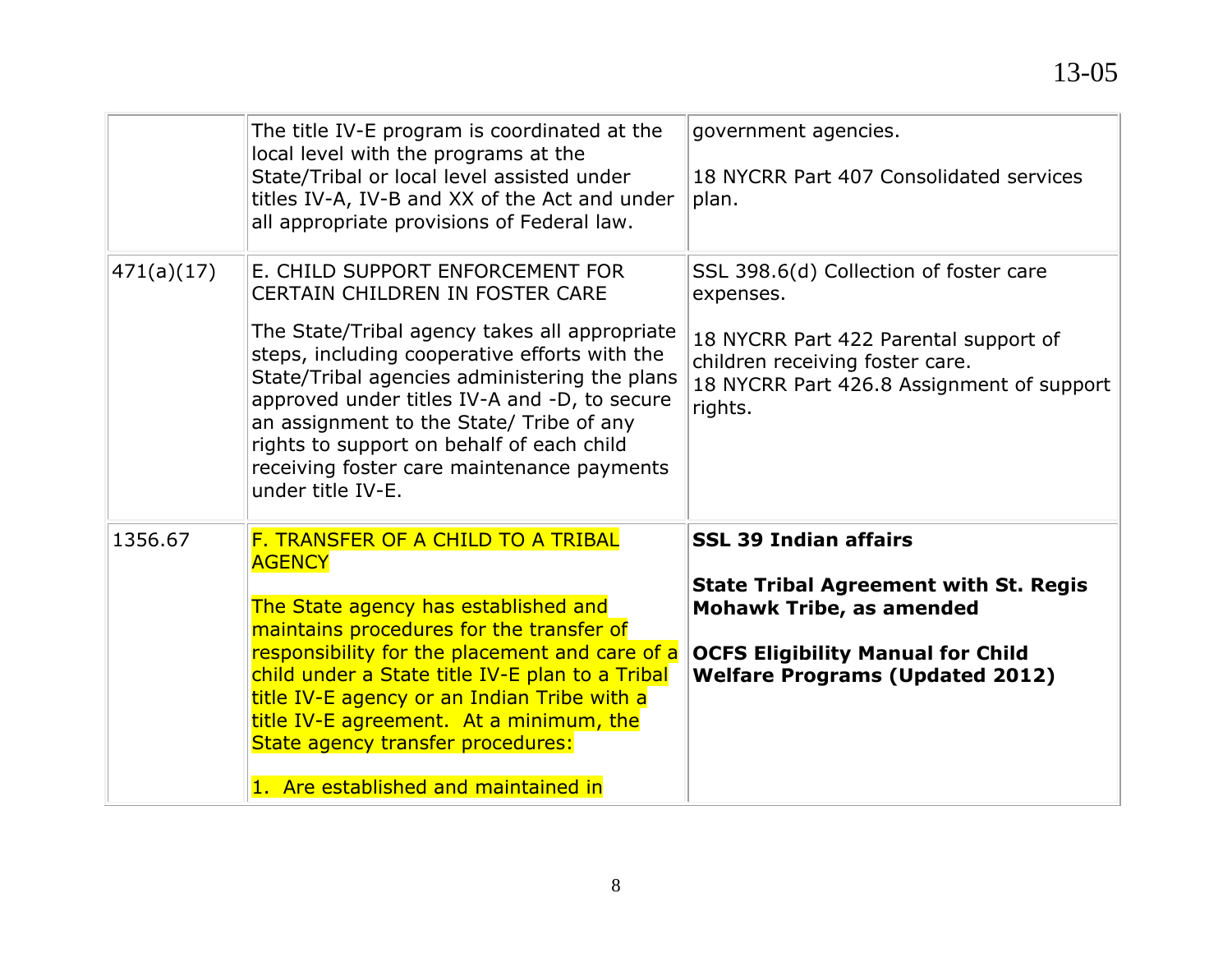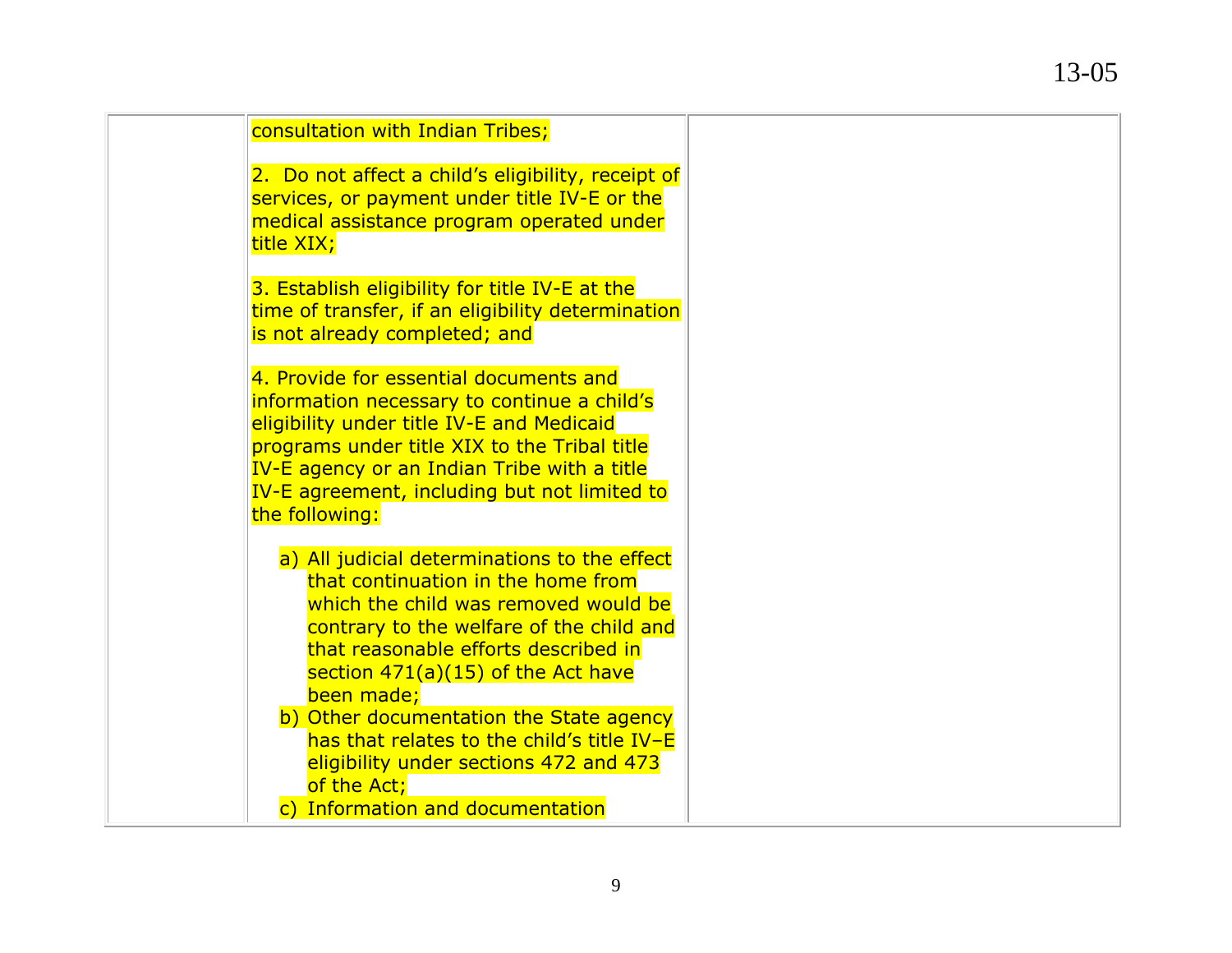| available to the agency regarding the<br>child's eligibility or potential eligibility<br>for other Federal benefits;<br>d) The case plan developed pursuant to<br>section 475(1) of the Act, including<br>health and education records of the<br>child pursuant to section $475(1)(C)$ of<br>the Act; and<br>e) Information and documentation of the<br>child's placement settings, including a<br>copy of the most recent provider's<br>license or approval. |
|---------------------------------------------------------------------------------------------------------------------------------------------------------------------------------------------------------------------------------------------------------------------------------------------------------------------------------------------------------------------------------------------------------------------------------------------------------------|
| (Not applicable to Tribes)                                                                                                                                                                                                                                                                                                                                                                                                                                    |

| <b>Federal</b><br>Regulatory/<br><b>Statutory</b><br><b>References</b> | <b>Requirement</b>                                                                                               | <b>State Regulatory, Statutory, and</b><br><b>Policy References and Citations for</b><br>Each |
|------------------------------------------------------------------------|------------------------------------------------------------------------------------------------------------------|-----------------------------------------------------------------------------------------------|
|                                                                        | <b>SECTION 2. FOSTER CARE</b><br><b>MAINTENANCE PAYMENTS</b>                                                     |                                                                                               |
| 471(a)(1)                                                              | A. ELIGIBILITY<br>(Tribes, also see section 7 of this pre-<br>print)<br>1. Payments are provided for each child: |                                                                                               |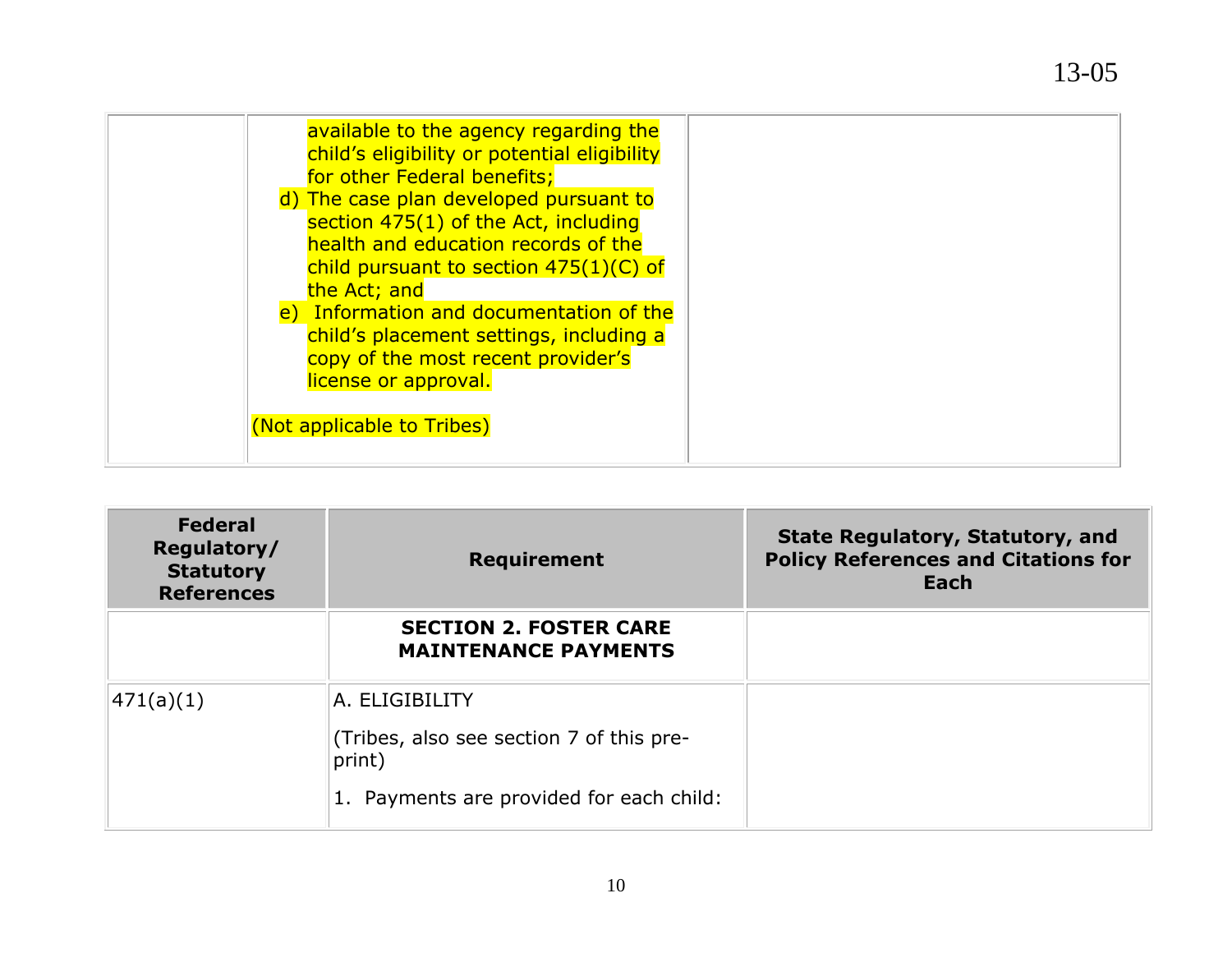| 472(a)(1)8(2) | a. who meets the requirements of section        | SSL 358-a Dependent children in foster                                   |
|---------------|-------------------------------------------------|--------------------------------------------------------------------------|
|               | 406(a) of the Act (as in effect $7/16/96$ ), is | care.                                                                    |
|               | removed from the home of a relative             | FCA 307.4 Hearing following detention.                                   |
|               | specified in section 406(a), and is placed      | FCA 320.5 The initial appearance;                                        |
|               | in foster care if:                              | release or detention.                                                    |
|               |                                                 | FCA 352.2 Order of disposition.                                          |
|               | the removal and foster care<br>i.               | FCA 353.3 Placement.                                                     |
|               | placement met, and continues to                 | FCA 728 Discharge, release or detention                                  |
|               | meet the requirements of paragraph              | by judge after hearing and before filing                                 |
|               | $(2)$ in section 472 $(a)$ of the Act; and      | of petition in custody cases.                                            |
|               | the child, while in the home, would<br>ii.      | FCA 739 Release or detention after filing                                |
|               | have met the Aid to Families with               | of petition and prior to order of                                        |
|               | Dependent Children (AFDC) program               | disposition.                                                             |
|               | eligibility requirement of paragraph            | FCA 754 Disposition on adjudication of<br>person in need of supervision. |
|               | $(3)$ in section 472 $(a)$ of the Act;          | FCA 756 Placement.                                                       |
|               |                                                 | FCA 1022 Preliminary orders of court                                     |
|               |                                                 | before petition filed.                                                   |
|               |                                                 | FCA 1027 Preliminary orders after filing                                 |
|               |                                                 | of petition.                                                             |
|               |                                                 | FCA 1028 Application to return child                                     |
|               |                                                 | temporarily removed.                                                     |
|               |                                                 | FCA 1051 Sustaining or dismissing                                        |
|               |                                                 | petition.                                                                |
|               |                                                 | FCA 1052 Disposition on adjudication.                                    |
|               |                                                 | FCA 1055 Placement.                                                      |
|               |                                                 | FCA 1094                                                                 |
|               |                                                 | Initial appearance and preliminary                                       |
|               |                                                 | proceedings<br>FCA 1095                                                  |
|               |                                                 |                                                                          |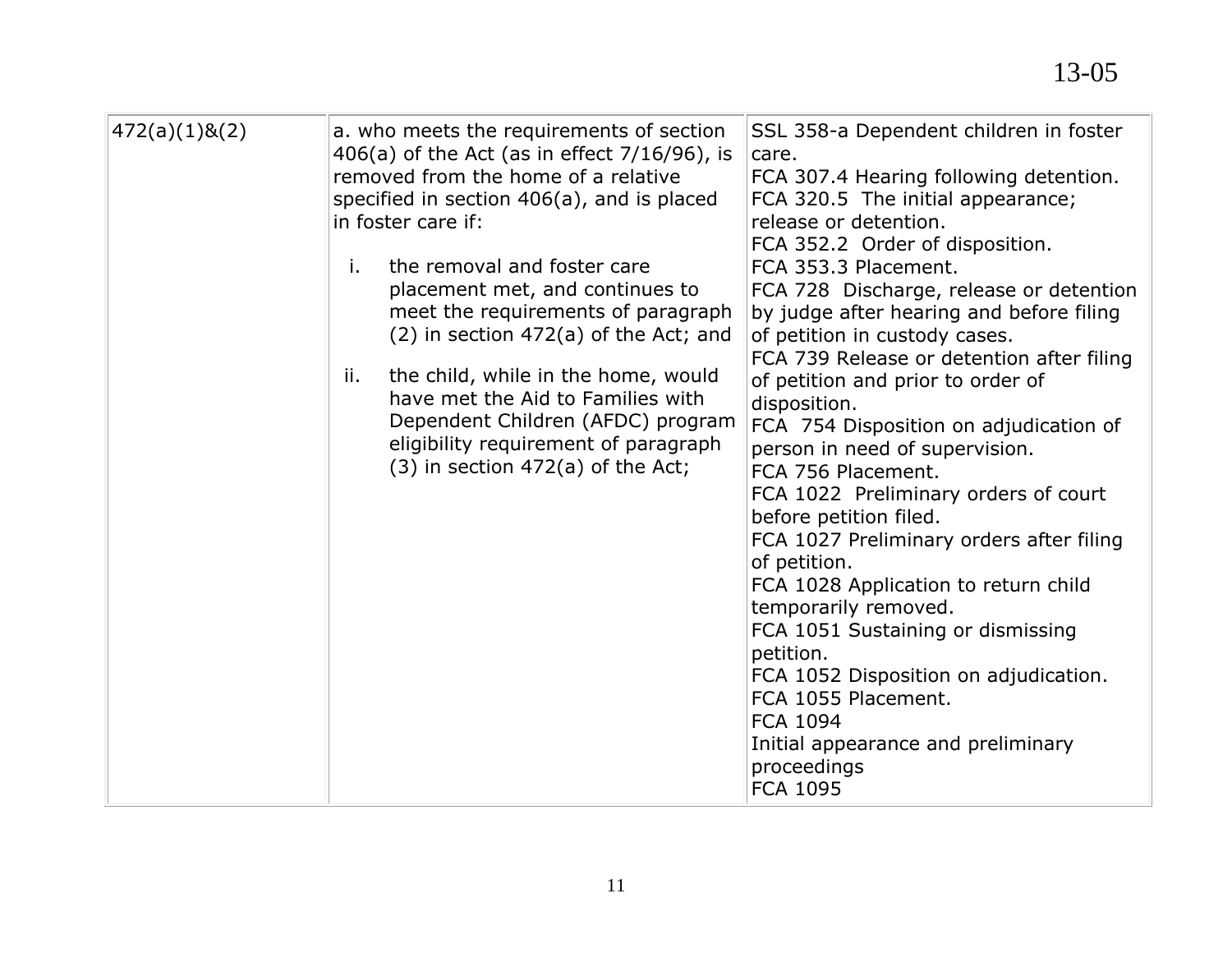|              |                                                                                                                                                                                                                                                                                                                                                                                                                                                                                                                                                                                                                                                                                                            | Fact finding and disposition<br>18 NYCRR Part 369 (ADC) Family<br>assistance.<br>18 NYCRR Part 426 Title IV-E foster<br>care and adoption assistance.<br><b>OCFS Eligibility Manual For Child</b><br><b>Welfare Programs, (Updated 2012)</b>                                                                                                                                                                                                                                                                                                                                                                                                                                  |
|--------------|------------------------------------------------------------------------------------------------------------------------------------------------------------------------------------------------------------------------------------------------------------------------------------------------------------------------------------------------------------------------------------------------------------------------------------------------------------------------------------------------------------------------------------------------------------------------------------------------------------------------------------------------------------------------------------------------------------|-------------------------------------------------------------------------------------------------------------------------------------------------------------------------------------------------------------------------------------------------------------------------------------------------------------------------------------------------------------------------------------------------------------------------------------------------------------------------------------------------------------------------------------------------------------------------------------------------------------------------------------------------------------------------------|
| 472(a)(2)(A) | b. whose removal and foster care                                                                                                                                                                                                                                                                                                                                                                                                                                                                                                                                                                                                                                                                           | SSL 358-a Dependent children in foster                                                                                                                                                                                                                                                                                                                                                                                                                                                                                                                                                                                                                                        |
| 1356.21(c)   | placement are in accordance with:<br>a voluntary placement agreement<br>i.<br>entered into by the child's parent or<br>legal guardian, who is the relative<br>referred to in paragraph (1) of<br>section 472(a) of the Act; or<br>a judicial determination to the effect<br>ii.<br>that continuation of residence in the<br>home from which removed would be<br>contrary to the welfare, or that the<br>placement would be in the best<br>interest, of the child and that<br>reasonable efforts of the type<br>described in section $471(a)(15)$ for a<br>child were made. The contrary to the<br>welfare determination will be made<br>in the first court ruling that<br>sanctions (even temporarily) the | care.<br>SSL 384-a Transfer of care and custody.<br>FCA 307.4 Hearing following detention.<br>FCA 320.5 The initial appearance; release<br>or detention.<br>FCA 352.2 Order of disposition.<br>FCA 353.3 Placement.<br>FCA 728 Discharge, release or detention<br>by judge after hearing and before filing<br>of petition in custody cases.<br>FCA 739 Release or detention after filing<br>of petition and prior to order of<br>disposition.<br>FCA 754 Disposition on adjudication of<br>person in need of supervision.<br>FCA 756 Placement.<br>FCA 1022 Preliminary orders of court<br>before petition filed.<br>FCA 1027 Preliminary orders after filing<br>of petition. |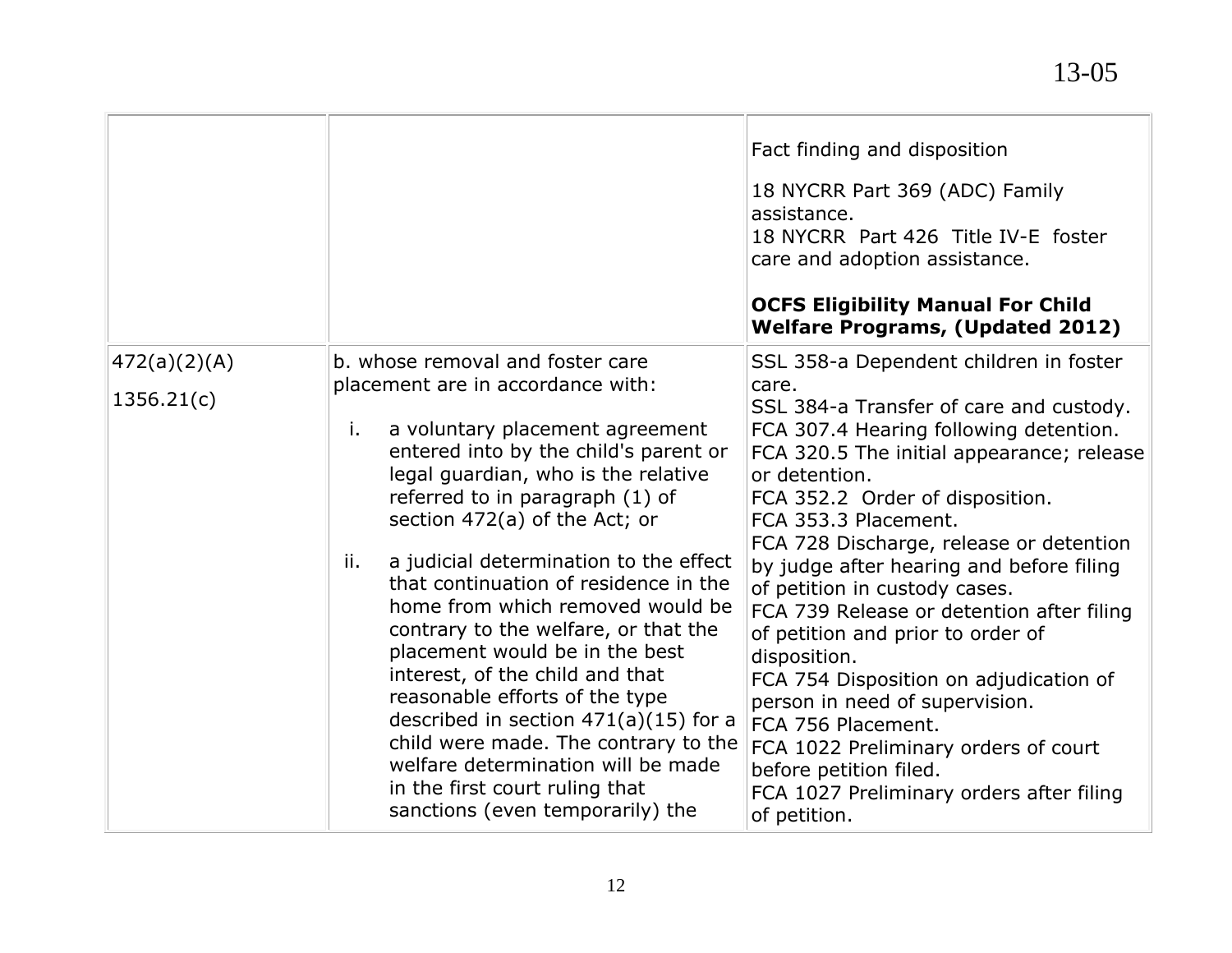|                                                         | removal of a child from home. If the<br>determination regarding contrary to<br>the welfare is not made in the first<br>court ruling pertaining to removal<br>from the home, the child will not be<br>eligible for title IV-E foster care<br>maintenance payments for the<br>duration of that stay in foster care; | FCA 1028 Application to return child<br>temporarily removed.<br>FCA 1051 Sustaining or dismissing<br>petition.<br>FCA 1052 Disposition on adjudication.<br>FCA 1055 Placement.<br>FCA 1094<br>Initial appearance<br>and preliminary proceedings<br><b>FCA 1095</b><br>Fact finding and disposition<br>18 NYCRR Part 369 (ADC) Family<br>assistance.<br>18 NYCRR Part 426 Title IV-E foster<br>care and adoption assistance<br><b>OCFS Eligibility Manual For Child</b><br><b>Welfare Programs, (Updated 2012)</b> |
|---------------------------------------------------------|-------------------------------------------------------------------------------------------------------------------------------------------------------------------------------------------------------------------------------------------------------------------------------------------------------------------|-------------------------------------------------------------------------------------------------------------------------------------------------------------------------------------------------------------------------------------------------------------------------------------------------------------------------------------------------------------------------------------------------------------------------------------------------------------------------------------------------------------------|
| 472(a)(2)(B)8(C)<br>472(a)(2)(B)(i)<br>472(a)(2)(B)(ii) | c. whose placement and care in a foster<br>family home or child care institution (as<br>defined in section $472(c)$ of the Act) is the<br>responsibility of either:<br>the State agency administering the<br>i.<br>approved title IV-E plan;                                                                      | <b>SSL 39 Indian affairs</b><br>SSL 398 Additional powers and duties of<br>commissioners of public welfare and<br>certain city public welfare officers in<br>relation to children.<br>SSL 460-c Inspection and supervision.<br>(of residential programs for children).                                                                                                                                                                                                                                            |
|                                                         | any other public agency with whom<br>ii.<br>the State/Tribal agency<br>administering or supervising the<br>administration of the approved title                                                                                                                                                                   | Ex. L 501 General functions, powers and<br>duties of division. (OCFS)                                                                                                                                                                                                                                                                                                                                                                                                                                             |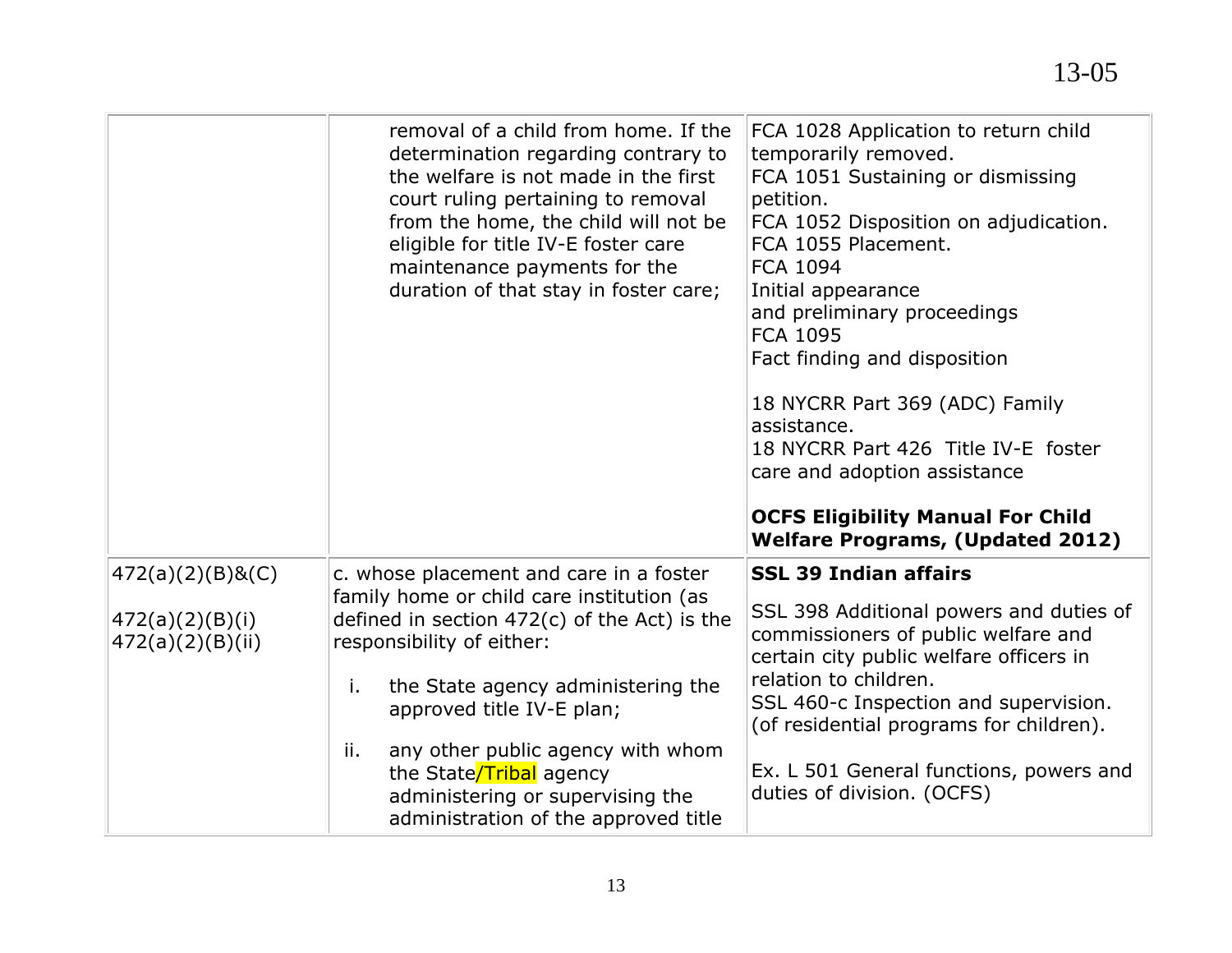|                        | IV-E plan has made an agreement<br>which is still in effect; or<br>a Tribe that has a plan approved<br>iii.<br>under section 471 in accordance<br>with 479B; and                         | 18 NYCRR Part 426<br>Title IV-E foster care and adoption<br>assistance.<br><b>OCFS Eligibility Manual For Child</b><br><b>Welfare Programs, (Updated 2012)</b> |
|------------------------|------------------------------------------------------------------------------------------------------------------------------------------------------------------------------------------|----------------------------------------------------------------------------------------------------------------------------------------------------------------|
| (472(a)(3)(A)(i))      | d. who:<br>Either:<br>i.                                                                                                                                                                 | 18 NYCRR Part 426<br>Title IV-E foster care and adoption<br>assistance.                                                                                        |
| (472(a)(3)(A)(ii)(I))  |                                                                                                                                                                                          |                                                                                                                                                                |
|                        | A. received AFDC, in the home<br>referred to in section $472(a)(1)$ , under                                                                                                              | <b>OCFS Eligibility Manual For Child</b><br><b>Welfare Programs, (Updated 2012)</b>                                                                            |
| (472(a)(3)(A)(ii)(II)) | the State plan approved under section<br>402 of the Act (as in effect 7/16/96) in<br>or for the month in which either a                                                                  |                                                                                                                                                                |
| (472(a)(3)(B))         | voluntary placement agreement was<br>entered into or court proceedings<br>leading to the judicial determination,<br>referred to in section $472(a)(2)(A)$ of<br>the Act, were initiated; |                                                                                                                                                                |
|                        | B. would have received AFDC, in the<br>home, in or for such month referred to<br>in the above clause if application for<br>such aid had been made; or                                    |                                                                                                                                                                |
|                        | C. had been living with a relative<br>specified in section 406(a) of the Act<br>(as in effect 7/16/96) within six months<br>prior to the month in which a voluntary                      |                                                                                                                                                                |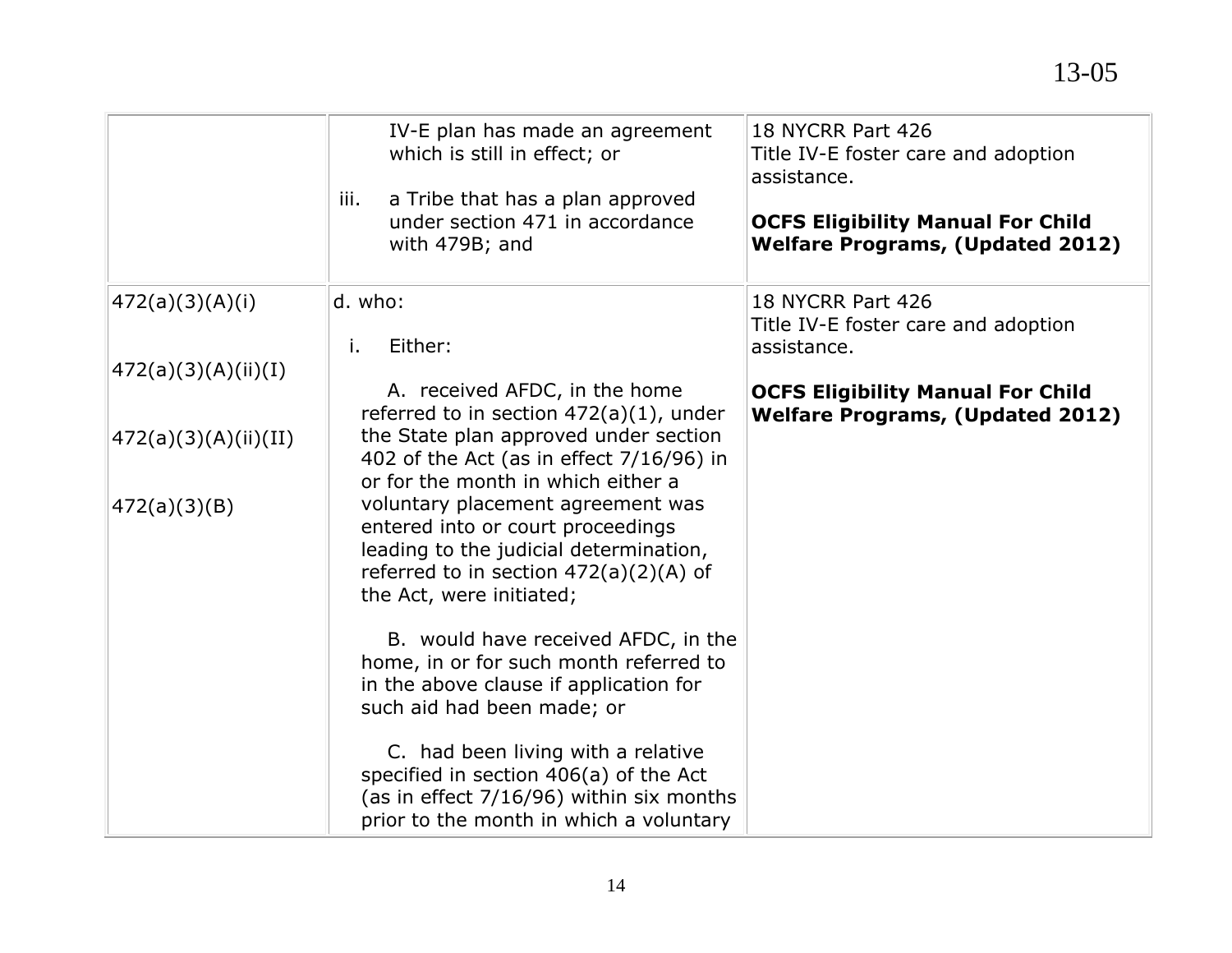|            | placement agreement was entered into<br>or court proceedings leading to the<br>judicial determination, referred to in<br>section $472(a)(2)(A)$ of the Act, were<br>initiated, and would have received<br>AFDC in or for such month if the child<br>had been living in the home with such<br>relative and an application had been<br>made for AFDC under title IV-A of the<br>Act; and<br>had resources (determined under<br>ii.<br>section $402(a)(7)(B)$ of the Act as in<br>effect 7/16/96) that had a combined<br>value of not more than \$10,000<br>consistent with section $472(a)(3)(B)$<br>of the Act.<br>(Tribes, see section 7 for related<br>requirements in section<br>479B(c)(1)(C)(ii)(II). |                                                                                                                                                                                                                                                                                |
|------------|-----------------------------------------------------------------------------------------------------------------------------------------------------------------------------------------------------------------------------------------------------------------------------------------------------------------------------------------------------------------------------------------------------------------------------------------------------------------------------------------------------------------------------------------------------------------------------------------------------------------------------------------------------------------------------------------------------------|--------------------------------------------------------------------------------------------------------------------------------------------------------------------------------------------------------------------------------------------------------------------------------|
| 1356.21(k) | 2. Removal.<br>a. For the purposes of meeting the<br>requirements of section $472(a)(2)(A)(1)$ of<br>the Act, a removal from the home must<br>occur pursuant to:<br>a voluntary placement agreement<br>i.<br>entered into by a parent or relative                                                                                                                                                                                                                                                                                                                                                                                                                                                         | SSL 358-a Dependent children in foster<br>care.<br>SSL 384-a Transfer of care and custody<br>of children.<br>FCA 307.4 Hearing following detention.<br>FCA 320.5 The initial appearance; release<br>or detention.<br>FCA 352.2. Order of disposition.<br>FCA 353.3. Placement. |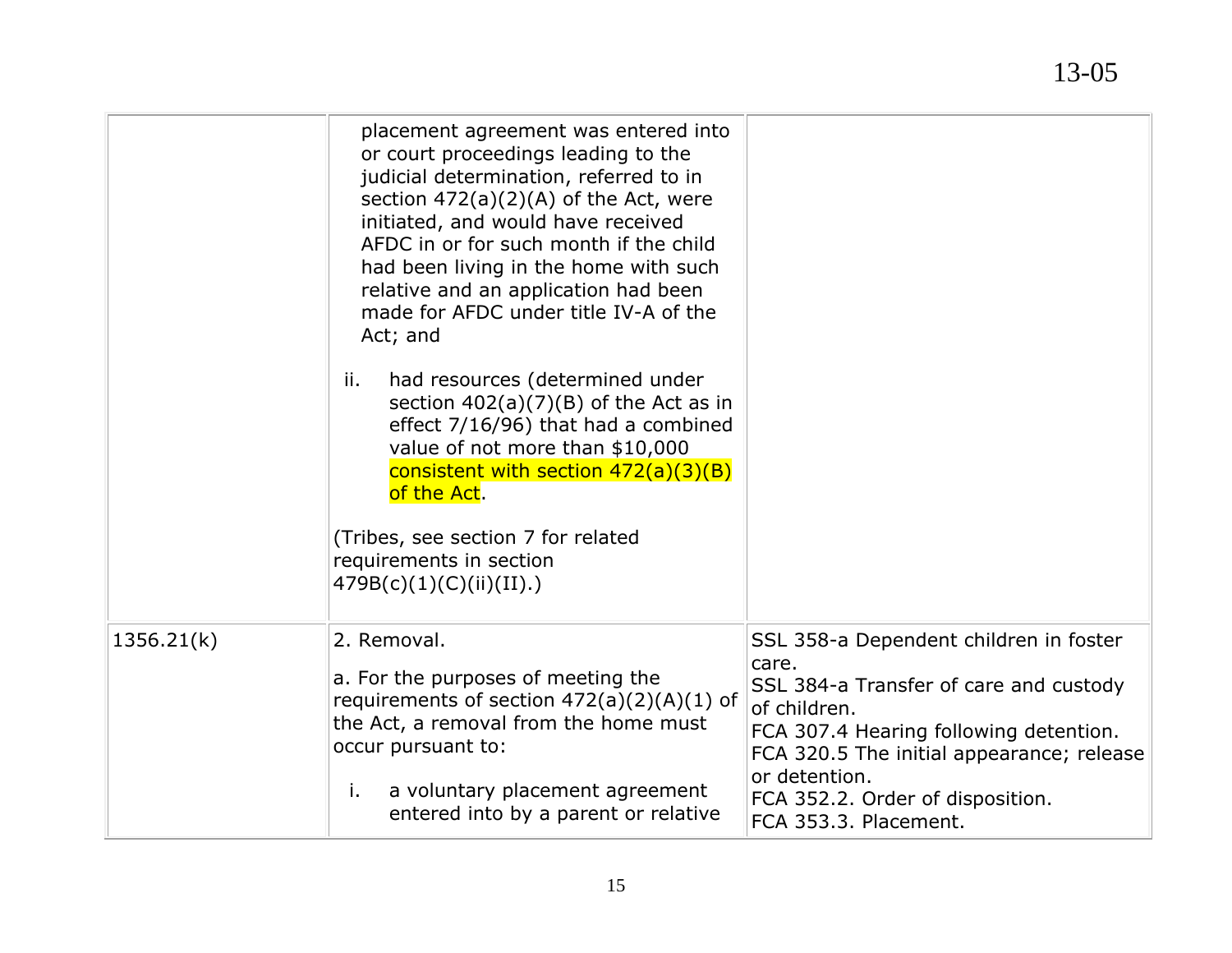|            | which leads to a physical or<br>constructive removal (i.e., a non-<br>physical or paper removal of<br>custody) of the child from the home;<br>or<br>a judicial order for a physical or<br>ii.<br>constructive removal of the child<br>from a parent or specified relative. | FCA 728 Discharge, release or detention<br>by judge after hearing and before filing<br>of petition in custody cases.<br>FCA 739 Release or detention after filing<br>of petition and prior to order of<br>disposition.<br>FCA 754 Disposition on adjudication of<br>person in need of supervision.<br>FCA 756 Placement.<br>FCA 1022 Preliminary orders of court<br>before petition filed.<br>FCA 1027 Preliminary orders after filing<br>of petition.<br>FCA 1028 Application to return child<br>temporarily removed.<br>FCA 1051 Sustaining or dismissing<br>petition.<br>FCA 1052 Disposition on adjudication.<br>FCA 1055 Placement.<br><b>FCA 1094</b><br>Initial appearance<br>and preliminary proceedings.<br><b>FCA 1095</b><br>Fact finding and disposition. |
|------------|----------------------------------------------------------------------------------------------------------------------------------------------------------------------------------------------------------------------------------------------------------------------------|-----------------------------------------------------------------------------------------------------------------------------------------------------------------------------------------------------------------------------------------------------------------------------------------------------------------------------------------------------------------------------------------------------------------------------------------------------------------------------------------------------------------------------------------------------------------------------------------------------------------------------------------------------------------------------------------------------------------------------------------------------------------------|
| 1356.21(k) | b. A removal has not occurred in<br>situations where legal custody is removed<br>from the parent or relative and the child<br>remains with the same relative in that<br>home under supervision by the                                                                      | 18 NYCRR Part 426<br>Title IV-E foster care and adoption<br>assistance.<br><b>OCFS Eligibility Manual For Child</b>                                                                                                                                                                                                                                                                                                                                                                                                                                                                                                                                                                                                                                                   |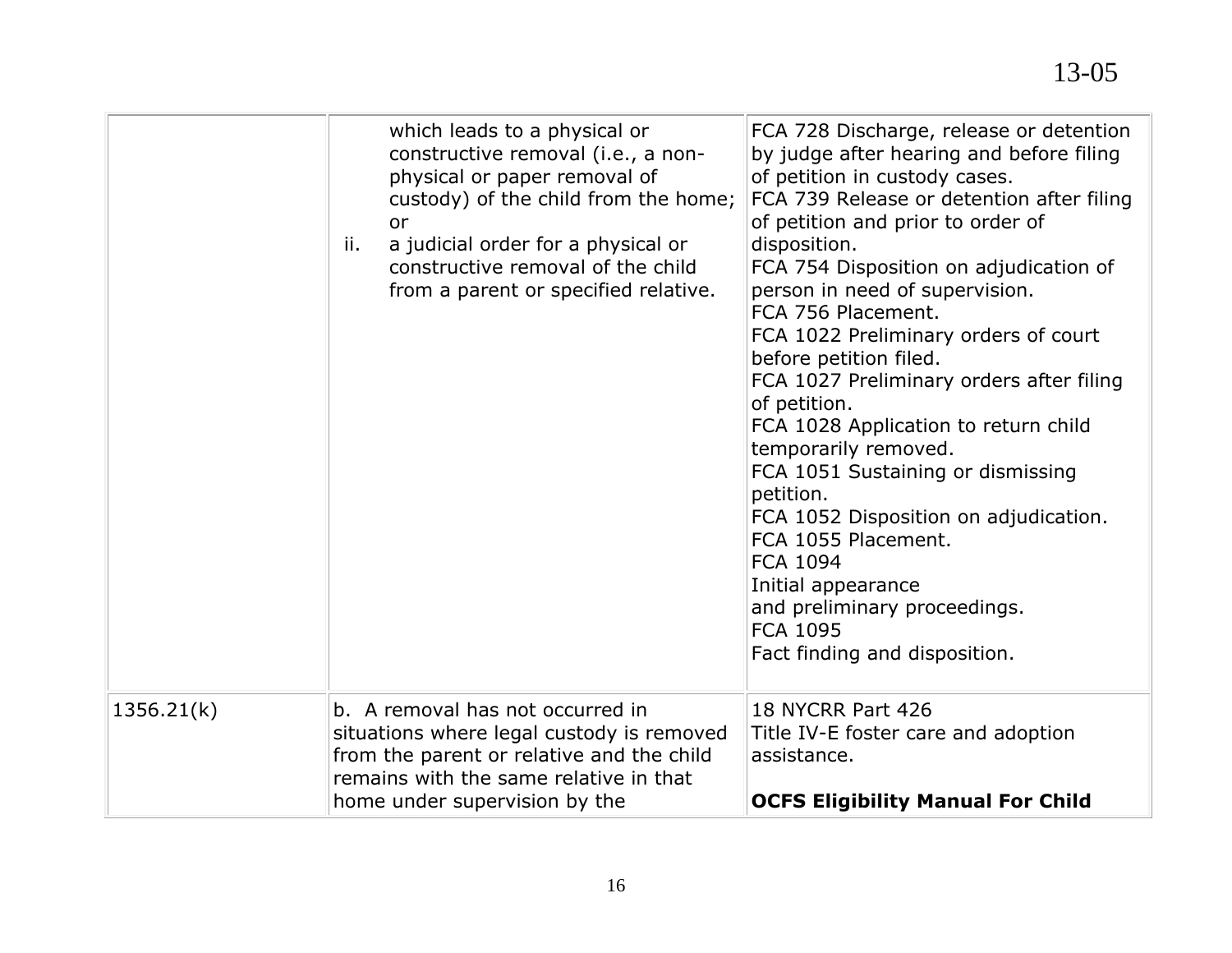|            | State/Tribal agency.                                                                                                                                                                                                                                                                                                 | <b>Welfare Programs, (Updated 2012)</b>                                                                                                                        |
|------------|----------------------------------------------------------------------------------------------------------------------------------------------------------------------------------------------------------------------------------------------------------------------------------------------------------------------|----------------------------------------------------------------------------------------------------------------------------------------------------------------|
| 1356.21(k) | c. A child is considered constructively<br>removed on the date of the first judicial<br>order removing custody, even temporarily,<br>from the appropriate specified relative or<br>the date that the voluntary placement<br>agreement is signed by all relevant<br>parties.                                          | 18 NYCRR Part 426<br>Title IV-E foster care and adoption<br>assistance.<br><b>OCFS Eligibility Manual For Child</b><br><b>Welfare Programs, (Updated 2012)</b> |
| 1356.21(l) | 3. Living with a specified relative. For<br>purposes of meeting the requirements for<br>living with a specified relative prior to<br>removal from the home under section<br>$472(a)(2)(A)$ of the Act and all of the<br>conditions under section $472(a)(3)(A)$ , one<br>of the two following situations will apply: |                                                                                                                                                                |
| 1356.21(l) | a. the child was living with the parent or<br>specified relative, and was AFDC eligible in<br>that home in the month of the voluntary<br>placement agreement or initiation of court<br>proceedings; or                                                                                                               | 18 NYCRR Part 426<br>Title IV-E foster care and adoption<br>assistance.<br><b>OCFS Eligibility Manual For Child</b><br><b>Welfare Programs, (Updated 2012)</b> |
| 1356.21(l) | b. the child had been living with the parent 18 NYCRR Part 426<br>or specified relative within six months of<br>the month of the voluntary placement<br>agreement or the initiation of court<br>proceedings, and the child would have<br>been AFDC eligible in that month if s/he                                    | Title IV-E foster care and adoption<br>assistance.<br><b>OCFS Eligibility Manual For Child</b><br><b>Welfare Programs, (Updated 2012)</b>                      |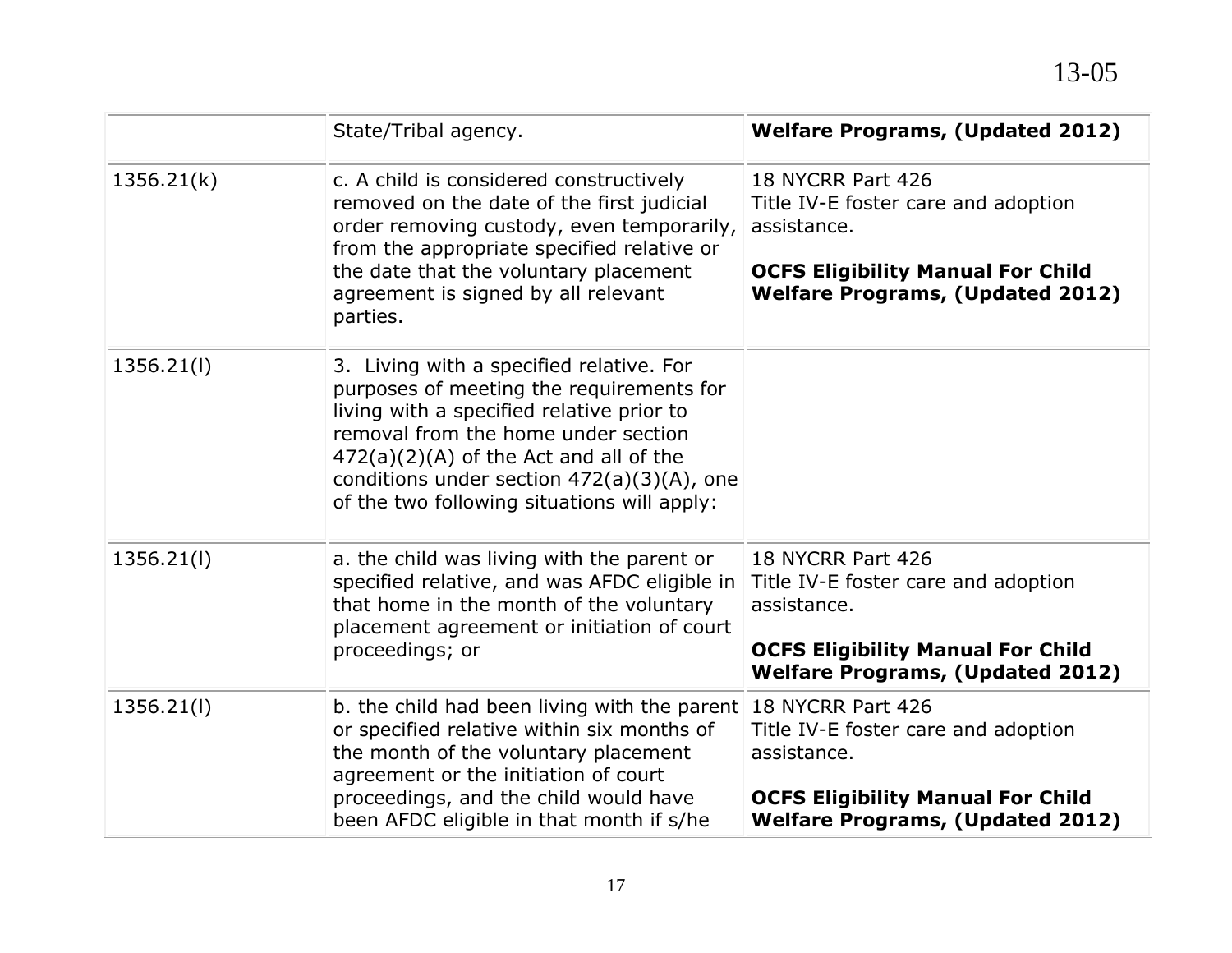|                      | had still been living in that home.                                                                                                                                                                                                                                                                               |                                                                                                                                                                                                                                                                                                                                                                                                                                                                                                                |
|----------------------|-------------------------------------------------------------------------------------------------------------------------------------------------------------------------------------------------------------------------------------------------------------------------------------------------------------------|----------------------------------------------------------------------------------------------------------------------------------------------------------------------------------------------------------------------------------------------------------------------------------------------------------------------------------------------------------------------------------------------------------------------------------------------------------------------------------------------------------------|
| 472(f)               | <b>B. VOLUNTARY PLACEMENT AGREEMENTS</b><br>(To be completed if the agency uses VPAs<br>with parents or with youth over age 18<br>1. Foster care maintenance payments are<br>made in the voluntary placement of a child<br>out of the home by or with the<br>participation of the State/Tribal agency<br>only if: | SSL 358-a Dependent children in foster<br>care.<br>SSL 384-a Transfer of care and custody<br>of children.<br>FCA Article 10-A Permanency hearings<br>for children placed out of their homes.<br>SSL 409-e Family service plan.<br>SSL 409-f Uniform case recording.<br>18 NYCRR 430.10 Necessity of<br>placement.                                                                                                                                                                                              |
| 1356.22(a)<br>472(d) | a. the State/Tribe has fulfilled all of the<br>requirements of section 472 of the Act;<br>sections $422(b)(8)$ and $475(5)$ of the Act;<br>and 45 CFR 1356.21(e),(f),(g),(h) and (i)<br>of the Act; and                                                                                                           | SSL 358-a Dependent children in foster<br>care.<br>SSL 384-b (3) Guardianship and custody<br>of destitute or dependent children;<br>commitment by court order.<br>SSL 409-e Family service plan.<br>SSL 409-f Uniform case recording.<br>FCA Article 10-A Permanency hearings<br>for children placed out of their homes.<br>18 NYCRR Part 426<br>Title IV-E foster care and adoption<br>assistance.<br>18 NYCRR Part 428<br>Standards for uniform case records and<br>family and child assessments and service |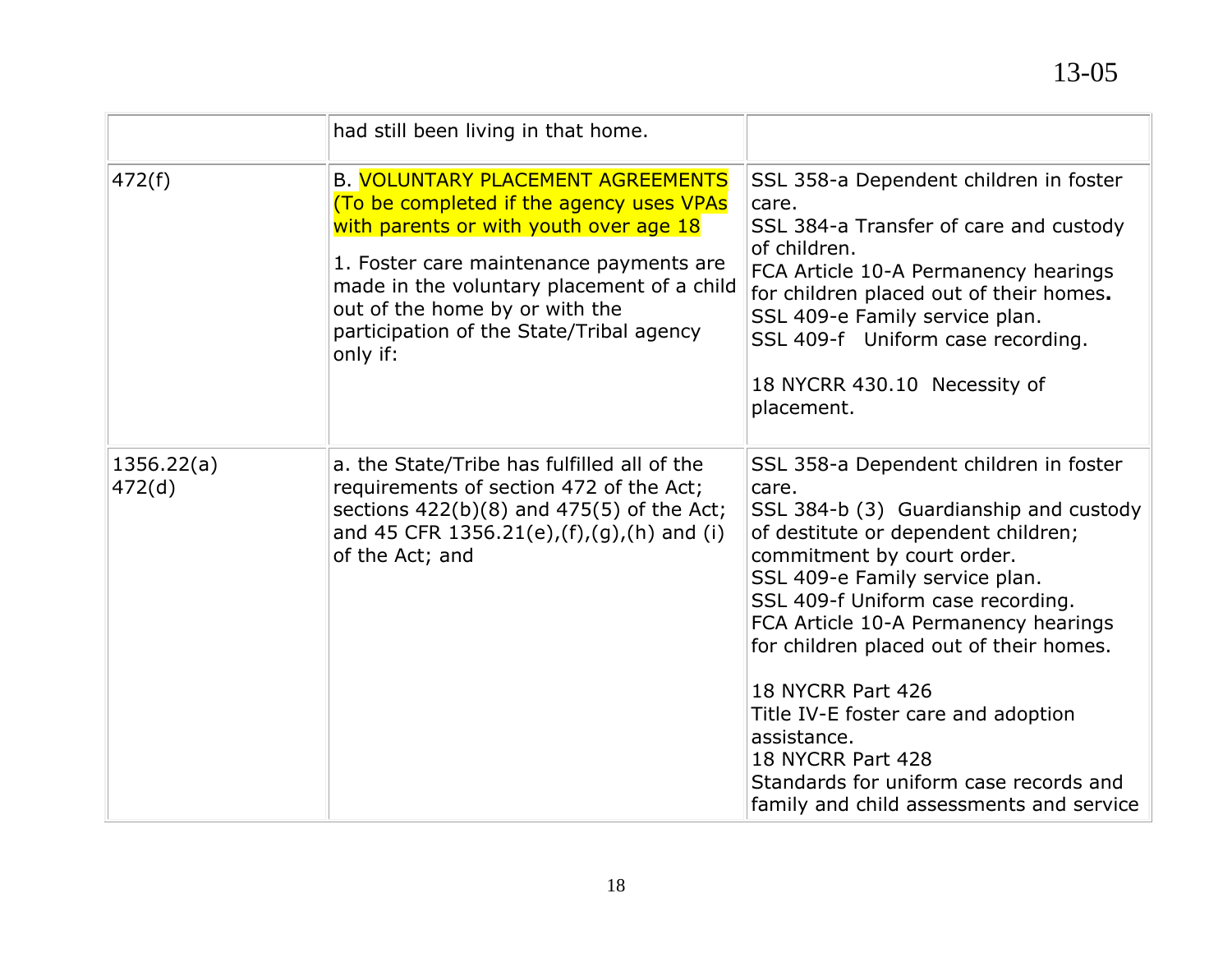|           |                                                                                                                                                                                                                                                                    | plans.<br>18 NYCRR 430.10. Necessity of<br>placement.<br>18 NYCRR 430.11. Appropriateness of<br>placement.<br>18 NYCRR 430.12. Diligence of effort.<br>18 NYCRR 431.9. Termination of parental<br>rights by local social services agency.<br><b>OCFS Eligibility Manual For Child</b><br><b>Welfare Programs, (Updated 2012)</b> |
|-----------|--------------------------------------------------------------------------------------------------------------------------------------------------------------------------------------------------------------------------------------------------------------------|----------------------------------------------------------------------------------------------------------------------------------------------------------------------------------------------------------------------------------------------------------------------------------------------------------------------------------|
| 472(f)(1) | b. the assistance of the State/Tribal<br>agency has been requested by the child's<br>parent(s) or legal guardian(s); and                                                                                                                                           | SSL 384-a Transfer of care and custody<br>of children.<br>18 NYCRR 403.2 Information on<br>availability of social services.<br>18 NYCRR 404.1 Process of eligibility<br>determination.<br>18 NYCRR 430.10 Necessity of<br>placement.<br><b>OCFS Eligibility Manual For Child</b><br><b>Welfare Programs, (Updated 2012)</b>      |
| 472(f)(2) | c. there is a written voluntary placement<br>agreement, binding on all parties to the<br>agreement, which specifies at a minimum<br>the legal status of the child and the rights<br>and obligations of the parents or<br>guardians, the child and the State/Tribal | SSL 384-a Transfer of care and custody<br>of children.<br>18 NYCRR Part 426<br>Title IV-E foster care and adoption<br>assistance.                                                                                                                                                                                                |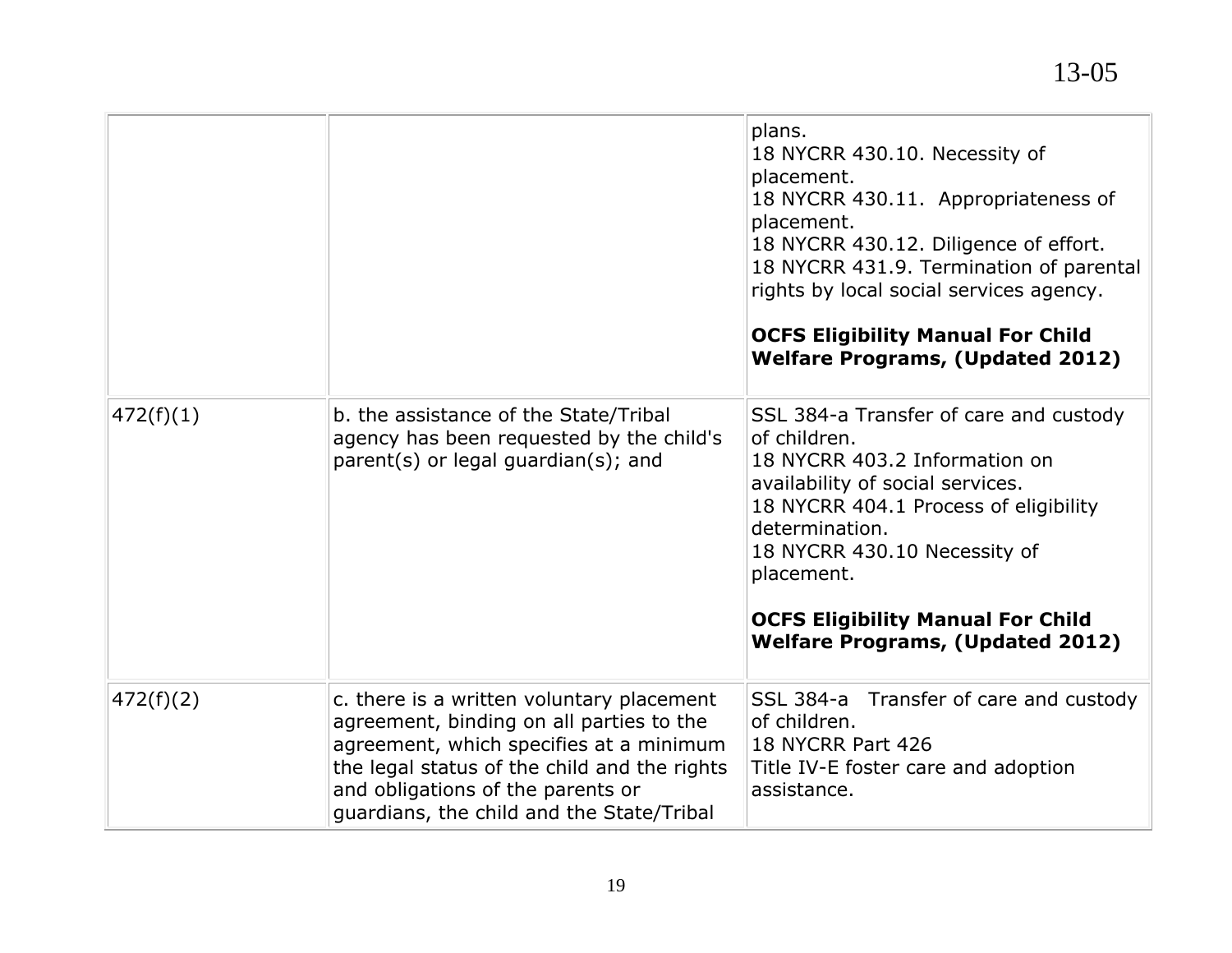|                             | agency while the child is in placement.                                                                                                                                                                                                                                                                                                                                                                                                              | <b>OCFS Eligibility Manual For Child</b><br><b>Welfare Programs (Updated 2012)</b>                                                                                                                                                |
|-----------------------------|------------------------------------------------------------------------------------------------------------------------------------------------------------------------------------------------------------------------------------------------------------------------------------------------------------------------------------------------------------------------------------------------------------------------------------------------------|-----------------------------------------------------------------------------------------------------------------------------------------------------------------------------------------------------------------------------------|
| 1356.22(b)<br>472(e)        | 2. Federal financial participation is<br>claimed only for voluntary foster care<br>maintenance expenditures made within<br>the first 180 days of the child's placement<br>in foster care unless there has been a<br>judicial determination by a court of<br>competent jurisdiction, within the first 180<br>days of the date of such placement, to the<br>effect that the continued voluntary<br>placement is in the best interests of the<br>child. | 18 NYCRR Part 426<br>Title IV-E foster care and adoption<br>assistance.<br><b>OCFS Eligibility Manual For Child</b><br><b>Welfare Programs, (Updated 2012)</b>                                                                    |
| 1356.22(c)<br>472(g)(1)8(2) | 3. The State/Tribal agency has<br>established a uniform procedure or<br>system, consistent with State/Tribal law,<br>for revocation by the parent(s) of a<br>voluntary placement agreement and return<br>of the child.                                                                                                                                                                                                                               | SSL 358-a Dependent children in foster<br>care.<br>SSL 384-a Transfer of care and custody<br>of children.<br>FCA 1089 Permanency hearings.<br><b>OCFS Eligibility Manual For Child</b><br><b>Welfare Programs, (Updated 2012)</b> |
| 1355.20(a)<br>475(4)(A)     | C. PAYMENTS<br>1. Foster care maintenance payments for<br>a child in foster care may cover the cost of<br>(and the cost of providing) food, clothing,<br>shelter, daily supervision, school supplies,<br>a child's personal incidentals, liability                                                                                                                                                                                                   | SSL 398-a Standards of payment for<br>foster care.<br>18 NYCRR Part 426<br>Title IV-E foster care and adoption<br>assistance.                                                                                                     |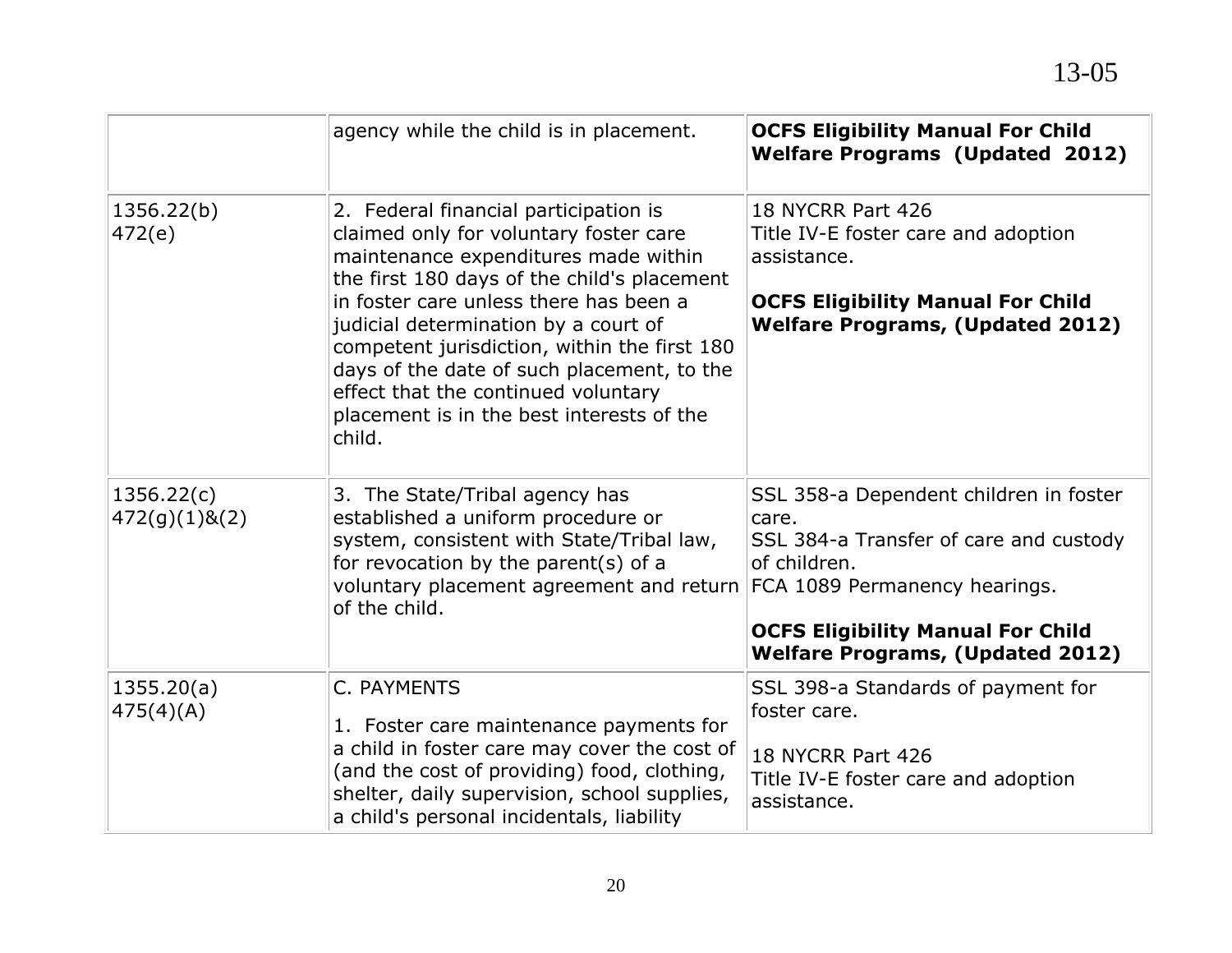|               | insurance with respect to the child, and<br>reasonable travel to the child's home for<br>visitation with family, or other caretakers<br>and reasonable travel for the child to<br>remain in the school in which the child is<br>enrolled at the time of placement. Local<br>travel associated with providing the items<br>listed above is also an allowable expense.<br>In the case of child care institutions, such<br>term must include the reasonable costs of<br>administration and operation of such<br>institutions as are necessarily required to<br>provide the items described in the<br>preceding sentences. | 18 NYCRR Part 427 Standards of<br>payment for foster care of children.<br>18 NYCRR Part 628 Child care and foster<br>care reimbursement claiming.                                                                                                                                                                                            |
|---------------|------------------------------------------------------------------------------------------------------------------------------------------------------------------------------------------------------------------------------------------------------------------------------------------------------------------------------------------------------------------------------------------------------------------------------------------------------------------------------------------------------------------------------------------------------------------------------------------------------------------------|----------------------------------------------------------------------------------------------------------------------------------------------------------------------------------------------------------------------------------------------------------------------------------------------------------------------------------------------|
| 472(b)(1)8(2) | 2. Foster care maintenance payments are<br>made only on behalf of an eligible child<br>who is:<br>a. in the foster family home of an<br>individual, whether the payments are<br>made to such individual or to a public or<br>private child placement or child care<br>agency; or<br>b. in a child care institution, whether the<br>payments are made to such institution or<br>to a public or private child placement or<br>child-care agency. Such payments are<br>limited to include only those items that are<br>included in the term "foster care                                                                  | BCL 405-a Institution for children;<br>approval of certificate.<br>18 NYCRR Part 426 Title IV-E foster care<br>and adoption assistance.<br>18 NYCRR 430.11 Appropriateness of<br>placement.<br>18 NYCRR 431.6 Court ordered<br>placement of children.<br><b>OCFS Eligibility Manual For Child</b><br><b>Welfare Programs, (Updated 2012)</b> |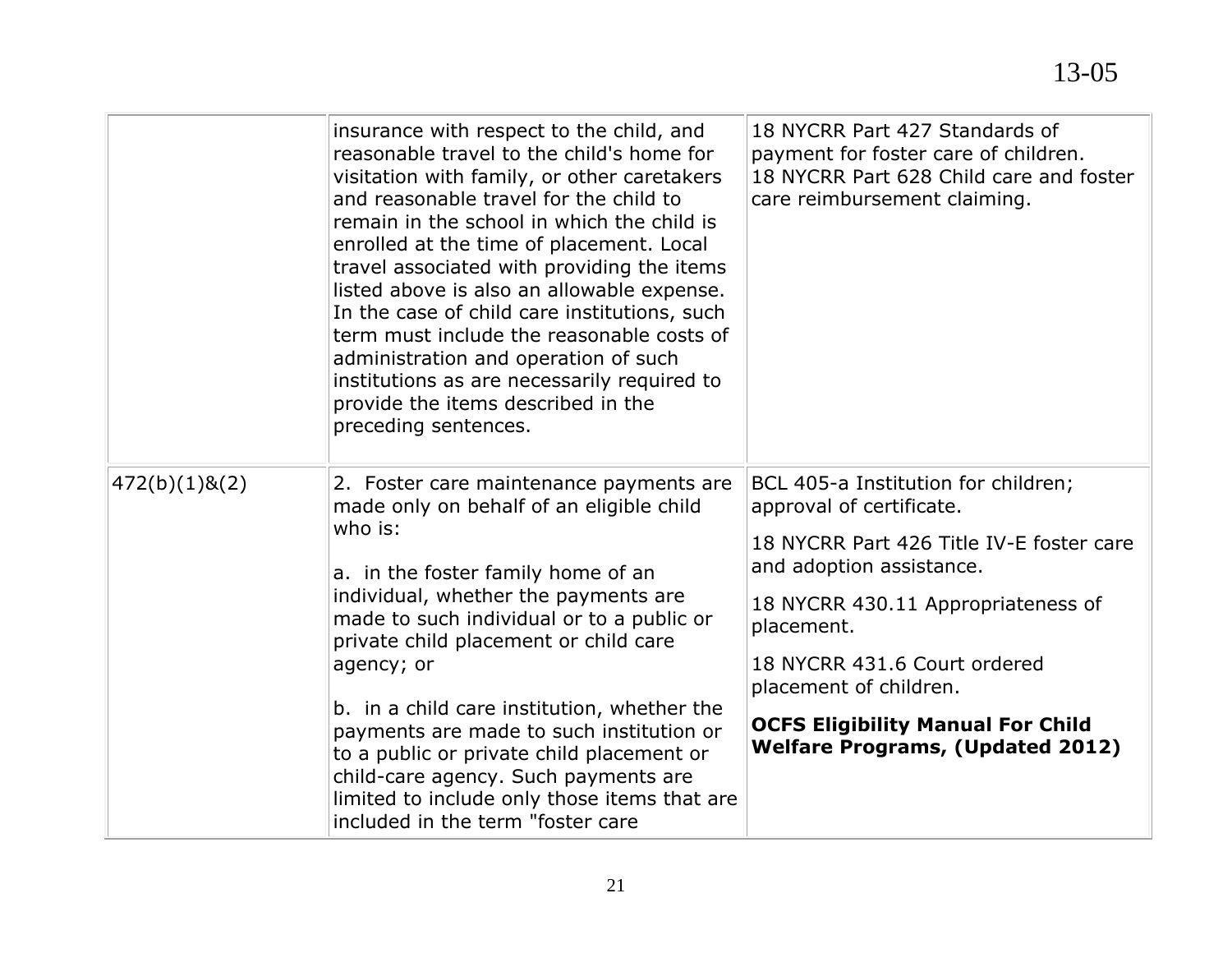|              | maintenance payments" (defined in<br>section $475(4)$ of the Act).                                                                                                                                                                                                                                                                                                     |                                                                                                                                                                |
|--------------|------------------------------------------------------------------------------------------------------------------------------------------------------------------------------------------------------------------------------------------------------------------------------------------------------------------------------------------------------------------------|----------------------------------------------------------------------------------------------------------------------------------------------------------------|
| 472(i)(1)    | 3. Administrative costs associated with an<br>otherwise eligible child who is in an<br>unallowable facility or an unapproved or<br>unlicensed relative home, and who is<br>removed in accordance with section<br>472(a) from the home of a relative<br>specified in section $406(a)(as)$ in effect on<br>July 16, 1996), shall be considered only<br>for expenditures: | 18 NYCRR Part 426<br>Title IV-E foster care and adoption<br>assistance.<br><b>OCFS Eligibility Manual For Child</b><br><b>Welfare Programs, (Updated 2012)</b> |
| 472(i)(1)(A) | a. for a period of not more than the lesser<br>of 12 months or the average length of<br>time it takes to license or approve a home<br>as a foster home, in which the child is in<br>the home of a relative and an application<br>is pending for licensing or approval of the<br>home as a foster family home; or                                                       | 18 NYCRR Part 426<br>Title IV-E foster care and adoption<br>assistance.<br><b>OCFS Eligibility Manual For Child</b><br><b>Welfare Programs, (Updated 2012)</b> |
| 472(i)(1)(B) | b. for a period of not more than 1 calendar 18 NYCRR Part 426<br>month when a child moves from a facility<br>not eligible for payments under this part<br>into a foster family home or child care<br>institution licensed or approved by the<br>State/Tribe.                                                                                                           | Title IV-E foster care and adoption<br>assistance.<br><b>OCFS Eligibility Manual For Child</b><br><b>Welfare Programs, (Updated 2012)</b>                      |
| 472(i)(2)    | 4. Administrative costs associated with a<br>child who is potentially eligible for benefits                                                                                                                                                                                                                                                                            | 18 NYCRR Part 426<br>Title IV-E foster care and adoption                                                                                                       |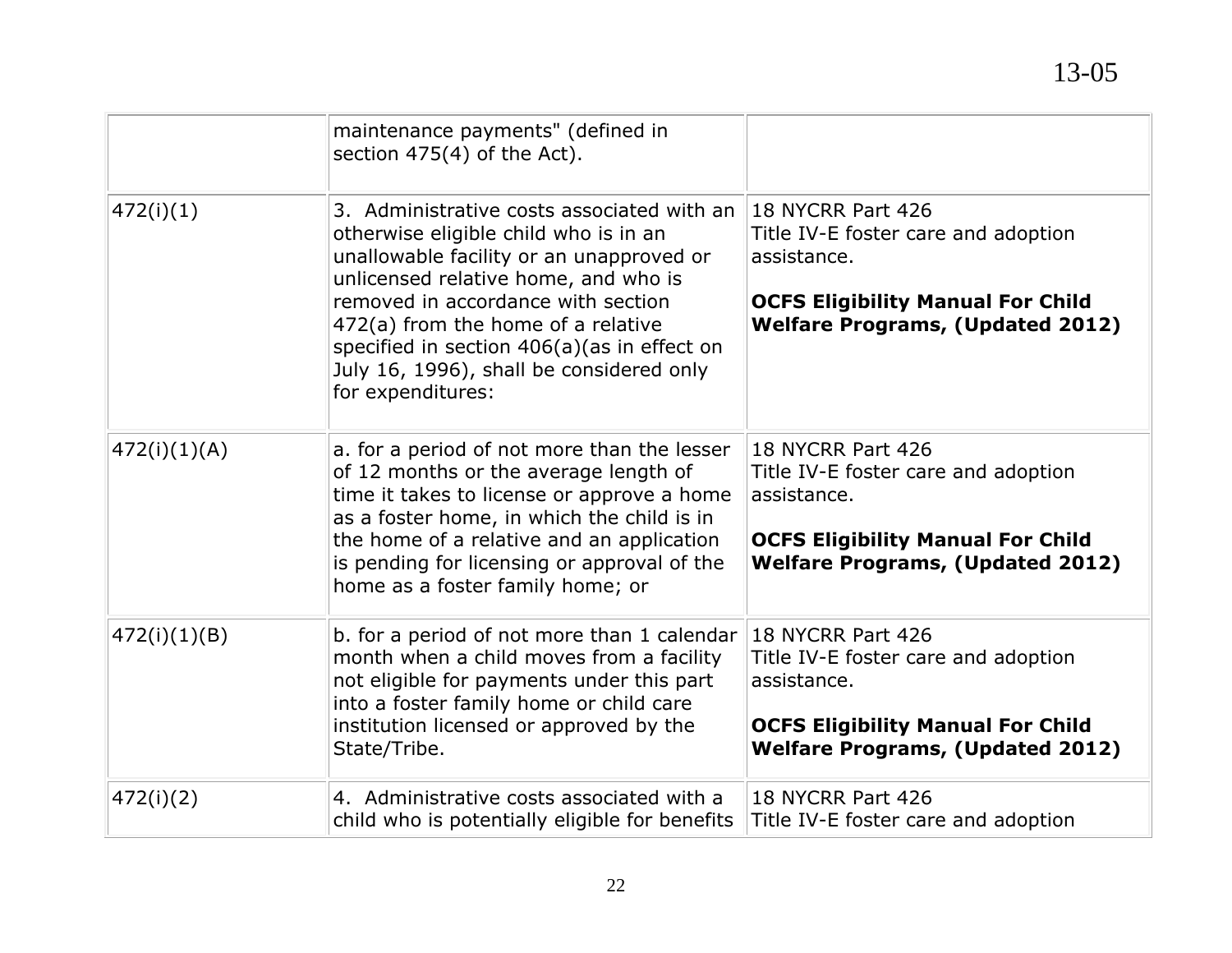|                         | under the approved title IV-E plan and at<br>imminent risk of removal from the home,<br>shall be considered for expenditures only<br>if:                                                                                                                                                                                                                                                                                                                                                                         | assistance.<br><b>OCFS Eligibility Manual For Child</b><br><b>Welfare Programs, (Updated 2012)</b>                                                                                                                          |
|-------------------------|------------------------------------------------------------------------------------------------------------------------------------------------------------------------------------------------------------------------------------------------------------------------------------------------------------------------------------------------------------------------------------------------------------------------------------------------------------------------------------------------------------------|-----------------------------------------------------------------------------------------------------------------------------------------------------------------------------------------------------------------------------|
| 472(i)(2)(A)            | a. reasonable efforts are being made in<br>accordance with section $471(a)(15)$ to<br>prevent the need for, or if necessary to<br>pursue, removal of the child from the<br>home; and                                                                                                                                                                                                                                                                                                                             | 18 NYCRR Part 426<br>Title IV-E foster care and adoption<br>assistance.<br><b>OCFS Eligibility Manual For Child</b><br><b>Welfare Programs, (Updated 2012)</b>                                                              |
| 472(i)(2)(B)            | b. the State/Tribal agency has made, not<br>less often than every 6 months, a<br>determination (or redetermination) as to<br>whether the child remains at imminent risk<br>of removal from the home.                                                                                                                                                                                                                                                                                                             | 18 NYCRR Part 426<br>Title IV-E foster care and adoption<br>assistance.<br><b>OCFS Eligibility Manual For Child</b><br><b>Welfare Programs, (Updated 2012)</b>                                                              |
| 1356.21(j)<br>475(4)(B) | 5. Child of a minor parent in foster care.<br>Foster care maintenance payments made<br>on behalf of a child placed in a foster<br>family home or child care institution, who<br>is the parent of a son or daughter in the<br>same home or institution, must include<br>amounts which are necessary to cover<br>costs incurred on behalf of the child's son<br>or daughter. Said costs must be limited to<br>funds expended on those items described<br>in the definition of foster care maintenance<br>payments. | 18 NYCRR Part 426<br>Title IV-E foster care and adoption<br>assistance.<br>94-ADM-12 Minor Parent-Infant Foster<br>Care and Adoption<br><b>OCFS Eligibility Manual For Child</b><br><b>Welfare Programs, (Updated 2012)</b> |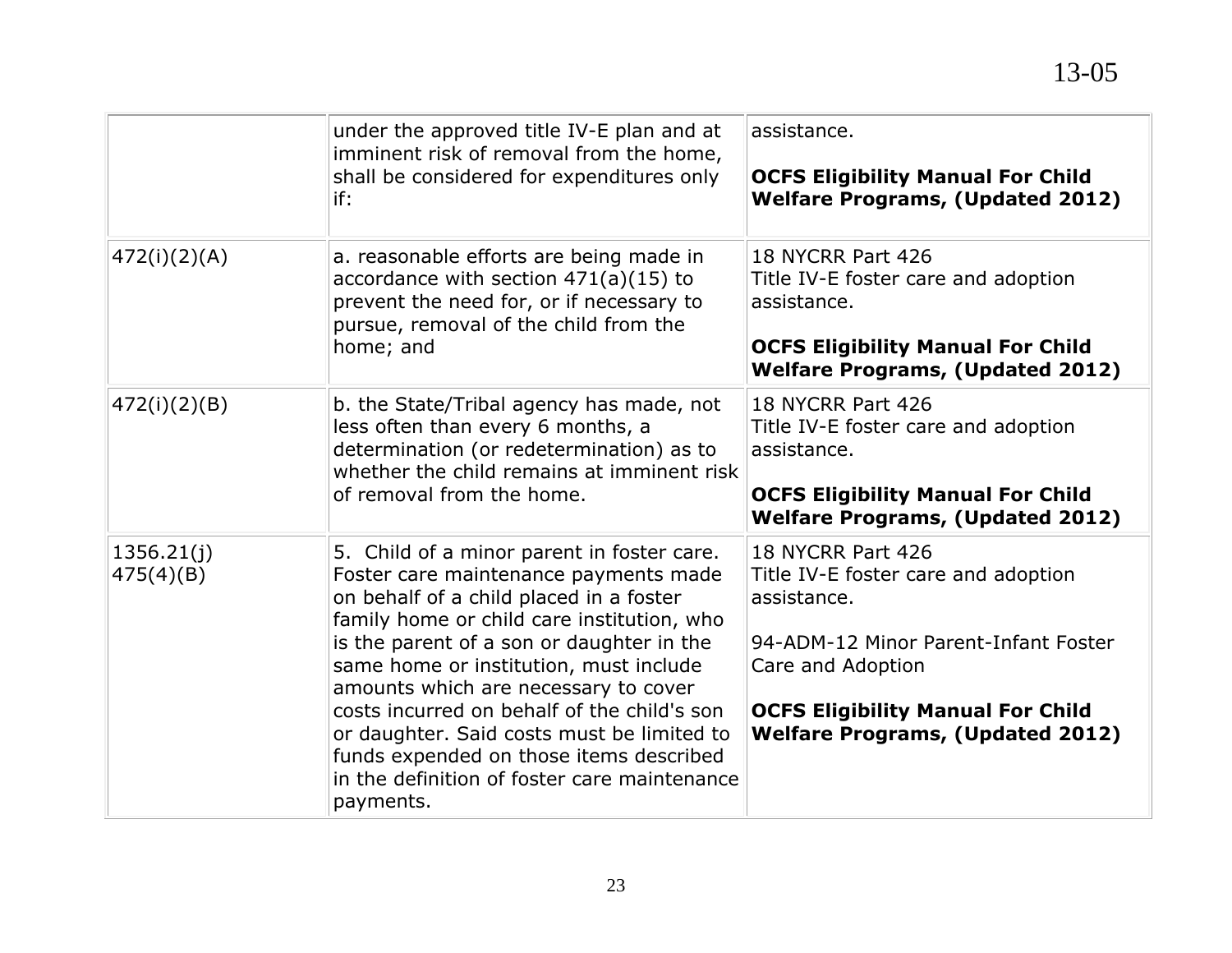| 471(a)(16)<br>475(1)<br>$475(5)(A)$ , (D) and<br>(H)<br>1356.21(g) | D. CASE REVIEW SYSTEM<br>1. Case Plan<br>To meet the case plan requirements of<br>sections 471(a)(16), 475(1) and<br>$475(5)(A)$ , $(D)$ and $(H)$ of the Act, the<br>State/Tribal agency has promulgated<br>policy materials and instructions for use by<br>State/Tribe and local agency staff to<br>determine the appropriateness of and<br>necessity for the foster care placement of<br>the child. The case plan for each child: | SSL 20 Powers and duties of the<br>department.<br>SSL 34 General powers of the<br>Commissioner.<br>SSL 409-e Family service plan.<br>SSL 409-f Uniform case recording.<br>Chapter 436 of the Laws of 1997<br>18 NYCRR Part 428 Standards for<br>uniform case records and family and child<br>assessments and service plans. |
|--------------------------------------------------------------------|--------------------------------------------------------------------------------------------------------------------------------------------------------------------------------------------------------------------------------------------------------------------------------------------------------------------------------------------------------------------------------------------------------------------------------------|-----------------------------------------------------------------------------------------------------------------------------------------------------------------------------------------------------------------------------------------------------------------------------------------------------------------------------|
| 1356.21(g)(1)                                                      | a. is a written document which is a<br>discrete part of the case record, in a<br>format determined by the State/Tribe<br>agency, which is developed jointly with the<br>parent(s) or guardian(s) of the child in<br>foster care;                                                                                                                                                                                                     | SSL 409-e Family service plan.<br>SSL 409-f Uniform case recording.<br>Chapter 436 of the Laws of 1997<br>18 NYCRR Part 428 Standards for<br>uniform case records and family and child<br>assessments and service plans.                                                                                                    |
| 1356.21(g)(2)                                                      | b. is developed within a reasonable period,<br>to be established by the State/Tribe<br>agency, but in no event later than 60 days<br>from the child's removal from the home;                                                                                                                                                                                                                                                         | SSL 409-e Family service plan.<br>SSL 409-f Uniform case recording.<br>Chapter 436 of the Laws of 1997<br>18 NYCRR Part 428 Standards for<br>uniform case records and family and child<br>assessments and service plans.                                                                                                    |
| 1356.21(g)(4)                                                      | c. includes a description of the services                                                                                                                                                                                                                                                                                                                                                                                            | SSL 409-e Family service plan.                                                                                                                                                                                                                                                                                              |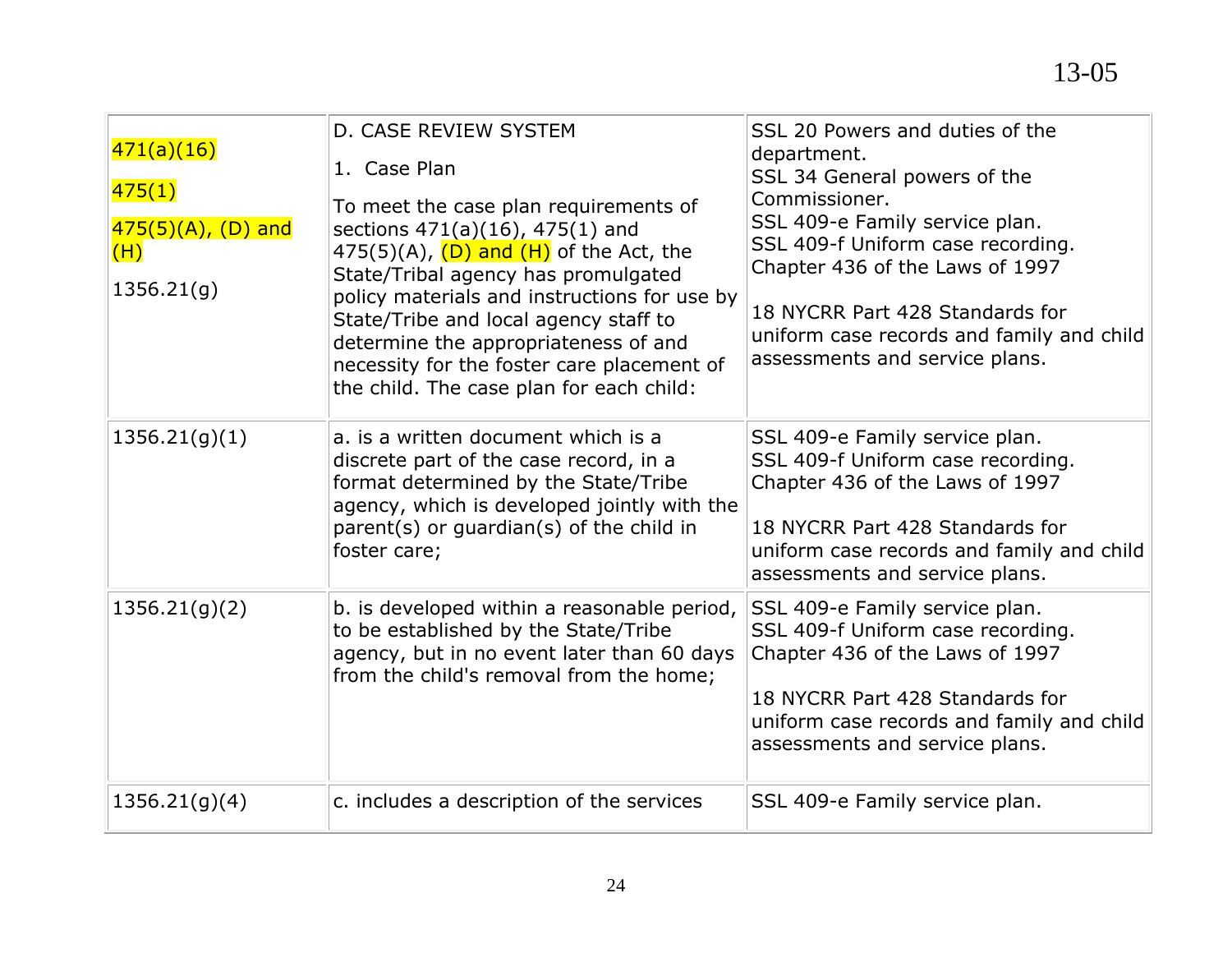|           | offered and provided to prevent removal of SSL 409-f Uniform case recording.<br>the child from the home and to reunify the<br>family;                                                                                                                        | Chapter 436 of the Laws of 1997<br>18 NYCRR Part 428 Standards for<br>uniform case records and family and child<br>assessments and service plans.<br>18 NYCRR 430.9 Appropriate provision of<br>mandated preventive services.<br>18 NYCRR 430.10 Necessity of<br>placement.                                          |
|-----------|--------------------------------------------------------------------------------------------------------------------------------------------------------------------------------------------------------------------------------------------------------------|----------------------------------------------------------------------------------------------------------------------------------------------------------------------------------------------------------------------------------------------------------------------------------------------------------------------|
| 475(1)(A) | d. includes a description of the type of<br>home or institution in which the child is<br>placed;                                                                                                                                                             | SSL 409-e Family service plan.<br>SSL 409-f Uniform case recording.<br>Chapter 436 of the Laws of 1997<br>18 NYCRR Part 428 Standards for<br>uniform case records and family and child<br>assessments and service plans.<br>18 NYCRR 430.11 Appropriateness of<br>placement.<br>18 NYCRR 430.12 Diligence of effort. |
| 475(1)(A) | e. includes a discussion of the safety and<br>appropriateness of the placement and how<br>the responsible agency plans to carry out<br>the judicial determination made with<br>respect to the child in accordance with<br>section $472(a)(2)(A)$ of the Act; | SSL 409-e Family service plan.<br>SSL 409-f Uniform case recording.<br>Chapter 436 of the Laws of 1997<br>18 NYCRR Part 428 Standards for<br>uniform case records and family and child<br>assessments and service plans.<br>18 NYCRR 430.11(c) Appropriateness of                                                    |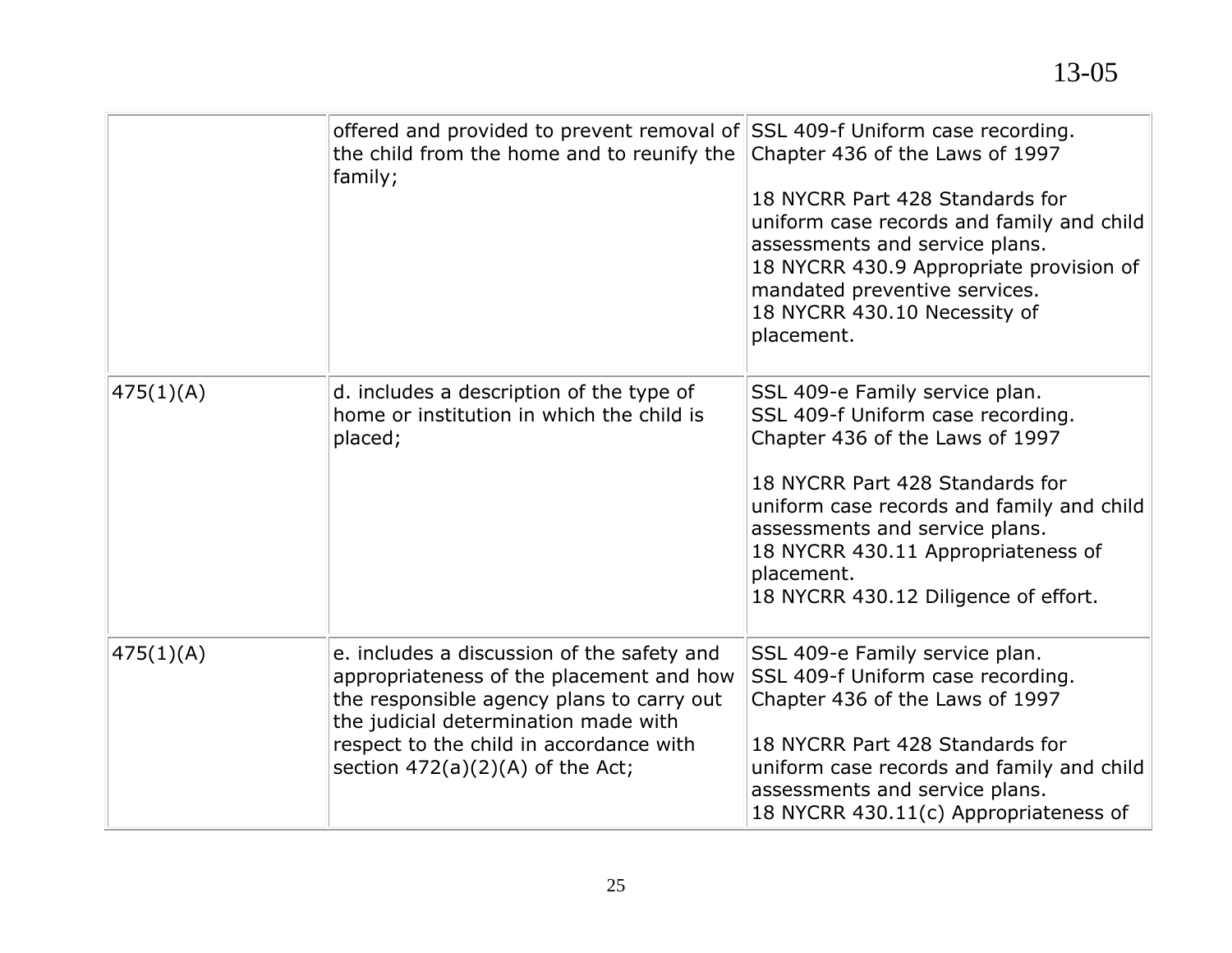|           |                                                                                                                                                                                                                                                                                                                                    | placement. Continuity in the child's<br>environment.                                                                                                                                                                                                                                                                                                                                                                                                      |
|-----------|------------------------------------------------------------------------------------------------------------------------------------------------------------------------------------------------------------------------------------------------------------------------------------------------------------------------------------|-----------------------------------------------------------------------------------------------------------------------------------------------------------------------------------------------------------------------------------------------------------------------------------------------------------------------------------------------------------------------------------------------------------------------------------------------------------|
| 475(1)(B) | f. includes a plan for assuring that the<br>child receives safe and proper care, and<br>services are provided to the parent(s),<br>child and foster parents in order to<br>improve the conditions in the parents'<br>home to facilitate the child's return to<br>his/her own safe home or the permanent<br>placement of the child; | SSL 409-e Family service plan.<br>SSL 409-f Uniform case recording.<br>Chapter 436 of the Laws of 1997<br>18 NYCRR Part 428 Standards for<br>uniform case records and family and child<br>assessments and service plans.<br>18 NYCRR 430.9<br>Appropriate provision of mandated<br>preventive services.<br>18 NYCRR 430.11(c)(2) Appropriateness<br>of placement. Continuity in the child's<br>environment.<br>18 NYCRR Part 441.21 Casework<br>contacts. |
| 475(1)(B) | g. includes a plan for assuring that<br>services are provided to the child and<br>foster parents in order to address the<br>needs of the child while in foster care;                                                                                                                                                               | SSL 409-e Family service plan.<br>SSL 409-f Uniform case recording.<br>Chapter 436 of the Laws of 1997<br>18 NYCRR Part 428 Standards for<br>uniform case records and family and child<br>assessments and service plans.<br>18 NYCRR 430.10 Necessity of<br>placement.<br>18 NYCRR 430.12 Diligence of effort.                                                                                                                                            |
| 475(1)(B) | h. includes a discussion of the<br>appropriateness of the services that have                                                                                                                                                                                                                                                       | SSL 409-e Family service plan.<br>SSL 409-f Uniform case recording.                                                                                                                                                                                                                                                                                                                                                                                       |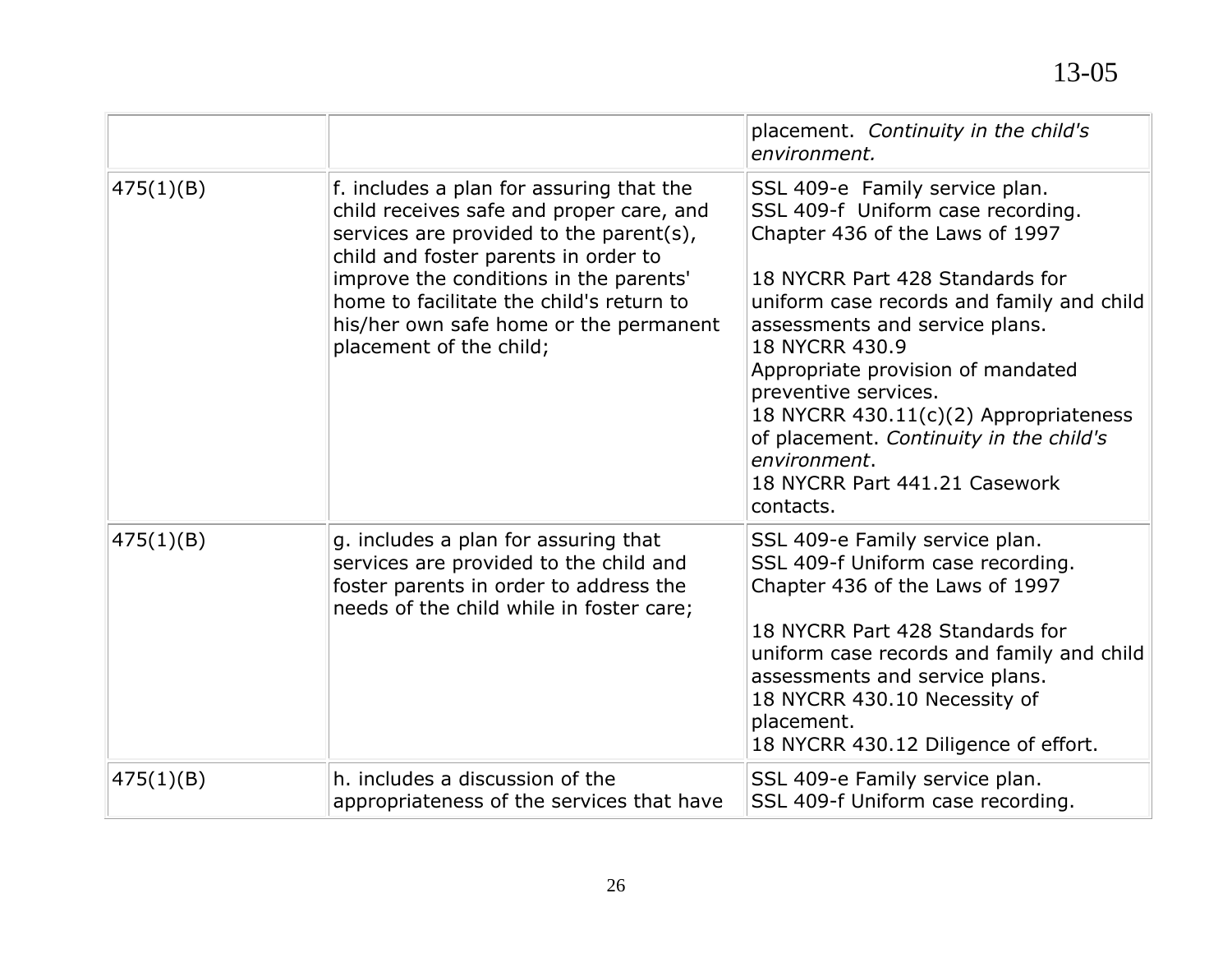|           | been provided to the child under the plan;                                                                                                                                                                                                                                                       | Chapter 436 of the Laws of 1997<br>18 NYCRR Part 428 Standards for<br>uniform case records and family and child<br>assessments and service plans.<br>18 NYCRR 430.9 Appropriate provision of<br>mandated preventive services.<br>18 NYCRR 430.10 Necessity of<br>placement.<br>18 NYCRR 430.11 Appropriateness of<br>placement.<br>18 NYCRR 430.12 Diligence of Effort |
|-----------|--------------------------------------------------------------------------------------------------------------------------------------------------------------------------------------------------------------------------------------------------------------------------------------------------|------------------------------------------------------------------------------------------------------------------------------------------------------------------------------------------------------------------------------------------------------------------------------------------------------------------------------------------------------------------------|
| 475(1)(D) | i. where appropriate for a child 16 or over,<br>includes a written description of the<br>programs and services which will help such<br>child prepare for the transition from foster<br>care to independent living;                                                                               | SSL 409-e Family service plan.<br>SSL 409-f Uniform case recording.<br>Chapter 436 of the Laws of 1997<br>18 NYCRR Part 428 Standards for<br>uniform case records and family and child<br>assessments and service plans.<br>18 NYCRR 430.11 Appropriateness of<br>placement.<br>18 NYCRR 430.12 Diligence of effort.                                                   |
| 475(5)(H) | j. during the 90-day period immediately<br>prior to the date on which the child will<br>attain 18 years of age, or such greater<br>age as the State/Tribal agency may<br>elect under section 475(8)(B)(iii),<br>whether during that period foster care<br>maintenance payments are being made on | SSL 409-e<br>Family service plan.<br><b>SSL 409-f</b><br>Uniform case recording.<br>18 NYCRR Part 428                                                                                                                                                                                                                                                                  |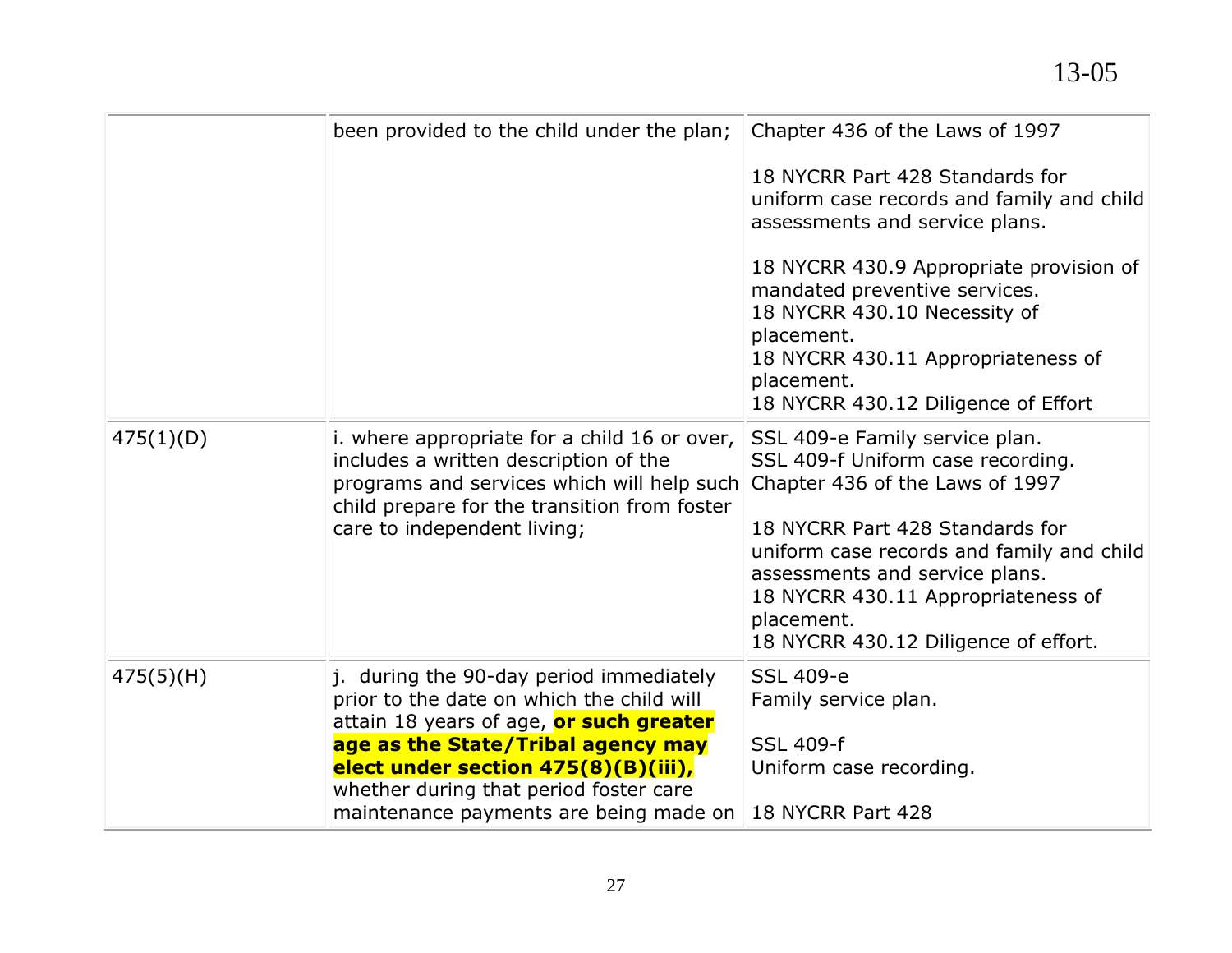|               | the child's behalf or the child is receiving<br>benefits or services under section 477, a<br>caseworker on the staff of the State/Tribal<br>agency, and, as appropriate, other<br>representatives of the child provide the<br>child with assistance and support in<br>developing a transition plan that is<br>personalized at the direction of the child,<br>includes specific options on housing,<br>health insurance, education, local<br>opportunities for mentors and continuing<br>support services, and work force supports<br>and employment services, <i>includes</i><br>information about the importance of<br>designating another individual to<br>make health care treatment decisions<br>on behalf of the child if the child<br>becomes unable to participate in such<br>decisions and the child does not have,<br>or does not want, a relative who<br>would otherwise be authorized under<br><b>State/Tribal law to make such</b><br>decisions, and provides the child with<br>the option to execute a health care<br>power of attorney, health care proxy,<br>or other similar document recognized<br><b>under State/Tribal law,</b> and is as | Standards for uniform case records and<br>family and child assessments and service<br>plans.<br>18 NYCRR Part 430.12(j) Diligence of<br>effort.<br>10-OCFS-ADM-10 Title IV-E Foster Care<br>& Adoption to Age 21<br>10-OCFS-ADM-12 Health Care Proxy for<br>Youth Transitioning Out of Care<br>09-OCFS-ADM-16<br>Transition Plan Requirements for Youth<br>18 and Older Aging Out of Foster Care<br>09-OCFS-ADM-15<br>Medicaid Coverage for Final-Discharged<br>Youth 18 to 21 Years of Age |
|---------------|--------------------------------------------------------------------------------------------------------------------------------------------------------------------------------------------------------------------------------------------------------------------------------------------------------------------------------------------------------------------------------------------------------------------------------------------------------------------------------------------------------------------------------------------------------------------------------------------------------------------------------------------------------------------------------------------------------------------------------------------------------------------------------------------------------------------------------------------------------------------------------------------------------------------------------------------------------------------------------------------------------------------------------------------------------------------------------------------------------------------------------------------------------------|---------------------------------------------------------------------------------------------------------------------------------------------------------------------------------------------------------------------------------------------------------------------------------------------------------------------------------------------------------------------------------------------------------------------------------------------------------------------------------------------|
|               | detailed as the child may elect;                                                                                                                                                                                                                                                                                                                                                                                                                                                                                                                                                                                                                                                                                                                                                                                                                                                                                                                                                                                                                                                                                                                             |                                                                                                                                                                                                                                                                                                                                                                                                                                                                                             |
| 1356.21(g)(5) | k. documents the steps to finalize a<br>placement when the case plan goal is or                                                                                                                                                                                                                                                                                                                                                                                                                                                                                                                                                                                                                                                                                                                                                                                                                                                                                                                                                                                                                                                                              | SSL 409-e Family service plan.<br>SSL 409-f Uniform case recording.                                                                                                                                                                                                                                                                                                                                                                                                                         |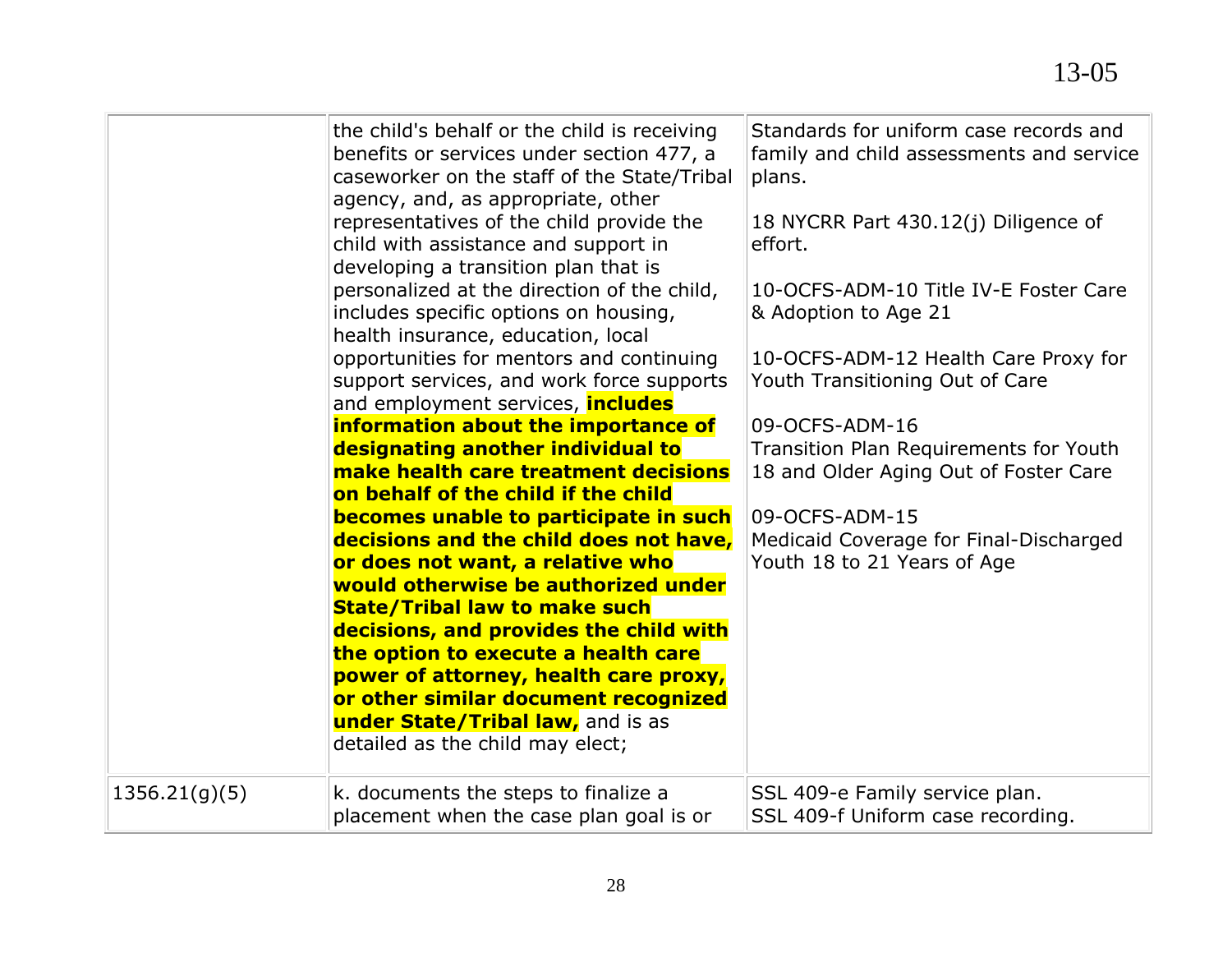| 475(1)(E) | becomes adoption or placement in another<br>permanent home in accordance with<br>sections $475(1)(E)$ and $(5)(E)$ of the Act.<br>When the case plan goal is adoption, at a<br>minimum such documentation shall<br>include child-specific recruitment efforts<br>such as the use of Tribal, State, regional,<br>and national adoption exchanges including<br>electronic exchange systems to facilitate<br>orderly and timely in-State/Tribal service<br>area and inter-State/Tribal service area<br>placements; | Chapter 436 of the Laws of 1997<br>18 NYCRR Part 428 Standards for<br>uniform case records and family and child<br>assessments and service plans.<br>18 NYCRR 430.12(c) (1)(ii)(f) Diligence<br>of effort. |
|-----------|-----------------------------------------------------------------------------------------------------------------------------------------------------------------------------------------------------------------------------------------------------------------------------------------------------------------------------------------------------------------------------------------------------------------------------------------------------------------------------------------------------------------|------------------------------------------------------------------------------------------------------------------------------------------------------------------------------------------------------------|
| 475(1)(F) | <b>I.</b> For a child with respect to whom the<br>permanency plan is placement with a<br>relative and receipt of kinship guardian<br>assistance payments, the State/Tribal<br>agency shall include in the case plan a<br>description of:<br>i. the steps that the agency has taken<br>to determine that it is not appropriate for                                                                                                                                                                               | 18 NYCRR Part 428.5 Progress notes<br>(record of service provision)<br>11-OCFS-ADM-03 Kinship<br><b>Guardianship Assistance Program</b><br>(KinGap)                                                        |
|           | the child to be returned home or adopted;<br>ii. the reasons for any separation of<br>siblings during placement;                                                                                                                                                                                                                                                                                                                                                                                                |                                                                                                                                                                                                            |
|           | iii. the reasons why a permanent<br>placement with a fit and willing relative<br>through a kinship guardianship assistance<br>arrangement is in the child's best                                                                                                                                                                                                                                                                                                                                                |                                                                                                                                                                                                            |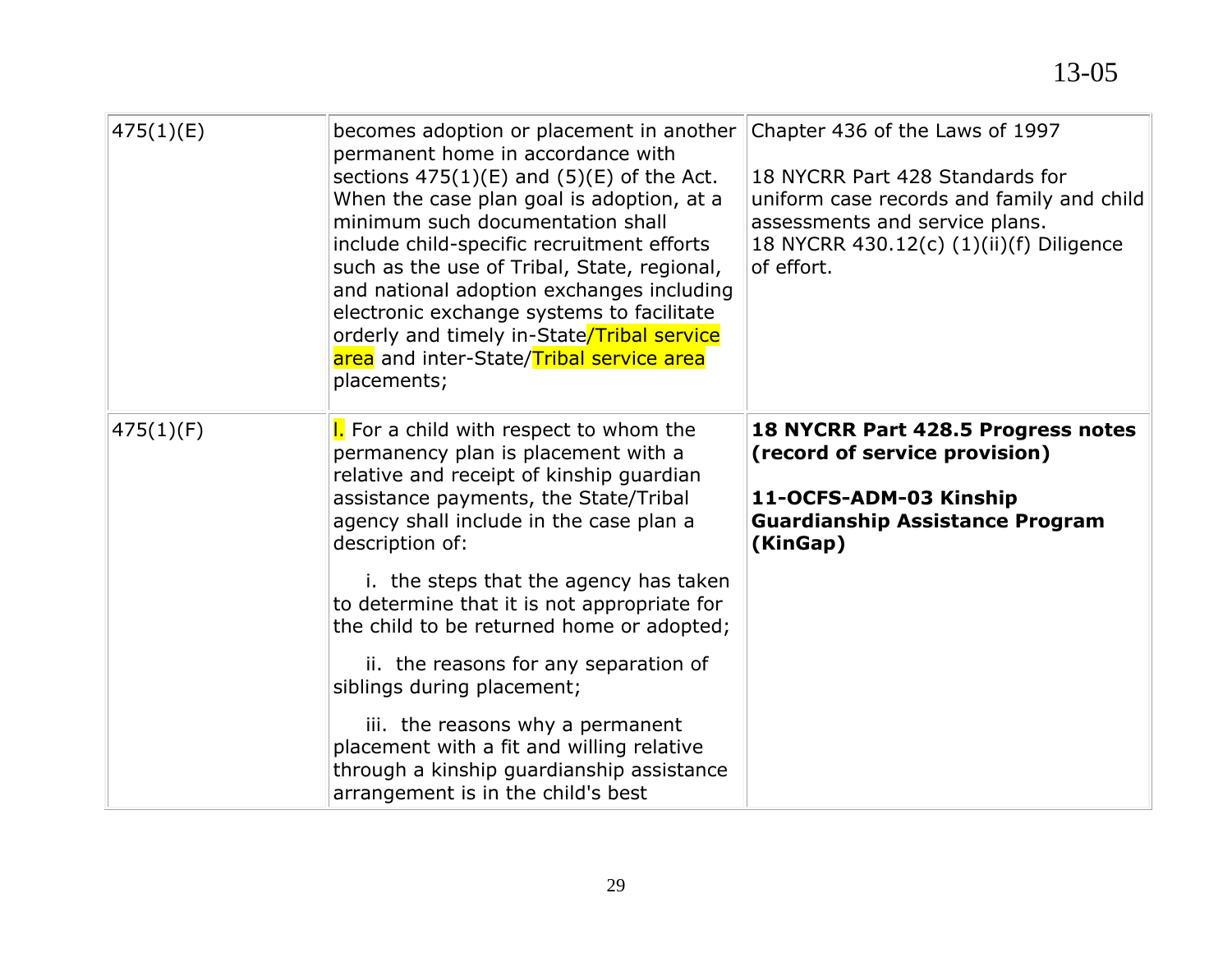|                            | interests;                                                                                                                                                                                                                                                                                                 |                                                                                                                                                                                        |
|----------------------------|------------------------------------------------------------------------------------------------------------------------------------------------------------------------------------------------------------------------------------------------------------------------------------------------------------|----------------------------------------------------------------------------------------------------------------------------------------------------------------------------------------|
|                            | iv. the ways in which the child meets<br>the eligibility requirements for a kinship<br>quardianship assistance payment;                                                                                                                                                                                    |                                                                                                                                                                                        |
|                            | v. the efforts the State/Tribal agency<br>has made to discuss adoption by the<br>child's relative foster parent as a more<br>permanent alternative to legal<br>guardianship and, in the case of a relative<br>foster parent who has chosen not to<br>pursue adoption, documentation of the<br>reasons; and |                                                                                                                                                                                        |
|                            | vi. the efforts made by the<br>State/Tribal agency to discuss with the<br>child's parent or parents the kinship<br>quardianship assistance arrangement, or<br>the reasons why the efforts were not<br>made.                                                                                                |                                                                                                                                                                                        |
|                            | (See also Section 6 Guardianship<br>Assistance Program Case Plan<br>Requirements.)                                                                                                                                                                                                                         |                                                                                                                                                                                        |
| 1356.21(q)(3)<br>475(5)(A) | m. includes a discussion of how the case<br>plan is designed to achieve a safe<br>placement for the child in the least<br>restrictive (most family-like) setting<br>available and in close proximity to the<br>home of the parent(s) when the case plan                                                    | SSL 409-e Family service plan.<br>SSL.409-f Uniform case recording.<br>Chapter 436 of the Laws of 1997<br>18 NYCRR Part 428 Standards for<br>uniform case records and family and child |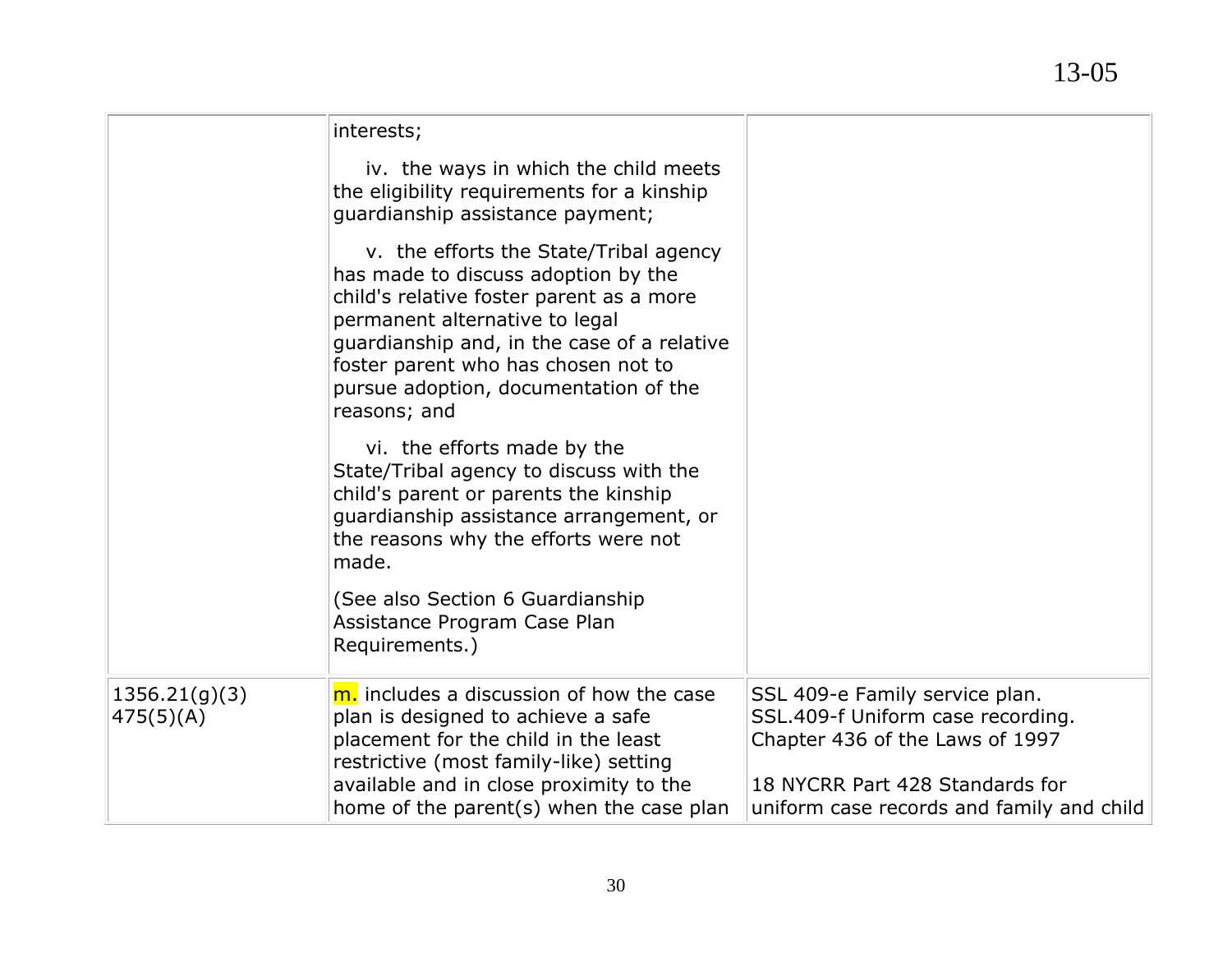|               | goal is reunification and a discussion of<br>how the placement is consistent with the<br>best interests and special needs of the<br>child;                                                                                                                                                                            | assessments and service plans.<br>18 NYCRR 430.9 Appropriate provision of<br>mandated preventive services.<br>18 NYCRR 430.10 Necessity of<br>placement.<br>18 NYCRR 430.11(c) Appropriateness of<br>placement. Continuity in the child's<br>environment.                                                                                                                          |
|---------------|-----------------------------------------------------------------------------------------------------------------------------------------------------------------------------------------------------------------------------------------------------------------------------------------------------------------------|------------------------------------------------------------------------------------------------------------------------------------------------------------------------------------------------------------------------------------------------------------------------------------------------------------------------------------------------------------------------------------|
| 475(5)(A)(i)  | n. if the child has been placed in a foster<br>family home or child-care institution a<br>substantial distance from the home of the<br>parent(s), in a different State, or outside<br>of the Tribal service area, sets forth the<br>reasons why such a placement is in the<br>best interests of the child;            | SSL 409-e Family service plan<br>SSL 409-f Uniform case recording<br>Chapter 436 of the Laws of 1997<br>18 NYCRR Part 428 Uniform case record<br>requirements<br>18 NYCRR 430.9 Appropriate provision of<br>mandated preventive services<br>18 NYCRR 430.10 Necessity of placement<br>18 NYCRR 430.11(c) Appropriateness of<br>placement Continuity in the child's<br>environment. |
| 475(5)(A)(ii) | o. if the child has been placed in foster<br>care in a State or Tribal service area<br>outside the State or Tribal service area in<br>which the child's parent(s) are located,<br>assures that an agency caseworker on the<br>staff of the State or Tribal agency of the<br>State or Tribal service area in which the | Chapter 436 of the Laws of 1997<br>18 NYCRR Part 426 Title IV-E foster care<br>and adoption assistance<br>18 NYCRR Part 428 Standards for<br>uniform case records and family and child                                                                                                                                                                                             |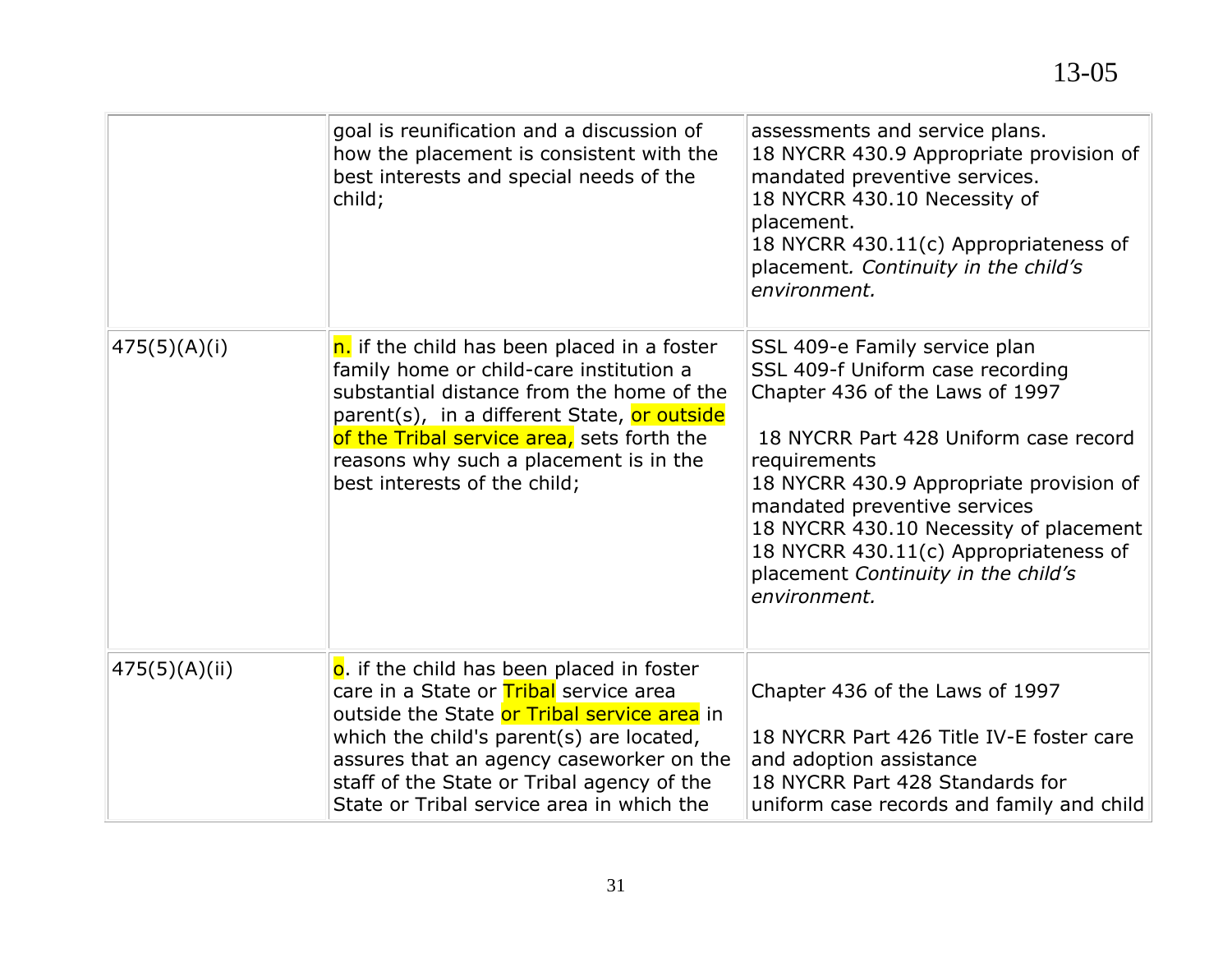|           | home of the parents of the child is located,<br>of the State or Tribal service area in which<br>the child has been placed, or of a private<br>agency under contract with either such<br>State/Tribal agency, visits the child in such<br>foster home or institution no less<br>frequently than every 6 months and<br>submits a report on the visit to the State<br>or Tribal agency of the State or Tribal<br>service area where the home of the child's<br>parent(s) is located;                                                                                                                                                                                                                           | assessments and service plans.<br>18 NYCRR 430.11(c) Appropriateness of<br>placement.<br>18 NYCRR 430.12(c)(3) Diligence of<br>effort.                                                                                                                                                                                                                                                                                                          |
|-----------|-------------------------------------------------------------------------------------------------------------------------------------------------------------------------------------------------------------------------------------------------------------------------------------------------------------------------------------------------------------------------------------------------------------------------------------------------------------------------------------------------------------------------------------------------------------------------------------------------------------------------------------------------------------------------------------------------------------|-------------------------------------------------------------------------------------------------------------------------------------------------------------------------------------------------------------------------------------------------------------------------------------------------------------------------------------------------------------------------------------------------------------------------------------------------|
| 475(1)(G) | p. a plan for ensuring the educational<br>stability of the child while in foster care,<br>including--<br>i. assurances that <b>each</b> placement of<br>the child in foster care takes into account<br>the appropriateness of the current<br>educational setting and the proximity to<br>the school in which the child is enrolled at<br>the time of placement; and<br>ii. an assurance that the State/Tribal<br>agency has coordinated with appropriate<br>local educational agencies (as defined<br>under section 9101 of the Elementary and<br>Secondary Education Act of 1965) to<br>ensure that the child remains in the school<br>in which the child is enrolled at the time of<br>each placement; or | FCA 1089(c) Permanency hearings<br>Content of permanency hearing report<br>SSL 409-e Family service plan.<br>SSL 409-f Uniform case record.<br>Chapter 436 of the Laws of 1997<br>18 NYCRR Part 428 Standards for<br>uniform case records and family and child<br>assessments and service plans.<br>18 NYCRR 430.11 Appropriateness of<br>placement.<br>12-OCFS-ADM-03 New Requirement<br>Regarding Educational Stability of Foster<br>Children |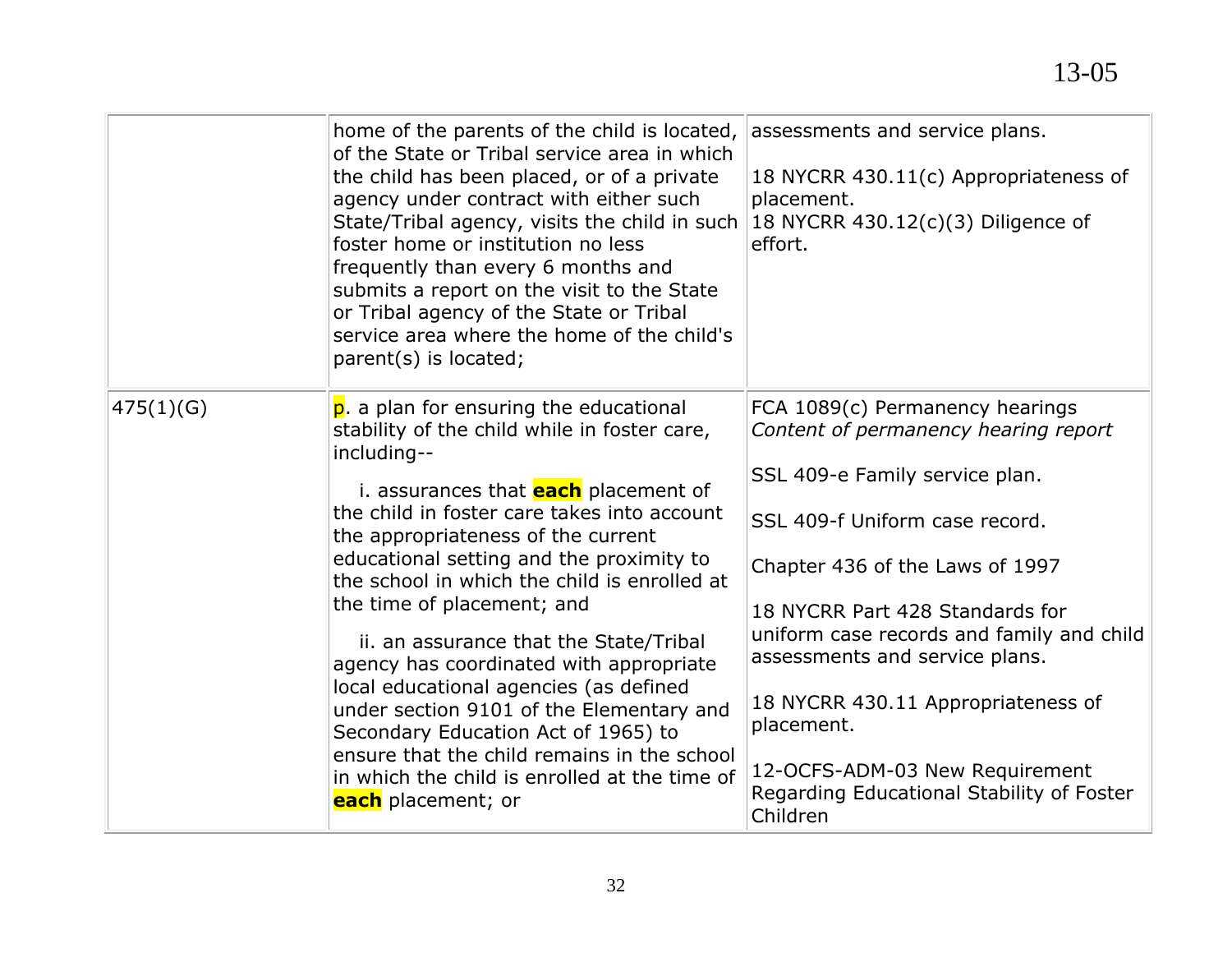|           | iii. if remaining in such school is not in<br>the best interests of the child, assurances<br>by the State/Tribal agency and the local<br>educational agencies to provide immediate<br>and appropriate enrollment in a new<br>school, with all of the educational records<br>of the child provided to the school; and                                                                                                                                                                                                                                                                                            |                                                                                                                                                                                                                                                                                                                                                                                                                                                                                                                                                                                                                                                                              |
|-----------|-----------------------------------------------------------------------------------------------------------------------------------------------------------------------------------------------------------------------------------------------------------------------------------------------------------------------------------------------------------------------------------------------------------------------------------------------------------------------------------------------------------------------------------------------------------------------------------------------------------------|------------------------------------------------------------------------------------------------------------------------------------------------------------------------------------------------------------------------------------------------------------------------------------------------------------------------------------------------------------------------------------------------------------------------------------------------------------------------------------------------------------------------------------------------------------------------------------------------------------------------------------------------------------------------------|
| 475(1)(C) | $q$ . incorporates the health and education<br>records of the child including the most<br>recent information available regarding:<br>the names and addresses of the<br>i.<br>child's health and educational<br>providers;<br>the child's grade level performance;<br>ii.<br>iii.<br>the child's school record;<br>a record of the child's<br>iv.<br>immunizations;<br>the child's known medical problems;<br>v.<br>the child's medications; and<br>vi.<br>any other relevant health and<br>vii.<br>education information concerning<br>the child determined to be<br>appropriate by the State/Tribal<br>agency. | SSL 373-a Medical histories.<br>SSL 409-e Family service plan.<br>SSL 409-f Uniform case recording.<br>Chapter 436 of the Laws of 1997<br>18 NYCRR 357.3(b) Basis for disclosure<br>of information. Disclosure of medical<br>information.<br>18 NYCRR Part 428 Standards for<br>uniform case records and family and child<br>assessments and service plans.<br>18 NYCRR 430.11(c)(2) Appropriateness<br>of placement.<br>18 NYCRR 441.22 Health and medical<br>services.<br>18 NYCRR 443.2(e)(3) Authorized<br>agency operating requirements.<br>(Training and placement<br><i>information</i> ).<br>90 ADM-21: Foster Care: Medical<br>Services for Children in Foster Care |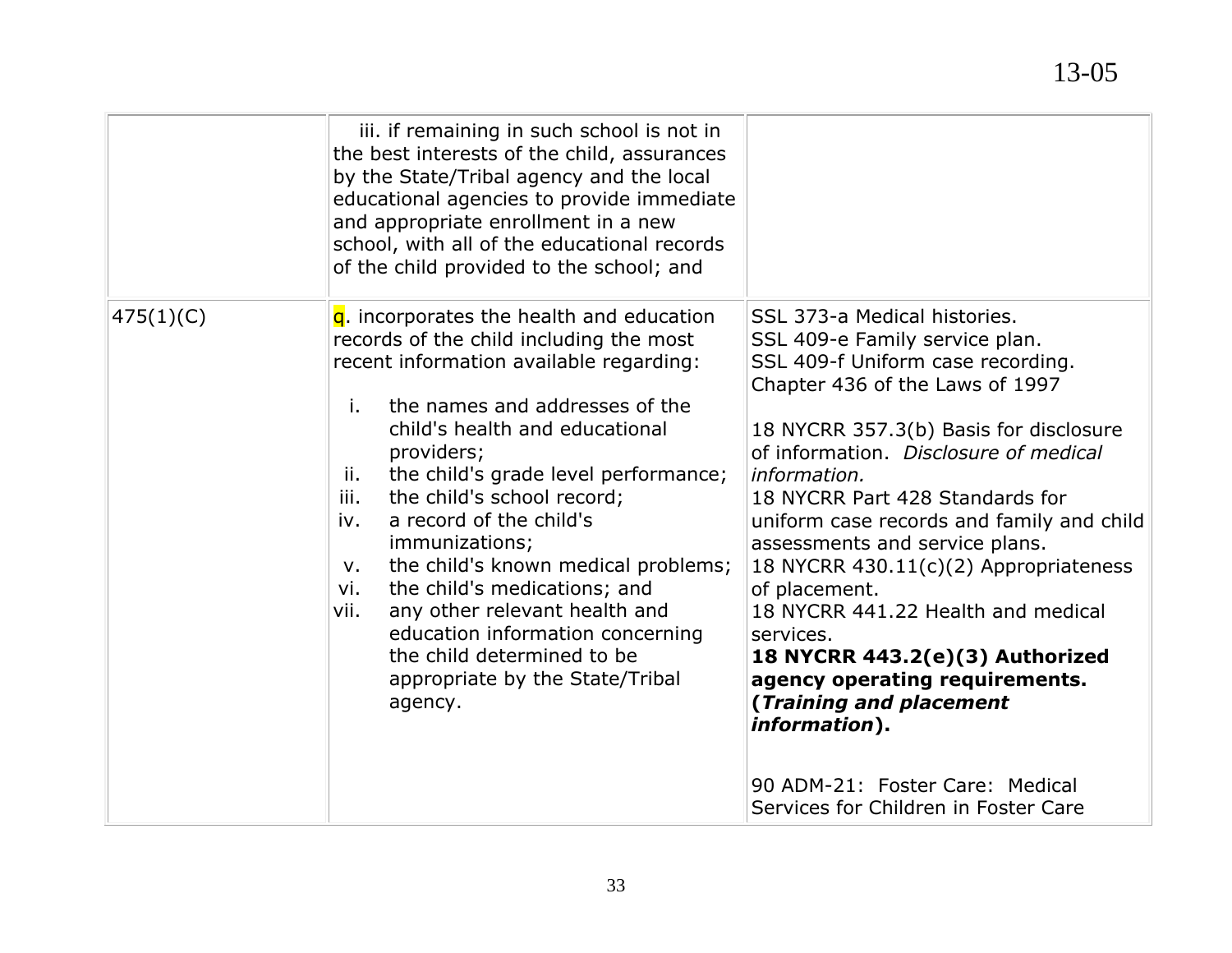|            |                                                                                                                                                                                                                                                                                                                                                                                                                                                                                                                                                                                                        | <b>OCFS Manual: Working Together: Health</b><br>Services for Children in Foster Care<br>(Updated 2008-09)                                                                                                                                                                                   |
|------------|--------------------------------------------------------------------------------------------------------------------------------------------------------------------------------------------------------------------------------------------------------------------------------------------------------------------------------------------------------------------------------------------------------------------------------------------------------------------------------------------------------------------------------------------------------------------------------------------------------|---------------------------------------------------------------------------------------------------------------------------------------------------------------------------------------------------------------------------------------------------------------------------------------------|
| 1356.21(f) | 2. Case Review<br>The State/Tribal agency has a case review<br>system which meets the requirements of<br>sections $475(5)$ and $475(6)$ of the Act and<br>assures that:                                                                                                                                                                                                                                                                                                                                                                                                                                |                                                                                                                                                                                                                                                                                             |
| 475(5)(B)  | a. a review of each child's status is made<br>no less frequently than once every six<br>months either by a court or by an<br>administrative review to:<br>determine the safety of the child,<br>i.<br>the continuing need for and<br>appropriateness of the placement;<br>determine the extent of compliance<br>ii.<br>with the case plan;<br>determine the extent of progress<br>iii.<br>made toward alleviating or<br>mitigating the causes necessitating<br>the placement; and<br>project a likely date by which the<br>iv.<br>child may be returned and safely<br>maintained at home or placed for | SSL 409-e Family service plan.<br>FCA 1089 Permanency hearings.<br>Chapter 436 of the Laws of 1997<br>18 NYCRR Part 428 Standards for<br>uniform case records and family and child<br>assessments and service plans.<br>18 NYCRR 430.12(c)(2) Diligence of<br>effort, Service plan reviews. |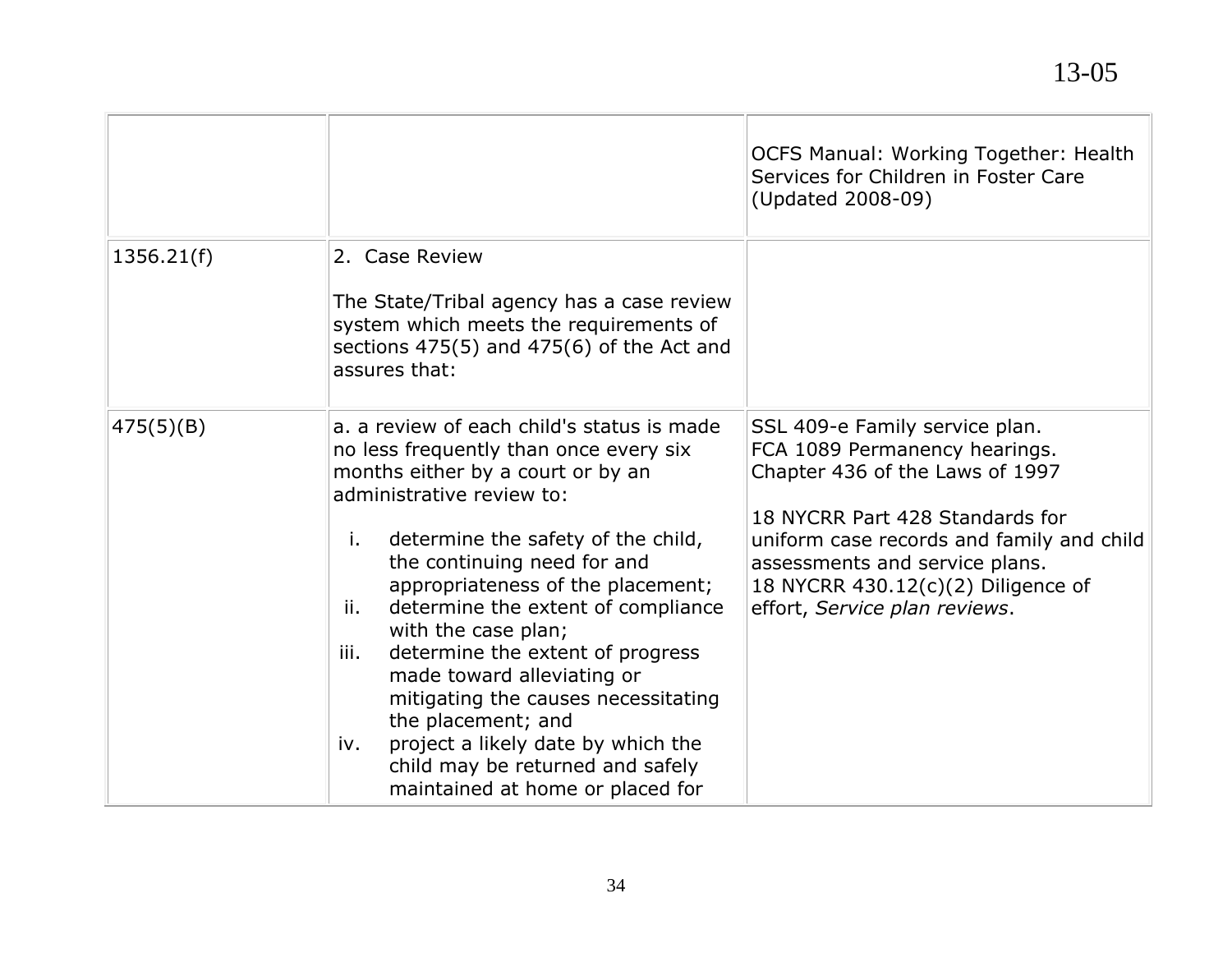|                         | adoption or legal guardianship; and                                                                                                                                                                                                                                                                                                                                                                                                                |                                                                                                                                                                                                                                                                                                                                                                                                                  |
|-------------------------|----------------------------------------------------------------------------------------------------------------------------------------------------------------------------------------------------------------------------------------------------------------------------------------------------------------------------------------------------------------------------------------------------------------------------------------------------|------------------------------------------------------------------------------------------------------------------------------------------------------------------------------------------------------------------------------------------------------------------------------------------------------------------------------------------------------------------------------------------------------------------|
| 475(6)                  | b. if an administrative review is conducted,<br>the following requirements will be met:<br>the review will be open to the<br>i.<br>participation of the parents of the<br>child; and<br>the review will be conducted by a<br>ii.<br>panel of appropriate persons, at<br>least one of whom is not responsible<br>for the case management of, or<br>delivery of services to either the<br>child or the parents who are the<br>subject of the review. | SSL 409-e Family service plan.<br>SSL 409-f Uniform case recording.<br>Chapter 436 of the Laws of 1997<br>18 NYCRR 430.12(c) (2) Diligence of<br>effort, Service plan reviews.<br>18 NYCRR Part 428 Standards for<br>uniform case records and family and child<br>assessments and service plans.                                                                                                                 |
| 1356.21(h)<br>475(5)(C) | 3. Permanency Hearing<br>a. To meet the requirements of the<br>permanency hearing, the State/Tribe holds<br>permanency hearings for all children under<br>the responsibility for placement and care<br>of the title IV-E/IV-B agency, including<br>children for whom the State/Tribal agency<br>claims Federal reimbursement for the<br>costs of voluntary foster care maintenance<br>payments.                                                    | SSL 358-a Dependent children in foster<br>care.<br>FCA 352.2 Order of disposition.<br>FCA 355.5 Permanency hearing.<br>FCA 754 Disposition on adjudication of<br>person in need of supervision.<br>FCA 756-a Extension of placement.<br>FCA 1039-b Termination of reasonable<br>efforts.<br>FCA 1052 Disposition on adjudication.<br>Article 10-A Permanency hearings for<br>children placed out of their homes. |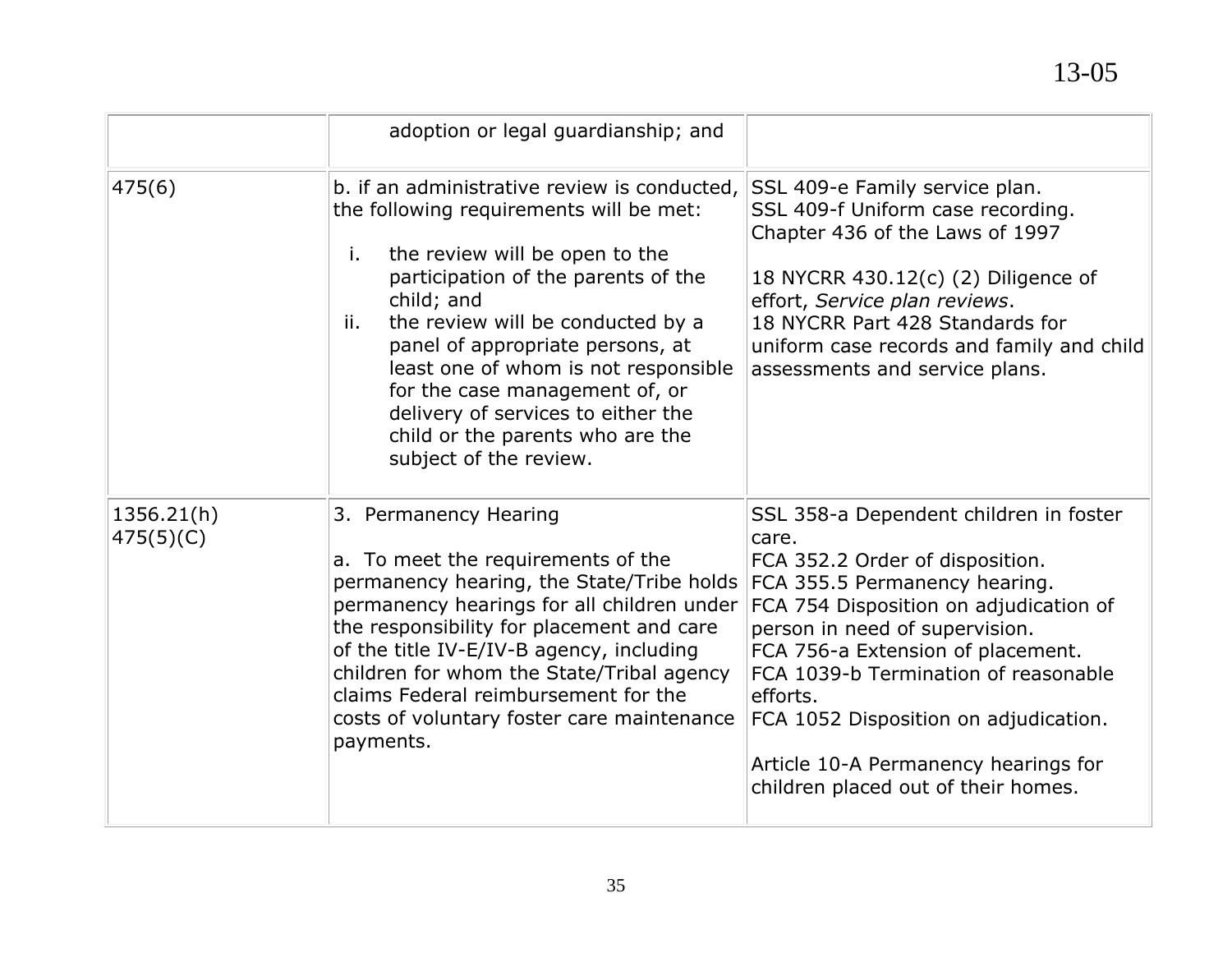| 1356.21(h)<br>475(5)(C)                        | b. The permanency hearing takes place<br>within 12 months of the date the child is<br>considered to have entered foster care (as<br>defined within the meaning of $475(5)(F)$ )<br>and not less frequently than every 12<br>months thereafter during the continuation<br>of foster care.                                                                                                                                                                                               | FCA 355.5 Permanency hearing.<br>FCA 756-a Extension of placement.<br>FCA 1089 Permanency hearings.                                                                                                                                                                                                                                                                         |
|------------------------------------------------|----------------------------------------------------------------------------------------------------------------------------------------------------------------------------------------------------------------------------------------------------------------------------------------------------------------------------------------------------------------------------------------------------------------------------------------------------------------------------------------|-----------------------------------------------------------------------------------------------------------------------------------------------------------------------------------------------------------------------------------------------------------------------------------------------------------------------------------------------------------------------------|
| 1356.21(h)(2)<br>471(a)(15)(E)(i)              | c. When a court determines that<br>reasonable efforts to return the child home<br>are not required, a permanency hearing is<br>held within 30 days of that determination,<br>unless the requirements of the<br>permanency hearing are fulfilled at the<br>hearing in which the court determines that<br>reasonable efforts to reunify the child and<br>family are not required.                                                                                                        | SSL 358-a Dependent children in foster<br>care.<br>FCA 352.2 Order of disposition.<br>FCA 754 Disposition on adjudication of<br>person in need of supervision.<br>FCA 1039-b(6) Termination of reasonable<br>efforts.                                                                                                                                                       |
| 1356.21(b)(3)<br>475(5)(C)<br>471(a)(15)(E)(i) | d. For the purposes of this requirement, a<br>permanency hearing shall determine:<br>the permanency plan for the child<br>i.<br>that includes whether, and if<br>applicable when, the child will be<br>returned to the parent, or placed for<br>adoption and the State/Tribe will file<br>a petition for termination of parental<br>rights, or referred to legal<br>guardianship, or (in cases where the<br>State/Tribal agency has documented<br>to the court a compelling reason for | SSL 358-a Dependent children in foster<br>care.<br>FCA 355.5 Permanency hearing.<br>FCA 754 Disposition on adjudication of<br>person in need of supervision.<br>FCA 756-a Extension of placement.<br>FCA 1039-b Termination of reasonable<br>efforts.<br>FCA 1052 Disposition on adjudication.<br>FCA 1089 Permanency hearings.<br>18 NYCRR Part 426 Title IV-E foster care |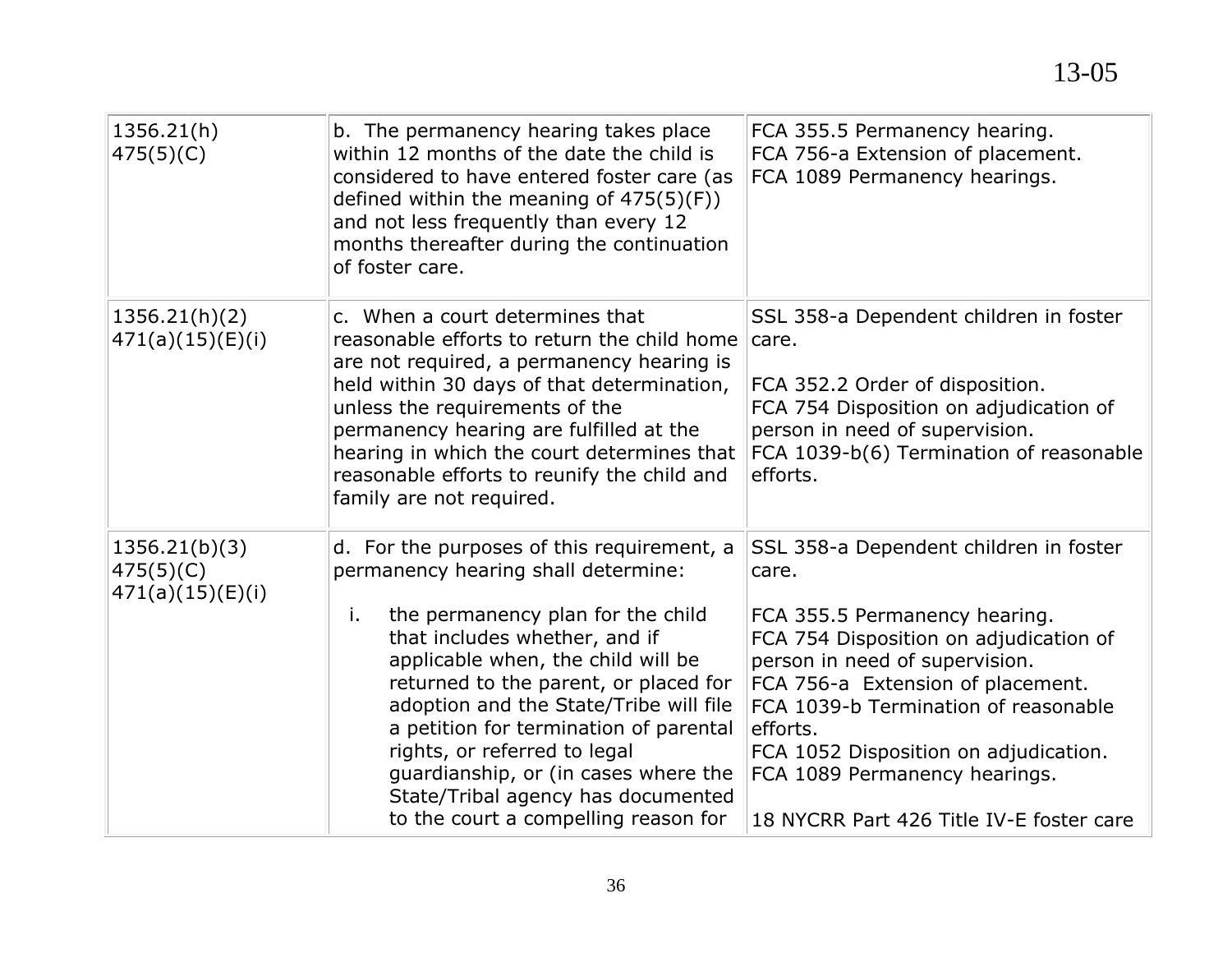| determining that it would not be in<br>the best interest of the child to<br>return home, be referred for<br>termination of parental rights, or be<br>placed for adoption, with a fit and<br>willing relative, or with a legal<br>guardian) placed in another planned<br>permanent living arrangement;<br>in the case of a child who will not be<br>ii.<br>returned to the parent, the hearing<br>shall consider in-State/Tribal service<br>area and out-of-State/Tribal service<br>area placement options; | and adoption assistance. |
|------------------------------------------------------------------------------------------------------------------------------------------------------------------------------------------------------------------------------------------------------------------------------------------------------------------------------------------------------------------------------------------------------------------------------------------------------------------------------------------------------------|--------------------------|
| in the case of a child placed out of<br>iii.<br>the State/Tribal service area in<br>which the home of the parent(s) of<br>the child is located, the hearing shall<br>determine whether the out-of-<br>State/Tribal service area placement<br>continues to be appropriate and in<br>the best interests of the child;<br>in the case of a child who has<br>iv.<br>attained age 16, the services needed<br>to assist the child to make the<br>transition from foster care to<br>independent living; and       |                          |
| in any permanency hearing held with<br>v.<br>respect to the child, including any<br>hearing regarding the transition of<br>the child from foster care to<br>independent living, procedural                                                                                                                                                                                                                                                                                                                 |                          |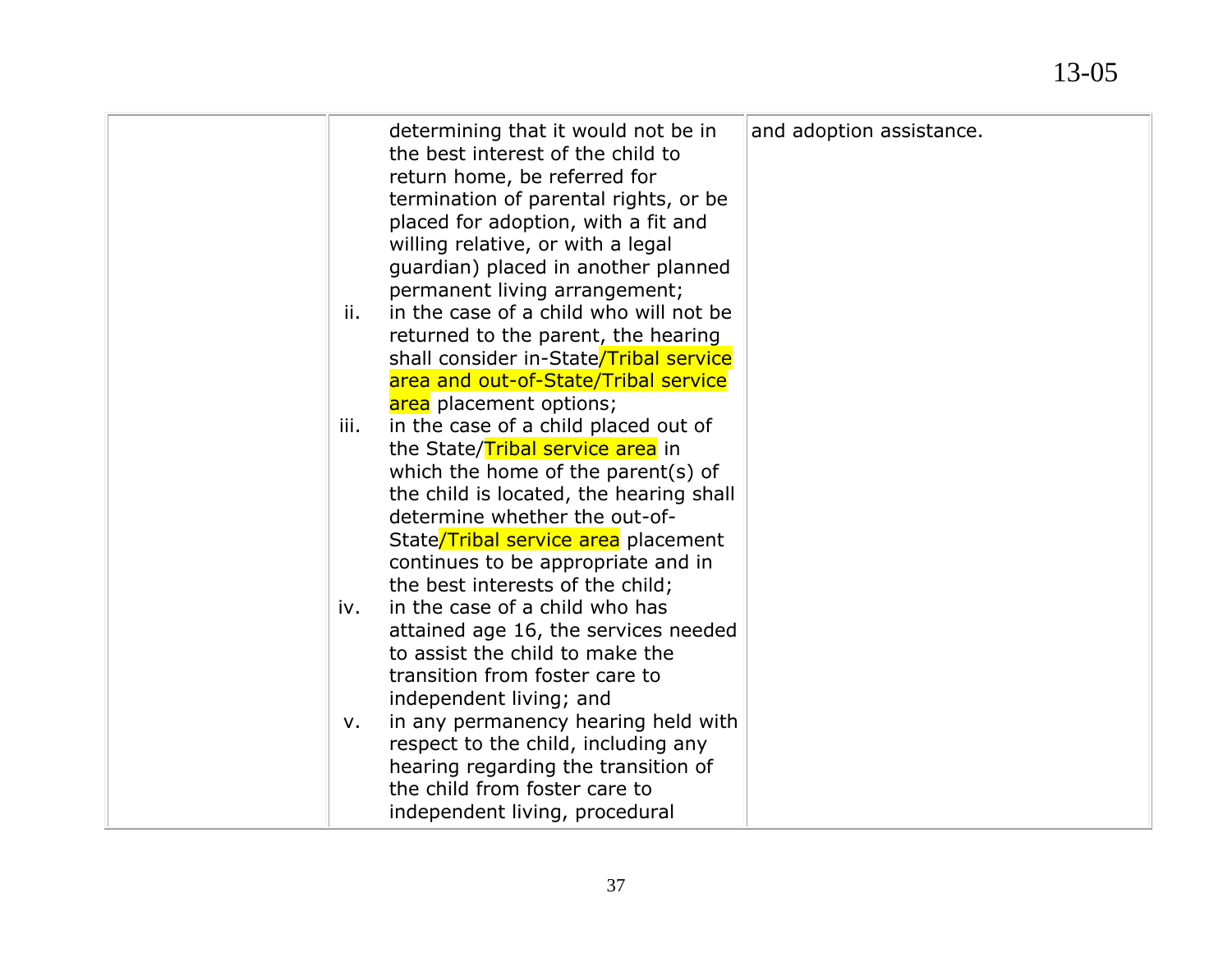|               | safeguards shall be applied to assure<br>the court or administrative body<br>conducting the hearing consults, in<br>an age-appropriate manner, with the                                                                                                                               |                                                                                                                                                                                                                                                                                                                                                                                                                                                                                                       |
|---------------|---------------------------------------------------------------------------------------------------------------------------------------------------------------------------------------------------------------------------------------------------------------------------------------|-------------------------------------------------------------------------------------------------------------------------------------------------------------------------------------------------------------------------------------------------------------------------------------------------------------------------------------------------------------------------------------------------------------------------------------------------------------------------------------------------------|
|               | child regarding the proposed<br>permanency or transition plan for<br>the child.                                                                                                                                                                                                       |                                                                                                                                                                                                                                                                                                                                                                                                                                                                                                       |
| 475(5)(C)     | e. Procedural safeguards are also to be<br>applied with respect to parental rights<br>pertaining to the removal of the child from<br>the home of his/her parents, to a change<br>in the child's placement, and to any<br>determination affecting visitation<br>privileges of parents. | FCA 262 Assignment of counsel for<br>indigent persons.<br>FCA 1024 Emergency removal without<br>court order.<br>FCA 1026 Action by the appropriate<br>person designated by the court and child<br>protective agency upon emergency<br>removal.<br>FCA 1027 Preliminary order after filing<br>of petition.<br>FCA 1028 Application to return child<br>temporarily removed.<br>FCA 1030 Order of visitation by a<br>respondent.<br>FCA 1089 Permanency hearings.<br>FCA 1090 Representation of parties. |
| 1356.21(h)(3) | f. If the State/Tribal agency concludes,<br>after considering reunification, adoption,<br>legal guardianship, or permanent<br>placement with a fit and willing relative,<br>that the most appropriate permanency                                                                      | SSL 409-e Family service plan.<br>SSL 409-f Uniform case recording.<br>FCA 355.5(7) Permanency hearing.<br>FCA 756-a (b) Extension of placement.                                                                                                                                                                                                                                                                                                                                                      |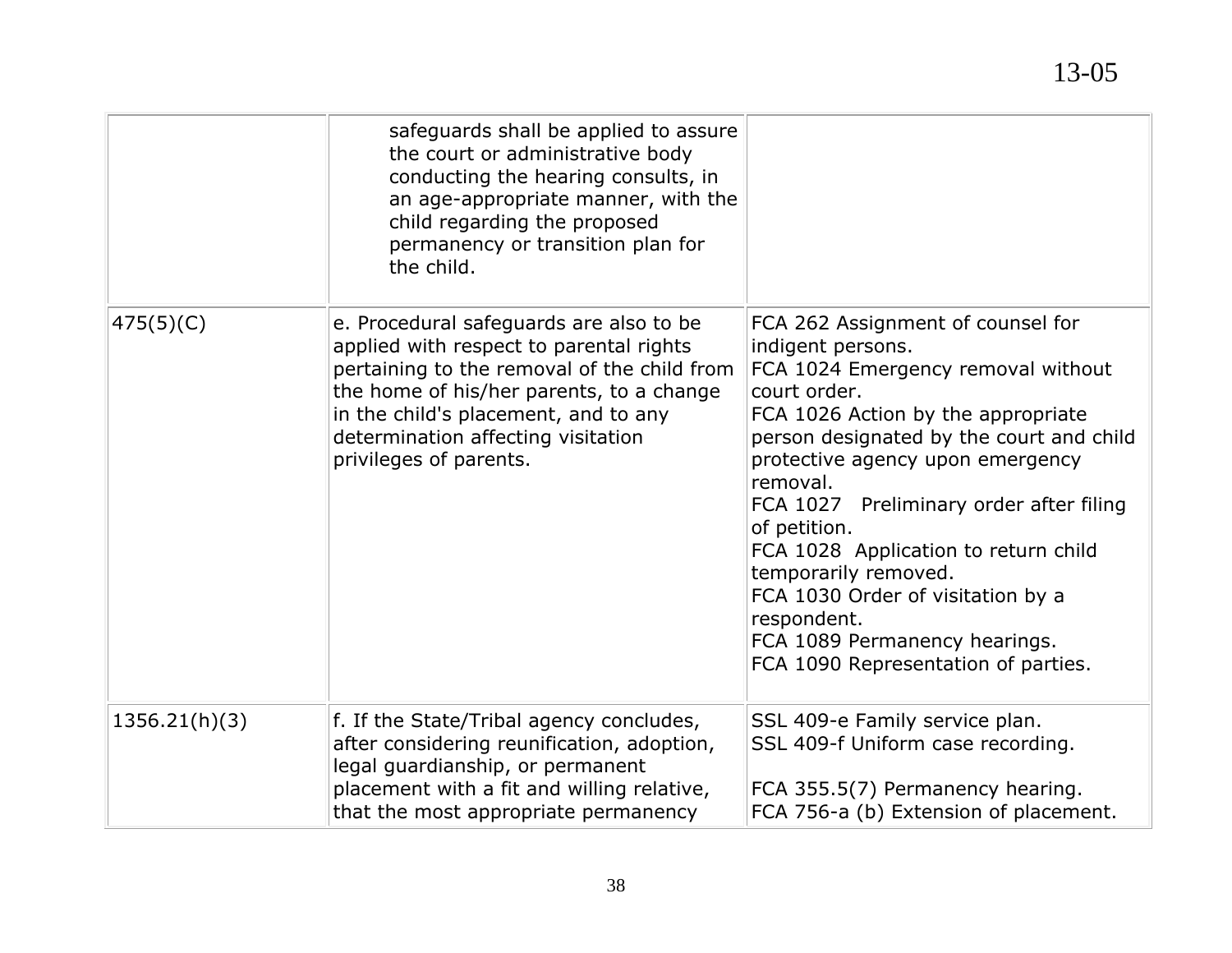|               | plan for a child is placement in another<br>planned permanent living arrangement,<br>the State/Tribal agency will document to<br>the court the compelling reason for the<br>alternate plan.                                                                                                                                                                                                                                                                                                                                                               | FCA 1089 Permanency hearings.<br>18 NYCRR Part 428 Standards for<br>uniform case records and family and child<br>assessments and service plans.<br>00-OCFS- INF-5 ASFA Safety and<br>Permanency                                                                                                                                                                                                                               |
|---------------|-----------------------------------------------------------------------------------------------------------------------------------------------------------------------------------------------------------------------------------------------------------------------------------------------------------------------------------------------------------------------------------------------------------------------------------------------------------------------------------------------------------------------------------------------------------|-------------------------------------------------------------------------------------------------------------------------------------------------------------------------------------------------------------------------------------------------------------------------------------------------------------------------------------------------------------------------------------------------------------------------------|
| 1356.21(h)(4) | g. When an administrative body,<br>appointed or approved by the court,<br>conducts the permanency hearing, the<br>procedural safeguards set forth in the<br>definition of permanency hearing will be<br>extended by the administrative body.                                                                                                                                                                                                                                                                                                              | Not Applicable in New York State.                                                                                                                                                                                                                                                                                                                                                                                             |
| 475(5)(D)     | 4. Health and Education Records<br>a. A child's health and education records<br>are reviewed and updated, and a copy of<br>the record is supplied to the foster parent<br>or foster care provider with whom the<br>child is placed, at the time of each<br>placement of the child in foster care.<br>b. The child's health and education<br>records are supplied to the child at no cost<br>at the time the child leaves foster care if<br>the child is leaving foster care by reason of<br>having attained the age of majority under<br>State/Tribe law. | SSL 373-a Medical histories.<br>18 NYCRR 357.3(b) Basis for disclosure<br>of information.<br>18 NYCRR 357.3(j) Basis for disclosure of<br>information.<br>18 NYCRR 441.22 Health and medical<br>services.<br>18 NYCRR 443.2(e)(3) Authorized<br>agency operating requirements. Training<br>and placement information.<br><b>OCFS Manual: Working Together: Health</b><br>Services for Children in Foster (Updated<br>2008-09) |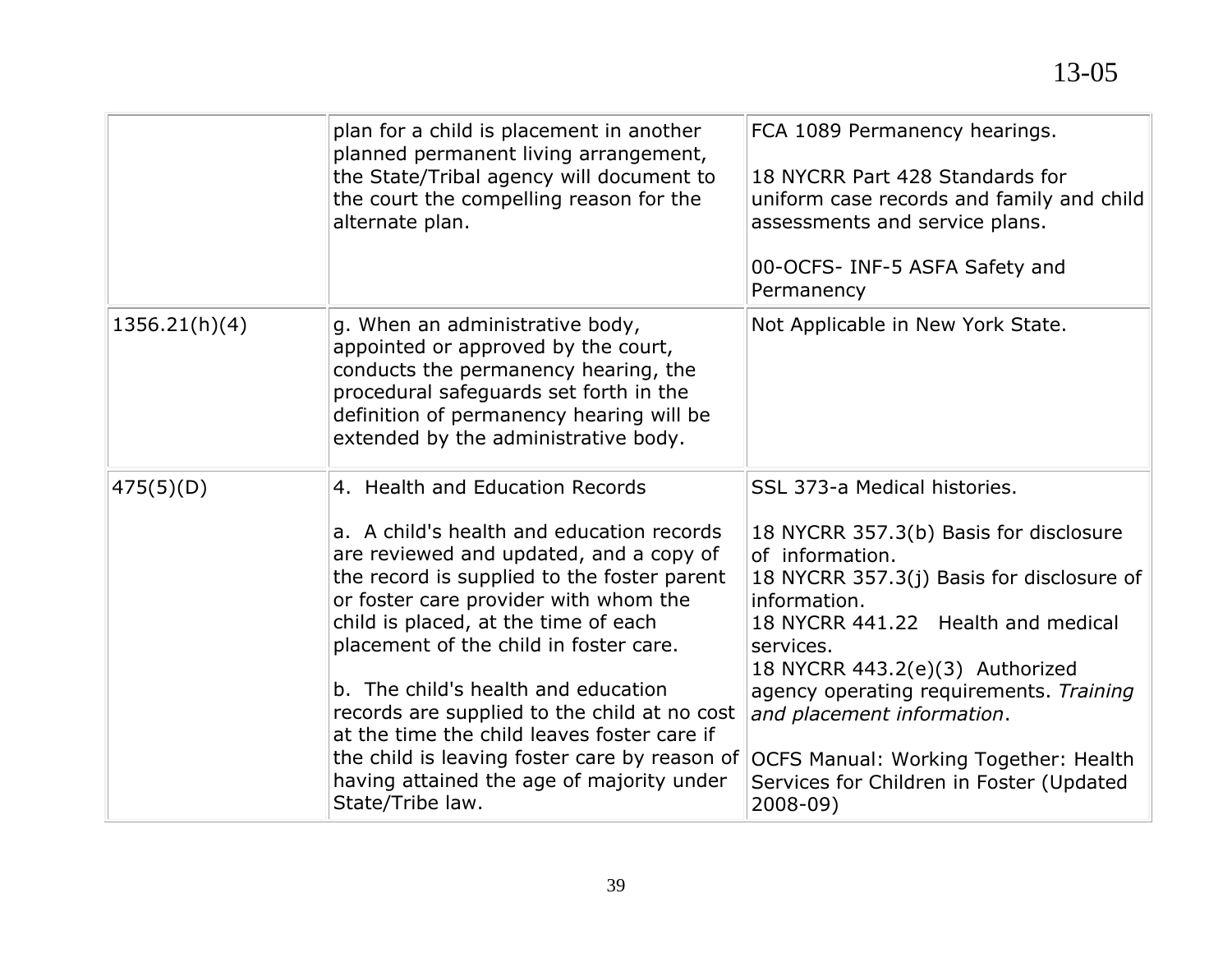|                         |                                                                                                                                                                                                                                                                                                                                                                                                                                                                                                                             | 90-ADM-21 Foster Care: Medical<br>Services for Children in Foster Care                                                                                                                                                                                                           |
|-------------------------|-----------------------------------------------------------------------------------------------------------------------------------------------------------------------------------------------------------------------------------------------------------------------------------------------------------------------------------------------------------------------------------------------------------------------------------------------------------------------------------------------------------------------------|----------------------------------------------------------------------------------------------------------------------------------------------------------------------------------------------------------------------------------------------------------------------------------|
| 1356.21(c)<br>475(5)(G) | 5. Notice<br>The State/Tribe provides the foster<br>parent(s) of a child and any pre-adoptive<br>parent or relative providing care for the<br>child with timely notice of and a right to be<br>heard in any proceeding to be held with<br>respect to the child during the time the<br>child is in the care of such foster parent,<br>pre-adoptive parent, or relative caregiver.<br>Notice of and a right to be heard does not<br>require the State/Tribe to make the<br>caregiver a party to the proceeding.               | SSL 358-a(4) Dependent children in<br>foster care.<br>FCA 355.5 Permanency hearing.<br>FCA 741-a Notice and right to be heard.<br>FCA 1040 Notice and right to be heard.<br>FCA 1089 Permanency hearings<br>18 NYCRR 430.12 (c)(2) Diligence of<br>effort, Service plan reviews. |
| 475(5)(1)               | 6. Annual Credit Reports<br>Each child in foster care under the<br>responsibility of the State/Tribal agency<br>who has attained 16 years of age receives<br>without cost a copy of any consumer<br>report (as defined in section 603(d) of the<br>Fair Credit Reporting Act) pertaining to the<br>child each year until the child is discharged<br>from care, and receives assistance<br>(including, when feasible, from any court-<br>appointed advocate for the child) in<br>interpreting and resolving any inaccuracies | 18 NYCRR 428.3 Uniform case record<br>requirements.<br>18 NYCRR 430.12(k) Diligence of effort,<br>Consumer reports.<br>12-OCFS-ADM-07 Required Annual Credit<br>Checks for Foster Children, 16 Years of<br>Age, and Older                                                        |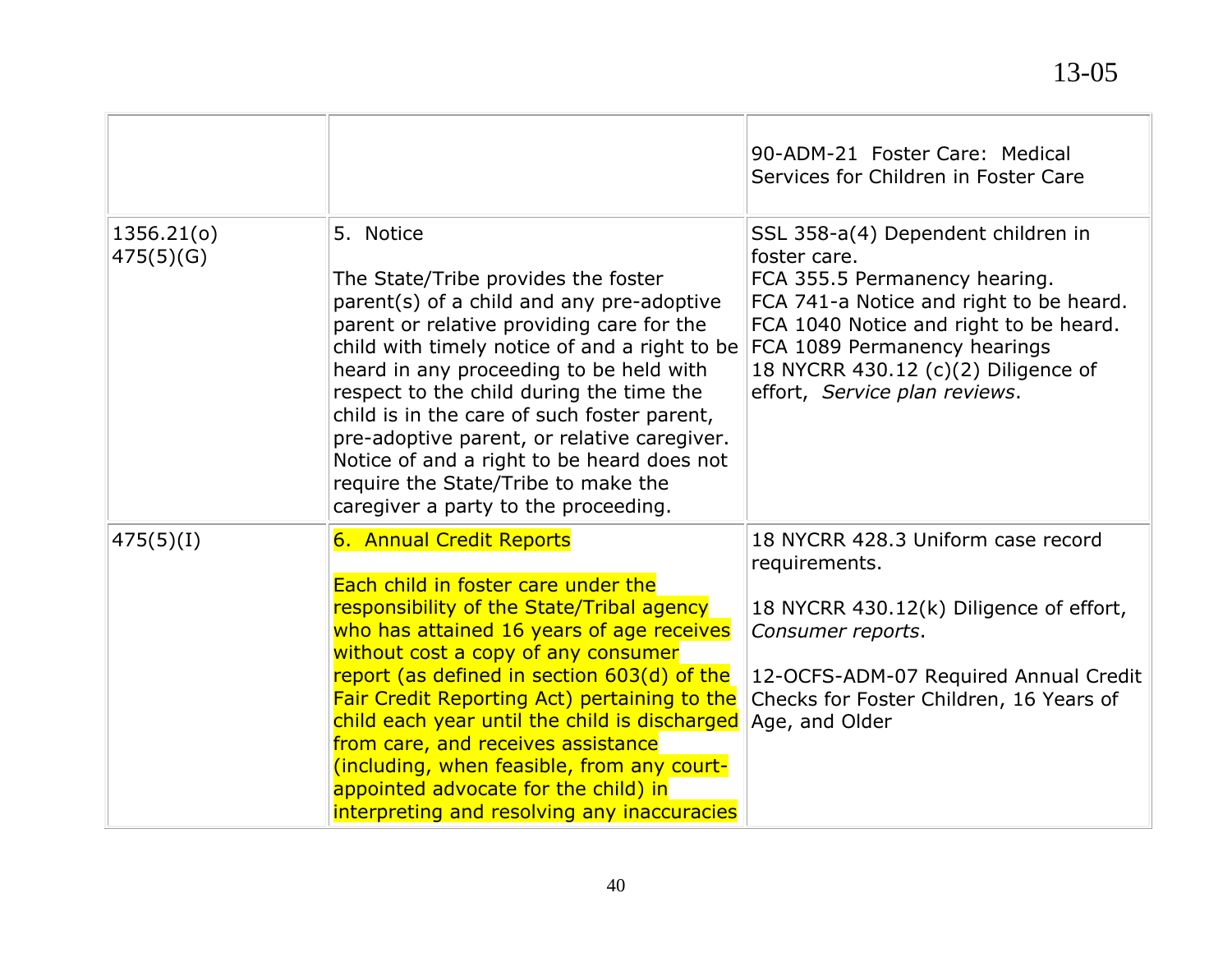|                        | in the report.                                                                                                                                                                                                                                                                                                                                                                                  |                                                                                     |
|------------------------|-------------------------------------------------------------------------------------------------------------------------------------------------------------------------------------------------------------------------------------------------------------------------------------------------------------------------------------------------------------------------------------------------|-------------------------------------------------------------------------------------|
| 472(h)(1)              | E. MEDICAL AND SOCIAL SERVICES                                                                                                                                                                                                                                                                                                                                                                  | 18 NYCRR Part 426                                                                   |
| $473(b)(1)$ & $(b)(2)$ | 1. For purposes of titles XIX and XX, any<br>child with respect to whom foster care<br>maintenance payments are made under                                                                                                                                                                                                                                                                      | Title IV-E foster care and adoption<br>assistance.                                  |
|                        | this section will be deemed a dependent                                                                                                                                                                                                                                                                                                                                                         | 11-OCFS-ADM-03 Kinship                                                              |
|                        | child as defined in section 406 of the Act<br>(as so in effect 7/16/1996) and shall be<br>deemed to be a recipient of aid to families                                                                                                                                                                                                                                                           | <b>Guardianship Assistance Program</b><br>(KinGap)                                  |
|                        | with dependent children under Part A of<br>this title (as so in effect $7/16/1996$ ). Title<br>XIX and XX services will be available to<br>such child in the State in which the child<br>resides.                                                                                                                                                                                               | <b>OCFS Eligibility Manual For Child</b><br><b>Welfare Programs, (Updated 2012)</b> |
|                        | 2. For the purposes of titles XIX and XX,<br>any eligible child for whom there is a<br>kinship guardianship assistance payment<br>being made under section 473(d) is<br>deemed to be a dependent child as defined<br>in 406 of the Act and is deemed to be a<br>recipient of AFDC under part A of title IV<br>of the Act (as in effect $7/16/96$ ) in the<br>State in which such child resides. |                                                                                     |
| 471(a)(14)             | F. SPECIFIC GOALS IN STATE/TRIBAL LAW                                                                                                                                                                                                                                                                                                                                                           | 18 NYCRR Part 426. Title IV-E foster care<br>and adoption assistance.               |
|                        | 1. The State/Tribal agency formulates for<br>each fiscal year, a specific goal as to the                                                                                                                                                                                                                                                                                                        | 18 NYCRR 428.6 Family assessments and                                               |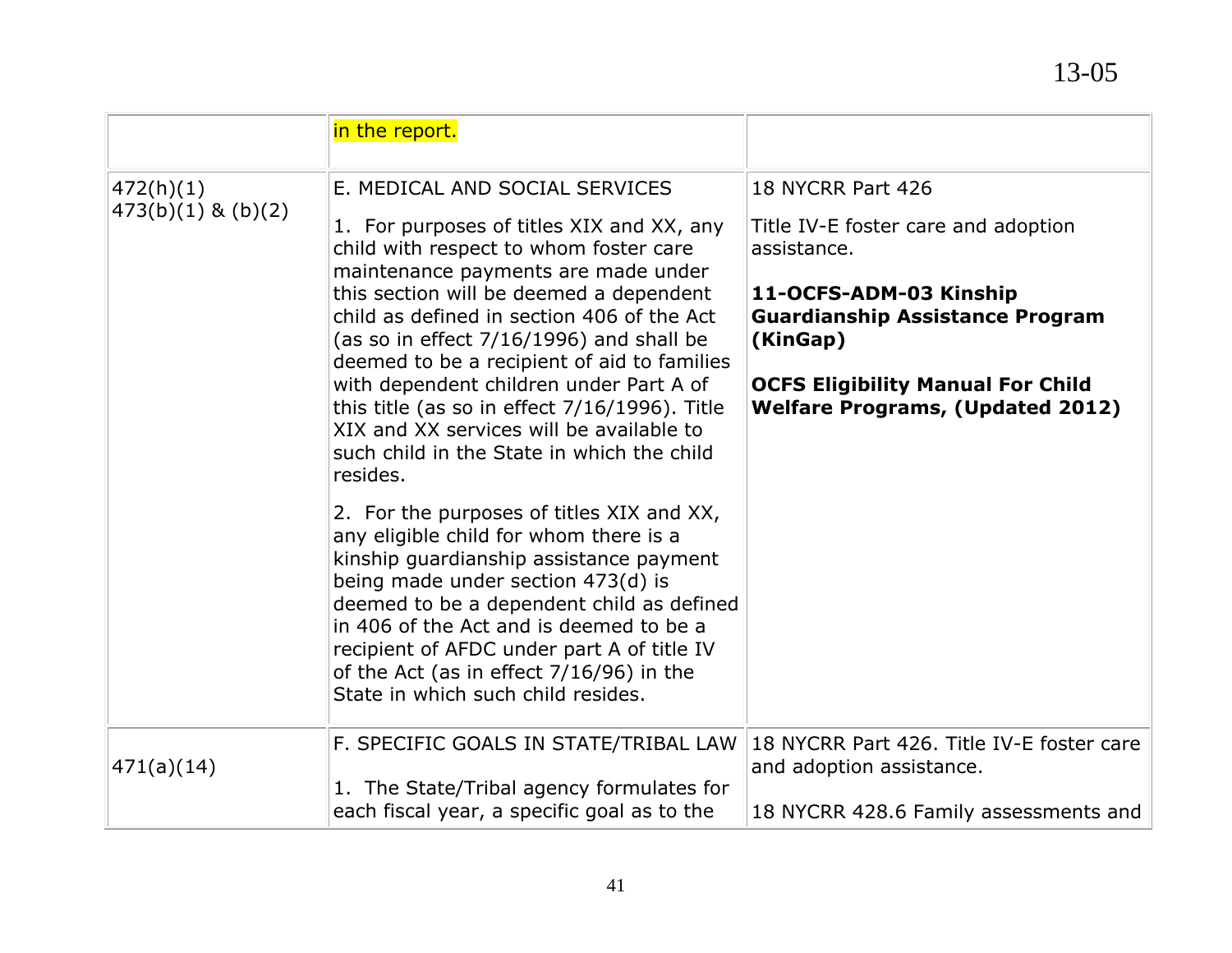|                                    | maximum number of children (in absolute<br>numbers or as a percentage of all children<br>in foster care receiving assistance under a<br>title IV-E program) who at any given time<br>during the fiscal year will have been in<br>foster care for over 24 months. The<br>specific foster care goals required under<br>section $471(a)(14)$ of the Act are<br>incorporated into State or Tribal law by<br>statute or administrative regulation with<br>the force of law.<br>2. The State/Tribal agency will describe<br>the steps that will be taken to achieve the<br>specific goal established. | service plans content).<br>18 NYCRR 428.9 Service plan review for<br>foster care and other out-of-home<br>placement cases.<br>18 NYCRR 430.12 Diligence of effort.                                                                                                                                                                                                                                                                                                                                                                                |
|------------------------------------|-------------------------------------------------------------------------------------------------------------------------------------------------------------------------------------------------------------------------------------------------------------------------------------------------------------------------------------------------------------------------------------------------------------------------------------------------------------------------------------------------------------------------------------------------------------------------------------------------|---------------------------------------------------------------------------------------------------------------------------------------------------------------------------------------------------------------------------------------------------------------------------------------------------------------------------------------------------------------------------------------------------------------------------------------------------------------------------------------------------------------------------------------------------|
| 1356.21(b)<br>$471(a)(15)(A)$ &(B) | G. PREVENTIVE AND REUNIFICATION<br><b>SERVICES</b><br>1. Reasonable efforts. The State/Tribal<br>agency makes reasonable efforts to<br>maintain the family unit and prevent the<br>unnecessary removal of a child from<br>his/her home, as long as the child's safety<br>is assured; to effect the safe reunification<br>of the child and family (if temporary out-<br>of-home placement is necessary to ensure<br>the immediate safety of the child); and to<br>make and finalize alternate permanency<br>plans in a timely manner when<br>reunification is not appropriate or possible.       | SSL 358-a Dependent children in foster<br>care.<br>FCA 307.4 Hearing following detention.<br>FCA 320.5 The initial appearance; release<br>or detention.<br>FCA 352.2(2) Order of disposition.<br>FCA 355.3(4) Extension of placement.<br>FCA 355.5 (7) Permanency hearing.<br>FCA 728 Discharge, release or detention<br>by judge after hearing and before filing<br>of petition in custody cases.<br>FCA 739 Release or detention after filing<br>of petition and prior to order of<br>disposition.<br>FCA 754(2) Disposition on adjudication of |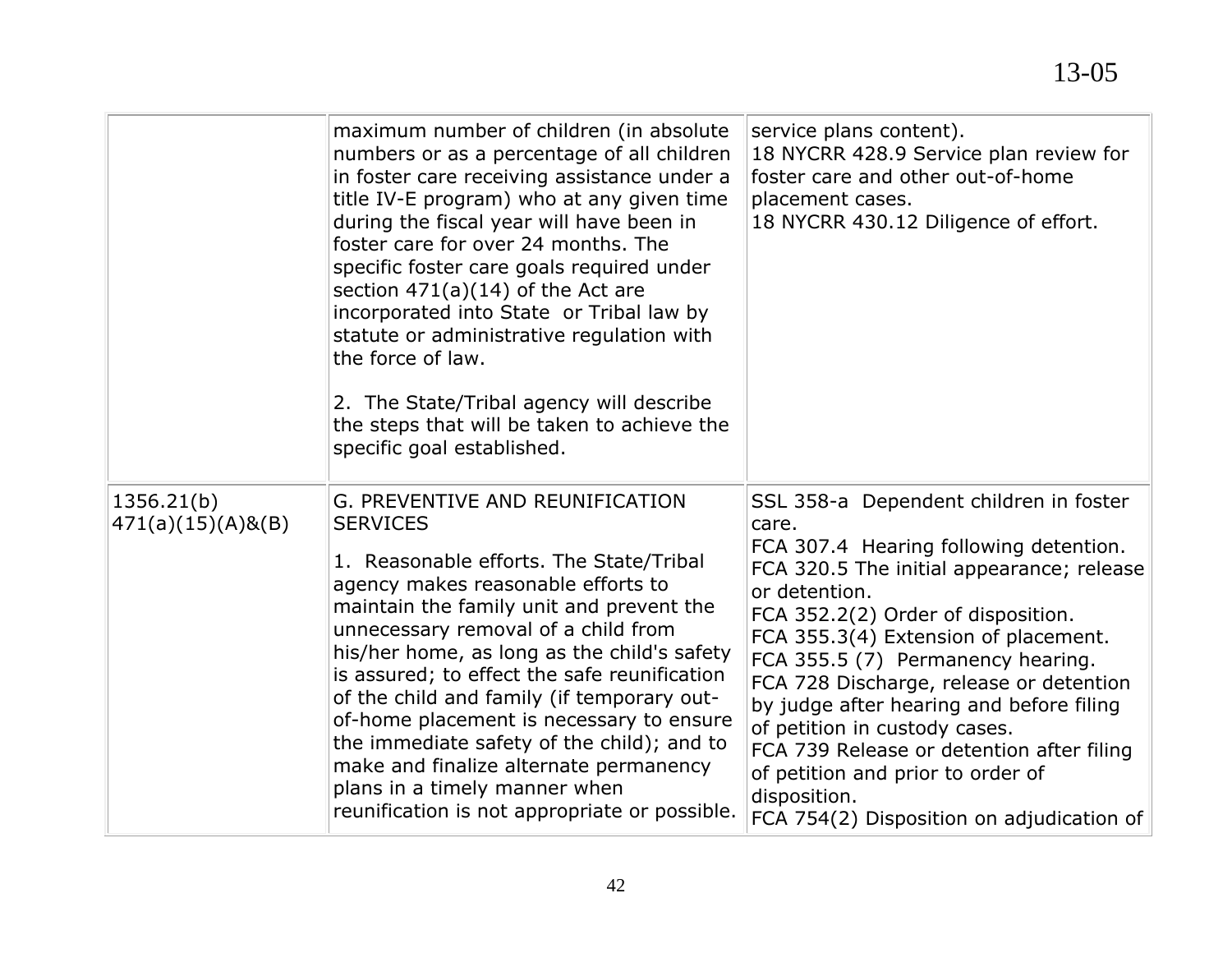|                 | In determining reasonable efforts to be<br>made with respect to a child and in<br>making such reasonable efforts, the child's<br>health and safety is the State/Tribal<br>agency's paramount concern.                                                                                                         | person in need of supervision.<br>FCA 756-a(d) Extension of placement.<br>FCA 1022(a) Preliminary orders of court<br>before petition filed.<br>FCA 1027(b) Preliminary orders after<br>filing of petition<br>FCA $1028(b)$ , (c) & (d) Application to<br>return child temporarily removed.<br>FCA 1052(b) Disposition on adjudication.<br>FCA Article 10-A Permanency hearings<br>for children placed out of their homes.<br><b>FCA 1094</b><br>Initial appearance<br>and preliminary proceedings<br>18 NYCRR Part 428 Standards for<br>uniform case records and family and child<br>assessments and service plans.<br>18 NYCRR Part 430.12 Diligence of effort.<br><b>OCFS Eligibility Manual For Child</b><br><b>Welfare Programs, (Updated 2012)</b> |
|-----------------|---------------------------------------------------------------------------------------------------------------------------------------------------------------------------------------------------------------------------------------------------------------------------------------------------------------|---------------------------------------------------------------------------------------------------------------------------------------------------------------------------------------------------------------------------------------------------------------------------------------------------------------------------------------------------------------------------------------------------------------------------------------------------------------------------------------------------------------------------------------------------------------------------------------------------------------------------------------------------------------------------------------------------------------------------------------------------------|
| (471(a)(15)(C)) | 2. If continuation of reasonable efforts as<br>described in section $471(a)(15)(B)$ of the<br>Act is determined to be inconsistent with<br>the permanency plan for the child,<br>reasonable efforts are made to place the<br>child in a timely manner in accordance<br>with the permanency plan including, if | SSL 358-a(3) Dependent children in<br>foster care. Disposition of petition.<br>FCA 355.5 (7) Permanency hearing.<br>FCA 756-a (d) Extension of placement.<br>FCA 1089 Permanency hearings.                                                                                                                                                                                                                                                                                                                                                                                                                                                                                                                                                              |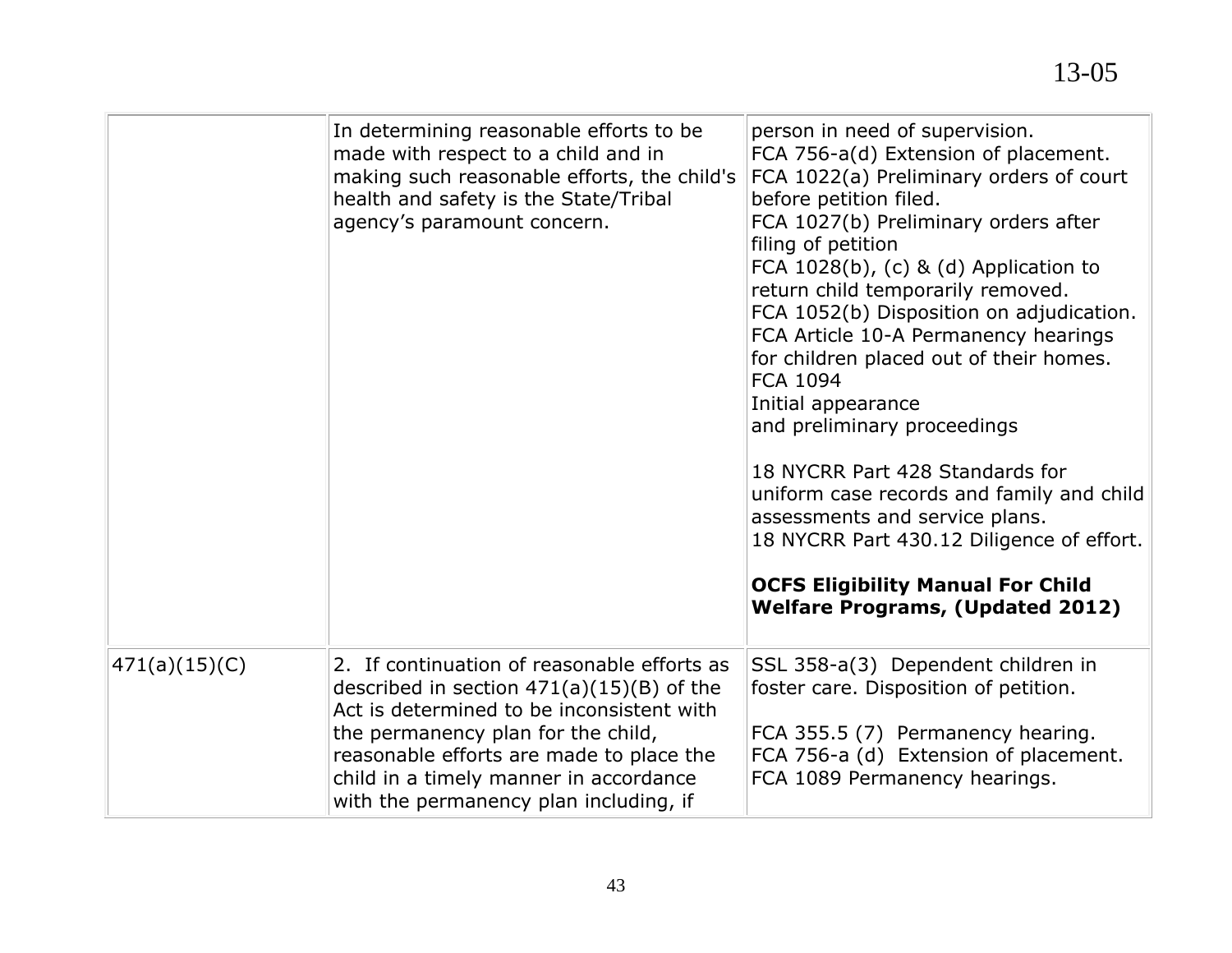|                          | appropriate, through an interstate<br>placement, and to complete whatever<br>steps are necessary to finalize the<br>permanent placement of the child.                                                                                                                                                                                                                                                                                                                                                                                                                                                                                                                                                          | 18 NYCRR Part 426 Title IV-E foster care<br>and adoption assistance.<br>18 NYCRR Part 428 Standards for<br>uniform case records and family and child<br>assessments and service plans.<br>18 NYCRR 430.12 Diligence of effort.                                                                                                                                                                                                                                                                                                                                                                                                                                                                                                                                                                                                    |
|--------------------------|----------------------------------------------------------------------------------------------------------------------------------------------------------------------------------------------------------------------------------------------------------------------------------------------------------------------------------------------------------------------------------------------------------------------------------------------------------------------------------------------------------------------------------------------------------------------------------------------------------------------------------------------------------------------------------------------------------------|-----------------------------------------------------------------------------------------------------------------------------------------------------------------------------------------------------------------------------------------------------------------------------------------------------------------------------------------------------------------------------------------------------------------------------------------------------------------------------------------------------------------------------------------------------------------------------------------------------------------------------------------------------------------------------------------------------------------------------------------------------------------------------------------------------------------------------------|
| $1356.21(b)(1)(i)$ &(ii) | 3. Judicial determination of reasonable<br>efforts to prevent a child's removal from<br>the home.<br>a. When a child is removed from his/her<br>home, the judicial determination, as to<br>whether reasonable efforts were made or<br>were not required to prevent the removal,<br>is made no later than 60 days from the<br>date the child is removed from the home.<br>b. If the determination concerning<br>reasonable efforts to prevent the removal<br>is not made as specified above, the child is<br>not eligible under the title IV-E foster care<br>maintenance payments program for the<br>duration of that stay in foster care.<br>(Tribes, see also section 7 for use of nunc<br>pro tunc orders.) | SSL 358-a Dependent children in foster<br>care.<br>FCA 307.4 Hearing following detention.<br>FCA 320.5 The initial appearance;<br>release or detention.<br>FCA 352.2(2) Order of disposition.<br>FCA 728 Discharge, release or detention<br>by judge after hearing and before filing<br>of petition in custody cases.<br>FCA 739 Release or detention after filing<br>of petition and prior to order of<br>disposition.<br>FCA 754(2) Disposition on adjudication<br>of person in need of supervision.<br>FCA 1022 (a) Preliminary orders; notice<br>and appointment of counsel.<br>FCA 1027(b) Preliminary orders after<br>filing of petition.<br>FCA $1028(b)$ , (c) & (d) Application to<br>return child temporarily removed.<br>FCA 1039(b) Termination of reasonable<br>efforts.<br>FCA 1052(b) Disposition on adjudication. |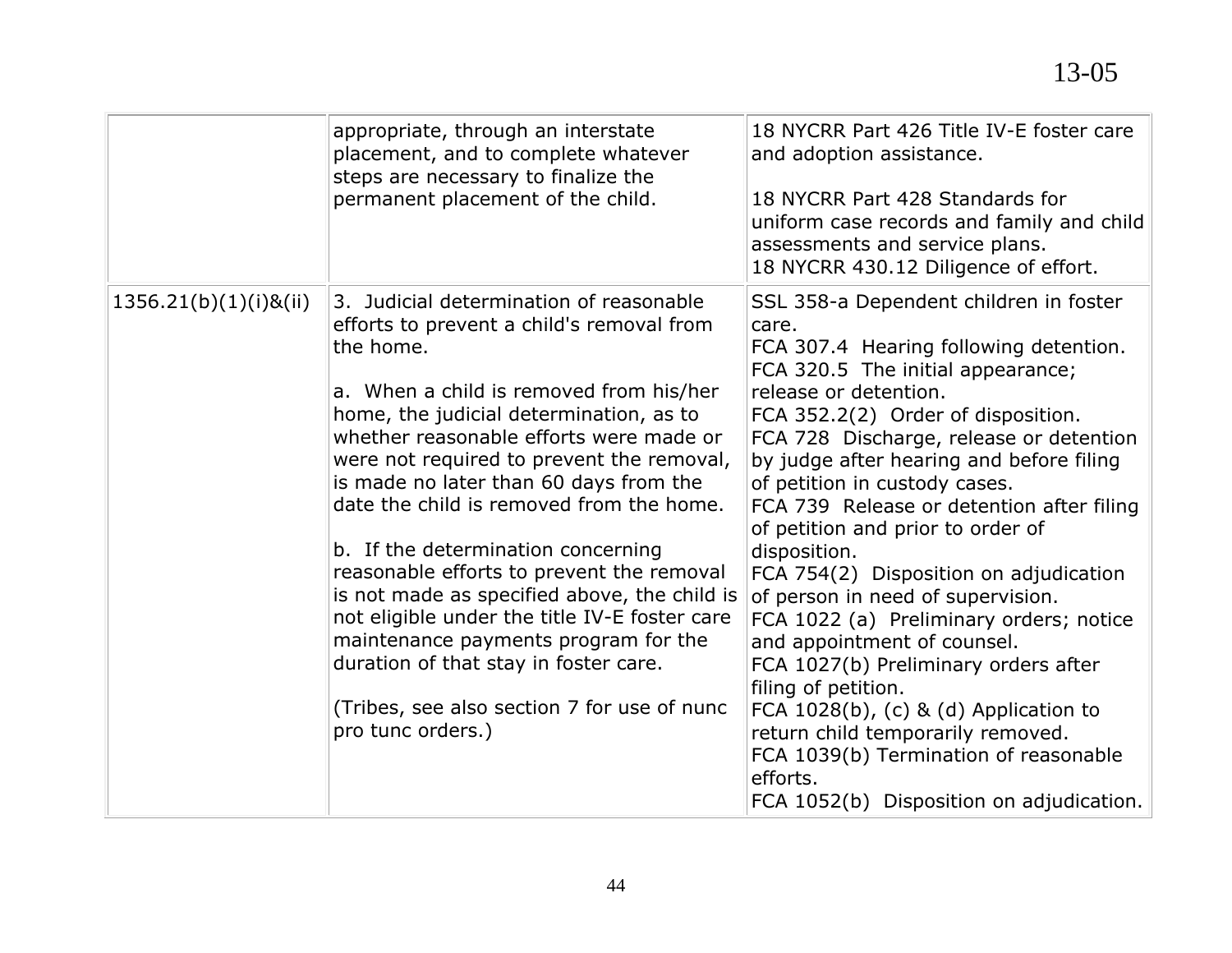|                  |                                                                                                                                                                                                                                                                                                                                                                                                                                                                                                                                                                                                                                                                                                                                                                        | <b>FCA 1094</b><br>Initial appearance<br>and preliminary proceedings.<br>18 NYCRR Part 426 Title IV-E foster care<br>and adoption assistance.<br><b>OCFS Eligibility Manual For Child</b><br><b>Welfare Programs, (Updated 2012)</b>                                                       |
|------------------|------------------------------------------------------------------------------------------------------------------------------------------------------------------------------------------------------------------------------------------------------------------------------------------------------------------------------------------------------------------------------------------------------------------------------------------------------------------------------------------------------------------------------------------------------------------------------------------------------------------------------------------------------------------------------------------------------------------------------------------------------------------------|--------------------------------------------------------------------------------------------------------------------------------------------------------------------------------------------------------------------------------------------------------------------------------------------|
| 1356.21(b)(2)(i) | 4. Judicial determination of reasonable<br>efforts to finalize a permanency plan.<br>a. The State/Tribal agency obtains a<br>judicial determination that it has made<br>reasonable efforts to finalize the<br>permanency plan that is in effect (whether<br>the plan is reunification, adoption, legal<br>guardianship, placement with a fit and<br>willing relative, or placement in another<br>planned permanent living arrangement)<br>within 12 months of the date the child is<br>considered to have entered foster care in<br>accordance with the definition at section<br>1355.20 of the regulations, and at least<br>once every 12 months thereafter while the<br>child is in foster care.<br>(Tribes, see also section 7 for use of nunc<br>pro tunc orders.) | SSL 358-a Dependent children in foster<br>care.<br>FCA 355.5 Permanency hearing.<br>FCA 756-a Extension of placement.<br>FCA 1052 (b) Disposition on adjudication.<br>FCA 1089 Permanency hearings.<br><b>OCFS Eligibility Manual For Child</b><br><b>Welfare Programs, (Updated 2012)</b> |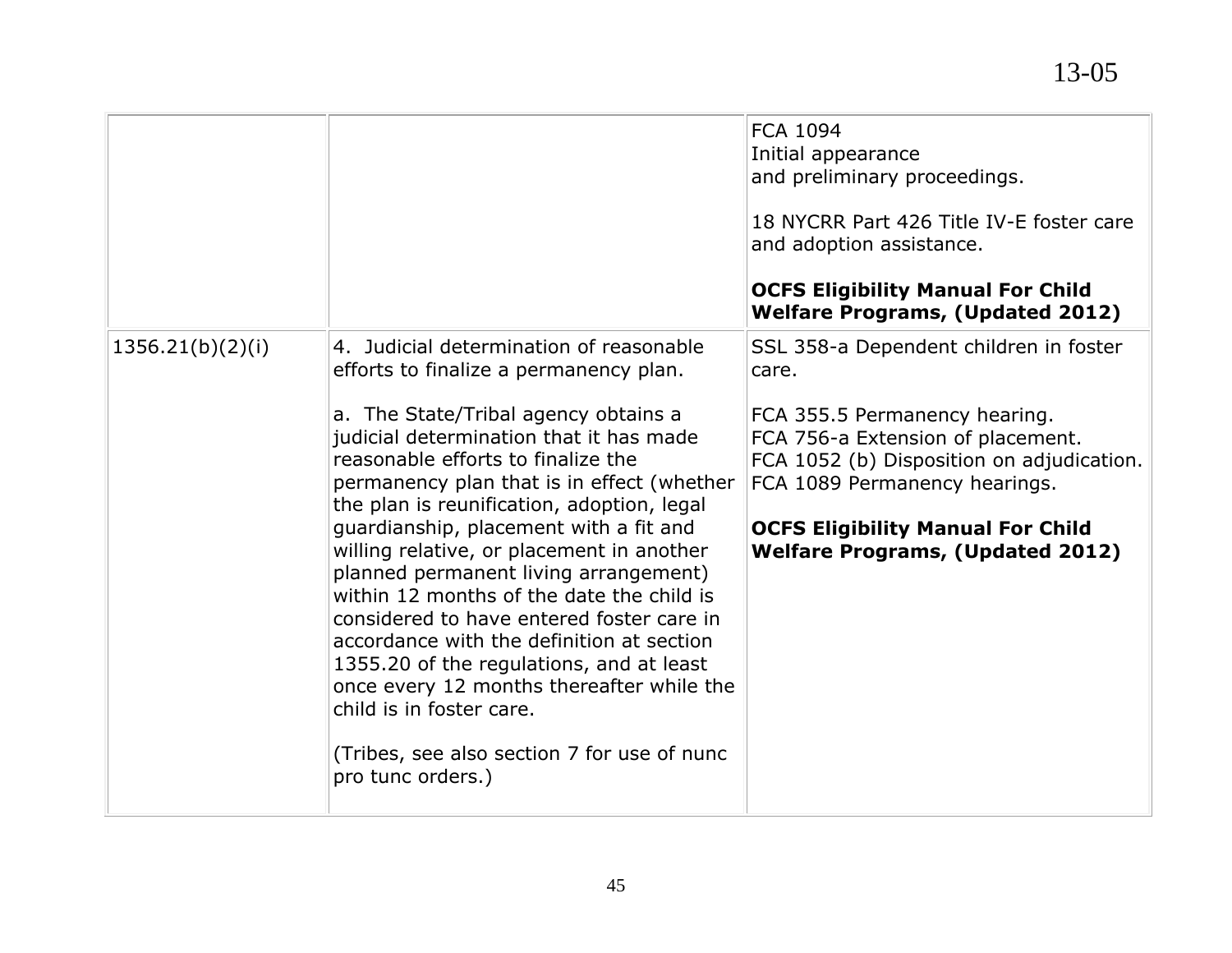| 1356.21(b)(2)(ii)                 | b. If such a judicial determination<br>regarding reasonable efforts to finalize a<br>permanency plan is not made, the child<br>becomes ineligible under title IV-E from<br>the end of the 12th month following the<br>date the child is considered to have<br>entered foster care or the end of the 12th<br>month following the month in which the<br>most recent judicial determination of<br>reasonable efforts to finalize a<br>permanency plan was made, and remains<br>ineligible until such a judicial<br>determination is made.<br>(Tribes, see also section 7 for use of nunc<br>pro tunc orders.) | 18 NYCRR Part 426 Title IV-E Foster care<br>and adoption assistance.<br><b>OCFS Eligibility Manual For Child</b><br><b>Welfare Programs, (Updated 2012)</b>                                             |
|-----------------------------------|------------------------------------------------------------------------------------------------------------------------------------------------------------------------------------------------------------------------------------------------------------------------------------------------------------------------------------------------------------------------------------------------------------------------------------------------------------------------------------------------------------------------------------------------------------------------------------------------------------|---------------------------------------------------------------------------------------------------------------------------------------------------------------------------------------------------------|
| 1356.21(b)(3)<br>471(a)(15)(D)    | 5. Reasonable efforts are not required to<br>prevent a child's removal from home or to<br>reunify the child and family if the<br>State/Tribal agency obtains a judicial<br>determination that such efforts are not<br>required because:                                                                                                                                                                                                                                                                                                                                                                    |                                                                                                                                                                                                         |
| 1356.21(b)(3)(i)<br>471(a)(15)(D) | a. a court of competent jurisdiction has<br>determined that the parent has subjected<br>the child to aggravated circumstances (as<br>defined in State/Tribal law, which<br>definition may include but need not be<br>limited to abandonment, torture, chronic                                                                                                                                                                                                                                                                                                                                              | SSL 358-a (3) Dependent children in<br>foster care.<br>SSL 358-a (12) Dependent children in<br>foster care.<br>FCA 301.2 Definitions.<br>FCA 352.2 (2) Order of disposition.<br>FCA 712(g) Definitions. |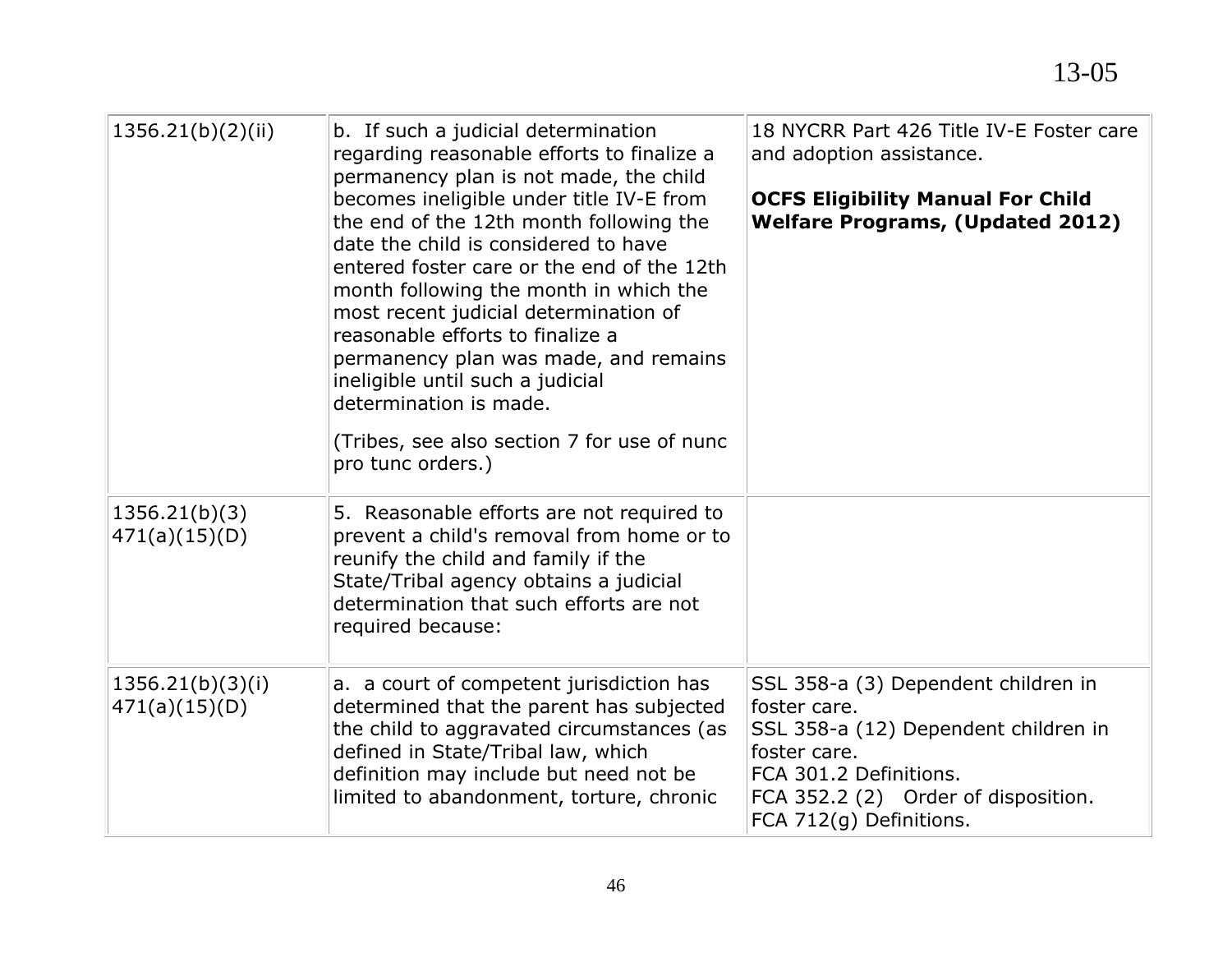|                                    | abuse, and sexual abuse);                                                                                                                                                                                                                                                                                                                                                                                                                                                                                                                                                                                                                                                                                                                                                                                                                    | FCA 754(2) Disposition on adjudication of<br>person in need of supervision.<br>FCA 1012(j) Definitions.<br>FCA 1039-b Termination of reasonable<br>efforts.<br>FCA 1052 (b) Disposition on adjudication.                                                                   |
|------------------------------------|----------------------------------------------------------------------------------------------------------------------------------------------------------------------------------------------------------------------------------------------------------------------------------------------------------------------------------------------------------------------------------------------------------------------------------------------------------------------------------------------------------------------------------------------------------------------------------------------------------------------------------------------------------------------------------------------------------------------------------------------------------------------------------------------------------------------------------------------|----------------------------------------------------------------------------------------------------------------------------------------------------------------------------------------------------------------------------------------------------------------------------|
| 1356.21(b)(3)(ii)<br>471(a)(15)(D) | b. a court of competent jurisdiction has<br>determined that the parent has been<br>convicted of:<br>murder (which would have been an<br>i.<br>offense under section 1111(a) of<br>title 18, United States Code, if the<br>offense had occurred in the special<br>maritime or territorial jurisdiction of<br>the United States) of another child of<br>the parent;<br>voluntary manslaughter (which<br>ii.<br>would have been an offense under<br>section 1112(a) of title 18, United<br>States Code, if the offense had<br>occurred in the special maritime or<br>territorial jurisdiction of the United<br>States) of another child of the<br>parent;<br>aiding or abetting, attempting,<br>iii.<br>conspiring, or soliciting to commit<br>such a murder or such a voluntary<br>manslaughter; or<br>a felony assault that results in<br>iv. | SSL 358-a (3) Dependent children in<br>foster care.<br>FCA 352.2 (2) Order of disposition.<br>FCA 754(2) Disposition on adjudication of<br>person in need of supervision.<br>FCA 1039-b Termination of reasonable<br>efforts.<br>FCA 1052 (b) Disposition on adjudication. |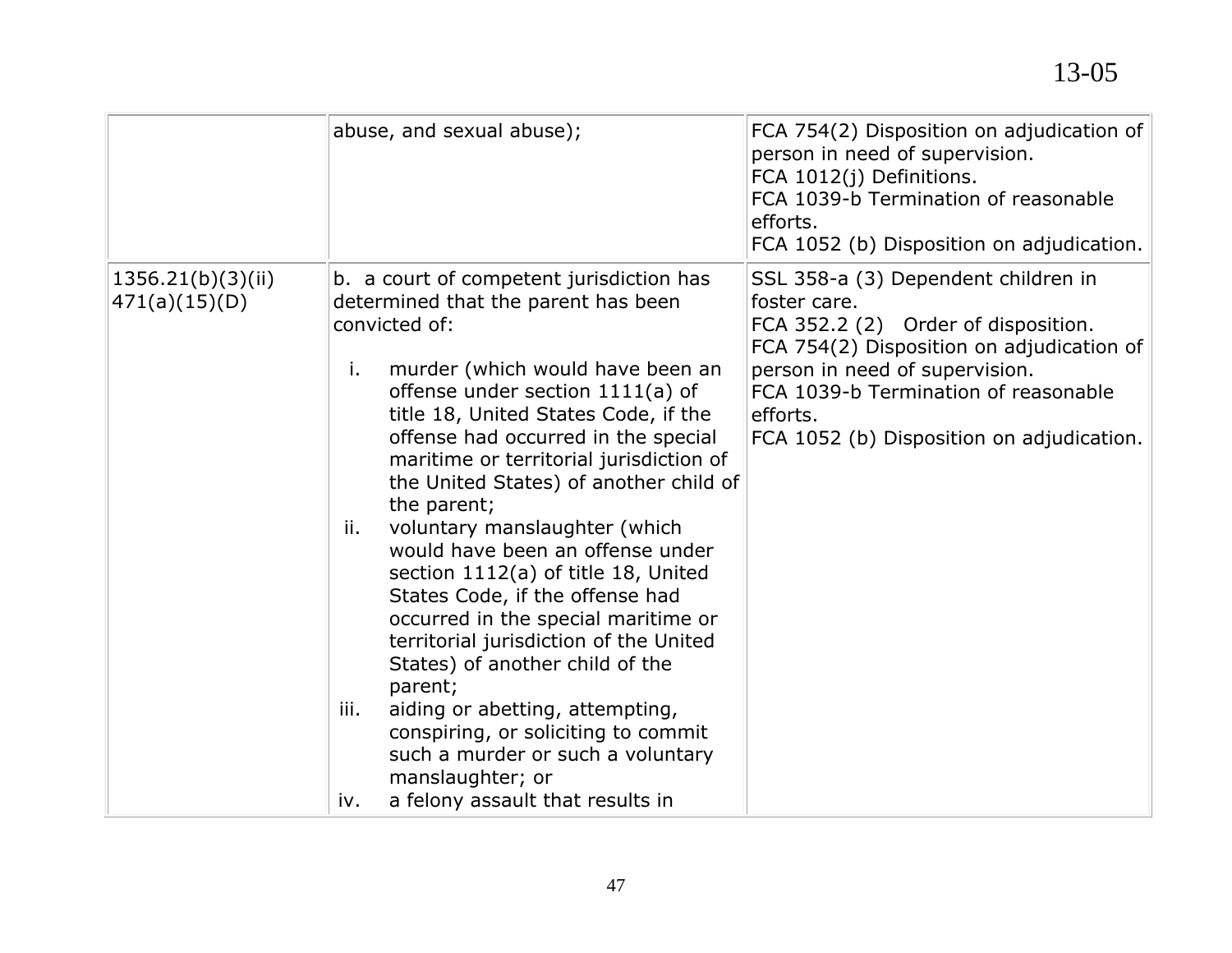|                                     | serious bodily injury to the child or<br>another child of the parent; or                                                                                                                                                                                                                                                                                                                                                                                                                    |                                                                                                                                                                                                                                                                               |
|-------------------------------------|---------------------------------------------------------------------------------------------------------------------------------------------------------------------------------------------------------------------------------------------------------------------------------------------------------------------------------------------------------------------------------------------------------------------------------------------------------------------------------------------|-------------------------------------------------------------------------------------------------------------------------------------------------------------------------------------------------------------------------------------------------------------------------------|
| 1356.21(b)(3)(iii)<br>471(a)(15)(D) | c. the parental rights of the parent with<br>respect to a sibling have been terminated<br>involuntarily.                                                                                                                                                                                                                                                                                                                                                                                    | SSL 358-a (3) Dependent children in<br>foster care.<br>FCA 352.2 (2) Order of disposition.<br>FCA 754(2) Disposition on adjudication of<br>person in need of supervision.<br>FCA 1039-b Termination of reasonable<br>efforts.<br>FCA 1052 (b) Disposition on<br>adjudication. |
| 1356.21(b)(4)<br>471(a)(15)(F)      | 6. Concurrent planning.<br>a. Reasonable efforts to finalize an<br>alternate permanency plan may be made<br>concurrently with reasonable efforts to<br>reunify the child and family.<br>b. Reasonable efforts to place a child for<br>adoption or with a legal guardian,<br>including identifying appropriate in-<br>State/Tribal service area and out-of-<br>State/Tribal service area placements, may<br>be made concurrently with reasonable<br>efforts to reunify the child and family. | SSL 409-e Family service plan.<br>SSL 409-f Uniform case recording.<br>18 NYCRR Part 428.6 Family assessment<br>and service plans (content).<br>00-OCFS INF-5 ASFA Safety and<br>Permanency.                                                                                  |
| 1356.21(b)(5)                       | 7. Use of the Federal Parent Locator<br>Service.                                                                                                                                                                                                                                                                                                                                                                                                                                            | 00-OCFS INF-5 ASFA Safety and<br>Permanency.<br>07-OCFS-ADM-09 Access to FPLS-State                                                                                                                                                                                           |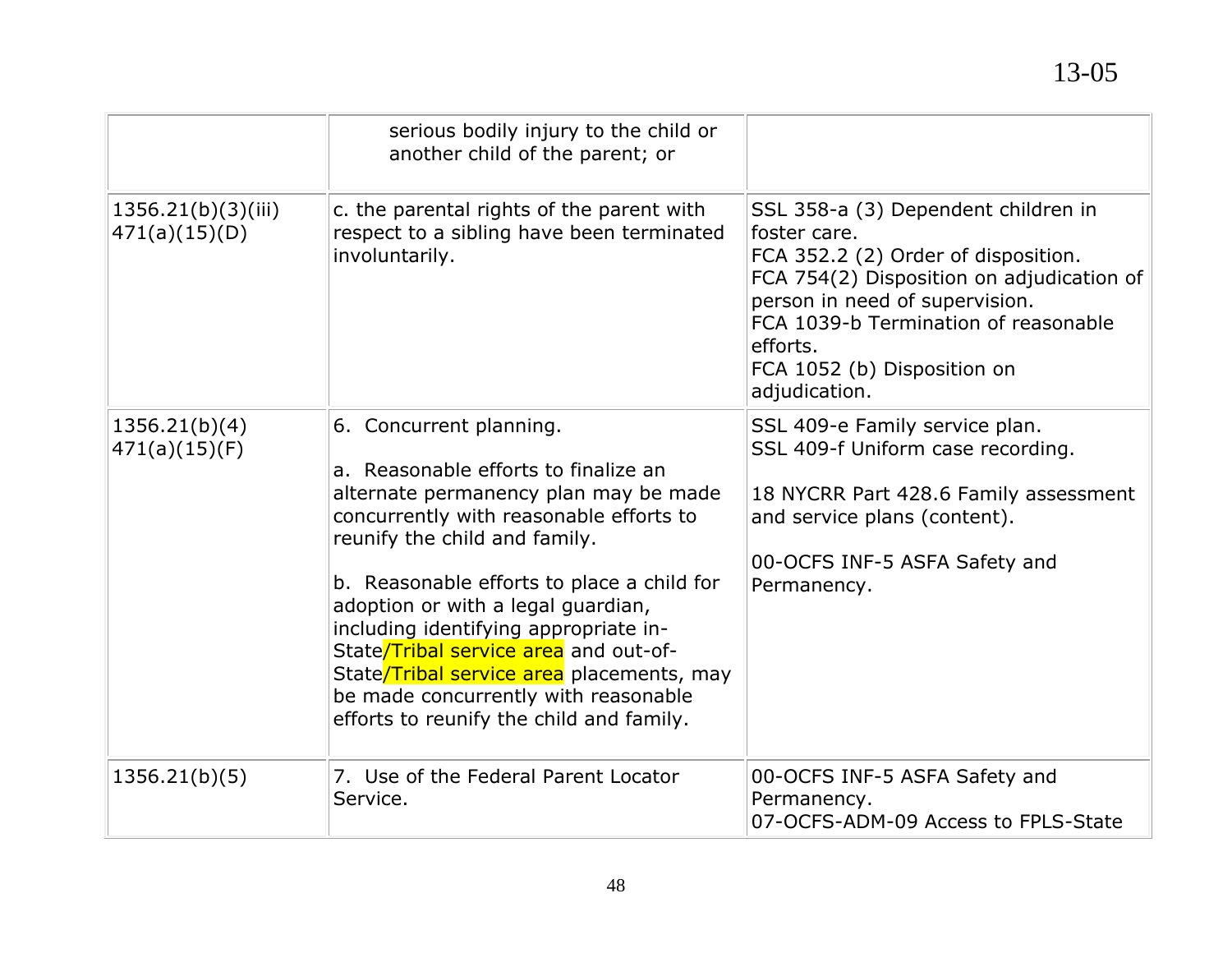|                  | The State/Tribal agency may seek the<br>services of the Federal Parent Locator<br>Service to search for absent parents at<br>any point in order to facilitate a                                                                                                                                                                  | Parent Locator Service-Additional<br>Financial Information in Child Welfare<br>Cases for Purposes of Permanency                                                                                                                                                     |
|------------------|----------------------------------------------------------------------------------------------------------------------------------------------------------------------------------------------------------------------------------------------------------------------------------------------------------------------------------|---------------------------------------------------------------------------------------------------------------------------------------------------------------------------------------------------------------------------------------------------------------------|
|                  | permanency plan.                                                                                                                                                                                                                                                                                                                 |                                                                                                                                                                                                                                                                     |
| 1356.21(i)(1)    | H. TERMINATION OF PARENTAL RIGHTS                                                                                                                                                                                                                                                                                                |                                                                                                                                                                                                                                                                     |
| 475(5)(E)        | 1. The State/Tribe will file a petition (or, if<br>such a petition has been filed by another<br>party, seek to be joined as a party to the<br>petition) to terminate the parental rights<br>of a parent $(s)$ :                                                                                                                  |                                                                                                                                                                                                                                                                     |
| 1356.21(i)(1)(i) | a. whose child has been in foster care<br>under the responsibility of the State/Tribal<br>agency for 15 of the most recent 22<br>months. The petition must be filed by the<br>end of the child's 15th month in foster<br>care. In calculating when to file a petition<br>for termination of parental rights, the<br>State/Tribe: | SSL 384-b (3) Guardianship and custody<br>of destitute or dependent children<br>commitment by court order.<br>18 NYCRR 430.12(d) Diligence of effort.<br>Discharge to parents.<br>18 NYCRR 431.9 Termination of parental<br>rights by local social services agency. |
|                  | will calculate the 15 out of the most<br>i.<br>recent 22 month period from the<br>date the child entered foster care as<br>defined at section $475(5)(F)$ of the<br>Act;<br>will use a cumulative method of<br>ii.<br>calculation when a child experiences                                                                       | 98-OCFS-INF-03 Adoption and Safe<br>Families Act Information on the Acts<br>Implementation Time Frames and<br>Preliminary Guidance Concerning its<br><b>Termination Requirements</b>                                                                                |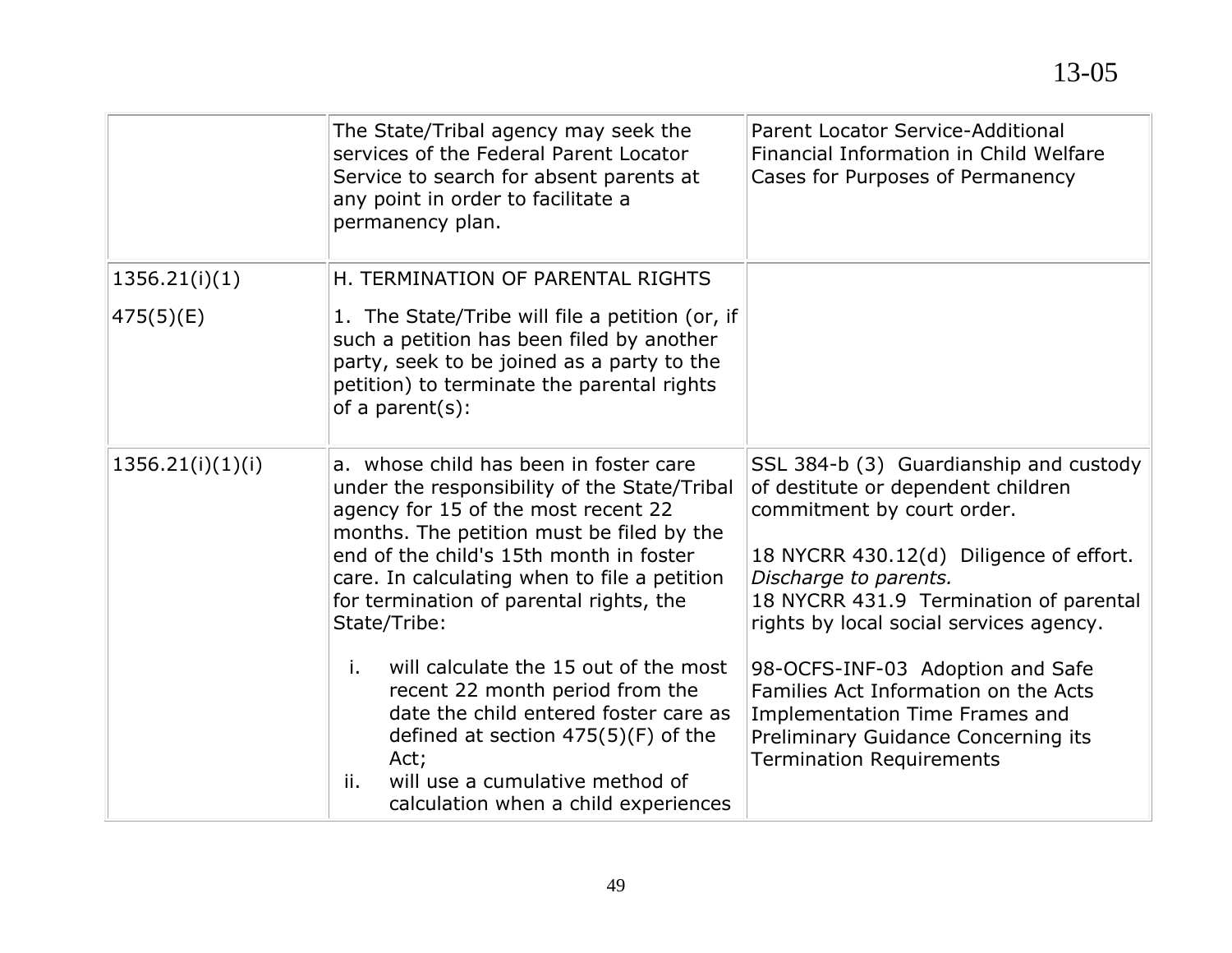## multiple exits from and entries into foster care during the 22 month period; iii. will not include trial home visits or runaway episodes in calculating 15 months in foster care; and iv. only applies section 475(5)(E) of the Act to a child once if the State/Tribe does not file a petition because one of the exceptions applies; 1356.21(i)(1)(ii)  $\|\mathbf{b}\|$ . whose child has been determined by a court of competent jurisdiction to be an abandoned infant (as defined under State/Tribal law). The petition to terminate parental rights is made within 60 days of the judicial determination that the child is an abandoned infant; or SSL 384-b (3) Guardianship and custody of destitute or dependent children commitment by court order. 18 NYCRR 430.12(d) Diligence of effort. *Discharge to parents.* 18 NYCRR 431.9 Termination of parental rights by local social services agency. 1356.21(i)(1)(iii)  $\|c\|$ . who has been convicted of one of the felonies listed above. Under such circumstances, the petition to terminate parental rights is to be made within 60 days of a judicial determination that reasonable efforts to reunify the child and parent are not required. SSL 384-b (3) Guardianship and custody of destitute or dependent children commitment by court order. 18 NYCRR 430.12(d) Diligence of effort. *Discharge to parents.* 18 NYCRR 431.9 Termination of parental rights by local social services agency.

13-05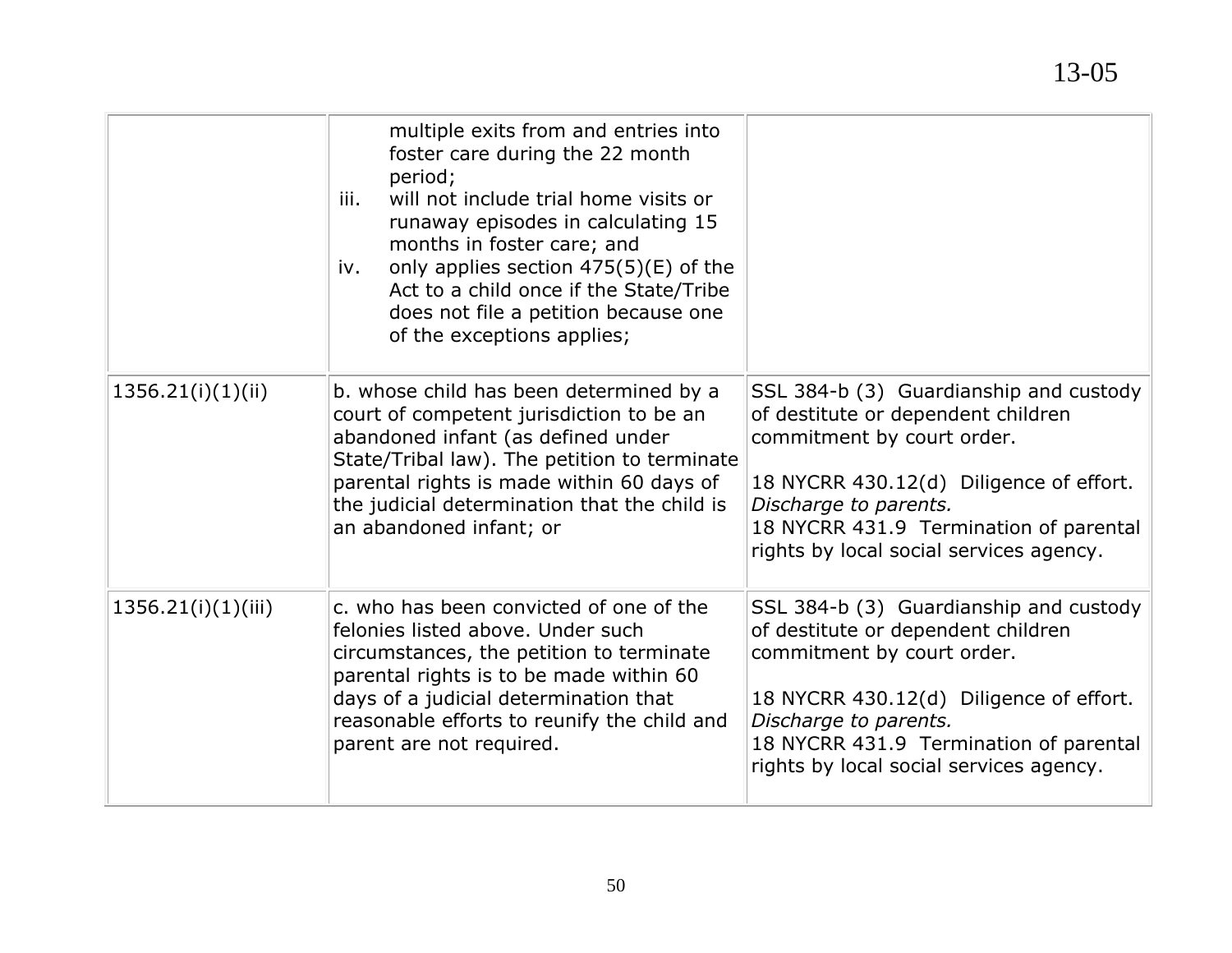| 1356.21(i)(2) | 2. The State/Tribe may elect not to file or<br>join a petition to terminate the parental<br>rights of a parent of this section if:<br>a. at the option of the State/Tribal<br>agency, the child is being cared for by a<br>relative;<br>b. the State/Tribal agency has<br>documented in the case plan (which must<br>be available for court review) a compelling<br>reason for determining that filing such a<br>petition would not be in the best interests<br>of the individual child; or<br>c. the State/Tribal agency has not<br>provided to the family, consistent with the<br>time period in the case plan, services that<br>the State/Tribal agency deems necessary<br>for the safe return of the child to the<br>home, when reasonable efforts to reunify<br>the family are required. | SSL 384-b (3) Guardianship and custody<br>of destitute or dependent children<br>commitment by court order.<br>18 NYCRR 430.12(d)<br>Diligence of effort. Discharge to parents<br>18 NYCRR 431.9 (e) Termination of<br>parental rights by local social services<br>agency.<br>98-OCFS- INF-03 Adoption and Safe<br>Families Act: Information on the Act's<br>Implementation Timeframes and<br><b>Preliminary Guidance Concerning</b><br><b>Termination Requirements</b> |
|---------------|-----------------------------------------------------------------------------------------------------------------------------------------------------------------------------------------------------------------------------------------------------------------------------------------------------------------------------------------------------------------------------------------------------------------------------------------------------------------------------------------------------------------------------------------------------------------------------------------------------------------------------------------------------------------------------------------------------------------------------------------------------------------------------------------------|------------------------------------------------------------------------------------------------------------------------------------------------------------------------------------------------------------------------------------------------------------------------------------------------------------------------------------------------------------------------------------------------------------------------------------------------------------------------|
| 1356.21(i)(3) | 3. When the State/Tribe files or joins a<br>petition to terminate parental rights, it<br>concurrently begins to identify, recruit,<br>process, and approve a qualified adoptive<br>family for the child.                                                                                                                                                                                                                                                                                                                                                                                                                                                                                                                                                                                      | 18 NYCRR 431.9 (e) Termination of<br>parental rights by local social services<br>agency.<br>00-OCFS-INF-5 ASFA Safety and<br>Permanency                                                                                                                                                                                                                                                                                                                                |
| 1355.20(a)    | I. DATE CHILD CONSIDERED TO HAVE                                                                                                                                                                                                                                                                                                                                                                                                                                                                                                                                                                                                                                                                                                                                                              | FCA 355.5(4) Permanency hearing.                                                                                                                                                                                                                                                                                                                                                                                                                                       |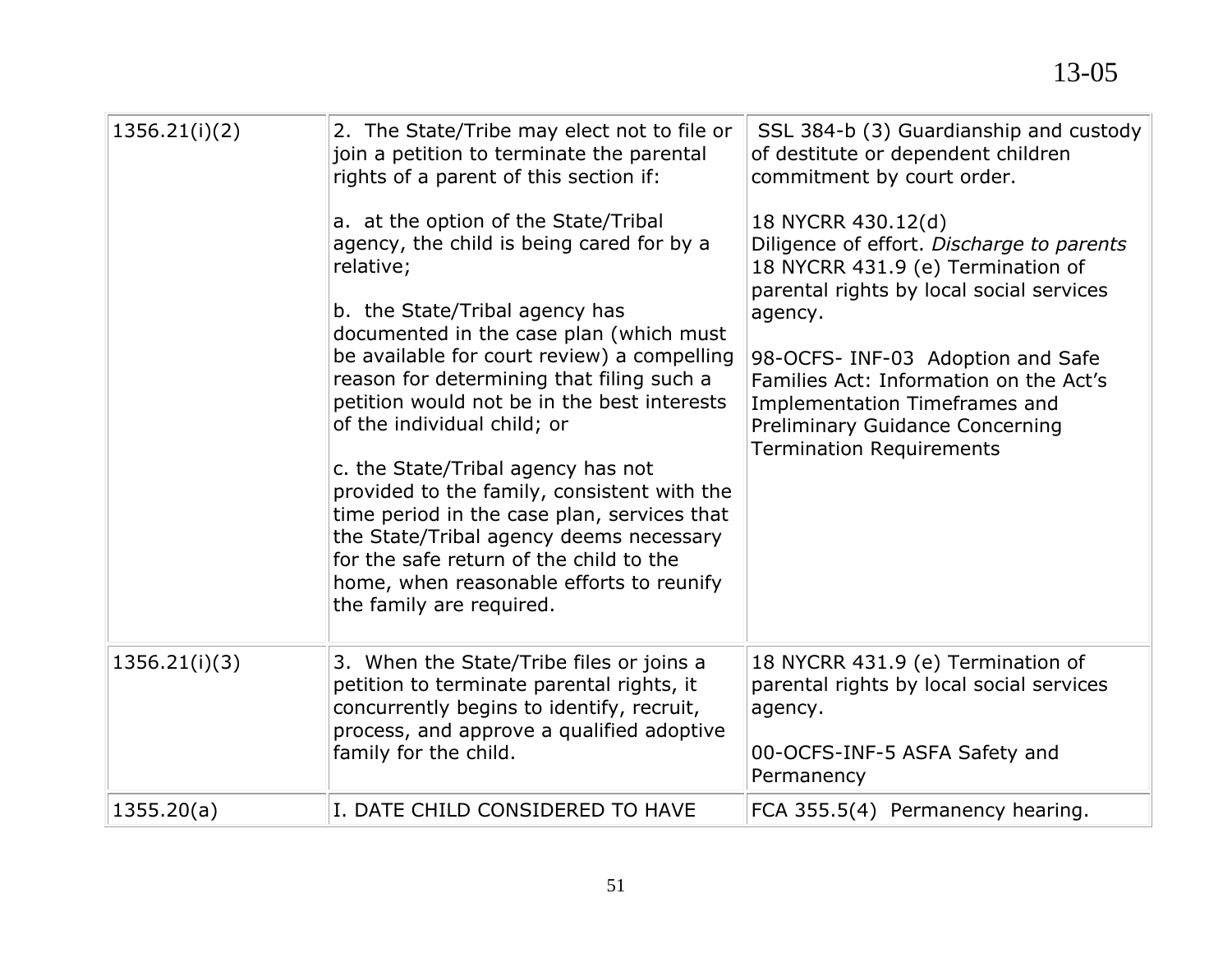| 475(5)(F)               | <b>ENTERED FOSTER CARE</b><br>A child will be considered to have entered<br>foster care on the earlier of:<br>1. the date of the first judicial finding that<br>the child has been subjected to child abuse<br>or neglect; or<br>2. the date that is 60 days after the date<br>on which the child is removed from the<br>home.                                                                                                                                                                                                                                                                                                             | FCA 756(b) Placement.<br>FCA 1089 Permanency Hearings.<br><b>OCFS Eligibility Manual for Child</b><br><b>Welfare Programs (Updated 2012)</b>                                                                                                                                                                                                                                                                                                                                                                                                                                                                                                        |
|-------------------------|--------------------------------------------------------------------------------------------------------------------------------------------------------------------------------------------------------------------------------------------------------------------------------------------------------------------------------------------------------------------------------------------------------------------------------------------------------------------------------------------------------------------------------------------------------------------------------------------------------------------------------------------|-----------------------------------------------------------------------------------------------------------------------------------------------------------------------------------------------------------------------------------------------------------------------------------------------------------------------------------------------------------------------------------------------------------------------------------------------------------------------------------------------------------------------------------------------------------------------------------------------------------------------------------------------------|
| 1356.21(d)<br>472(a)(1) | J. DOCUMENTATION OF JUDICIAL<br><b>DETERMINATION</b><br>The judicial determinations regarding<br>contrary to the welfare, reasonable efforts<br>to prevent removal, and reasonable efforts<br>to finalize the permanency plan in effect,<br>including judicial determinations that<br>reasonable efforts are not required, are<br>explicitly documented and made on a<br>case-by-case basis and so stated in the<br>court order.<br>1. If the reasonable efforts and contrary<br>to the welfare judicial determinations are<br>not included as required in the court<br>orders, a transcript of the court<br>proceedings is the only other | SSL 358-a Dependent children in foster<br>care.<br>FCA 307.4 Hearing following detention.<br>FCA 320.5 The initial appearance; release<br>or detention.<br>FCA 352.2 Order of disposition.<br>FCA 355.3 Extension of placement.<br>FCA 355.5 Permanency hearing.<br>FCA 728 Discharge, release or detention<br>by judge after hearing and before filing<br>of petition in custody cases.<br>FCA 739 Release or detention after filing<br>of petition and prior to order of<br>disposition.<br>FCA 754 Disposition on adjudication of<br>person in need of supervision.<br>FCA 756-a Extension of placement.<br>FCA 1022 Preliminary orders of court |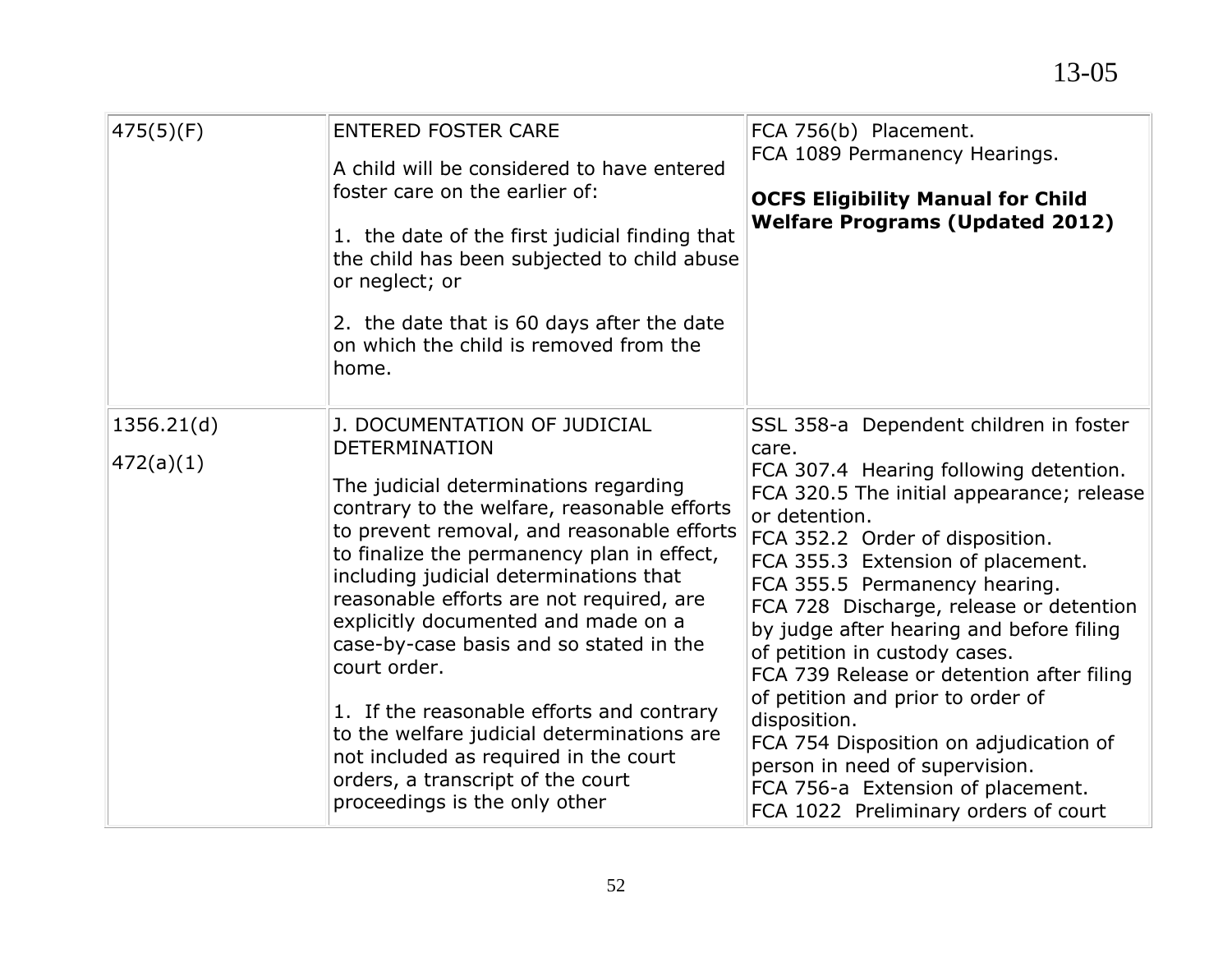|            | documentation accepted to verify that<br>these required determinations have been<br>made.<br>2. Neither affidavits nor nunc pro tunc<br>orders will be accepted as verification<br>documentation in support of reasonable<br>efforts and contrary to the welfare judicial<br>determinations, except as provided in<br>479B(c)(ii) of the Act and for Tribes. (See<br>section 7.C. of this plan.)<br>3. Court orders that reference State/Tribal<br>law to substantiate judicial determinations<br>are not acceptable, even if the law<br>provides that a removal must be based on<br>a judicial determination that remaining in<br>the home would be contrary to the child's<br>welfare or that removal can only be<br>ordered after reasonable efforts have been<br>made, except as applied to Tribes in<br>section 7 of this plan regarding use of<br>nunc pro tunc orders.<br>(Tribes see section 7 for nunc pro tunc<br>orders.) | before petition filed.<br>FCA 1027 Preliminary orders after filing<br>of petition. FCA.<br>1028 Application to return child<br>temporarily removed.<br>FCA 1052 Disposition on adjudication.<br>FCA 1089 Permanency hearings.<br><b>FCA 1094</b><br>Initial appearance<br>and preliminary proceedings.<br>18 NYCRR Part 426 Title IV-E foster<br>care and adoption assistance.<br>00-OCFS-INF-5 ASFA Safety and<br>Permanency<br><b>OCFS Eligibility Manual For Child</b><br><b>Welfare Programs, (Updated 2012)</b> |
|------------|--------------------------------------------------------------------------------------------------------------------------------------------------------------------------------------------------------------------------------------------------------------------------------------------------------------------------------------------------------------------------------------------------------------------------------------------------------------------------------------------------------------------------------------------------------------------------------------------------------------------------------------------------------------------------------------------------------------------------------------------------------------------------------------------------------------------------------------------------------------------------------------------------------------------------------------|----------------------------------------------------------------------------------------------------------------------------------------------------------------------------------------------------------------------------------------------------------------------------------------------------------------------------------------------------------------------------------------------------------------------------------------------------------------------------------------------------------------------|
| 1356.21(e) | K. TRIAL HOME VISITS<br>A trial home visit may not exceed six<br>months in duration, unless the court                                                                                                                                                                                                                                                                                                                                                                                                                                                                                                                                                                                                                                                                                                                                                                                                                                | 18 NYCRR Part 426 Title IV-E foster<br>care and adoption assistance.<br>93-LCM-157 Trial Discharges of Children                                                                                                                                                                                                                                                                                                                                                                                                      |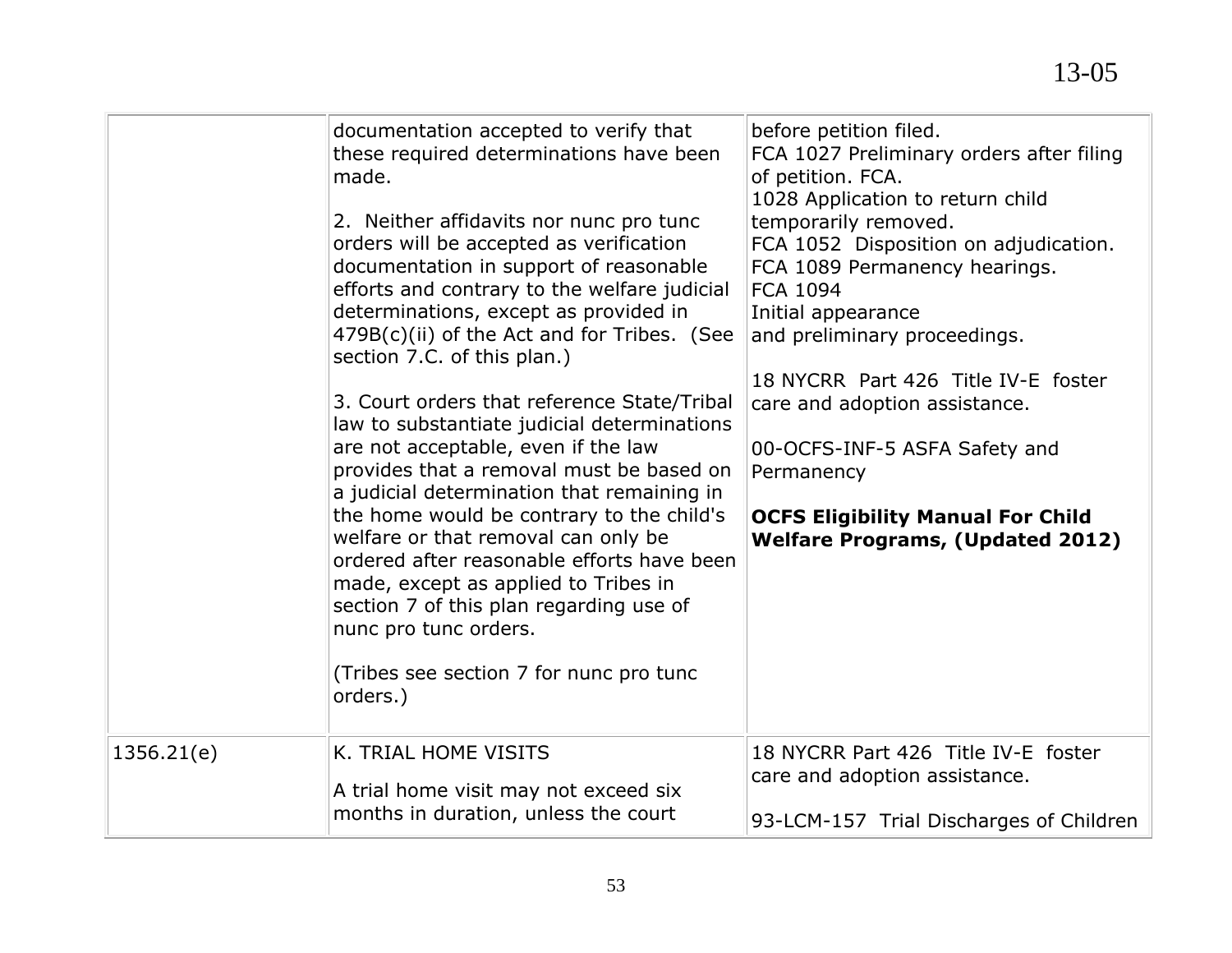|            | orders a longer trial home visit. If a trial<br>home visit extends beyond six months and<br>has not been authorized by the court, or<br>exceeds the time period the court has<br>deemed appropriate, and the child is<br>subsequently returned to foster care, that<br>placement must then be considered a new<br>placement and title IV-E eligibility must be<br>newly established. Under these<br>circumstances, the judicial determinations<br>regarding contrary to the welfare and<br>reasonable efforts to prevent removal are<br>required. | from Foster Care.<br><b>OCFS Eligibility Manual For Child</b><br><b>Welfare Programs (Updated 2012)</b> |
|------------|---------------------------------------------------------------------------------------------------------------------------------------------------------------------------------------------------------------------------------------------------------------------------------------------------------------------------------------------------------------------------------------------------------------------------------------------------------------------------------------------------------------------------------------------------|---------------------------------------------------------------------------------------------------------|
| 471(a)(24) | L. TRAINING<br>Before a child in foster care is placed with<br>prospective foster parents, the prospective<br>foster parents are adequately prepared<br>with the appropriate knowledge and skills<br>to provide for the needs of the child. As<br>necessary, such preparation is continued<br>after placement of the child.                                                                                                                                                                                                                       | 18 NYCRR 443.2(e) Authorized agency<br>operating requirements. Training and<br>placement information.   |
| 475(8)     | <b>M. DEFINITION OF 'CHILD'</b><br>For the purposes of the title IV-E<br>foster care program under section                                                                                                                                                                                                                                                                                                                                                                                                                                        | FCA 355.3 Extension of placement.<br>FCA 756-a Extension of placement.                                  |
|            | 472, the term 'child' means:                                                                                                                                                                                                                                                                                                                                                                                                                                                                                                                      | FCA 1087 Definitions.                                                                                   |
|            | 1. an individual who has not                                                                                                                                                                                                                                                                                                                                                                                                                                                                                                                      | FCA Article 10-B                                                                                        |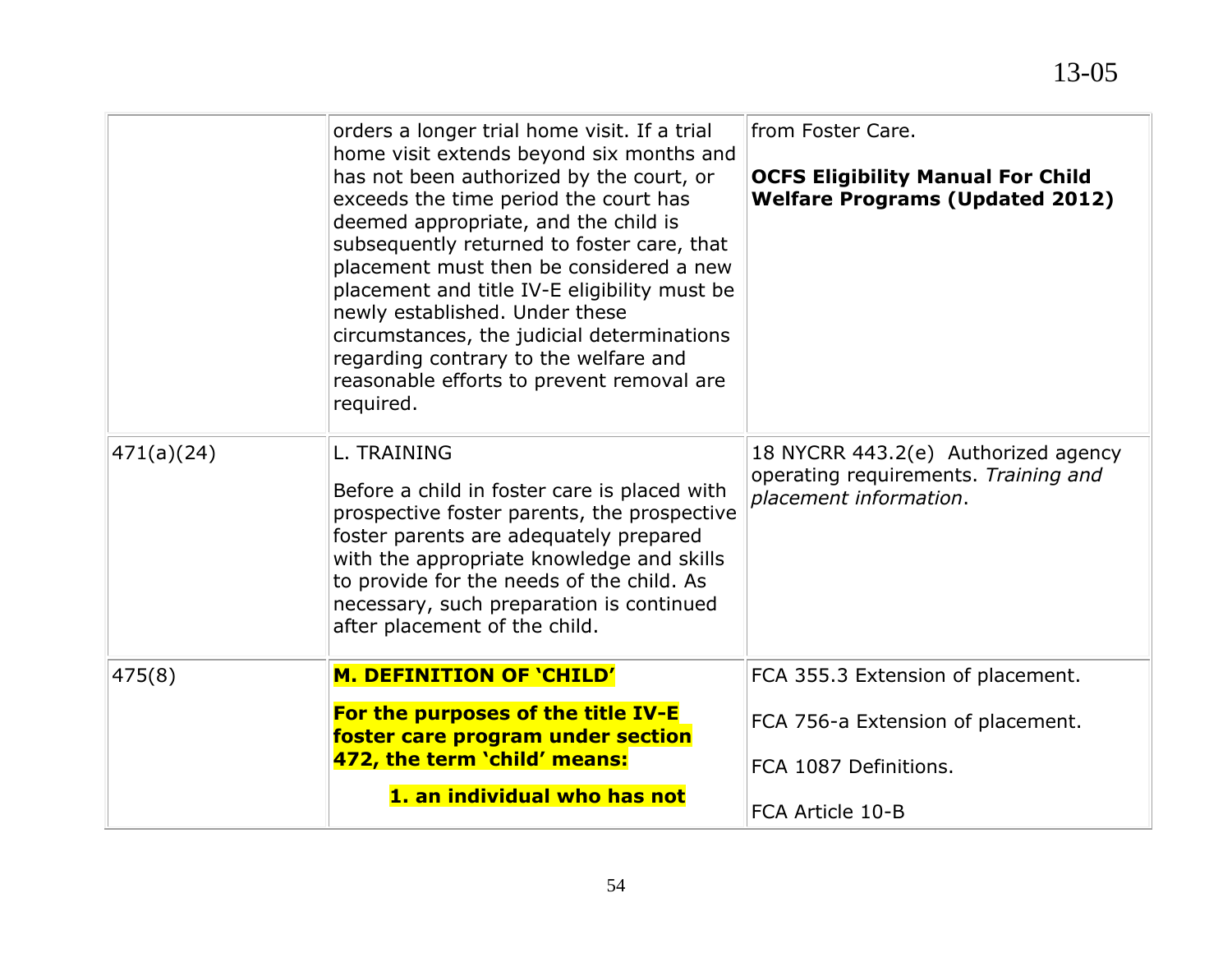| attained 18 years of age; or                                                                                                                                                  | Former foster care youth re-entry<br>proceedings.                                   |
|-------------------------------------------------------------------------------------------------------------------------------------------------------------------------------|-------------------------------------------------------------------------------------|
| 2. at the option of the<br>state/Tribal agency an<br>individual-                                                                                                              | FCA Article 10-C<br>Destitute children.                                             |
| a. who is in foster care<br>under the responsibility of<br>the title IV-E agency                                                                                              | 10-OCFS-ADM-10 Title IV-E Foster Care<br>& Adoption to Age 21                       |
| <b>b. who has attained 18</b><br>years of age but who has<br>not attained 19, 20, or 21<br>years of age (as elected<br>and indicated by the title<br><b>IV-E agency), and</b> | <b>OCFS Eligibility Manual For Child</b><br><b>Welfare Programs, (Updated 2012)</b> |
| c. who meets any of the<br><b>following conditions:</b>                                                                                                                       |                                                                                     |
| i. the child is<br>completing secondary<br>education or a<br>program leading to an<br>equivalent credential;                                                                  |                                                                                     |
| ii, the child is enrolled<br>in an institution which<br>provides post-<br>secondary or<br><b>vocational education;</b>                                                        |                                                                                     |
| iii, the child is                                                                                                                                                             |                                                                                     |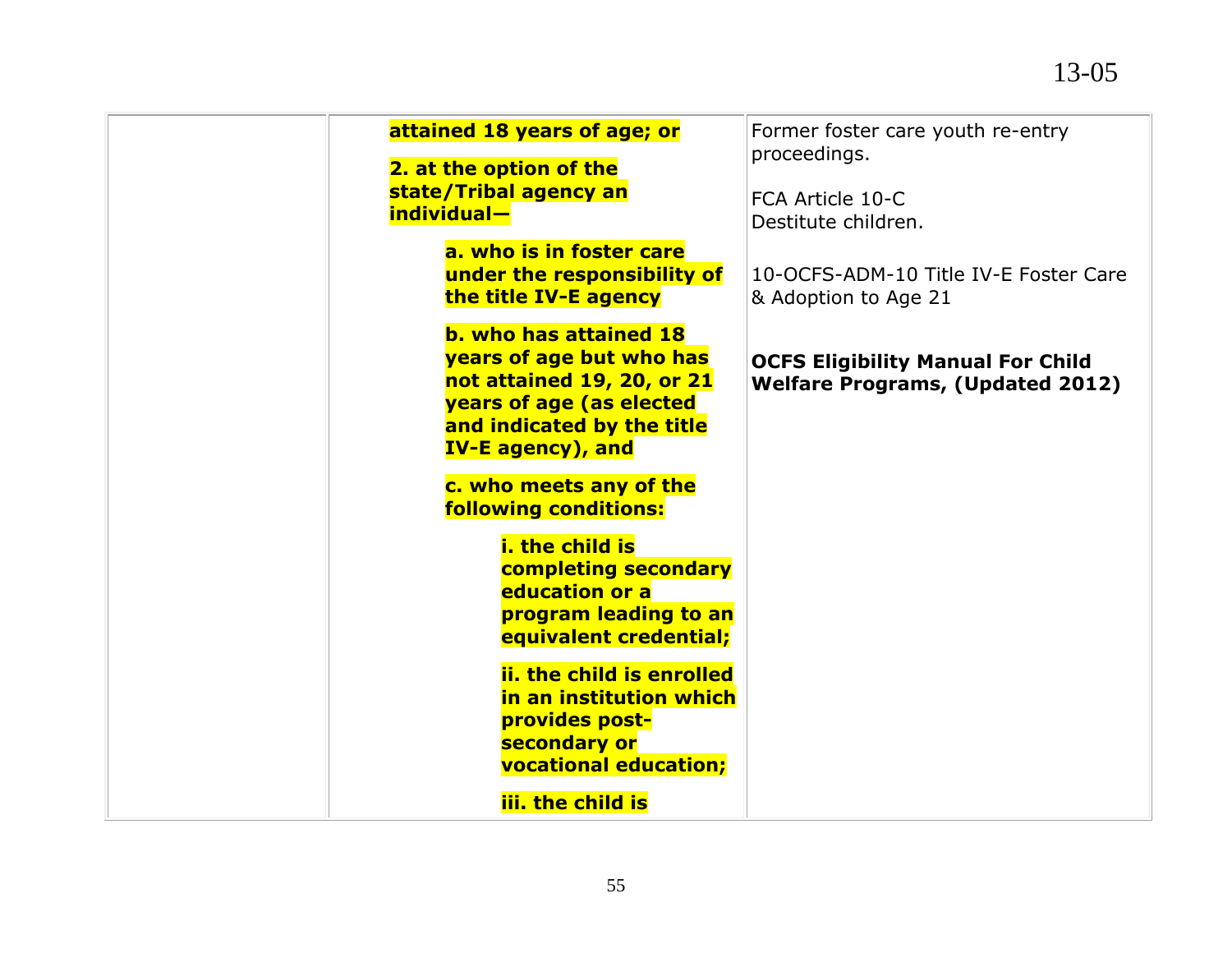|                                                                        | participating in a<br>program or activity<br>designed to promote,<br>or remove barriers to,<br>employment;<br>iv. the child is                                                                                                                   |                                                                                               |
|------------------------------------------------------------------------|--------------------------------------------------------------------------------------------------------------------------------------------------------------------------------------------------------------------------------------------------|-----------------------------------------------------------------------------------------------|
|                                                                        | employed for at least<br>80 hours per month;<br><b>or</b>                                                                                                                                                                                        |                                                                                               |
|                                                                        | v. the child is<br>incapable of doing any<br>of the above<br>described activities<br>due to a medical<br>condition, which<br><b>incapability is</b><br>supported by<br>regularly updated<br><b>information in the</b><br>case plan of the child. |                                                                                               |
| <b>Federal</b><br>Regulatory/<br><b>Statutory</b><br><b>References</b> | <b>Requirement</b>                                                                                                                                                                                                                               | <b>State Regulatory, Statutory, and</b><br><b>Policy References and Citations for</b><br>Each |
|                                                                        | <b>SECTION 3. ADOPTION ASSISTANCE</b><br><b>PAYMENTS</b>                                                                                                                                                                                         |                                                                                               |
|                                                                        | A. I. ELIGIBILITY - Applicable Child                                                                                                                                                                                                             |                                                                                               |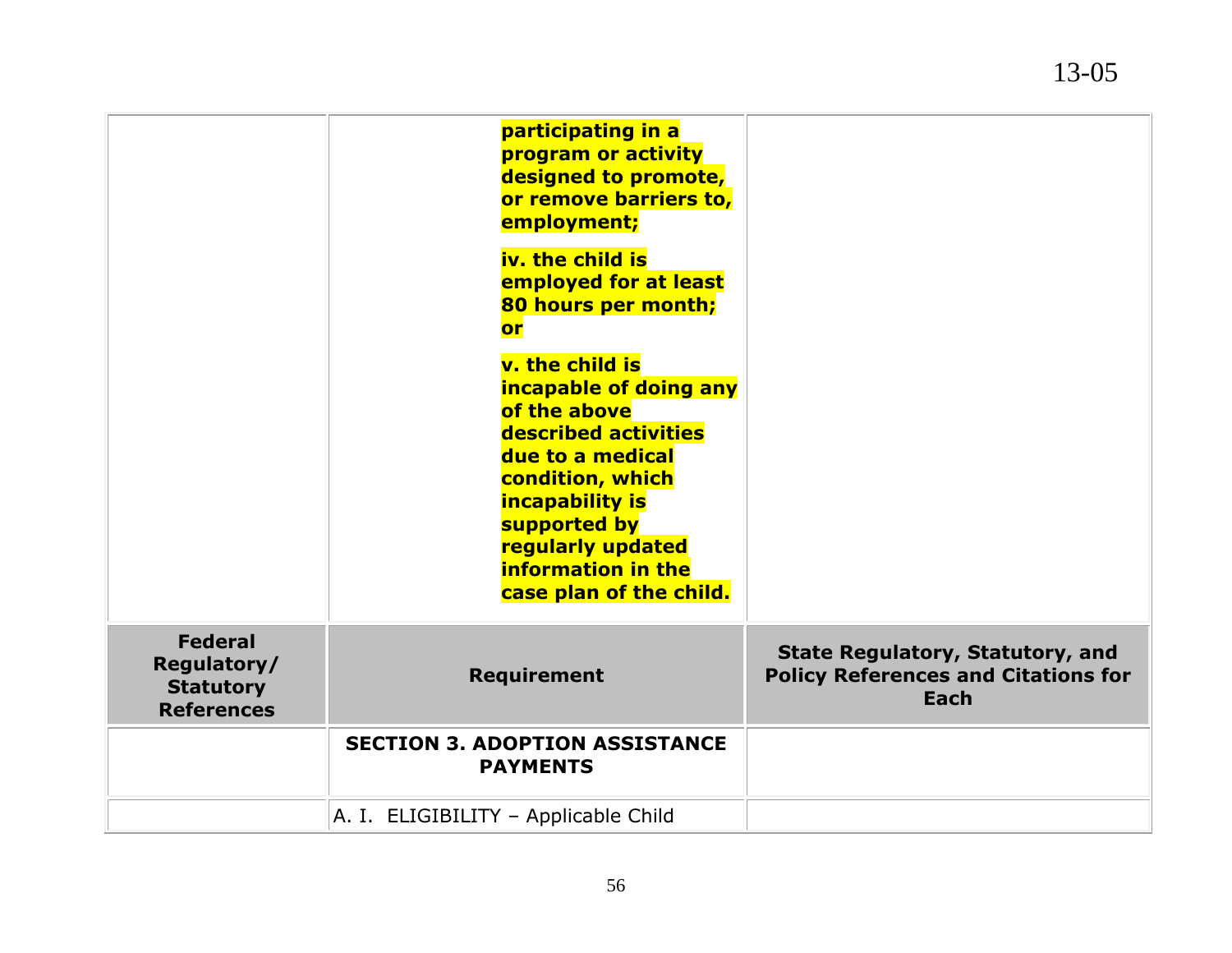|        | (Effective October 1, 2009)                                                                                                                                                                                                                                                                                                                              |                                                                                    |
|--------|----------------------------------------------------------------------------------------------------------------------------------------------------------------------------------------------------------------------------------------------------------------------------------------------------------------------------------------------------------|------------------------------------------------------------------------------------|
| 473(e) | 1. Beginning in fiscal year 2010, an<br>applicable child is:                                                                                                                                                                                                                                                                                             | 09-OCFS-LCM-12 Highlights of Changes<br>in Adoption Assistance Eligibility         |
|        | a. a child for whom an adoption<br>assistance agreement is entered into<br>under section 473 during any fiscal year<br>described in $473(e)(1)(B)$ if the child<br>attained the applicable age pursuant to<br>that paragraph for that fiscal year before<br>the end of that fiscal year; or                                                              | <b>OCFS Eligibility Manual for Child</b><br><b>Welfare Programs (Updated 2012)</b> |
|        | b. a child of any age on the date on which<br>an adoption assistance agreement is<br>entered into on behalf of the child under<br>section 473 if the child has been in foster<br>care under the responsibility of the<br>State/Tribal agency for at least 60<br>consecutive months and meets the<br>requirements of paragraph<br>$473(a)(2)(A)(ii)$ ; or |                                                                                    |
|        | c. a child of any age on the date on which<br>an adoption assistance agreement is<br>entered into on behalf of the child under<br>this section without regard to whether the<br>child is described in $473(e)(2)(A)$ if the<br>child:                                                                                                                    |                                                                                    |
|        | i. is a sibling of a child who is an                                                                                                                                                                                                                                                                                                                     |                                                                                    |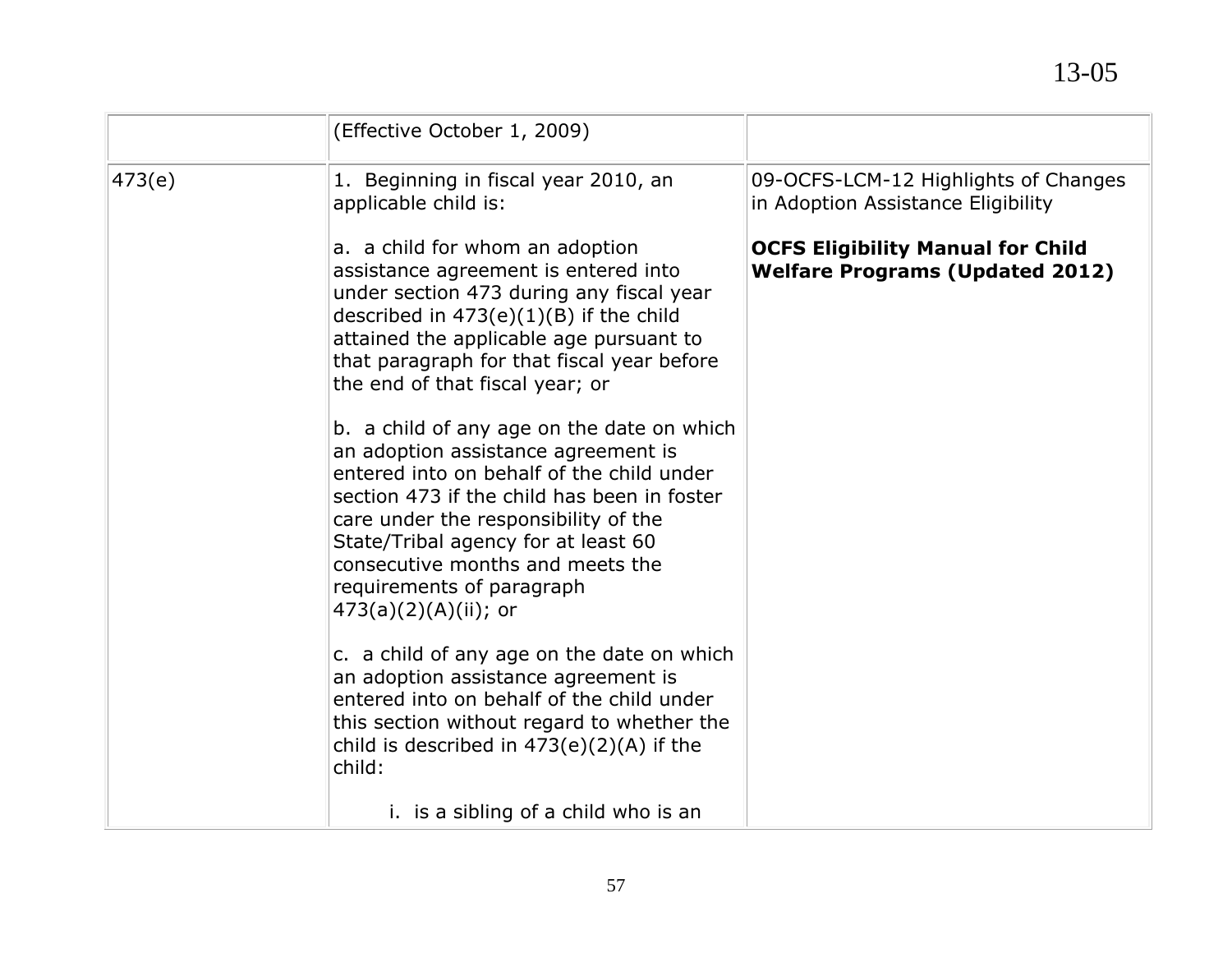## 13-05

|              | applicable child for the fiscal year<br>under paragraphs $473(e)(1)$ or $(2)$ ;<br>and<br>ii. is to be placed in the same<br>adoption placement as their sibling<br>who is an applicable child for the<br>fiscal year; and<br>iii. meets the requirements of 473<br>(a)(2)(A)(ii). |                                                                                                                                                                                                                                                                                                          |
|--------------|------------------------------------------------------------------------------------------------------------------------------------------------------------------------------------------------------------------------------------------------------------------------------------|----------------------------------------------------------------------------------------------------------------------------------------------------------------------------------------------------------------------------------------------------------------------------------------------------------|
| 473(c)(2)    | 2. Adoption assistance payments may be<br>made to parents to adopt a child with<br>special needs. In the case of a child who<br>is an applicable child for a fiscal year as<br>defined in 473(e), the child shall not be<br>considered a child with special needs<br>unless:       | SSL 450 Statement of legislative intent.<br>SSL 451 Definitions.<br>18 NYCRR 426 Title IV-E foster care and<br>adoption assistance.<br><b>OCFS Eligibility Manual For Child</b><br><b>Welfare Programs, (Updated 2012)</b><br>09-OCFS-LCM-12 Highlights of Changes<br>in Adoption Assistance Eligibility |
| 473(c)(2)(A) | a. the State/Tribal agency has<br>determined, pursuant to established<br>criteria, that the child cannot or should not<br>be returned to the home of his parents;<br>and                                                                                                           | SSL 383-c Guardianship and custody of<br>children in foster care.<br>SSL 384 Guardianship and custody of<br>children not in foster care.<br>SSL 384-b Guardianship and custody of<br>destitute or dependent children;<br>commitment by court order.                                                      |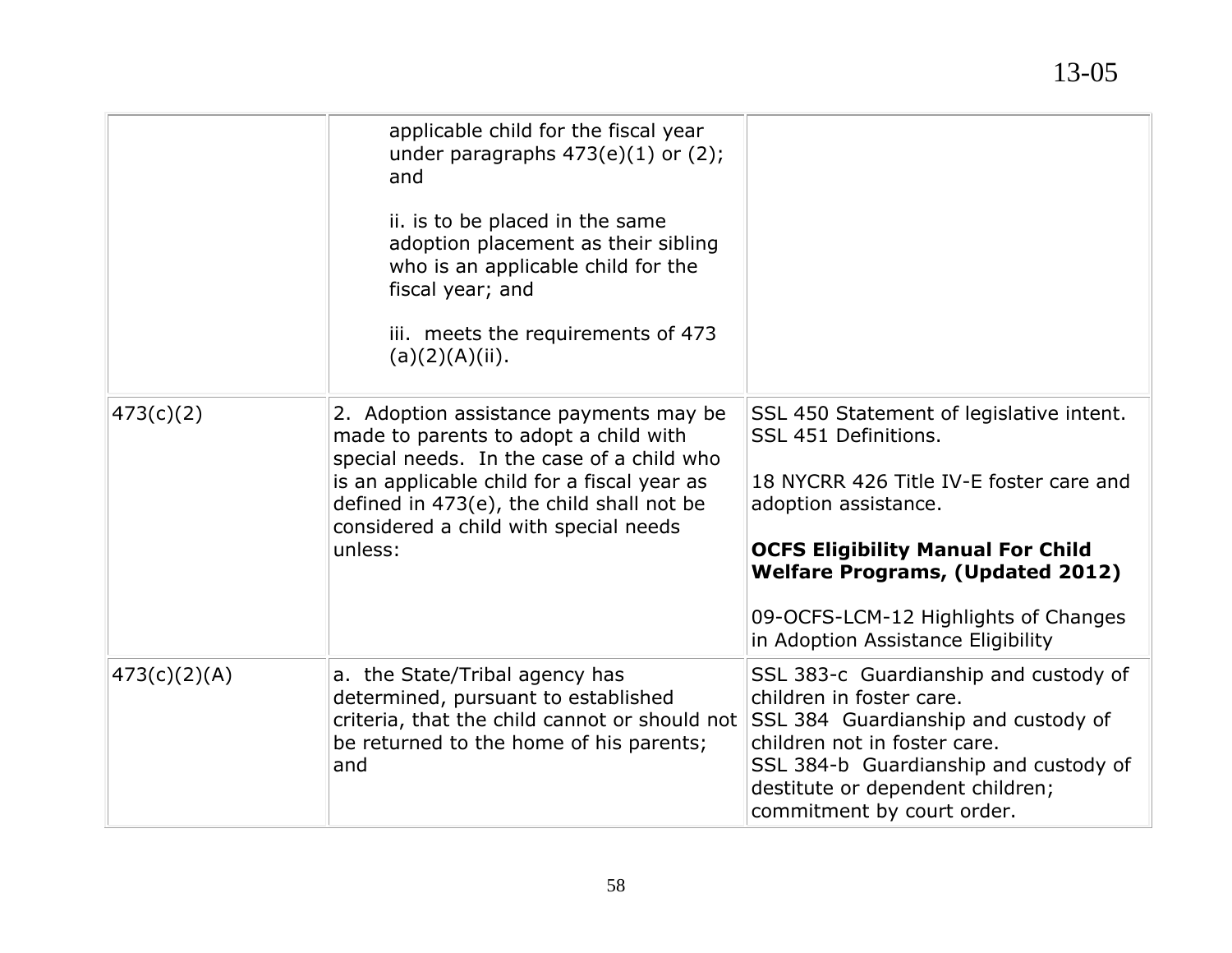|              |                                                                                                                                                                                                                           | 18 NYCRR Part 426<br>Title IV-E foster care and adoption<br>assistance.                                              |
|--------------|---------------------------------------------------------------------------------------------------------------------------------------------------------------------------------------------------------------------------|----------------------------------------------------------------------------------------------------------------------|
|              |                                                                                                                                                                                                                           | 18 NYCRR 430.12 Diligence of effort.                                                                                 |
|              |                                                                                                                                                                                                                           | 18 NYCRR 431.9 (e) Termination of<br>parental rights by local social services<br>agency.                             |
|              |                                                                                                                                                                                                                           | <b>OCFS Eligibility Manual For Child</b><br><b>Welfare Programs, (Updated 2012)</b>                                  |
|              |                                                                                                                                                                                                                           | 09-OCFS-LCM-12 Highlights of Changes<br>in Adoption Assistance Eligibility                                           |
| 473(c)(2)(B) | b. either:                                                                                                                                                                                                                | SSL 451 Definitions.                                                                                                 |
|              | i. the State/Tribal agency has<br>determined that there exists with<br>respect to the child a specific factor<br>or condition (such as ethnic<br>background, age, or membership in<br>a minority or sibling group, or the | 18 NYCRR 421.24 Adoption with<br>subsidy.<br>18 NYCRR Part 426<br>Title IV-E foster care and adoption<br>assistance. |
|              | presence of factors such as medical<br>conditions or physical, mental, or<br>emotional handicaps) because of                                                                                                              | <b>OCFS Eligibility Manual For Child</b><br><b>Welfare Programs, (Updated 2012)</b>                                  |
|              | which it is reasonable to conclude<br>that the child cannot be placed with<br>adoptive parents without providing<br>adoption assistance under this                                                                        | 09-OCFS-LCM-12 Highlights of Changes<br>in Adoption Assistance Eligibility                                           |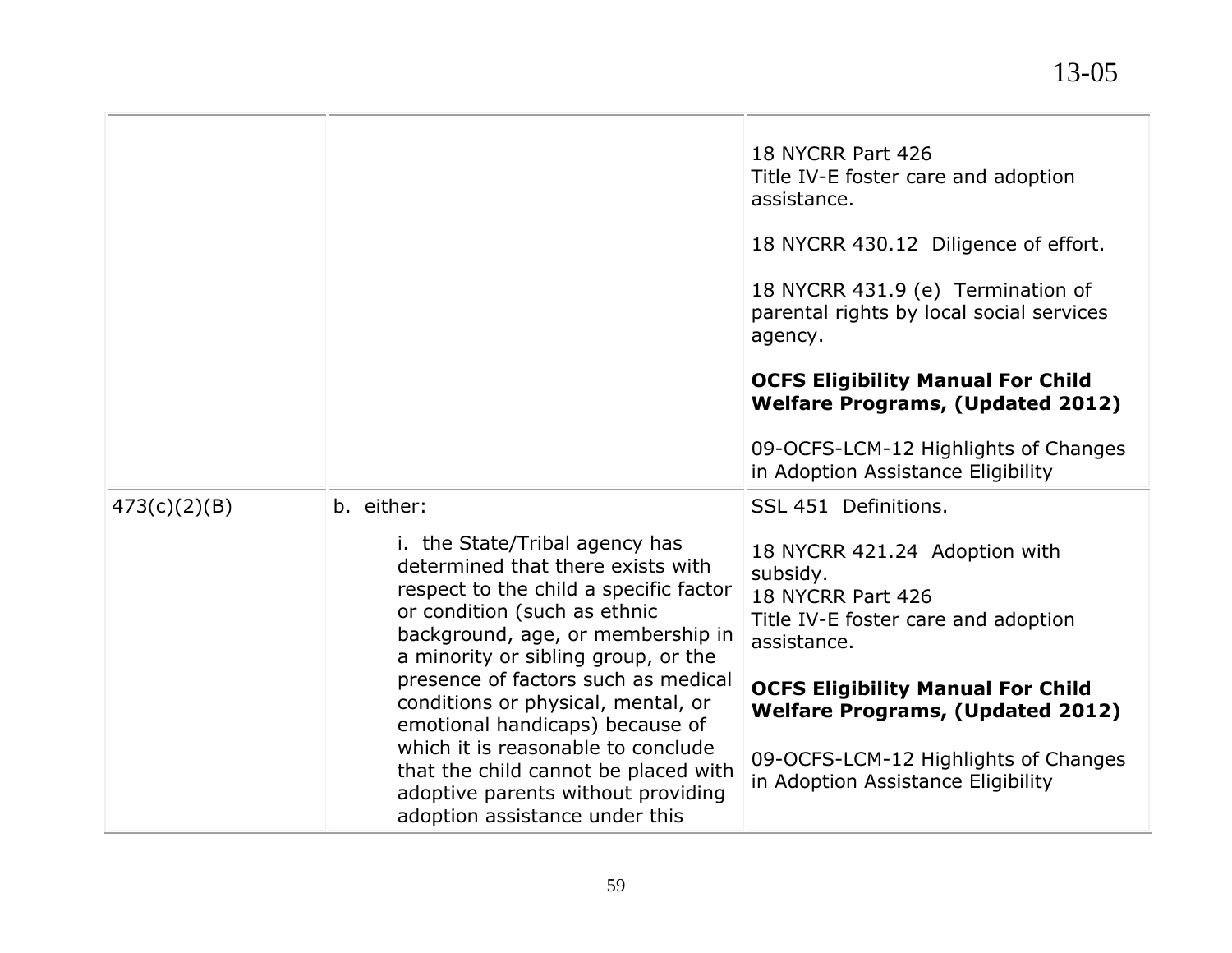|                                    | section and medical assistance<br>under title XIX; or<br>ii. the child meets all medical or<br>disability requirements of title XVI<br>with respect to eligibility for<br>supplemental security income<br>benefits; and                                                                                                                                                                                                                                                                                                  |                                                                                                                                                                                                                                                                                                                                                                            |
|------------------------------------|--------------------------------------------------------------------------------------------------------------------------------------------------------------------------------------------------------------------------------------------------------------------------------------------------------------------------------------------------------------------------------------------------------------------------------------------------------------------------------------------------------------------------|----------------------------------------------------------------------------------------------------------------------------------------------------------------------------------------------------------------------------------------------------------------------------------------------------------------------------------------------------------------------------|
| (473(c)(2)(C))                     | c. the State/Tribal agency has determined<br>that, except where it would be against the<br>best interests of the child because of such<br>factors as the existence of significant<br>emotional ties with prospective adoptive<br>parents while in the care of the parents as<br>a foster child, a reasonable, but<br>unsuccessful, effort has been made to<br>place the child with appropriate adoptive<br>parents without providing adoption<br>assistance under this section or medical<br>assistance under title XIX. | SSL 372-f Statewide adoption service.<br>18 NYCRR 421.24(b) Adoption with<br>subsidy. Application for adoption<br>subsidy.<br>18 NYCRR Part 426<br>Title IV-E foster care and adoption<br>assistance.<br><b>OCFS Eligibility Manual For Child</b><br><b>Welfare Programs, (Updated 2012)</b><br>09-OCFS-LCM-12 Highlights of Changes<br>in Adoption Assistance Eligibility |
| 473(a)(1)(A)<br>(473(a)(2)(A)(ii)) | 3. In the case of a child who is an<br>applicable child for the fiscal year as<br>defined in 473(e), adoption assistance<br>payments may be made if the child has<br>been determined by the State/Tribal<br>agency pursuant to section $473(c)$ to be a<br>child with special needs and:                                                                                                                                                                                                                                 | 18 NYCRR Part 426 Title IV-E foster care<br>and adoption assistance.<br><b>OCFS Eligibility Manual for Child</b><br><b>Welfare Programs (Updated 2012)</b><br>09-OCFS-LCM-12 Highlights of Changes                                                                                                                                                                         |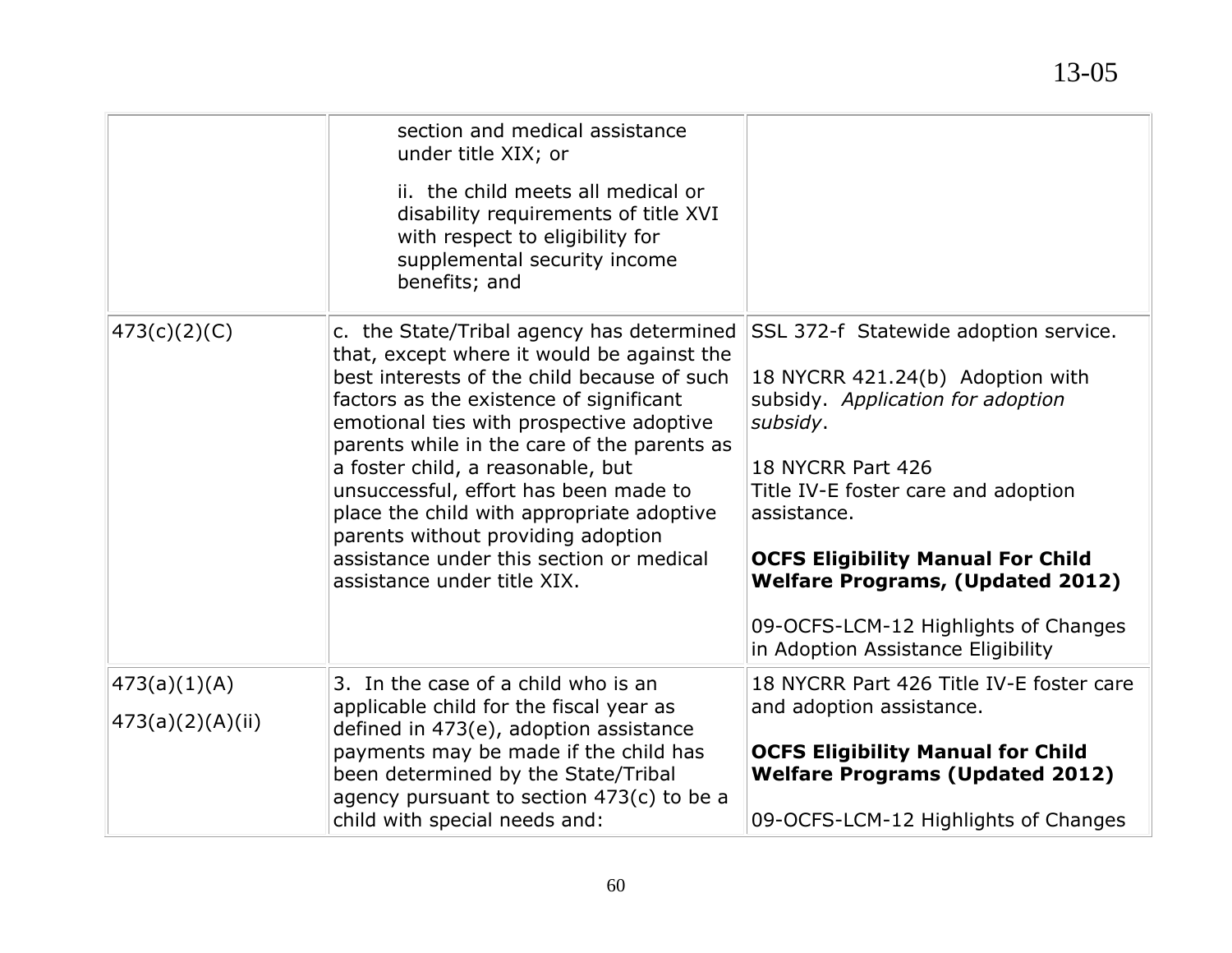| a. the time of initiation of adoption<br>proceedings<br>the child was in the care of a public or<br>licensed<br>private child placement agency or Indian<br>Tribal Organization pursuant to-                                                               | in Adoption Assistance Eligibility |
|------------------------------------------------------------------------------------------------------------------------------------------------------------------------------------------------------------------------------------------------------------|------------------------------------|
| i. an involuntary removal of the child<br>from<br>the home in accordance with a judicial<br>determination to the effect that<br>continuation<br>in the home would be contrary to the<br>welfare<br>of the child; or<br>ii. a voluntary placement agreement |                                    |
| or<br>voluntary relinguishment; or<br>b. meets all medical or disability<br>requirements of title XVI with respect to<br>eligibility for supplemental security income<br>benefits; or                                                                      |                                    |
| c. was residing in a foster family home or<br>child care institution with the child's minor<br>parent, and the child's minor parent was in<br>such foster family home or child care<br>institution pursuant                                                |                                    |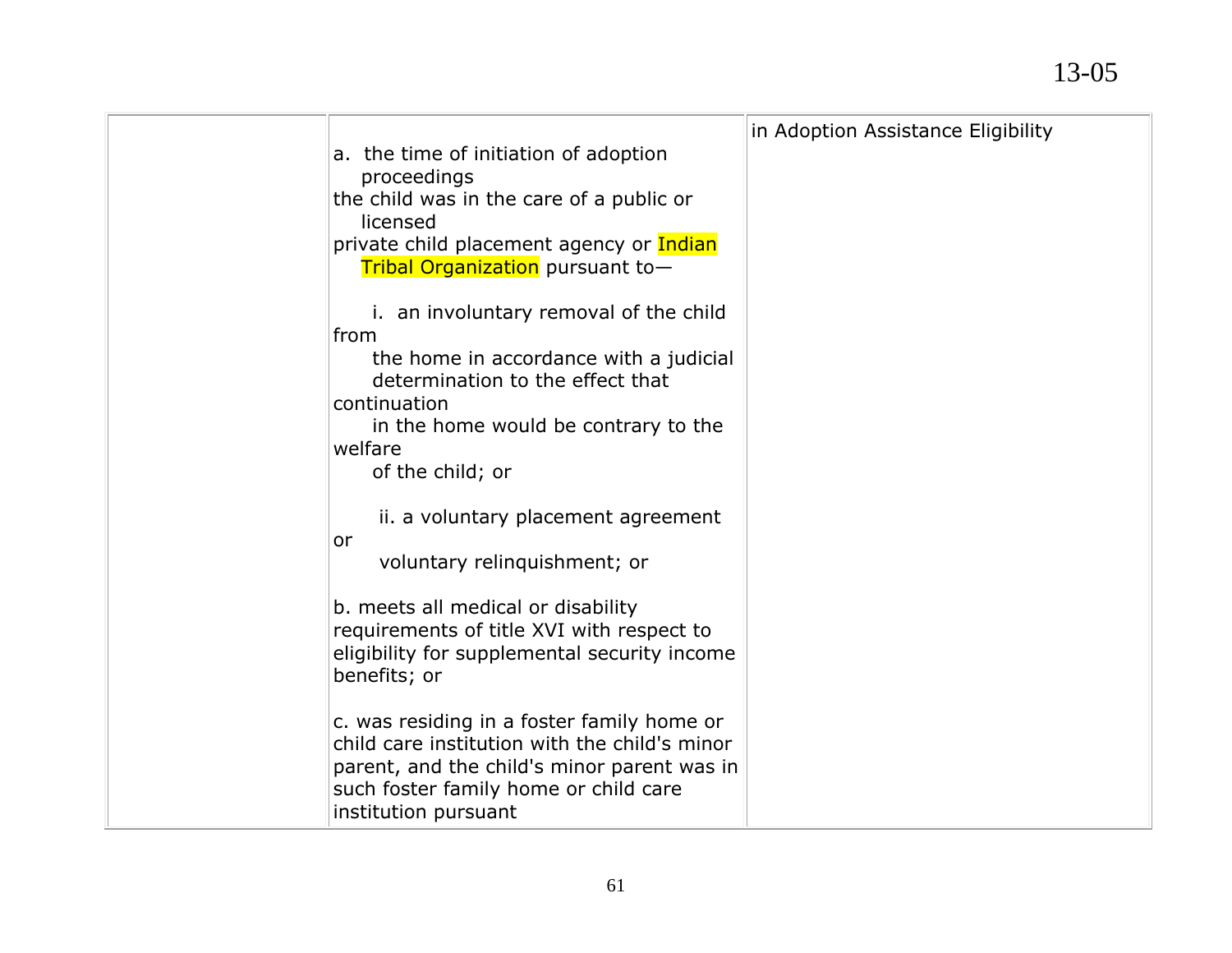|                   | $to-$                                                                                      |                                          |
|-------------------|--------------------------------------------------------------------------------------------|------------------------------------------|
|                   | i. an involuntary removal of the child                                                     |                                          |
|                   | from                                                                                       |                                          |
|                   | the home in accordance with a                                                              |                                          |
|                   | judicial<br>determination to the effect that                                               |                                          |
|                   | continuation                                                                               |                                          |
|                   | in the home would be contrary to the                                                       |                                          |
|                   | welfare                                                                                    |                                          |
|                   | of the child; or                                                                           |                                          |
|                   | ii. a voluntary placement agreement                                                        |                                          |
|                   | or                                                                                         |                                          |
|                   | voluntary relinquishment; and                                                              |                                          |
|                   | has been determined by the<br>d.                                                           |                                          |
|                   | State/Tribal agency, pursuant to                                                           |                                          |
|                   | subsection $473(c)(2)$ , to be a child with                                                |                                          |
|                   | special needs.                                                                             |                                          |
|                   |                                                                                            |                                          |
| (473(a)(2)(C)(ii) | 4. In the case of a child who is an                                                        | 18 NYCRR Part 426 Title IV-E foster care |
|                   | applicable child for the fiscal year as so<br>defined in 473(e), the child will be treated | and adoption assistance.                 |
|                   | as meeting the requirements to receive                                                     | 09-OCFS-LCM-12 Highlights of Changes     |
|                   | adoption assistance payments if the child:                                                 | in Adoption Assistance Eligibility       |
|                   |                                                                                            |                                          |
|                   | a. meets the requirements of                                                               | <b>OCFS Eligibility Manual for Child</b> |
|                   | $473(a)(2)(A)(ii)(II)$ ; and                                                               | <b>Welfare Programs (Updated 2012)</b>   |
|                   | b. is determined eligible for adoption                                                     |                                          |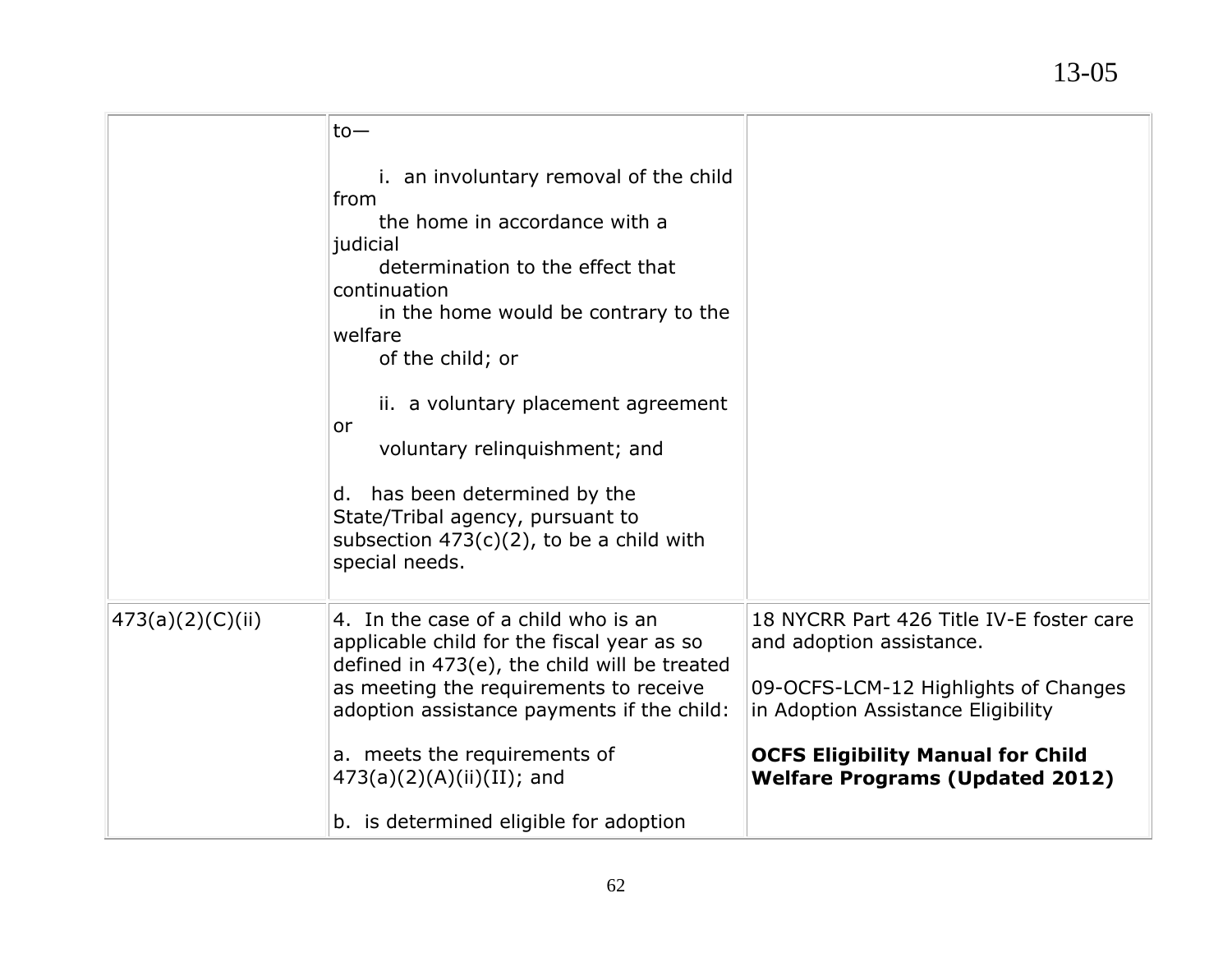|                            | assistance payments under this part with<br>respect to a prior adoption (or who would<br>have been determined eligible for such<br>payments had the Adoption and Safe<br>Families Act of 1997 been in effect at the<br>time that such determination would have<br>been made); and<br>c. is available for adoption because the<br>prior adoption has been dissolved and the<br>parental rights of the adoptive parents<br>have been terminated or because the<br>child's adoptive parents have died. |                                                                                                                                                                                                                                                                    |
|----------------------------|-----------------------------------------------------------------------------------------------------------------------------------------------------------------------------------------------------------------------------------------------------------------------------------------------------------------------------------------------------------------------------------------------------------------------------------------------------------------------------------------------------|--------------------------------------------------------------------------------------------------------------------------------------------------------------------------------------------------------------------------------------------------------------------|
|                            | A. II. ELIGIBILITY - Non-applicable Child<br>(Currently effective, but beginning October<br>1, 2009, decreases based on the criteria in<br>473(e) until October 1, 2017, at which<br>time this authority ends)                                                                                                                                                                                                                                                                                      |                                                                                                                                                                                                                                                                    |
| 473(a)(1)(A) <br>473(c)(1) | 1. Adoption assistance payments may be<br>made to parents who adopt a child with<br>special needs. In the case of a child who<br>is not an applicable child, as defined in<br>473(e), for a fiscal year, the child shall not<br>be considered a child with special needs<br>unless:                                                                                                                                                                                                                 | SSL 450 Statement of legislative intent.<br>SSL 451 Definitions.<br>18 NYCRR Part 426 Title IV-E foster care<br>and adoption assistance.<br>09-OCFS-LCM-12 Highlights of Changes<br>in Adoption Assistance Eligibility<br><b>OCFS Eligibility Manual For Child</b> |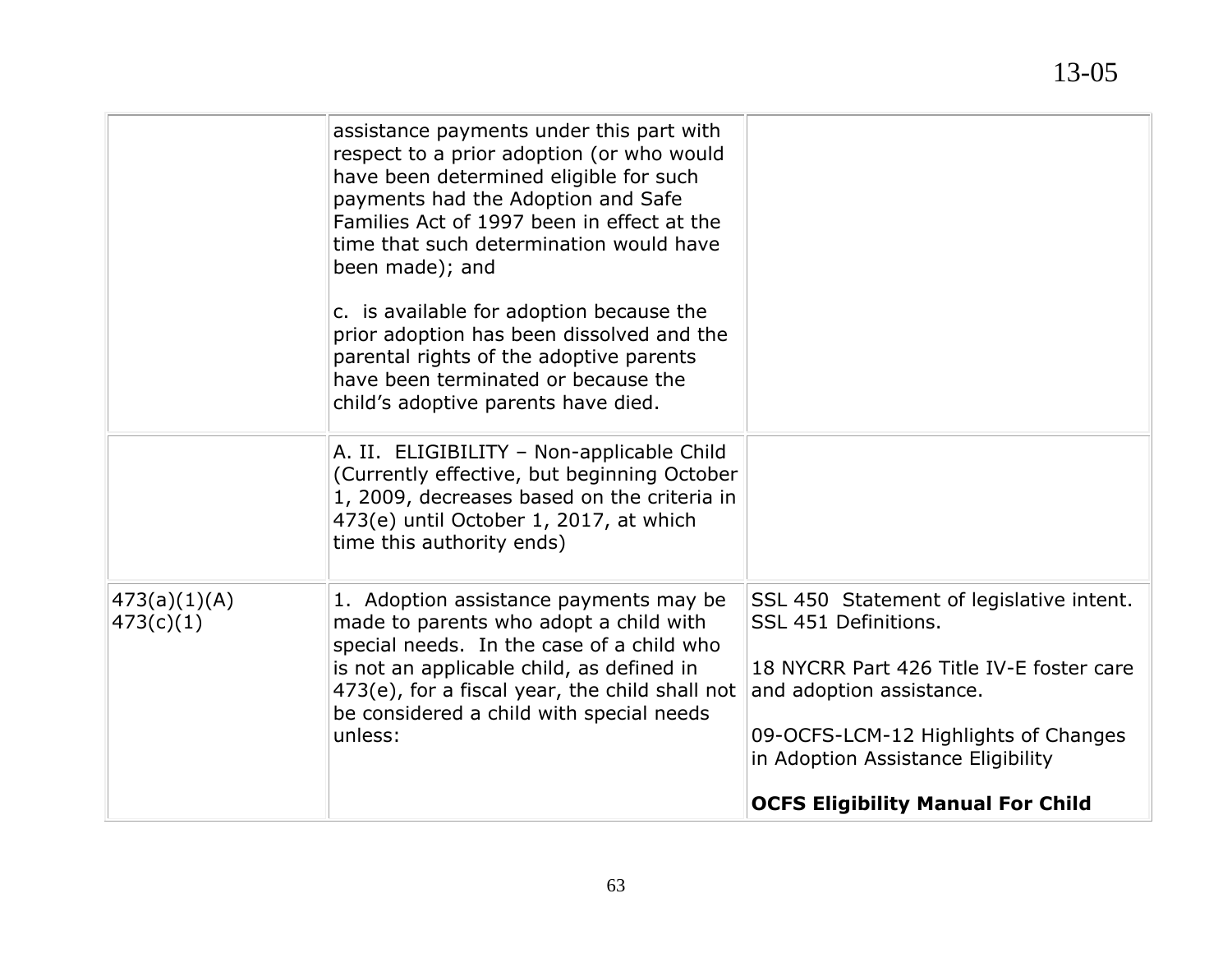|              |                                                                                                                                                                                                                                                                                                                                                      | <b>Welfare Programs, (Updated 2012)</b>                                                                                                                                                                                                                                                                                                                                                                                                                                                                                                                                                                                                |
|--------------|------------------------------------------------------------------------------------------------------------------------------------------------------------------------------------------------------------------------------------------------------------------------------------------------------------------------------------------------------|----------------------------------------------------------------------------------------------------------------------------------------------------------------------------------------------------------------------------------------------------------------------------------------------------------------------------------------------------------------------------------------------------------------------------------------------------------------------------------------------------------------------------------------------------------------------------------------------------------------------------------------|
| 473(c)(1)(A) | a. the State/Tribal agency has determined<br>the child cannot or should not be returned<br>to the home of his or her parents; and                                                                                                                                                                                                                    | SSL 383-c Guardianship and custody of<br>children in foster care.<br>SSL 384 Guardianship and custody of<br>children not in foster care.<br>SSL 384-b Guardianship and custody of<br>destitute or dependent children;<br>commitment by court order.<br>18 NYCRR Part 426<br>Title IV-E foster care and adoption<br>assistance<br>18 NYCRR 430.12 Diligence of effort.<br>18 NYCRR 431.9 (e) Termination of<br>parental rights by local social services<br>agency.<br>09-OCFS-LCM-12 Highlights of Changes<br>in Adoption Assistance Eligibility<br><b>OCFS Eligibility Manual For Child</b><br><b>Welfare Programs, (Updated 2012)</b> |
| 473(c)(1)(B) | b. the State/Tribal agency has first<br>determined that a specific factor or<br>condition exists with respect to the child<br>(such as ethnic background, age, or<br>membership in a minority or sibling group,<br>or the presence of factors such as medical<br>conditions or physical, mental or emotional<br>disabilities) because of which it is | SSL 451 Definitions.<br>18 NYCRR 421.24 Adoption with<br>subsidy.<br>18 NYCRR Part 426<br>Title IV-E foster care and adoption<br>assistance.                                                                                                                                                                                                                                                                                                                                                                                                                                                                                           |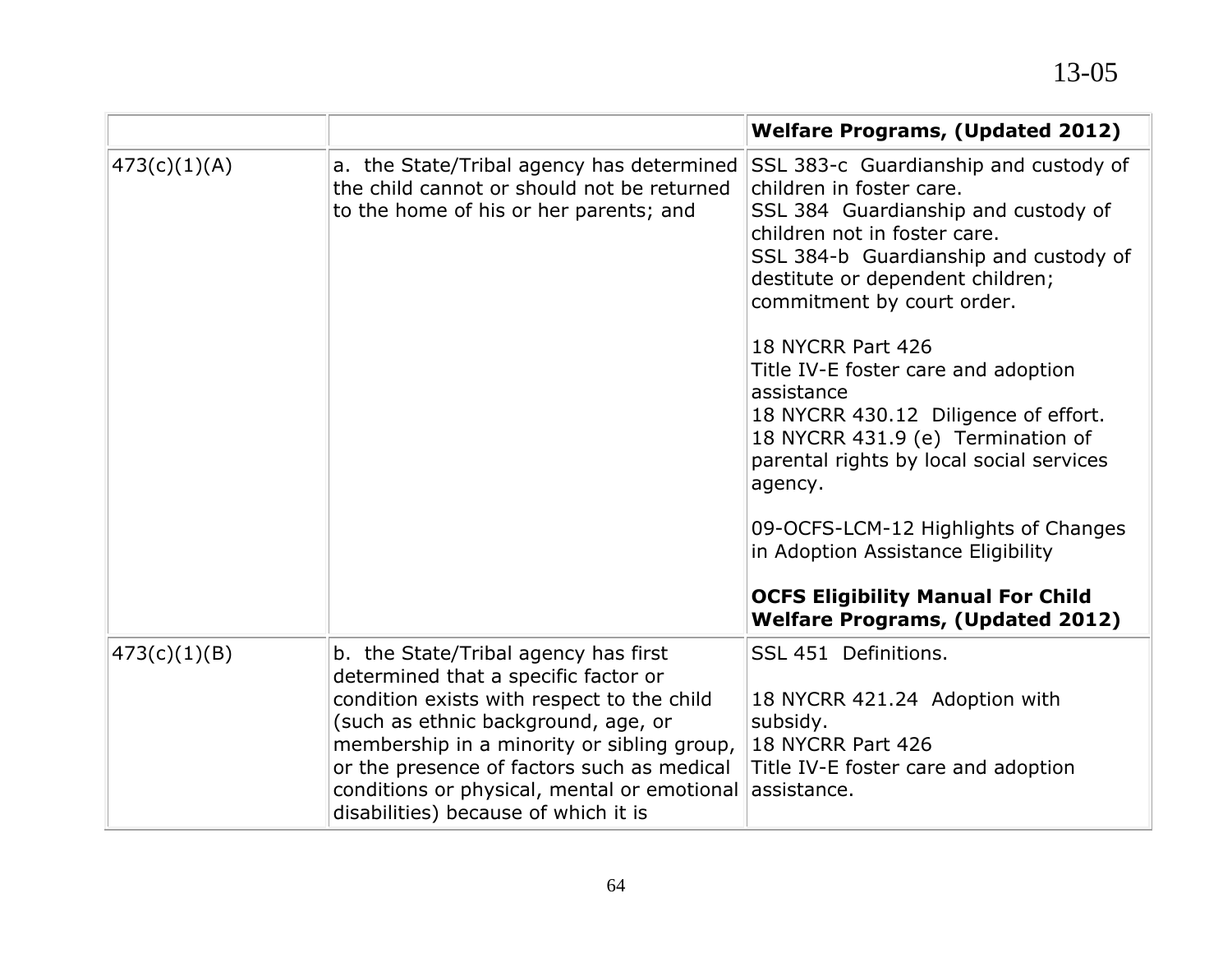|                     | reasonable to conclude that such child<br>cannot be placed for adoption without<br>providing adoption assistance or medical<br>assistance under title XIX; and                                                                                                                                                                                          | 09-OCFS-LCM-12 Highlights of Changes<br>in Adoption Assistance Eligibility<br>09-OCFS-ADM-14 Changes in Adoption<br>Subsidy: Medicaid under the Provisions of<br>COBRA, Subsidy Eligibility, and The<br>Review and Approval of the Subsidy<br>Agreement<br><b>OCFS Eligibility Manual For Child</b><br><b>Welfare Programs, (Updated 2012)</b>                             |
|---------------------|---------------------------------------------------------------------------------------------------------------------------------------------------------------------------------------------------------------------------------------------------------------------------------------------------------------------------------------------------------|----------------------------------------------------------------------------------------------------------------------------------------------------------------------------------------------------------------------------------------------------------------------------------------------------------------------------------------------------------------------------|
| 473(c)(1)(B)        | c. a reasonable, but unsuccessful, effort<br>has been made to place the child without<br>providing assistance except where it would<br>be against the best interests of the child<br>due to such factors as the existence of<br>significant emotional ties with prospective<br>adoptive parents while in the care of such<br>parents as a foster child. | SSL 372-f Statewide adoption service.<br>18 NYCRR 421.24(b) Adoption with<br>subsidy. Application for adoption<br>subsidy.<br>18 NYCRR Part 426<br>Title IV-E foster care and adoption<br>assistance.<br>09-OCFS-LCM-12 Highlights of Changes<br>in Adoption Assistance Eligibility<br><b>OCFS Eligibility Manual For Child</b><br><b>Welfare Programs, (Updated 2012)</b> |
| 473(a)(2)(A)        | 2. In the case of a child who is not an                                                                                                                                                                                                                                                                                                                 | SSL 372-f Statewide adoption service.                                                                                                                                                                                                                                                                                                                                      |
| 473(a)(2)(A)(i)     | applicable child for the fiscal year as<br>defined in 473(e), adoption assistance                                                                                                                                                                                                                                                                       | SSL 383-c Guardianship and custody of<br>children in foster care.                                                                                                                                                                                                                                                                                                          |
| 473(a)(2)(A)(i)(II) | payments may be made if the child has<br>been determined by the State/Tribal                                                                                                                                                                                                                                                                            | SSL 384 Guardianship and custody of<br>children not in foster care.                                                                                                                                                                                                                                                                                                        |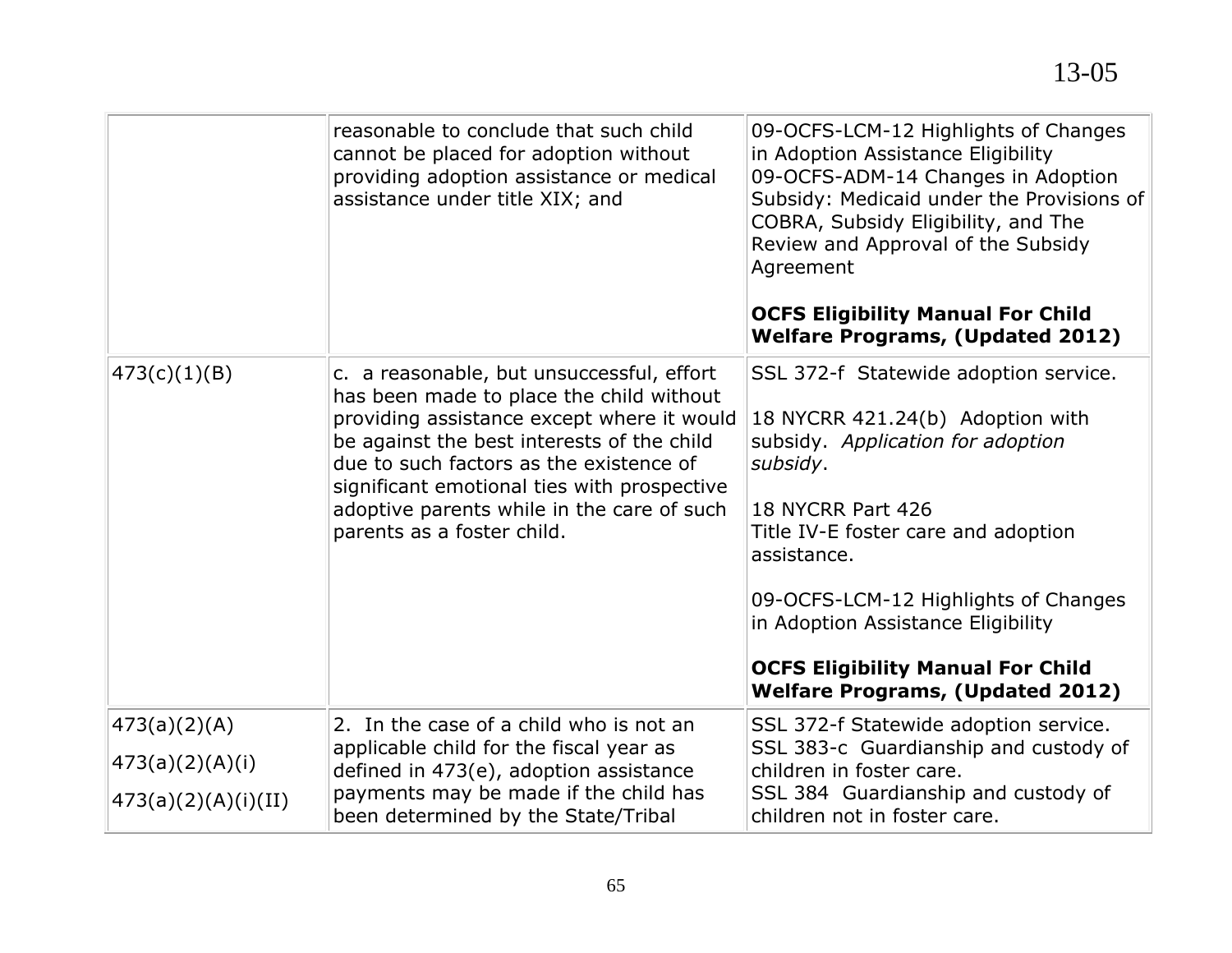|                        | agency pursuant to section $473(c)$ to be a<br>child with special needs and:                                                                                                                                                                                                                                                                                                                    | SSL 384-b Guardianship and custody of<br>destitute or dependent children;<br>commitment by court order.<br>SSL 450 Statement of legislative intent.<br>SSL 451 Definitions.<br>18 NYCRR 421.24 Adoption with subsidy.<br>18 NYCRR Part 426<br>Title IV-E foster care and adoption<br>assistance.<br>18 NYCRR 430.12 Diligence of effort.<br>18 NYCRR 431.9 (e) Termination of<br>parental rights by local social services<br>agency.<br>09-OCFS-LCM-12 Highlights of Changes<br>in Adoption Assistance Eligibility<br><b>OCFS Eligibility Manual For Child</b><br><b>Welfare Programs, (Updated 2012)</b> |
|------------------------|-------------------------------------------------------------------------------------------------------------------------------------------------------------------------------------------------------------------------------------------------------------------------------------------------------------------------------------------------------------------------------------------------|-----------------------------------------------------------------------------------------------------------------------------------------------------------------------------------------------------------------------------------------------------------------------------------------------------------------------------------------------------------------------------------------------------------------------------------------------------------------------------------------------------------------------------------------------------------------------------------------------------------|
| 473(a)(2)(A)(i)(I)(aa) | a. was removed from the home of a<br>relative specified in section 406(a) of the<br>Act (as in effect on July 16, 1996) and<br>placed in foster care in accordance with a<br>voluntary placement agreement with<br>respect to which Federal payments are<br>provided under section 474 (or section<br>403, as in effect on July 16, 1996), or in<br>accordance with a judicial determination to | 18 NYCRR Part 426<br>Title IV-E foster care and adoption<br>assistance.<br>09-OCFS-LCM-12 Highlights of Changes<br>in Adoption Assistance Eligibility<br><b>OCFS Eligibility Manual For Child</b><br><b>Welfare Programs, (Updated 2012)</b>                                                                                                                                                                                                                                                                                                                                                              |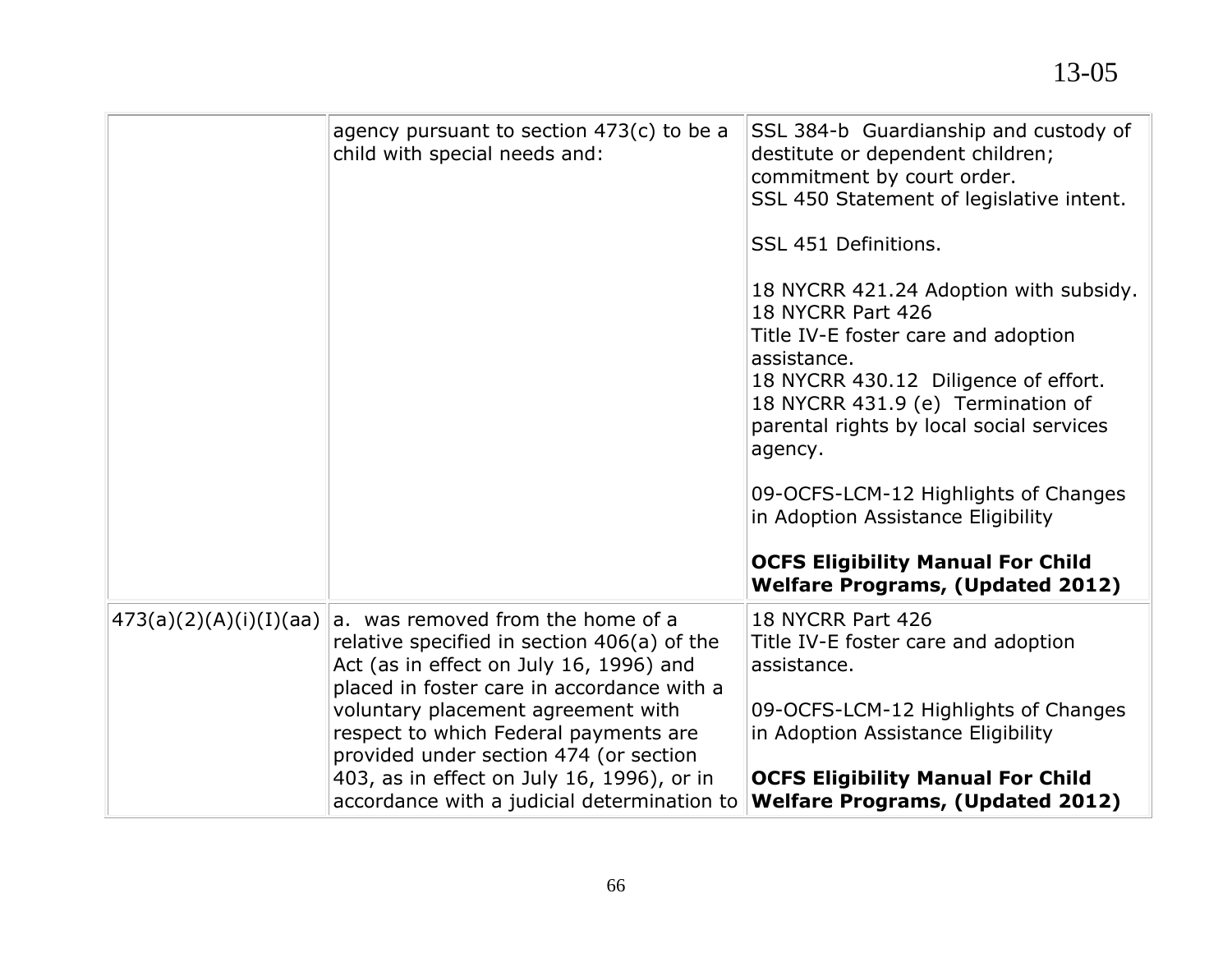| the effect that continuation in the home<br>would be contrary to the welfare of the<br>child; and                                                                                                                                                                                                                                                                                                                                                                                                                                                                                                                                                                                                                                                                                                                                                                                                                                                                                                                |  |
|------------------------------------------------------------------------------------------------------------------------------------------------------------------------------------------------------------------------------------------------------------------------------------------------------------------------------------------------------------------------------------------------------------------------------------------------------------------------------------------------------------------------------------------------------------------------------------------------------------------------------------------------------------------------------------------------------------------------------------------------------------------------------------------------------------------------------------------------------------------------------------------------------------------------------------------------------------------------------------------------------------------|--|
| received AFDC, in that relative's<br>i.<br>home, under the State plan<br>approved under section 402 of the<br>Act (as in effect $7/16/96$ ), or would<br>have received AFDC under such plan<br>had application been made, in or for<br>the month the voluntary placement<br>agreement was entered into or court<br>proceedings leading to the judicial<br>determination referred to in section<br>$473(a)(2)(A)(i)$ were initiated; or<br>had been living with a relative<br>ii.<br>specified in section 406(a) of the Act<br>within six months before the month<br>in which a voluntary placement<br>agreement was entered into or court<br>proceedings leading to the judicial<br>determination referred to in section<br>$473(a)(2)(A)(i)$ , were initiated and<br>would have received AFDC in that<br>relative's home under the State plan<br>approved under section 402 of the<br>Act for that month, if in that month<br>the child had been living with such<br>relative and application had been<br>made; |  |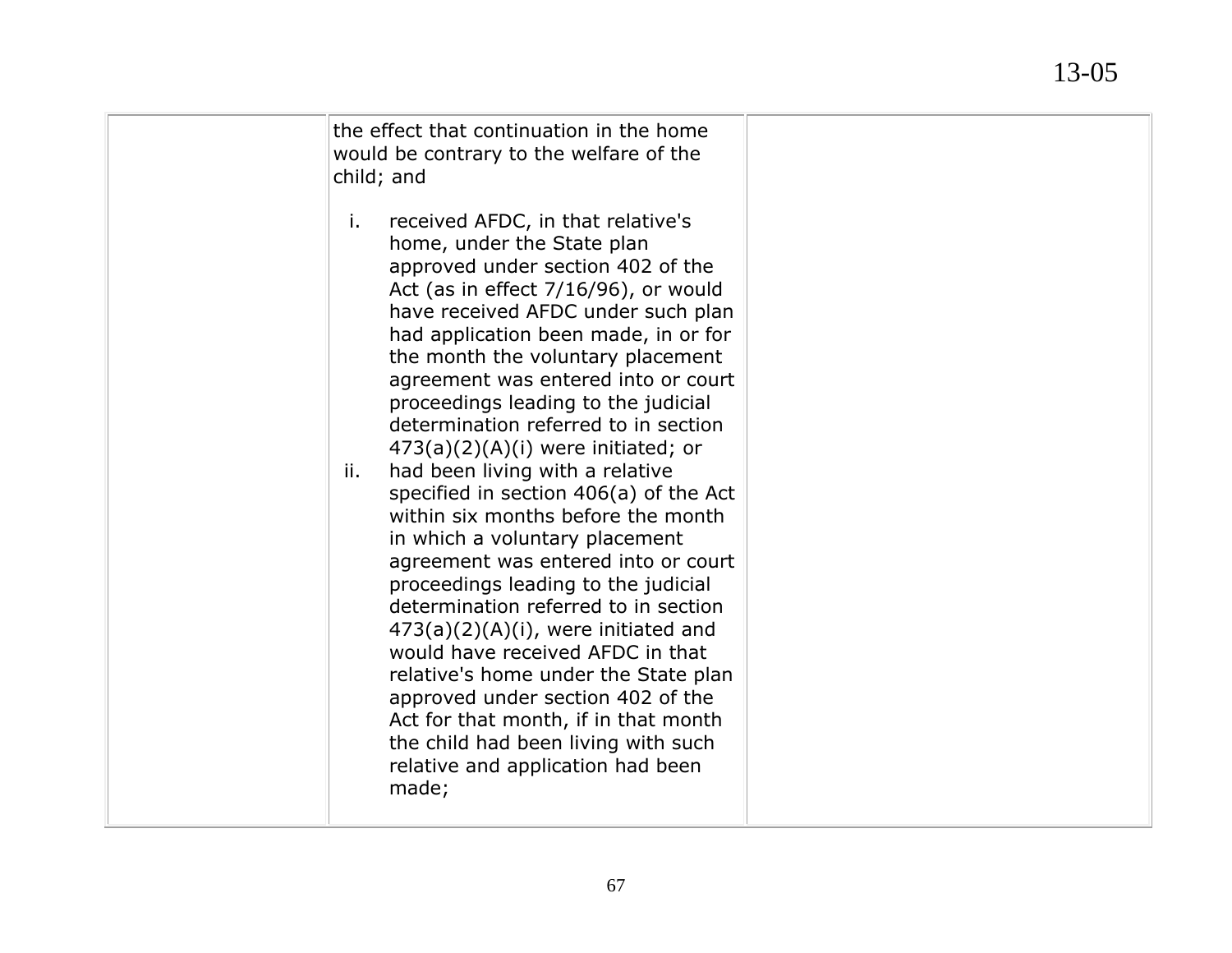|                        | (Tribes, see also section 7 (AFDC))                                                                                                                                                                                                          |                                                                                                                                                                                                                                                                                                           |
|------------------------|----------------------------------------------------------------------------------------------------------------------------------------------------------------------------------------------------------------------------------------------|-----------------------------------------------------------------------------------------------------------------------------------------------------------------------------------------------------------------------------------------------------------------------------------------------------------|
|                        | $473(a)(2)(A)(i)(I)(bb)$ b. meets all the requirements of title XVI<br>of the Act with respect to eligibility for<br>supplemental security income benefits; or                                                                               | 18 NYCRR Part 426<br>Title IV-E foster care and adoption<br>assistance.<br>09-OCFS-LCM-12 Highlights of Changes                                                                                                                                                                                           |
|                        |                                                                                                                                                                                                                                              | in Adoption Assistance Eligibility<br><b>OCFS Eligibility Manual For Child</b><br><b>Welfare Programs, (Updated 2012)</b>                                                                                                                                                                                 |
| 473(a)(2)(A)(i)(I)(cc) | c. is a child whose costs in a foster family<br>home or child-care institution are covered<br>by the foster care maintenance payments<br>being made with respect to the minor<br>parent of the child as provided in section<br>$475(4)(B)$ . | 18 NYCRR Part 426<br>Title IV-E foster care and adoption<br>assistance.<br>94-ADM-12 Minor Parent-Infant Foster<br>Care and Adoption<br>09-OCFS-LCM-12 Highlights of Changes<br>in Adoption Assistance Eligibility<br><b>OCFS Eligibility Manual For Child</b><br><b>Welfare Programs, (Updated 2012)</b> |
| 473(a)(2)(C)(i)        | 3. In the case of a child who is not an<br>applicable child for the fiscal year as<br>defined in 473(e), the child will be treated<br>as meeting the requirements to receive                                                                 | 18 NYCRR Part 426<br>Title IV-E foster care and adoption<br>assistance.<br>09-OCFS-LCM-12 Highlights of Changes                                                                                                                                                                                           |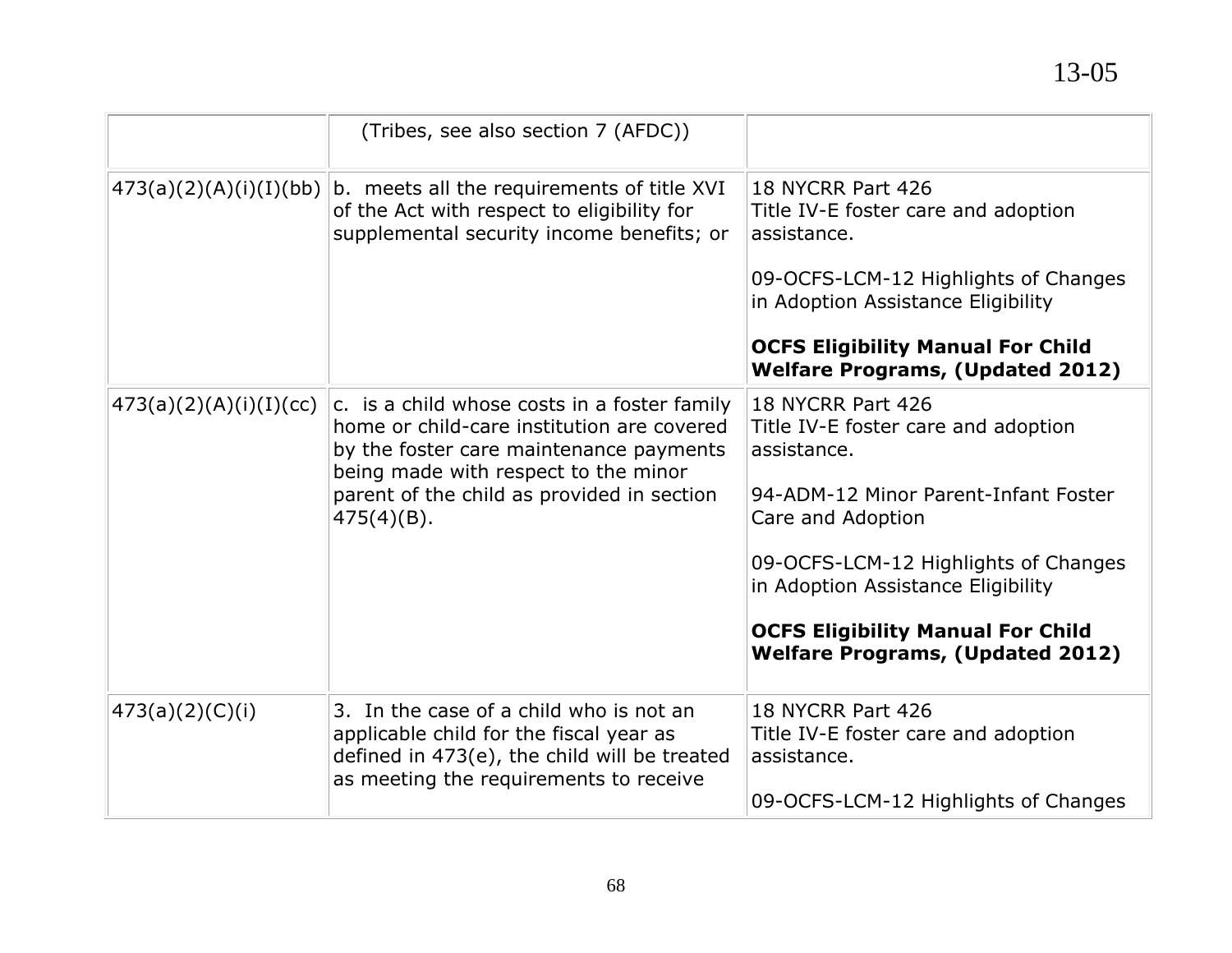|              | adoption assistance payments if the child:                                                                                                                                                                                                                                                                                                                                                                    | in Adoption Assistance Eligibility                                                  |
|--------------|---------------------------------------------------------------------------------------------------------------------------------------------------------------------------------------------------------------------------------------------------------------------------------------------------------------------------------------------------------------------------------------------------------------|-------------------------------------------------------------------------------------|
|              | a. meets the requirements of section<br>$473(a)(2)(A)(i)(II)$ ; and                                                                                                                                                                                                                                                                                                                                           | <b>OCFS Eligibility Manual For Child</b><br><b>Welfare Programs, (Updated 2012)</b> |
|              | b. is determined eligible for adoption<br>assistance payments under 473 of the Act<br>with respect to a prior adoption; and                                                                                                                                                                                                                                                                                   |                                                                                     |
|              | c. is available for adoption because the<br>prior adoption has been dissolved and the<br>parental rights of the adoptive parents<br>have been terminated or because the<br>child's adoptive parents have died; and                                                                                                                                                                                            |                                                                                     |
|              | d. fails to meet the requirements of<br>section $473(a)(2)(A)(i)$ but will meet such<br>requirements if the child is treated as if<br>the child is in the same financial and other<br>circumstances the child was in the last<br>time the child was determined eligible for<br>adoption assistance payments under<br>section 473 of the Act and the prior<br>adoption is treated as never having<br>occurred. |                                                                                     |
|              | A. III. ELIGIBILITY - General                                                                                                                                                                                                                                                                                                                                                                                 |                                                                                     |
| 473(a)(1)(B) | 1. Adoption assistance payments are<br>made to adoptive parents who have<br>entered into an adoption assistance                                                                                                                                                                                                                                                                                               | SSL 453 Maintenance subsidy;<br>handicapped or hard to place child.                 |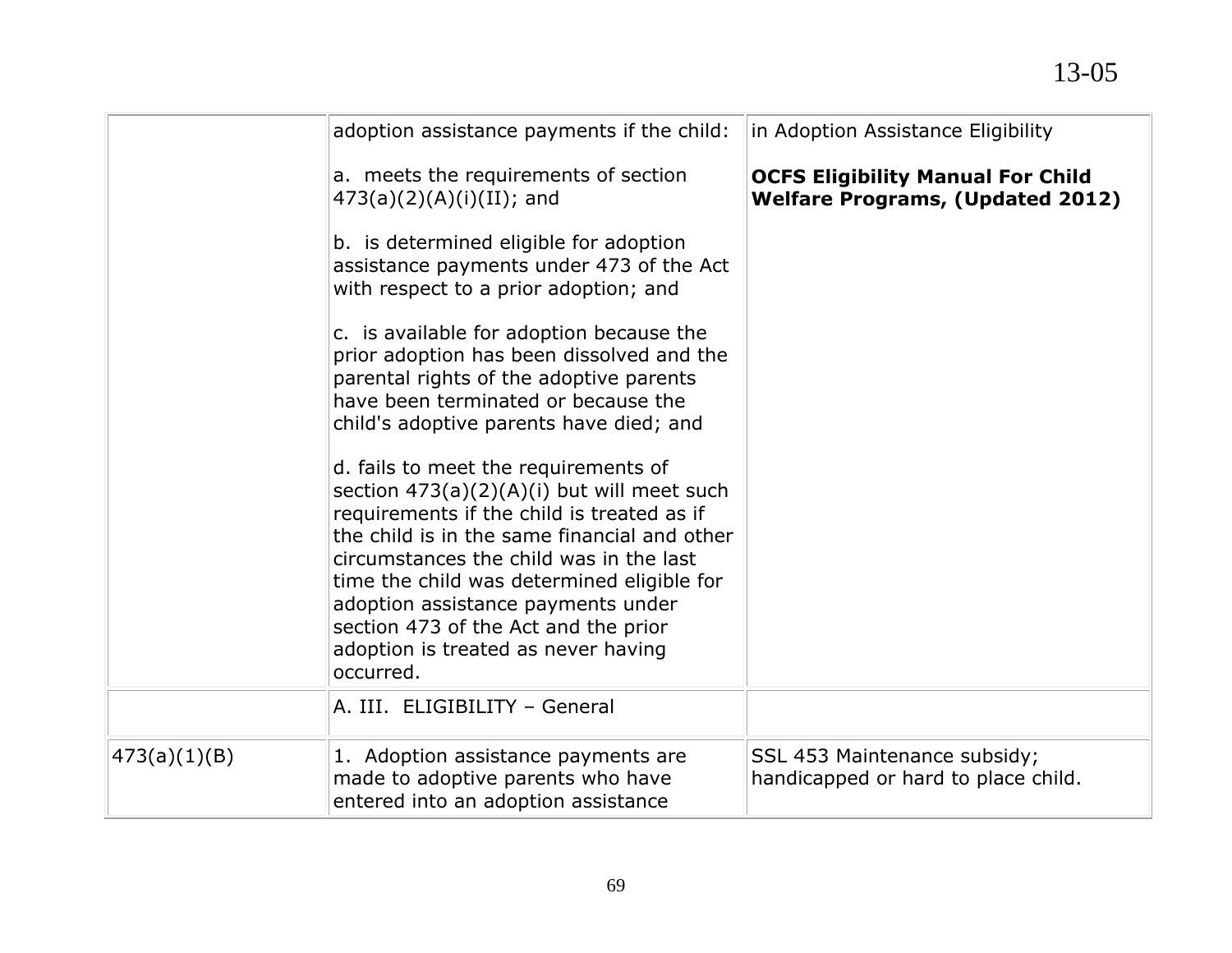|                 | agreement (see subsection C of this plan)<br>with the title IV-E agency.                                                                                                                                                                                                                                                                                               | 18 NYCRR 421.24(c)<br>Adoption with subsidy. Payments for the<br>care and maintenance of a handicapped<br>or hard-to- place child.<br>18 NYCRR Part 426<br>Title IV-E foster care and adoption<br>assistance.<br>09-OCFS-LCM-12 Highlights of Changes<br>in Adoption Assistance Eligibility<br><b>OCFS Eligibility Manual For Child</b><br><b>Welfare Programs, (Updated 2012)</b> |
|-----------------|------------------------------------------------------------------------------------------------------------------------------------------------------------------------------------------------------------------------------------------------------------------------------------------------------------------------------------------------------------------------|------------------------------------------------------------------------------------------------------------------------------------------------------------------------------------------------------------------------------------------------------------------------------------------------------------------------------------------------------------------------------------|
| 473(a)(2)(D)    | 2. In determining the eligibility for<br>adoption assistance payments of a child in<br>a legal guardianship arrangement<br>described in section $471(a)(28)$ , the<br>placement of the child with the relative<br>guardian involved and any kinship<br>guardianship assistance payments made<br>on behalf of the child shall be considered<br>never to have been made. | SSL 458-b(8) Kinship guardianship<br>assistance payments<br>18 NYCRR 436.5(h) Payment of kinship<br>quardianship assistance<br>11-OCFS-ADM-03 Kinship<br><b>Guardianship Assistance Program</b><br>(KinGap)                                                                                                                                                                        |
| 473(a)(1)(B)(i) | <b>B. PAYMENTS - AMOUNTS AND</b><br><b>CONDITIONS</b><br>1. Payments will be made for non-<br>recurring adoption expenses incurred by or<br>on behalf of the adoptive parents in<br>connection with the adoption of a child                                                                                                                                            | SSL 453-a Payments for nonrecurring<br>adoption expenses.<br>18 NYCRR 421.24(d) Adoption with<br>subsidy. Payments for non-recurring<br>adoption expenses.                                                                                                                                                                                                                         |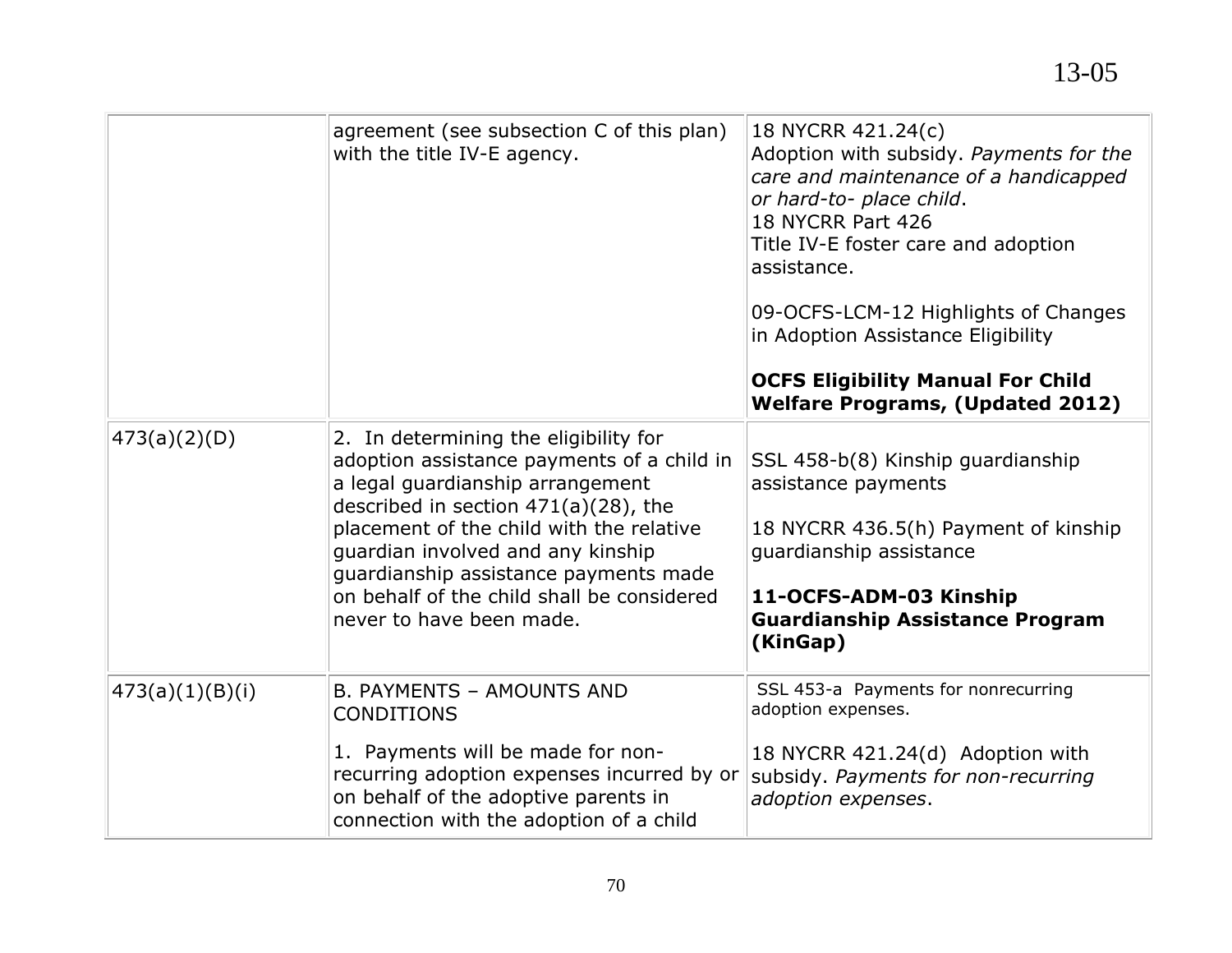|                  | with special needs, directly through the<br>State/Tribal agency or through another<br>public or nonprofit private agency, in<br>amounts determined through an<br>agreement with the adoptive parents; and                                                                                                                                                                                                      | 09-OCFS-ADM-14 Changes in Adoption<br>Subsidy: Medicaid under the Provisions of<br>COBRA, Subsidy Eligibility, and The<br>Review and Approval of the Subsidy<br>Agreement<br><b>OCFS Eligibility Manual For Child</b><br><b>Welfare Programs, (Updated 2012)</b>                  |
|------------------|----------------------------------------------------------------------------------------------------------------------------------------------------------------------------------------------------------------------------------------------------------------------------------------------------------------------------------------------------------------------------------------------------------------|-----------------------------------------------------------------------------------------------------------------------------------------------------------------------------------------------------------------------------------------------------------------------------------|
| 473(a)(1)(B)(ii) | 2. In any case where the child meets the<br>requirements of section $473(a)(2)$ of the<br>Act, the State/Tribal agency may make<br>adoption assistance payments to adoptive<br>parents, directly through the State/Tribal<br>agency or through another public or<br>nonprofit private agency, in amounts so<br>determined through an adoption<br>assistance agreement (see Section 3, item<br>C of this plan). | SSL 453 Maintenance subsidy;<br>handicapped or hard to place child.<br>18 NYCRR 421.24 Adoption with<br>subsidy.<br>18 NYCRR Part 426 Title IV-E foster care<br>and adoption assistance.                                                                                          |
| 473(a)(3)        | 3. The amount of such payment:<br>a. will take into consideration the<br>circumstances of the adopting parents and<br>the needs of the child being adopted;<br>b. may be adjusted periodically with the<br>concurrence of the adoptive parents to<br>reflect changing circumstances; and<br>c. may not exceed the foster care                                                                                  | SSL 453.3 Maintenance subsidy;<br>handicapped or hard to place child.<br>18 NYCRR 421.24 Adoption with subsidy.<br>18 NYCRR Part 426<br>Title IV-E foster care and adoption<br>assistance.<br><b>OCFS Eligibility Manual For Child</b><br><b>Welfare Programs, (Updated 2012)</b> |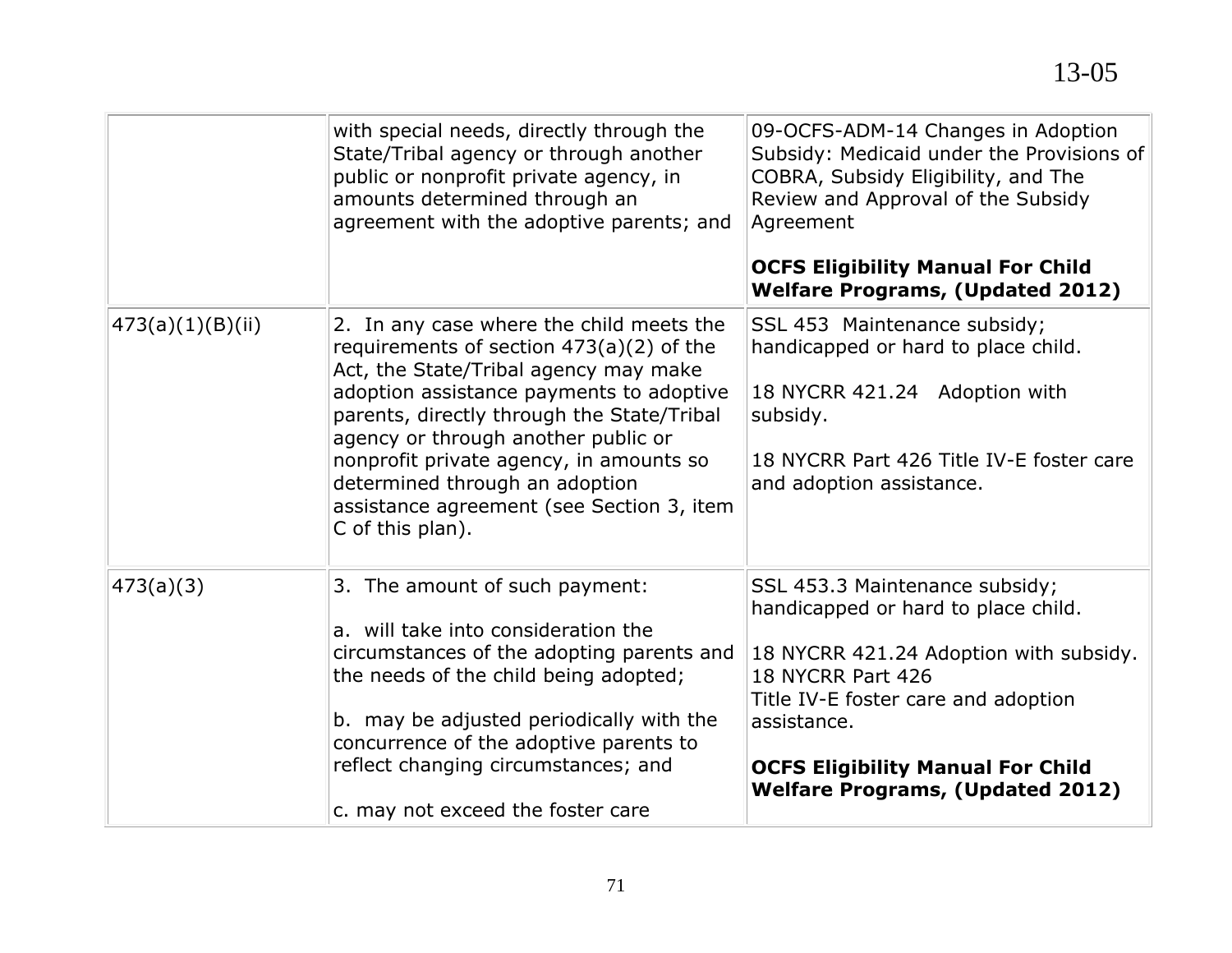| maintenance payment which would have<br>been paid during the period if the child<br>with respect to whom the adoption                                                                                                                                                                                                                                                                                                                                                                                                                                                         |                                                                                                                                                                                                                                                                                                                                                                                                            |
|-------------------------------------------------------------------------------------------------------------------------------------------------------------------------------------------------------------------------------------------------------------------------------------------------------------------------------------------------------------------------------------------------------------------------------------------------------------------------------------------------------------------------------------------------------------------------------|------------------------------------------------------------------------------------------------------------------------------------------------------------------------------------------------------------------------------------------------------------------------------------------------------------------------------------------------------------------------------------------------------------|
| foster family home.                                                                                                                                                                                                                                                                                                                                                                                                                                                                                                                                                           |                                                                                                                                                                                                                                                                                                                                                                                                            |
| 4. In determining eligibility for adoption<br>assistance payments, there is no income<br>eligibility requirement (means test) for the<br>adoptive parents.                                                                                                                                                                                                                                                                                                                                                                                                                    | 18 NYCRR 421.24 Adoption with<br>subsidy.<br><b>OCFS Eligibility Manual For Child</b><br><b>Welfare Programs, (Updated 2012)</b>                                                                                                                                                                                                                                                                           |
| 5. Payments are terminated when the<br>State/Tribal agency determines that:<br>a. the child has attained the age of<br>18, or such greater age as the<br><b>State/Tribal agency may elect under</b><br>section 475(8)(B)(iii); or<br>b. the child has attained 21 years of<br>age, if the state/Tribal agency<br>determines that the child has a mental<br>or physical disability which warrants<br>the continuation of assistance to age<br><b>21; or</b><br>c. the parents are no longer legally<br>responsible for the support of the<br>child who has not yet attained 18 | <b>SSL 453</b><br>Maintenance subsidy; handicapped or<br>hard to place child.<br>18 NYCRR 421.24<br>Adoption with subsidy<br>18 NYCRR Part 426<br>Title IV-E foster care, adoption<br>assistance, and kinship guardianship<br>assistance.<br>10-OCFS-ADM-10 Title IV-E Foster Care<br>& Adoption to Age 21<br>09-OCFS-ADM-11<br><b>Adoption Subsidy and Education</b><br>Requirements for Adopted Children |
|                                                                                                                                                                                                                                                                                                                                                                                                                                                                                                                                                                               | assistance payment is made had been in a                                                                                                                                                                                                                                                                                                                                                                   |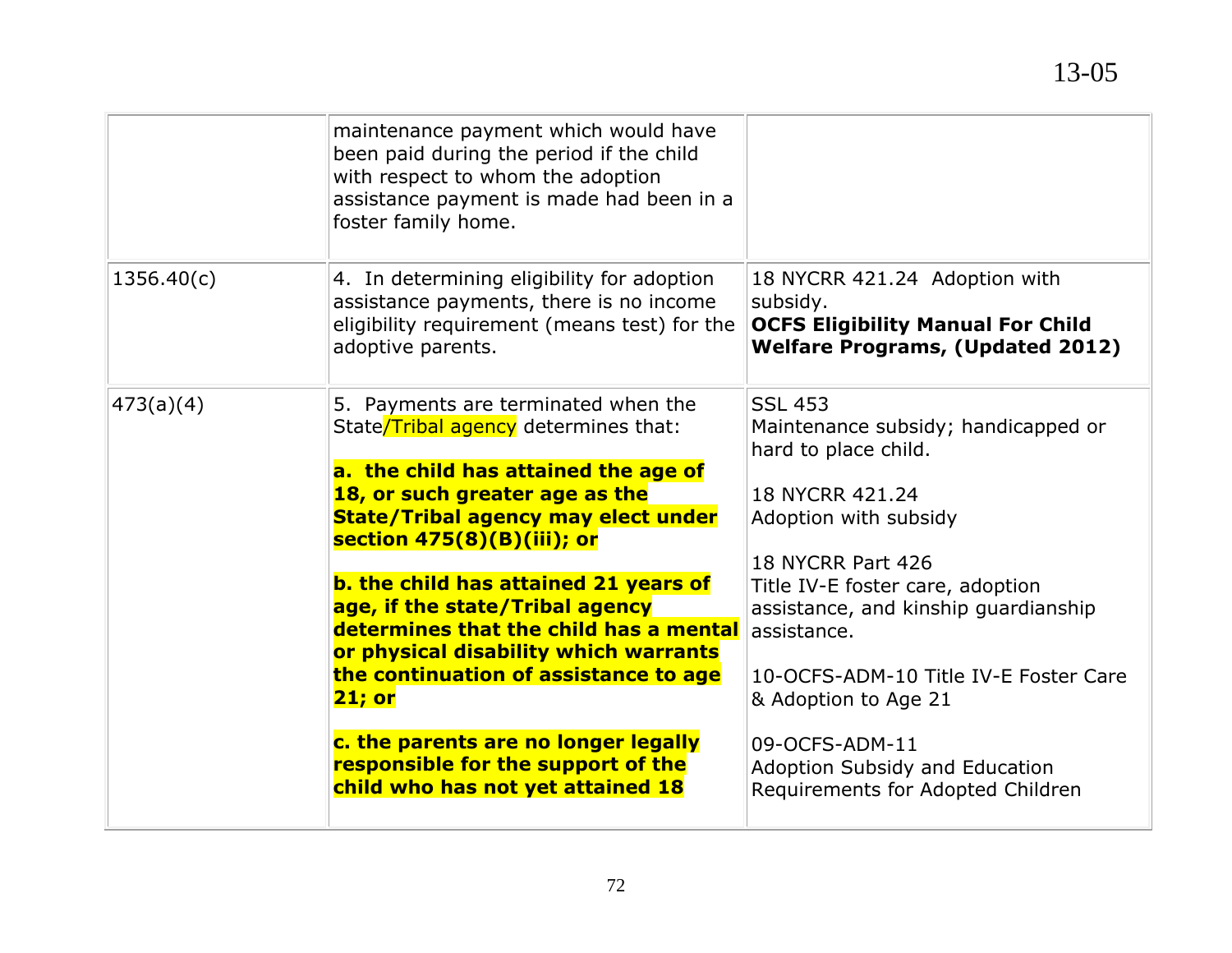|           | years of age; or<br>d. the adoptive parents are no longer<br>providing any support to the child.                                                                                                                                                    | <b>OCFS Eligibility Manual For Child</b><br><b>Welfare Programs, (Updated 2012)</b>                                                                                                                                                                                                                                                                                          |
|-----------|-----------------------------------------------------------------------------------------------------------------------------------------------------------------------------------------------------------------------------------------------------|------------------------------------------------------------------------------------------------------------------------------------------------------------------------------------------------------------------------------------------------------------------------------------------------------------------------------------------------------------------------------|
| 473(a)(4) | 6. The adoptive parents are required to<br>inform the State/Tribal agency of<br>circumstances that would make them<br>ineligible for adoption assistance payments<br>or eligible for adoption assistance<br>payments in a different amount.         | SSL 453 Maintenance subsidy;<br>handicapped or hard to place child.<br>18 NYCRR 421.24 Adoption with<br>subsidy.<br>18 NYCRR Part 426<br>Title IV-E foster care and adoption.<br>Assistance.<br>09-OCFS-ADM-11 Adoption subsidy and<br>education requirements for adopted<br>children<br><b>OCFS Eligibility Manual For Child</b><br><b>Welfare Programs, (Updated 2012)</b> |
| 473(a)(7) | 7. No payment may be made to parents<br>with respect to any applicable child for a<br>fiscal year that:<br>a. would be considered a child with<br>special needs under $473(c)(2)$ ;<br>b. is not a citizen or resident of the United<br>States; and | 09-OCFS-LCM-12 Highlights of Changes<br>in Adoption Assistance Eligibility<br><b>OCFS Eligibility Manual for Child</b><br><b>Welfare Programs (Updated 2012)</b>                                                                                                                                                                                                             |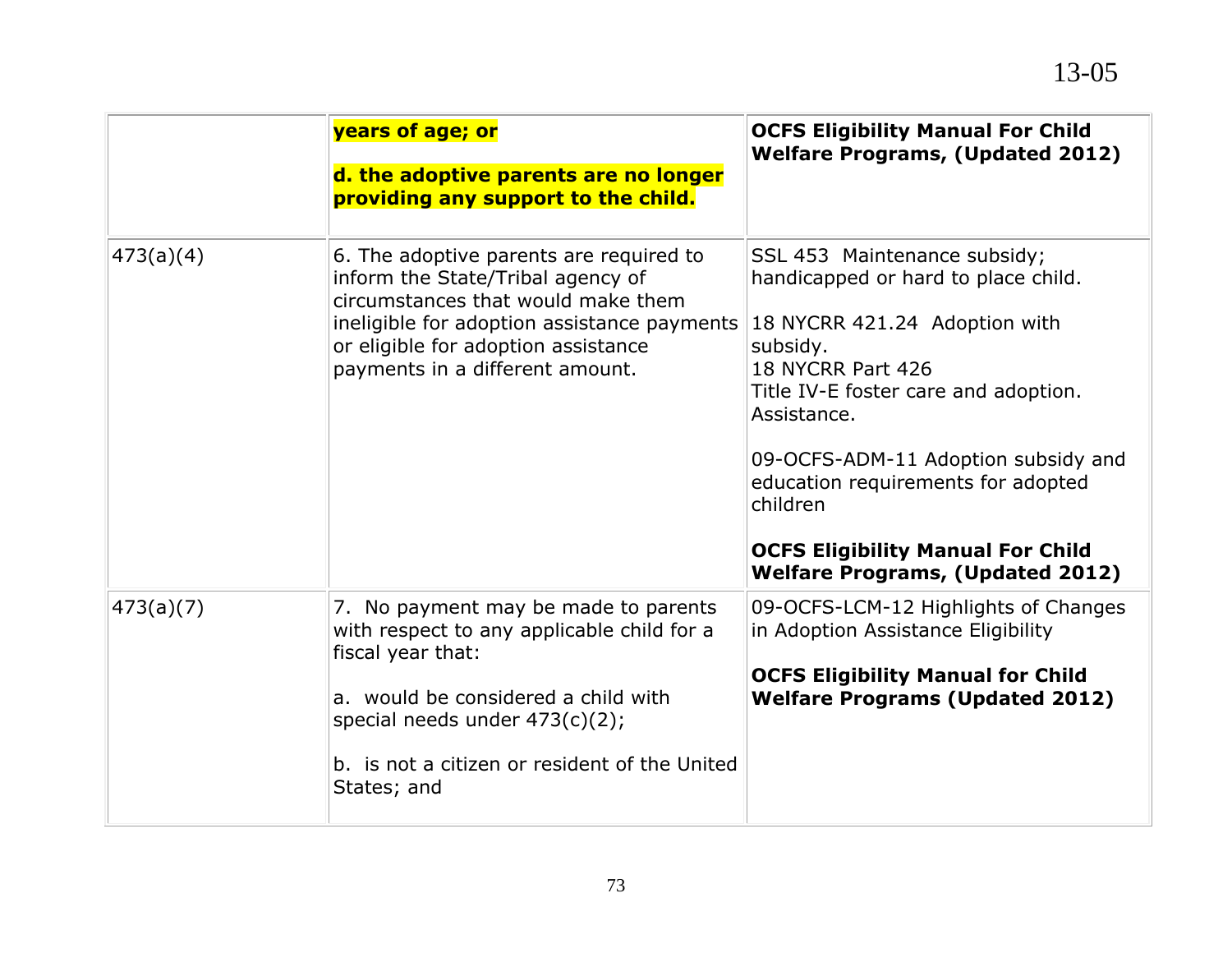|               | c. was adopted outside of the United<br>States or was brought into the United<br>States for the purpose of being adopted.<br>8. A child that is not a citizen or resident<br>of the US and was adopted outside of the<br>US or brought into the US for the purpose<br>of being adopted may be eligible for<br>adoption assistance payments if the initial<br>adoption of the child by parents is a failure<br>and the child is subsequently placed into<br>foster care. |                                                                                                                                                                                                 |
|---------------|-------------------------------------------------------------------------------------------------------------------------------------------------------------------------------------------------------------------------------------------------------------------------------------------------------------------------------------------------------------------------------------------------------------------------------------------------------------------------|-------------------------------------------------------------------------------------------------------------------------------------------------------------------------------------------------|
| 475(3)        | C. ADOPTION ASSISTANCE AGREEMENT<br>1. An adoption assistance agreement is a<br>written agreement, binding on all parties,<br>between the State/Tribal agency, other<br>relevant agencies, and the prospective<br>adoptive parents.                                                                                                                                                                                                                                     | SSL 453(1) (a) Maintenance subsidy;<br>handicapped or hard to place child.<br>18 NYCRR 421.24 Adoption with<br>subsidy.<br>18 NYCRR Part 426 Title IV-E foster care<br>and adoption assistance. |
| 1356.40(b)    | 2. The adoption assistance agreement<br>meets the requirements of section 475(3)<br>of the Act as stated below:                                                                                                                                                                                                                                                                                                                                                         |                                                                                                                                                                                                 |
| 1356.40(b)(1) | a. is signed by the adoptive parents and a<br>representative of the State/Tribal agency<br>and is in effect before adoption assistance<br>payments are made under title IV-E, but                                                                                                                                                                                                                                                                                       | SSL 453(1)(a) Maintenance subsidy;<br>handicapped or hard to place child.<br>18 NYCRR 421.24 Adoption with                                                                                      |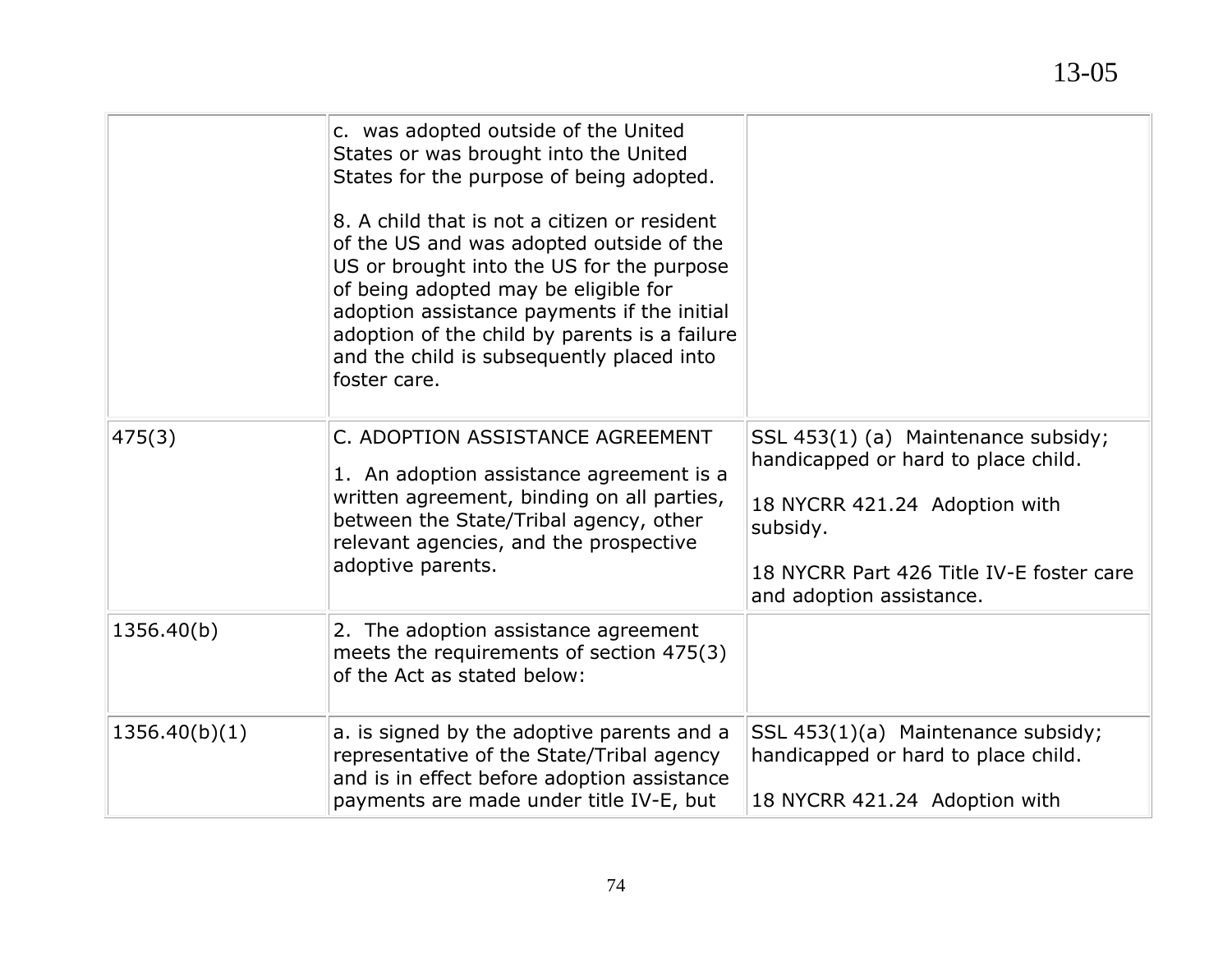|                         | no later than the finalization of the<br>adoption;                                                                                                                                                                                                                                 | subsidy.<br>18 NYCRR Part 426<br>Title IV-E foster care and adoption<br>assistance.<br><b>OCFS Eligibility Manual For Child</b><br><b>Welfare Programs, (Updated 2012)</b>                                                                                                                                                                         |
|-------------------------|------------------------------------------------------------------------------------------------------------------------------------------------------------------------------------------------------------------------------------------------------------------------------------|----------------------------------------------------------------------------------------------------------------------------------------------------------------------------------------------------------------------------------------------------------------------------------------------------------------------------------------------------|
| 1356.40(b)(2)<br>475(3) | b. specifies the duration of the agreement;                                                                                                                                                                                                                                        | SSL 453.1(a) Maintenance subsidy;<br>handicapped or hard to place child.<br>18 NYCRR 421.24 Adoption with<br>subsidy.                                                                                                                                                                                                                              |
| 1356.40(b)(3)           | c. specifies the amount of the adoption<br>assistance payments (if any) and the<br>nature and amount of any other<br>payments, services and assistance to be<br>provided (including non-recurring adoption<br>expenses in agreements for expenditures<br>incurred by the parents); | SSL 453(1)(a) Maintenance subsidy;<br>handicapped or hard to place child.<br>18 NYCRR 421.24 Adoption with<br>subsidy.<br>89 INF-28 Payment of Non-Recurring<br><b>Adoption Expenses</b><br>93 INF-50 Adoption Subsidy Payments:<br>Annual Income Standards<br><b>OCFS Eligibility Manual For Child</b><br><b>Welfare Programs, (Updated 2012)</b> |
| 473(b)                  | d. specifies the child's eligibility for title<br>XIX and title XX;                                                                                                                                                                                                                | SSL 453(1)(a) Maintenance subsidy;<br>handicapped or hard to place child.                                                                                                                                                                                                                                                                          |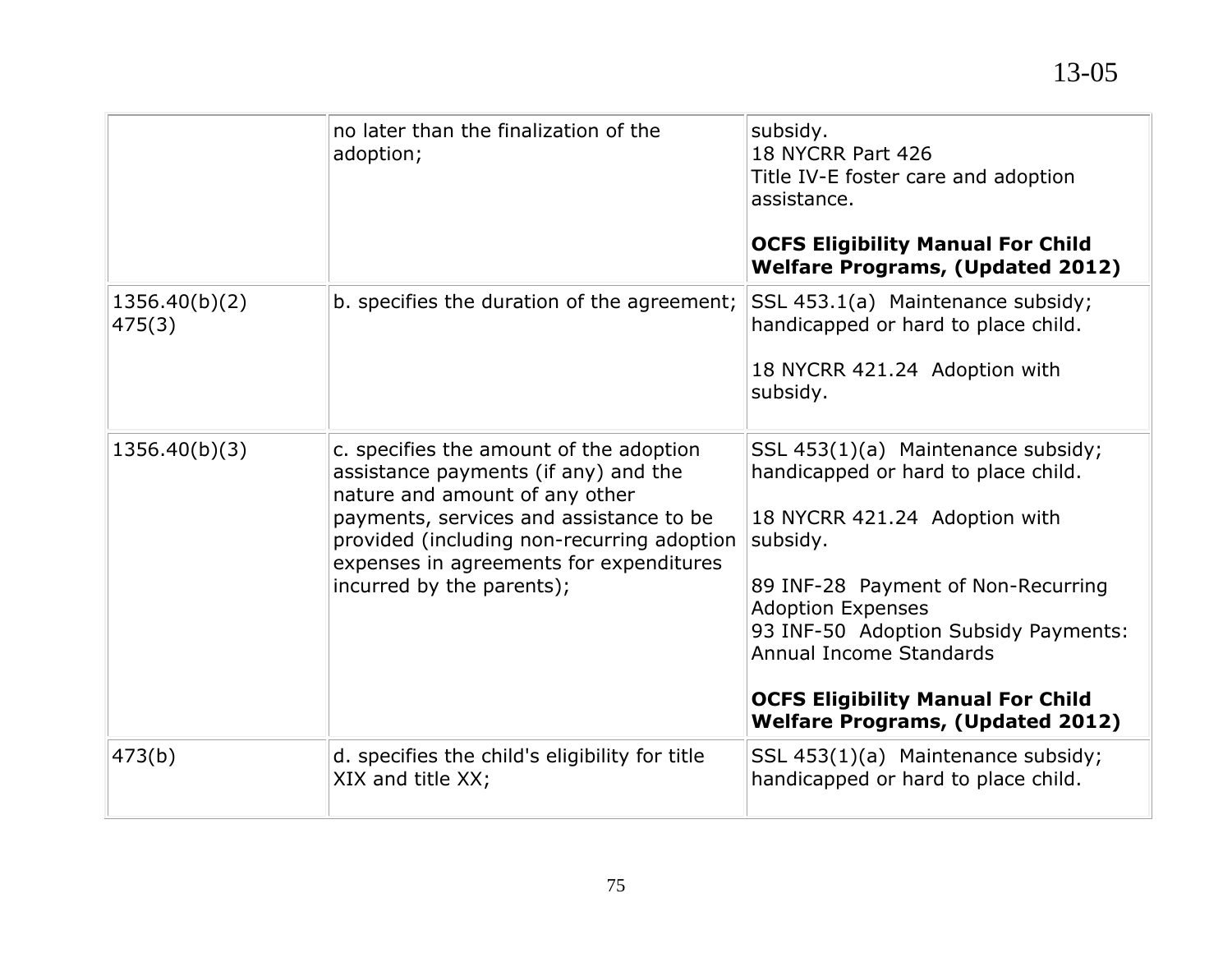|            |                                                                                                                                                                                                                                 | 18 NYCRR 421.24 Adoption with<br>subsidy.<br><b>OCFS Eligibility Manual For Child</b><br><b>Welfare Programs, (Updated 2012)</b>                                                                                                                                                                |
|------------|---------------------------------------------------------------------------------------------------------------------------------------------------------------------------------------------------------------------------------|-------------------------------------------------------------------------------------------------------------------------------------------------------------------------------------------------------------------------------------------------------------------------------------------------|
| 475(3)(B)  | e. specifies that the agreement remains in<br>effect regardless of the State or Tribal<br>service area of residence of the adoptive<br>parents;                                                                                 | SSL 453(1)(a) Maintenance subsidy;<br>handicapped or hard to place child.<br>18 NYCRR 421.24 Adoption with<br>subsidy.<br>08-OCFS-INF-06 Interstate Compact on<br><b>Adoption and Medical Assistance</b><br><b>OCFS Eligibility Manual For Child</b><br><b>Welfare Programs, (Updated 2012)</b> |
| 475(3)     | f. contains provisions for the protection of<br>the interests of the child in case the<br>adoptive parents and child should move to<br>another State or out of the Tribal service<br>area while the agreement is in effect; and | SSL 453(1)(a) Maintenance subsidy;<br>handicapped or hard to place child.<br>18 NYCRR 421.24 Adoption with<br>subsidy.<br>08-OCFS-INF-06 Interstate Compact on<br><b>Adoption and Medical Assistance</b><br><b>OCFS Eligibility Manual For Child</b><br><b>Welfare Programs, (Updated 2012)</b> |
| 1356.40(d) | g. if a needed service specified in the                                                                                                                                                                                         | SSL 453(1)(a) Maintenance subsidy;                                                                                                                                                                                                                                                              |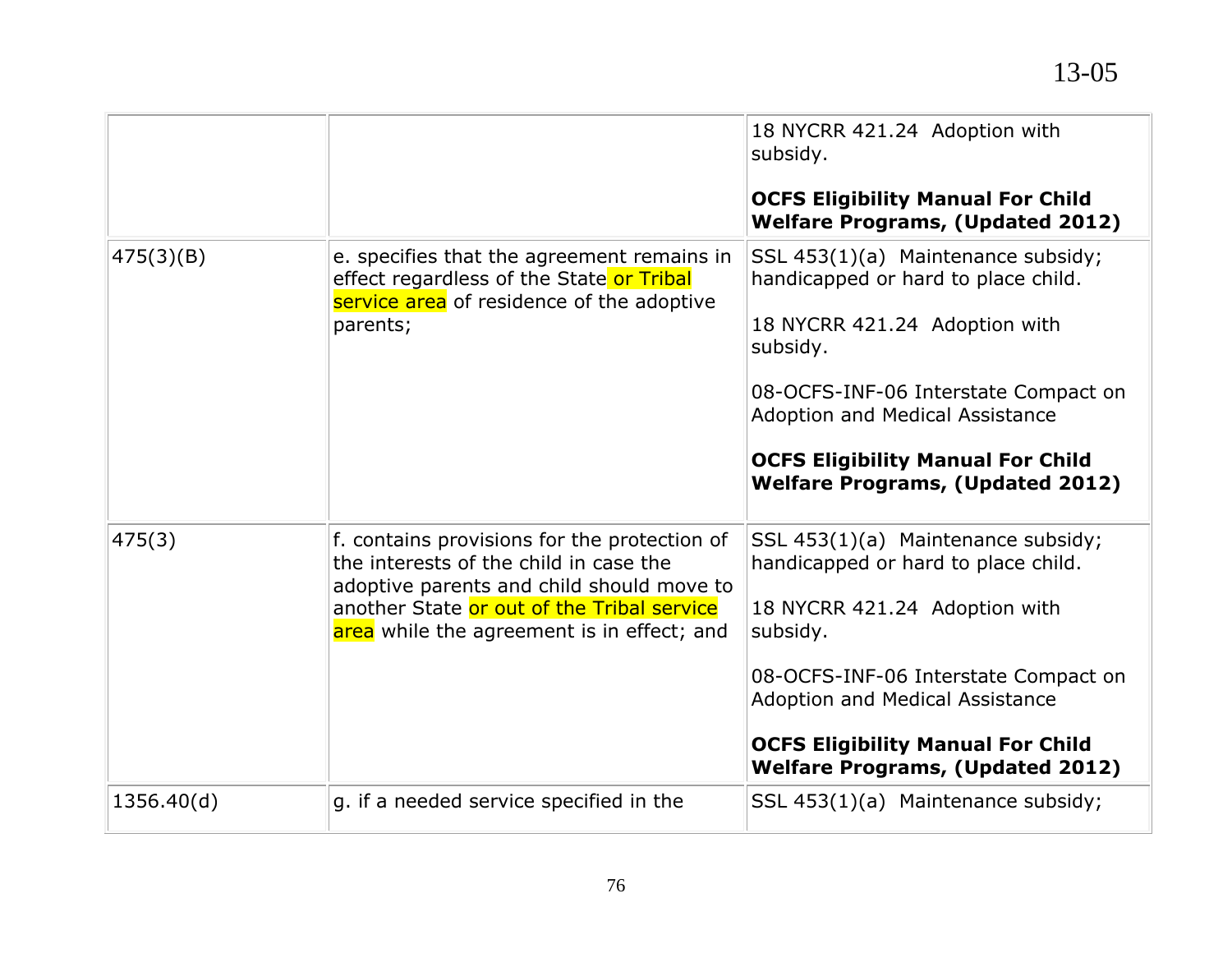|               | agreement is not available in the new<br>State or Tribal service area of residence,<br>the State/Tribal agency making the<br>original adoption assistance payment<br>remains financially responsible for<br>providing the specified service(s).                                                                                                                                                                                                                                               | handicapped or hard to place child.<br>18 NYCRR 421.24 Adoption with<br>subsidy.<br>08-OCFS-INF-06 Interstate Compact on<br><b>Adoption and Medical Assistance</b><br><b>OCFS Eligibility Manual For Child</b><br><b>Welfare Programs (Updated 2012)</b>                                                                                                                                                                                                                                                 |
|---------------|-----------------------------------------------------------------------------------------------------------------------------------------------------------------------------------------------------------------------------------------------------------------------------------------------------------------------------------------------------------------------------------------------------------------------------------------------------------------------------------------------|----------------------------------------------------------------------------------------------------------------------------------------------------------------------------------------------------------------------------------------------------------------------------------------------------------------------------------------------------------------------------------------------------------------------------------------------------------------------------------------------------------|
| $473(b)(1-4)$ | D. MEDICAID AND SOCIAL SERVICES<br>1. For the purposes of titles XIX and XX,<br>any eligible child for whom there is an<br>adoption assistance agreement in effect<br>under section $473(a)(2)$ (whether or not<br>adoption assistance payments are being<br>made) is deemed to be a dependent child<br>as defined in 406 of the Act and is deemed<br>to be a recipient of AFDC under part A of<br>title IV of the Act (as in effect $7/16/96$ ) in<br>the State in which such child resides. | SSL 406 Department of social welfare<br>designated as state agency.<br>SSL 453 Maintenance subsidy;<br>handicapped or hard to place child.<br>18 NYCRR Subpart 360-3 Eligibility<br>requirements.<br>18 NYCRR Part 407 Consolidated<br>services plan.<br>18 NYCRR Part 426<br>Title IV-E foster care and adoption<br>assistance.<br>08-OCFS-INF-06 Interstate Compact on<br><b>Adoption and Medical Assistance</b><br><b>OCFS Eligibility Manual for Child</b><br><b>Welfare Programs (Updated 2012)</b> |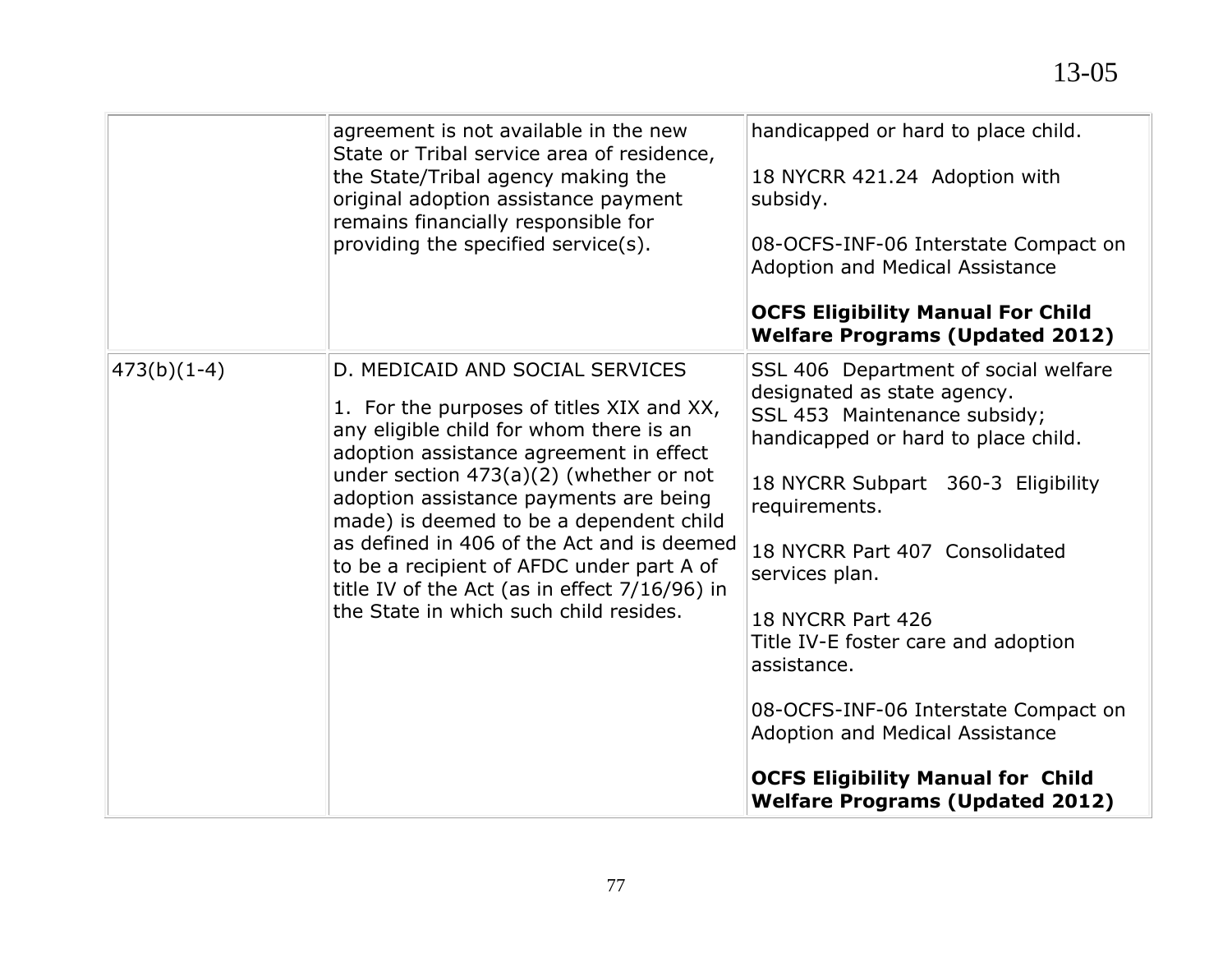| $471(a)(21)(A)$ &(B) | 2. The State/Tribe will provide health<br>insurance coverage (through one or more<br>State/Tribal medical assistance programs),<br>with the same type and kind of benefits as<br>those which would be provided for children<br>under title XIX, or a comparable medical<br>plan, for any child who has been<br>determined to be a child with special<br>needs, for whom there is in effect an<br>adoption assistance agreement between<br>the State/Tribal agency and an adoptive<br>parent or parents, and who the<br>State/Tribal agency has determined<br>cannot be placed with an adoptive parent<br>or parents without medical assistance due<br>to special needs for medical, mental health<br>or rehabilitative care. | SSL 454(1) Medical subsidy.<br>18 NYCRR 421.24 (e) Adoption with<br>subsidy. Medical subsidy payments.<br>09-OCFS-ADM-14 Changes in Adoption<br>Subsidy: Medicaid under the Provisions of<br>COBRA, Subsidy Eligibility, and The<br>Review and Approval of the Subsidy<br>Agreement |
|----------------------|------------------------------------------------------------------------------------------------------------------------------------------------------------------------------------------------------------------------------------------------------------------------------------------------------------------------------------------------------------------------------------------------------------------------------------------------------------------------------------------------------------------------------------------------------------------------------------------------------------------------------------------------------------------------------------------------------------------------------|-------------------------------------------------------------------------------------------------------------------------------------------------------------------------------------------------------------------------------------------------------------------------------------|
| $471(a)(21)(C)$ &(D) | 3. In the event that the State/Tribe<br>provides such coverage through a<br>State/Tribe medical assistance program<br>other than the program under title XIX,<br>and the State/Tribe exceeds its funding for<br>services under such other program, any<br>such child is deemed to be receiving aid or<br>assistance under the State/Tribal agency<br>plan under this part for purposes of<br>section $1902(a)(10)(a)(i)(1)$ ; and in<br>determining cost-sharing requirements,<br>the State/Tribal agency will take into                                                                                                                                                                                                     | SSL 454(1) Medical subsidy.<br>18 NYCRR 421.24 (e) Adoption with<br>subsidy. Medical subsidy payments.<br>18 NYCRR Part 426.<br>Title IV-E foster care and adoption<br>assistance.                                                                                                  |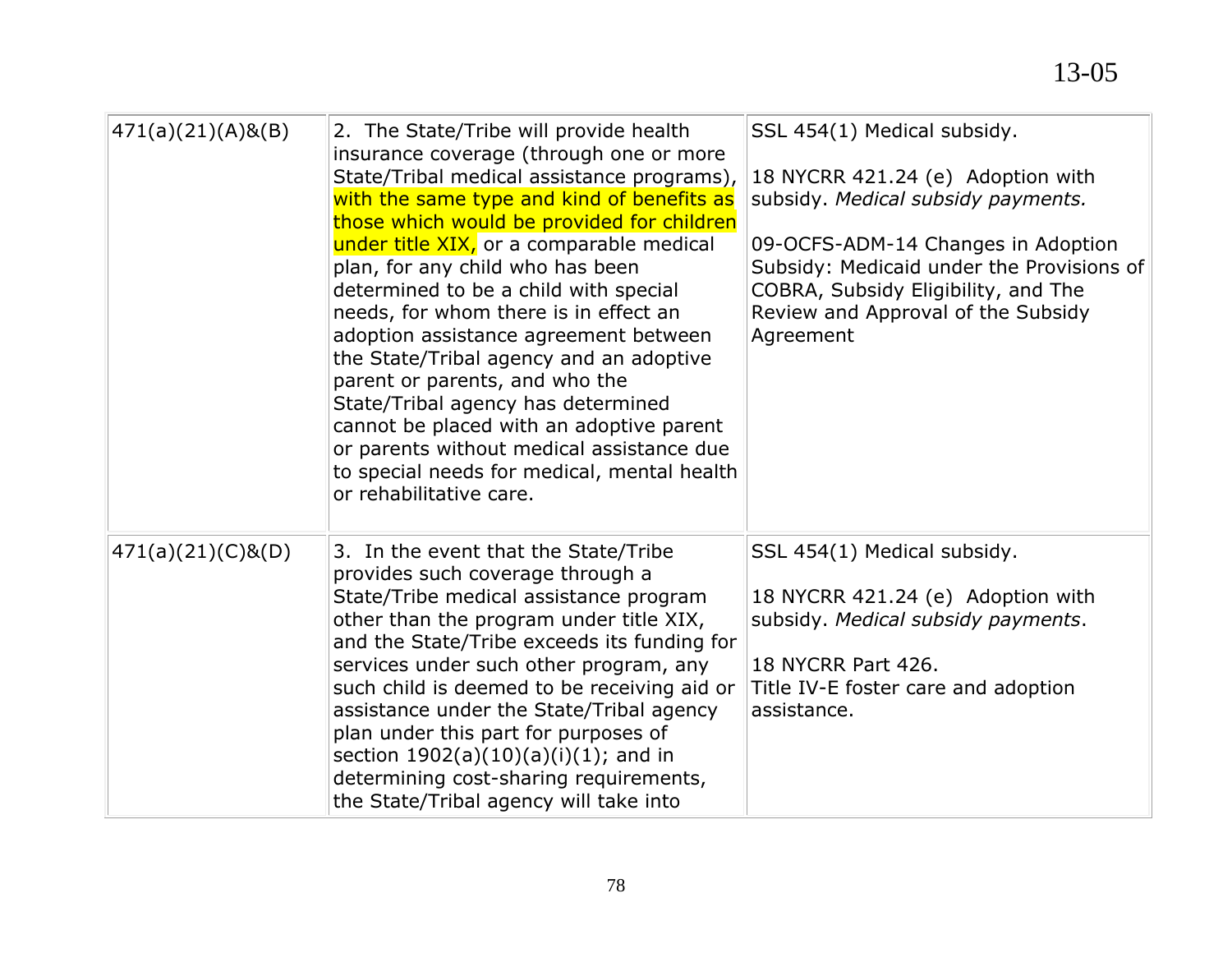|         | consideration the circumstances of the<br>adopting parent or parents and the needs<br>of the child being adopted to the extent<br>coverage is provided through a<br>State/Tribal medical assistance program,<br>consistent with the rules under such<br>program.                                                                                                                                                                                                                                                                                             |                                                                                                                                      |
|---------|--------------------------------------------------------------------------------------------------------------------------------------------------------------------------------------------------------------------------------------------------------------------------------------------------------------------------------------------------------------------------------------------------------------------------------------------------------------------------------------------------------------------------------------------------------------|--------------------------------------------------------------------------------------------------------------------------------------|
| 473A(b) | E. ELIGIBILITY FOR ADOPTION INCENTIVE<br><b>FUNDING</b><br>States are eligible for adoption incentive<br>funds in FY's 2008 through 2012, if:<br>1.a. the number of foster child adoptions<br>in the State during the fiscal year<br>exceeds the number of foster child<br>adoptions for the State in fiscal year<br>2007; or<br>b. the number of older child adoptions in<br>the State during the fiscal year exceeds<br>the base number of older child adoptions<br>for the State for the fiscal year; or<br>c. the State's foster child adoption rate for | 18 NYCRR 421.24 (e) Adoption with<br>subsidy. Medical subsidy payments.<br>18 NYCRR Part 426<br>Title IV-E foster care and adoption. |
|         | the fiscal year exceeds the highest ever<br>foster child adoption rate determined for<br>the State; and<br>2. the State is in compliance with the data<br>requirements in section 473A(c) of the                                                                                                                                                                                                                                                                                                                                                             |                                                                                                                                      |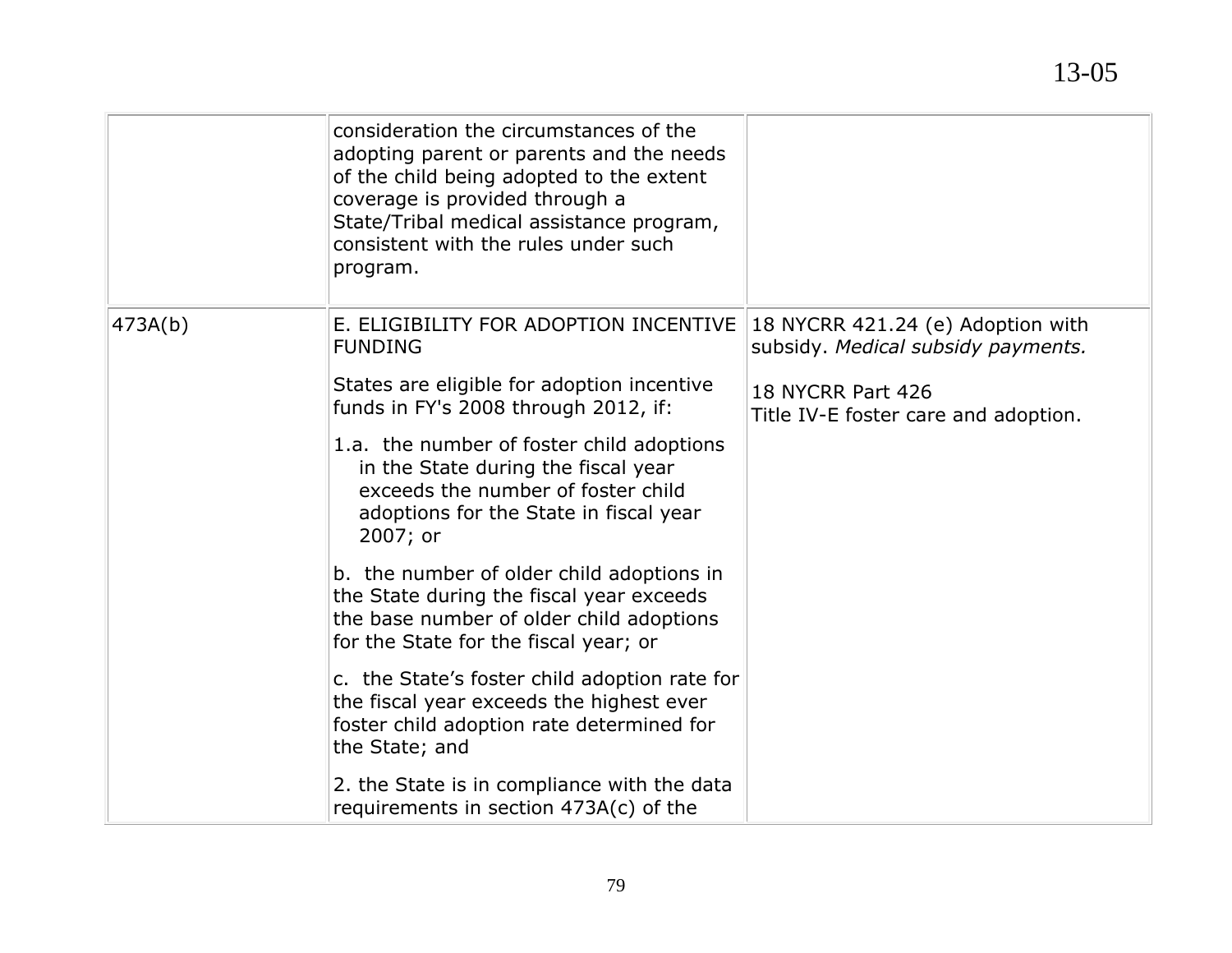|            | Act; and<br>3. the State provides health insurance<br>coverage to any child with special needs<br>(as determined under section 473(c)) for<br>whom there is in effect an adoption<br>assistance agreement.<br>(Not applicable to Tribes.)                                                                                                                                                |                                                                                                                                                                                                                                                                                                                                                                                                                                                                                                                                                                             |
|------------|------------------------------------------------------------------------------------------------------------------------------------------------------------------------------------------------------------------------------------------------------------------------------------------------------------------------------------------------------------------------------------------|-----------------------------------------------------------------------------------------------------------------------------------------------------------------------------------------------------------------------------------------------------------------------------------------------------------------------------------------------------------------------------------------------------------------------------------------------------------------------------------------------------------------------------------------------------------------------------|
| 471(a)(33) | F. ADOPTION TAX CREDIT<br>The State/Tribal agency informs every<br>individual who is adopting or whom the<br>State/Tribal agency is made aware is<br>considering adopting, a child who is in<br>foster care under the responsibility of the<br>State/Tribal agency of the potential<br>eligibility for a Federal tax credit under<br>section 23 of the Internal Revenue Code of<br>1986. | 02-OCFS-ADM-02: Revised adoption<br>subsidy and non-recurring adoption<br>expenses forms<br>09-OCFS-ADM 04: Handbook for<br>Relatives Raising Children<br>09 OCFS-ADM 08: Notification to<br>Prospective Adoptive Parents of the<br><b>Federal Adoption Tax</b><br>www.ocfs.state.ny.us/adopt/taxcredit.asp<br>09-OCFS-ADM 14: Changes in Adoption<br>Subsidy: Medicaid Under the Provisions<br>of COBRA, Subsidy Eligibility, and the<br>Review and approval of the Subsidy<br>Agreement<br>10-OCFS-ADM-06: Notification to<br><b>Prospective Adoptive Families of the</b> |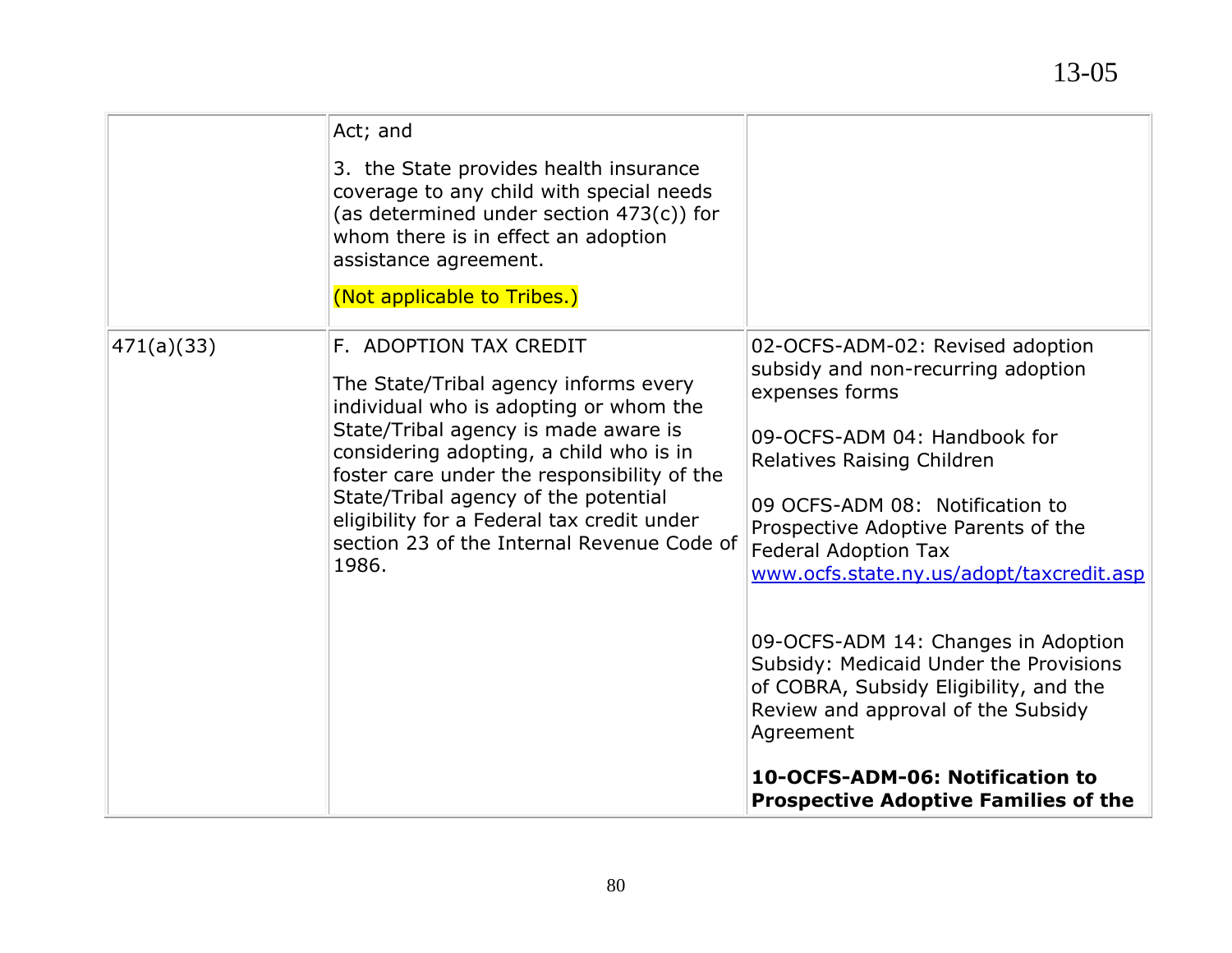|        |                                                                                                                                                                                                                      | <b>Federal Adoption Tax Credit</b>                                                                                   |
|--------|----------------------------------------------------------------------------------------------------------------------------------------------------------------------------------------------------------------------|----------------------------------------------------------------------------------------------------------------------|
|        |                                                                                                                                                                                                                      | 13-OCFS-ADM-05: Notification to<br><b>Prospective Adoptive Families of the</b><br><b>Federal Adoption Tax Credit</b> |
| 475(8) | <b>G. DEFINITION OF 'CHILD'</b>                                                                                                                                                                                      | SSL 451 Definitions.                                                                                                 |
|        | For the purposes of the title IV-E<br>adoption assistance program under<br>section 473, the term 'child' means:                                                                                                      | 18 NYCRR 421.24 (a)(1) Definition of<br>child.                                                                       |
|        | 1. an individual who has not<br>attained 18 years of age; or                                                                                                                                                         | 10-OCFS-ADM-10 Title IV-E Foster Care<br>& Adoption to Age 21                                                        |
|        | 2. at the option of the<br><b>State/Tribal agency an individual</b>                                                                                                                                                  | <b>OCFS Eligibility Manual For Child</b><br><b>Welfare Programs, (Updated 2012)</b>                                  |
|        | a. with respect to whom an<br>adoption assistance<br>agreement is in effect<br>under section 473 if the<br>individual had attained age<br>16 before the adoption<br>assistance agreement<br><b>became effective;</b> |                                                                                                                      |
|        | <b>b. who has attained the age</b><br>of 18, but has not attained<br>19, 20, or 21 years of age,<br>as the title IV-E agency<br>may elect; and                                                                       |                                                                                                                      |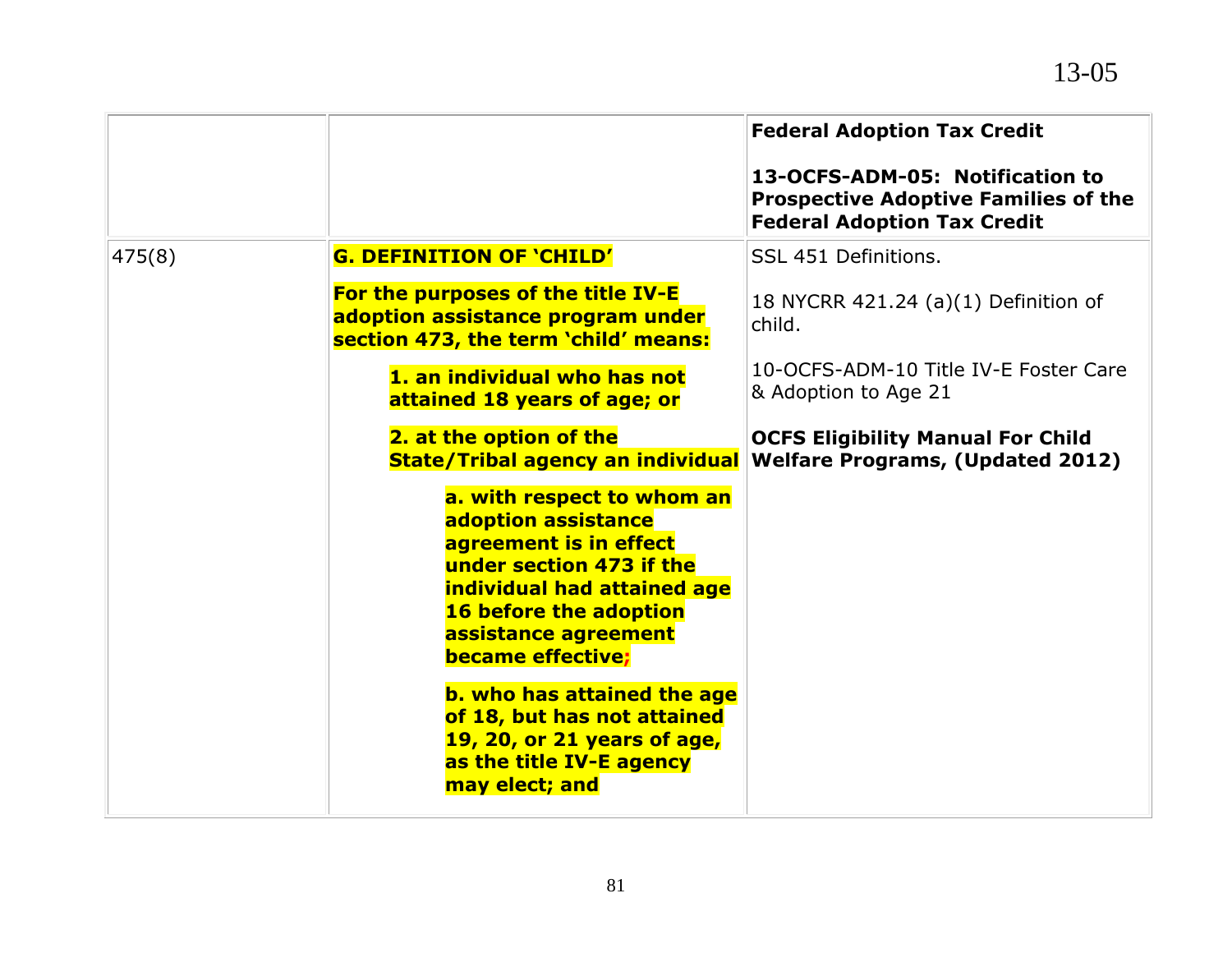| c. who meets any of the<br><b>following conditions:</b>                                                                         |
|---------------------------------------------------------------------------------------------------------------------------------|
| <b>i. the child is</b><br>completing secondary<br>education or a<br>program leading to an<br>equivalent credential;             |
| ii. the child is enrolled<br>in an institution which<br>provides post-<br>secondary or<br><b>vocational education;</b>          |
| iii. the child is<br>participating in a<br>program or activity<br>designed to promote,<br>or remove barriers to,<br>employment; |
| iv. the child is<br>employed for at least<br>80 hours per month;<br>or                                                          |
| v. the child is<br>incapable of doing any<br>of the above<br>described activities<br>due to a medical                           |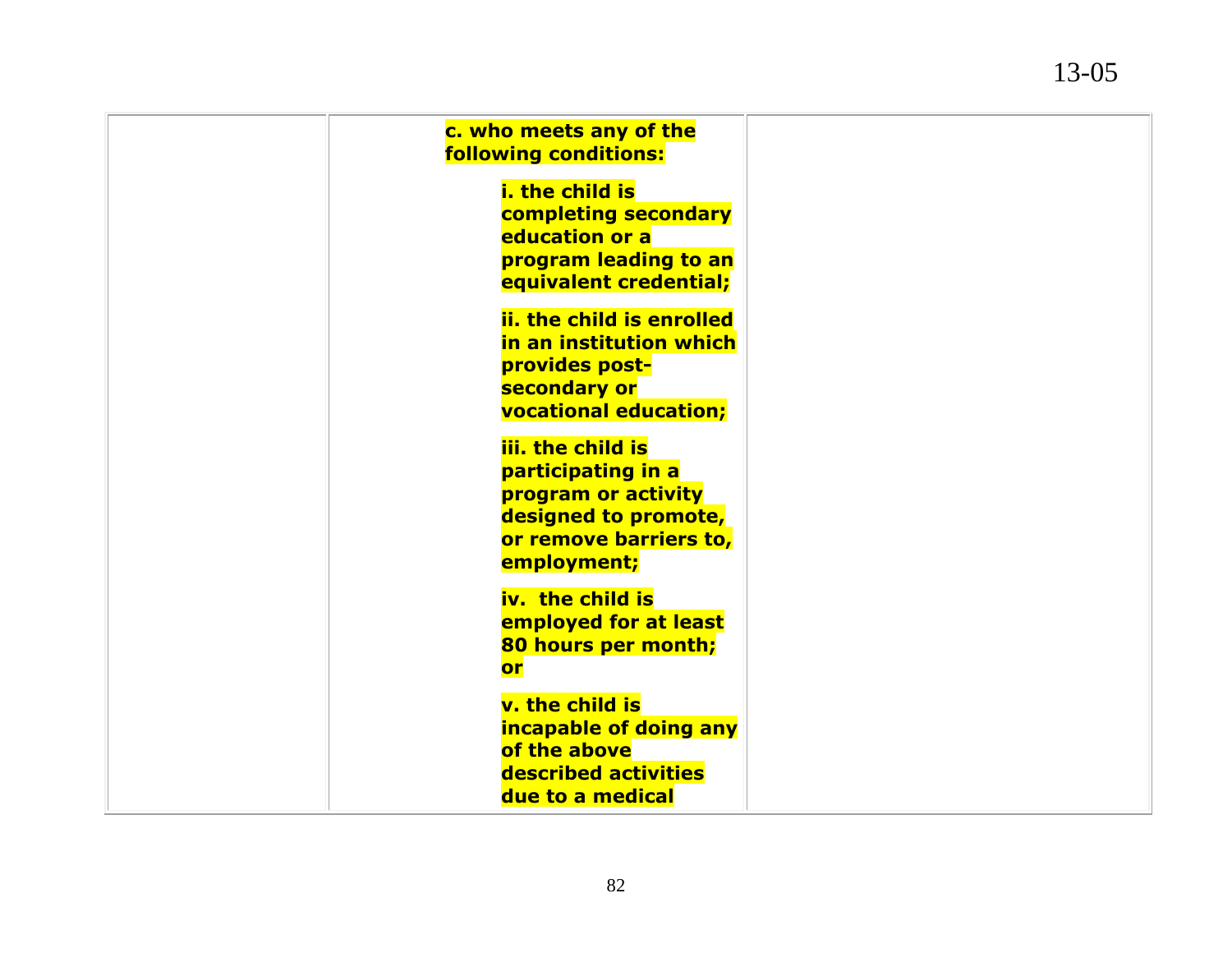13-05

| <b>Federal Regulatory/</b><br><b>Statutory References</b> | <b>Requirement</b>                                                                                                                                                                                                                                                                                                                                                                                                                                                                                                                                                                                                                                                                                                                                                                                                                                                                                                                                                                                   | <b>State Regulatory,</b><br><b>Statutory, and Policy</b><br><b>References and</b><br><b>Citations for Each</b>                                                                                                                                                                                                                                                                                                                                    |
|-----------------------------------------------------------|------------------------------------------------------------------------------------------------------------------------------------------------------------------------------------------------------------------------------------------------------------------------------------------------------------------------------------------------------------------------------------------------------------------------------------------------------------------------------------------------------------------------------------------------------------------------------------------------------------------------------------------------------------------------------------------------------------------------------------------------------------------------------------------------------------------------------------------------------------------------------------------------------------------------------------------------------------------------------------------------------|---------------------------------------------------------------------------------------------------------------------------------------------------------------------------------------------------------------------------------------------------------------------------------------------------------------------------------------------------------------------------------------------------------------------------------------------------|
|                                                           | <b>SECTION 4. GENERAL PROGRAM REQUIREMENTS</b>                                                                                                                                                                                                                                                                                                                                                                                                                                                                                                                                                                                                                                                                                                                                                                                                                                                                                                                                                       |                                                                                                                                                                                                                                                                                                                                                                                                                                                   |
| 471(a)(10)                                                | A. STANDARDS FOR FOSTER FAMILY HOMES AND CHILD<br><b>CARE INSTITUTIONS</b><br>The agency has established or designated a State/Tribal<br>authority(ies) which is responsible for establishing and<br>maintaining standards for foster family homes and child<br>care institutions which are reasonably in accord with<br>recommended standards of national organizations<br>concerned with standards for such institutions or homes,<br>including standards related to admission policies, safety,<br>sanitation, and protection of civil rights. The standards so<br>established are applied by the State/Tribe to any foster<br>family home or child-care institution receiving funds<br>under titles IV-E or IV-B. The State/Tribal agency has<br>provided that waivers of such standards may be made<br>only on a case-by-case basis for non-safety standards (as<br>determined by the State/Tribe) in relative foster family<br>homes for specific children in care.<br>(Tribes, see section 7) | SSL 20 Powers and<br>duties of the<br>department.<br>SSL 374-b Authority to<br>operate agency<br>boarding home.<br>SSL 374-c. Authority to<br>operate group homes.<br>SSL 374-d. Authority to<br>operate public<br>institutions for children.<br>SSL 460-b Operating<br>certificates general<br>provisions.<br>SSL 460-c Inspection<br>and supervision.<br>SSL 462 Responsibility<br>for standards.<br>Ex. L-501 General<br>functions, powers and |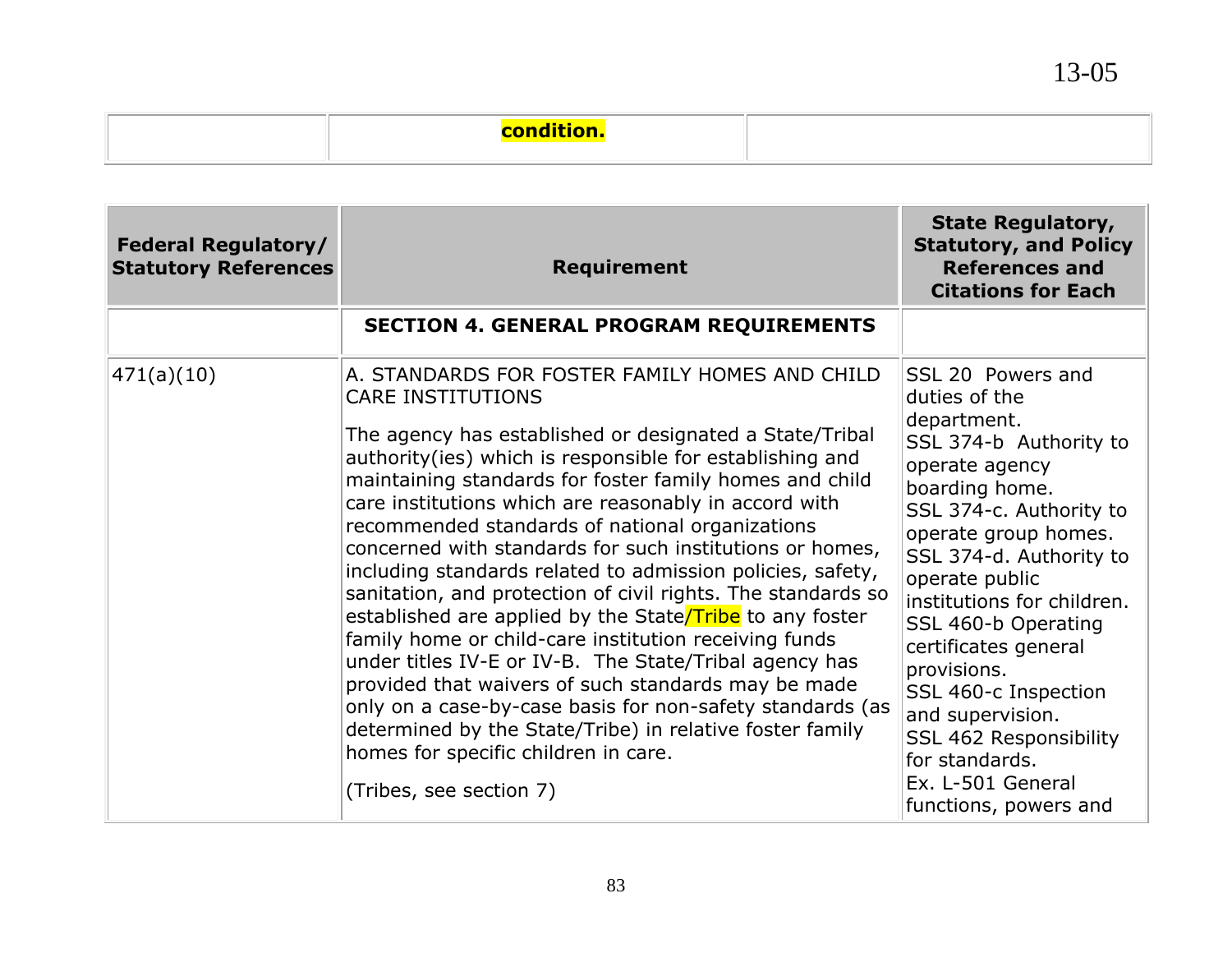|            |                                                           | duties of division<br>(OCFS).                  |
|------------|-----------------------------------------------------------|------------------------------------------------|
|            |                                                           | 18 NYCRR Part 441<br>General.                  |
|            |                                                           | 18 NYCRR Part 442                              |
|            |                                                           | Institutions.                                  |
|            |                                                           | <b>18 NYCRR</b>                                |
|            |                                                           | 443.3(b)(16)                                   |
|            |                                                           | Certification, approval<br>and supervision of  |
|            |                                                           | foster family boarding                         |
|            |                                                           | homes.                                         |
|            |                                                           | 18 NYCRR Part 446                              |
|            |                                                           | Designated emergency<br>foster family boarding |
|            |                                                           | home care.                                     |
|            |                                                           | 18 NYCRR Part 447                              |
|            |                                                           | Agency operated                                |
|            |                                                           | boarding homes.                                |
|            |                                                           | 18 NYCRR Part 448<br>Group homes.              |
|            |                                                           | 18 NYCRR Part 449                              |
|            |                                                           | Supervised independent                         |
|            |                                                           | living programs                                |
|            |                                                           | 18 NYCRR Part 451<br>Group emergency foster    |
|            |                                                           | care.                                          |
|            |                                                           |                                                |
| 1355.20(a) | 1. Foster family home means, for the purpose of title IV- | SSL 374-b Authority to                         |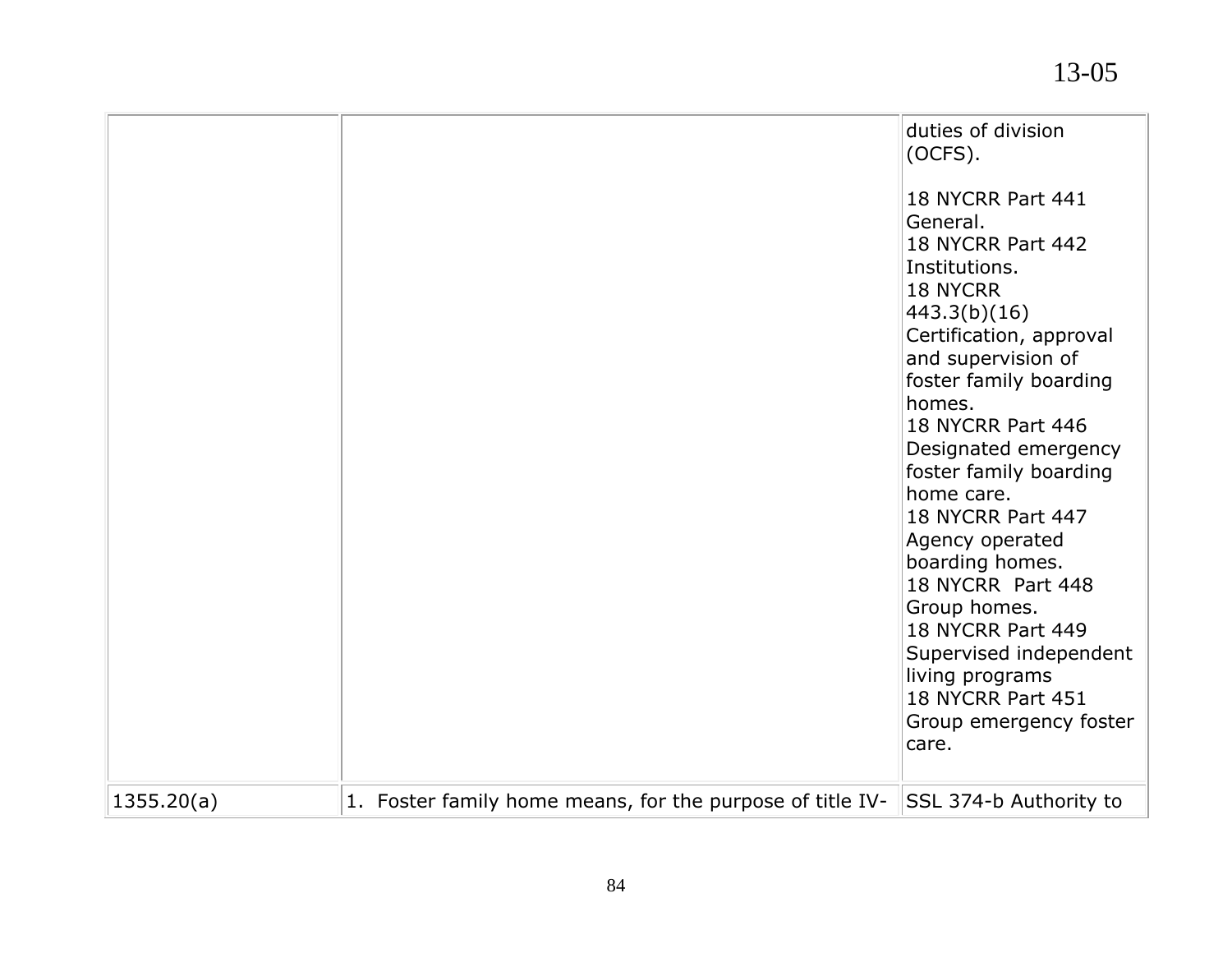| 472(c)(1) | E eligibility, the home of an individual or family licensed<br>or approved as meeting the standards established by the<br>State/Tribal licensing or approval authority(ies) (or with<br>respect to foster family homes on or near Indian<br>reservations, by the tribal licensing or approval<br>authority(ies)), that provides 24-hour out-of-home care<br>for children. The term may include group homes, agency-<br>operated boarding homes or other facilities licensed or<br>approved for the purpose of providing foster care by the<br>State/Tribal agency responsible for approval or licensing<br>of such facilities. Foster family homes that are approved<br>must be held to the same standards as foster family<br>homes that are licensed. Anything less than full licensure<br>or approval is insufficient for meeting title IV-E eligibility<br>requirements.<br>(Tribes, see also section 7) | operate agency<br>boarding homes.<br>SSL 374-c Authority to<br>operate group homes.<br>SSL 375 Requirement<br>of certificate or license<br>to board children.<br>SSL 376 Certificate to<br>board children and/or<br>minors under age of<br>eighteen years.<br>SSL 377 License to<br>board children.<br>SSL 378 Form,<br>duration and limitation<br>of certificates and<br>licenses.<br>SSL 398.6 Additional<br>powers and duties of<br>commissioners of public<br>welfare and certain city<br>public welfare officers<br>in relation to children.<br>SSL 460-b Operating<br>certificates.<br>SSL 462 Responsibility<br>for standards.<br>ExL 501 General<br>functions, powers and<br>duties of the division<br>(OCFS). |
|-----------|--------------------------------------------------------------------------------------------------------------------------------------------------------------------------------------------------------------------------------------------------------------------------------------------------------------------------------------------------------------------------------------------------------------------------------------------------------------------------------------------------------------------------------------------------------------------------------------------------------------------------------------------------------------------------------------------------------------------------------------------------------------------------------------------------------------------------------------------------------------------------------------------------------------|------------------------------------------------------------------------------------------------------------------------------------------------------------------------------------------------------------------------------------------------------------------------------------------------------------------------------------------------------------------------------------------------------------------------------------------------------------------------------------------------------------------------------------------------------------------------------------------------------------------------------------------------------------------------------------------------------------------------|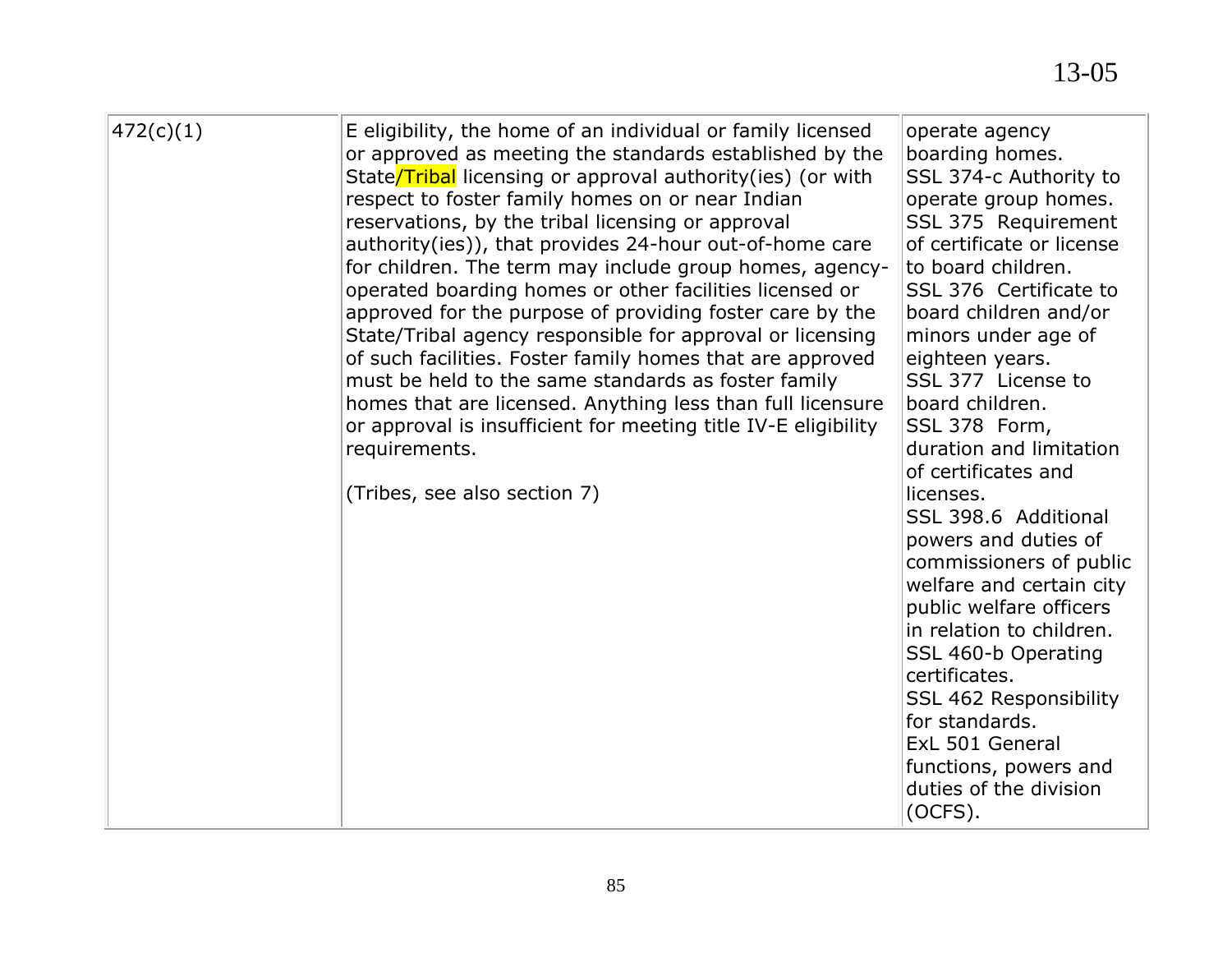|  | 18 NYCRR Part 426<br>Title IV-E foster care<br>and adoption<br>assistance.<br><b>18 NYCRR Part 441</b><br>General.<br><b>18 NYCRR Part 443</b><br>Certification, approval<br>and supervision of<br>foster family boarding<br>homes.<br><b>18 NYCRR Part 446</b><br>Designated emergency<br>foster family boarding<br>homes.<br>18 NYCRR Part 447<br>Agency operated<br>boarding homes.<br>18 NYCRR Part 448<br>Group homes.<br><b>18 NYCRR Part 449</b><br>Supervised independent<br>living programs<br>18 NYCRR Part 451<br>Group emergency foster<br>care. |
|--|--------------------------------------------------------------------------------------------------------------------------------------------------------------------------------------------------------------------------------------------------------------------------------------------------------------------------------------------------------------------------------------------------------------------------------------------------------------------------------------------------------------------------------------------------------------|
|  | 09-OCFS-ADM-18 Live<br>Scan Technology for<br><b>Fingerprinting Foster</b>                                                                                                                                                                                                                                                                                                                                                                                                                                                                                   |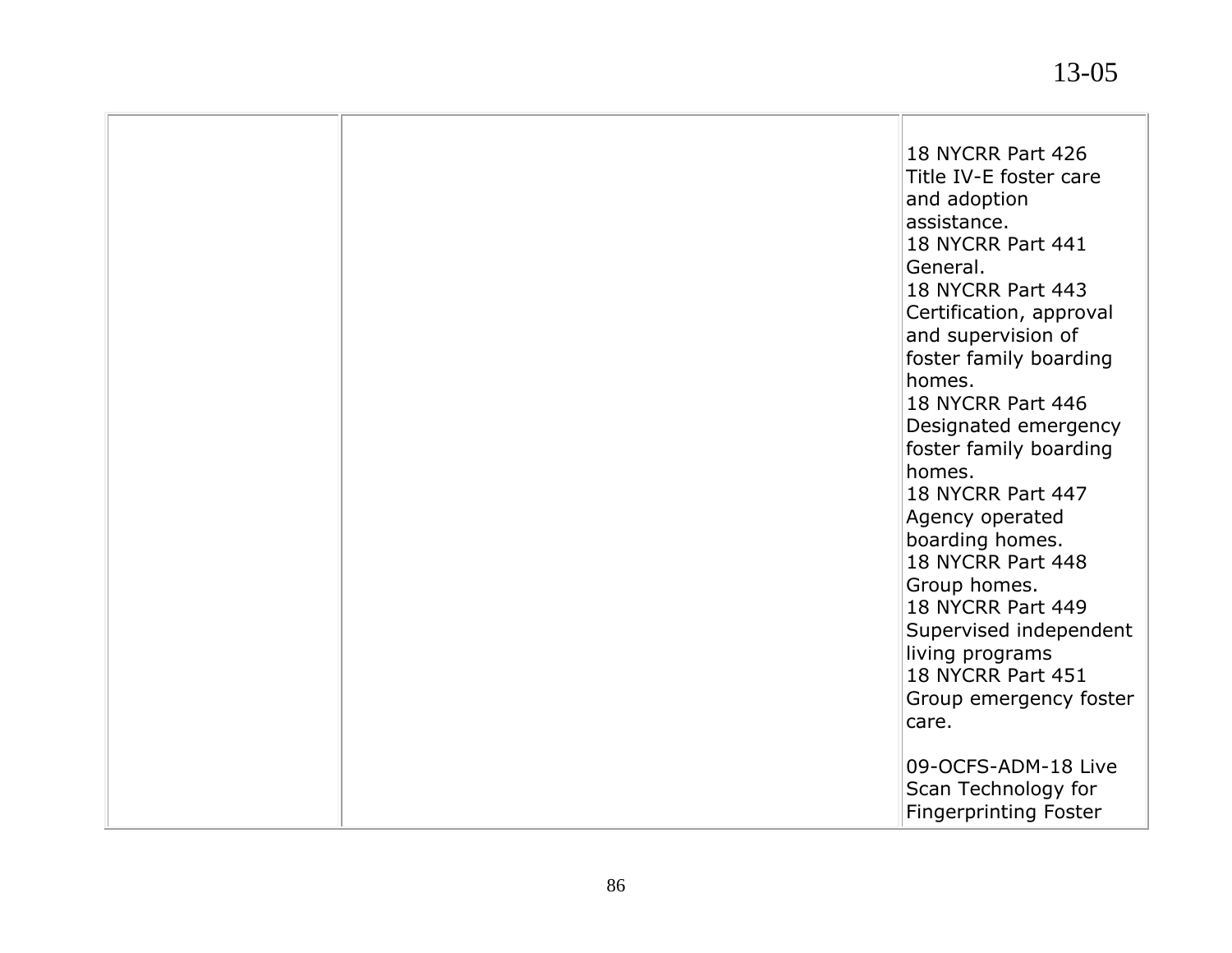|                            |                                                                                                                                                                                                                                                                                                                                                                                                                                                                                                                                               | and Adoptive Applicants<br>08-OCFS-ADM-06<br><b>Criminal History Record</b><br><b>Checks and Mandatory</b><br>Disqualifying Crimes<br>(Foster and Adoptive<br>Parents)<br>07-OCFS-ADM-01 State<br>and National Criminal<br><b>History Record Checks</b><br>(for Foster-Adoptive<br>Parents)<br><b>OCFS Eligibility</b><br><b>Manual For Child</b><br><b>Welfare Programs,</b><br><b>(Updated 2012)</b> |
|----------------------------|-----------------------------------------------------------------------------------------------------------------------------------------------------------------------------------------------------------------------------------------------------------------------------------------------------------------------------------------------------------------------------------------------------------------------------------------------------------------------------------------------------------------------------------------------|--------------------------------------------------------------------------------------------------------------------------------------------------------------------------------------------------------------------------------------------------------------------------------------------------------------------------------------------------------------------------------------------------------|
| 1355.20(a)(2)<br>472(c)(2) | 2. Child care institution means a private child care<br>institution, or a public child care institution which<br>accommodates no more than 25 children, and is licensed<br>by the State/Tribe in which it is situated or has been<br>approved by the agency of such State or tribal licensing<br>authority (with respect to child care institutions on or<br>near Indian reservations) responsible for licensing or<br>approval of institutions of this type as meeting the<br>standards established for such licensing <b>except, in the</b> | SSL 374-d Authority to<br>operate public<br>institutions.<br>SSL 460-b Operating<br>certificates.<br>SSL 460-c Inspection<br>and supervision.                                                                                                                                                                                                                                                          |
|                            | case of a child who has attained 18 years of age,                                                                                                                                                                                                                                                                                                                                                                                                                                                                                             |                                                                                                                                                                                                                                                                                                                                                                                                        |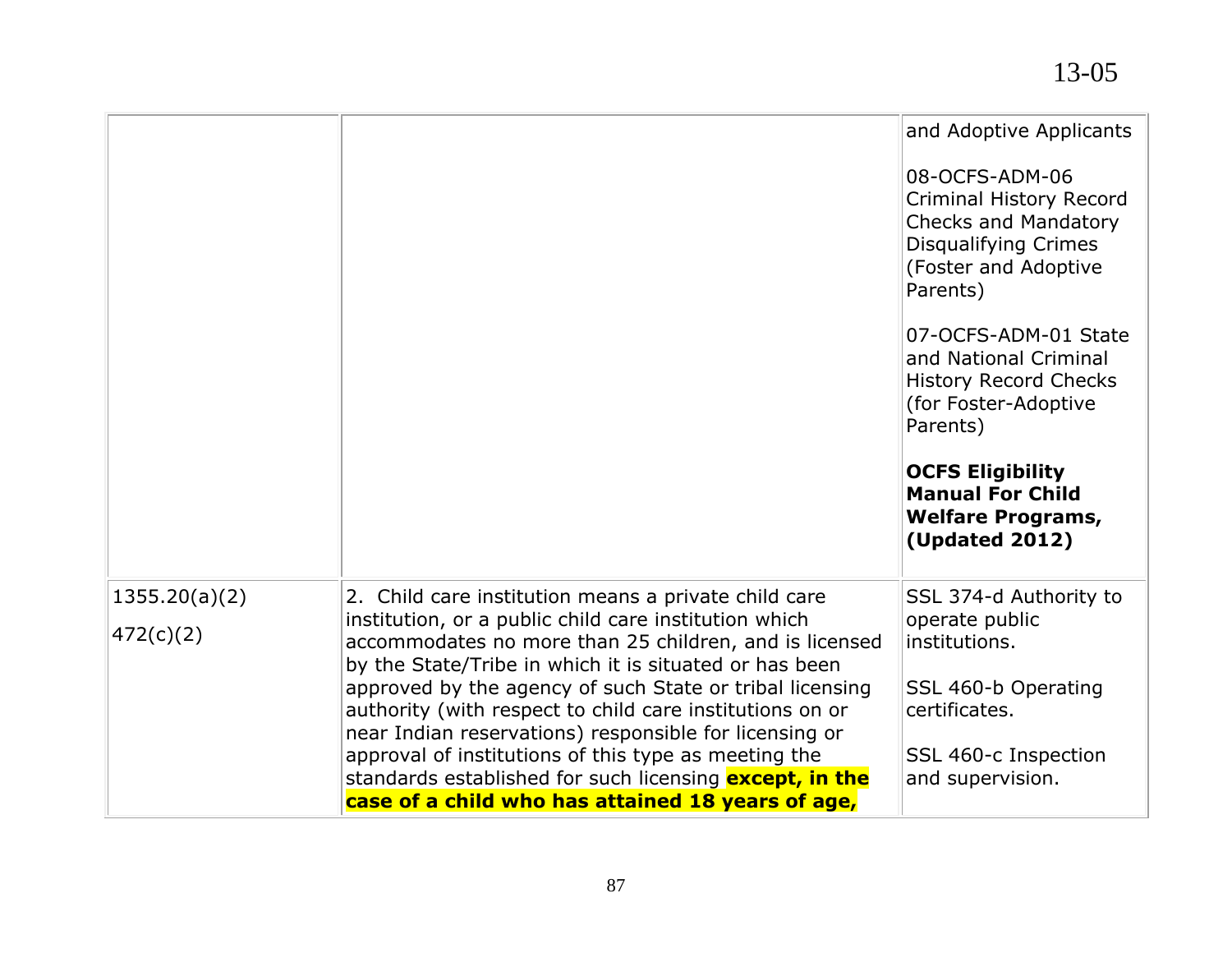|                                    | the term includes a supervised setting in which the<br>individual is living independently.<br>This definition must not include detention facilities,<br>forestry camps, training schools, or any other facility<br>operated primarily for the detention of children who are<br>determined to be delinquent.<br>(Tribes, see also section 7 for requirements related to<br>471(a)(10).                | ExL 501 General<br>functions, powers and<br>duties of the division<br>(OCFS).<br>18 NYCRR Part 426<br>Title IV-E foster care<br>and adoption<br>assistance.<br>18 NYCRR Part 441<br>General.<br>18 NYCRR Part 442<br>Institutions.<br><b>OCFS Eligibility</b><br><b>Manual for Child</b><br><b>Welfare Programs,</b><br><b>(Updated 2012)</b> |
|------------------------------------|------------------------------------------------------------------------------------------------------------------------------------------------------------------------------------------------------------------------------------------------------------------------------------------------------------------------------------------------------------------------------------------------------|-----------------------------------------------------------------------------------------------------------------------------------------------------------------------------------------------------------------------------------------------------------------------------------------------------------------------------------------------|
| $1356.21(m)(1)$ &(2)<br>471(a)(11) | B. REVIEW OF PAYMENTS AND LICENSING STANDARDS<br>The agency reviews at reasonable, specific, time-limited<br>periods established by the State/Tribe:<br>1. the amount of the payment made for foster care<br>maintenance and adoption assistance to assure their<br>continued appropriateness; and<br>2. the licensing or approval standards for child care<br>institutions and foster family homes. | 1. SSL 398-a<br>Standards of payment<br>for foster care.<br>18 NYCRR Part 427<br>Standards of payment<br>for foster care of<br>children.<br>09-OCFS-ADM-11                                                                                                                                                                                    |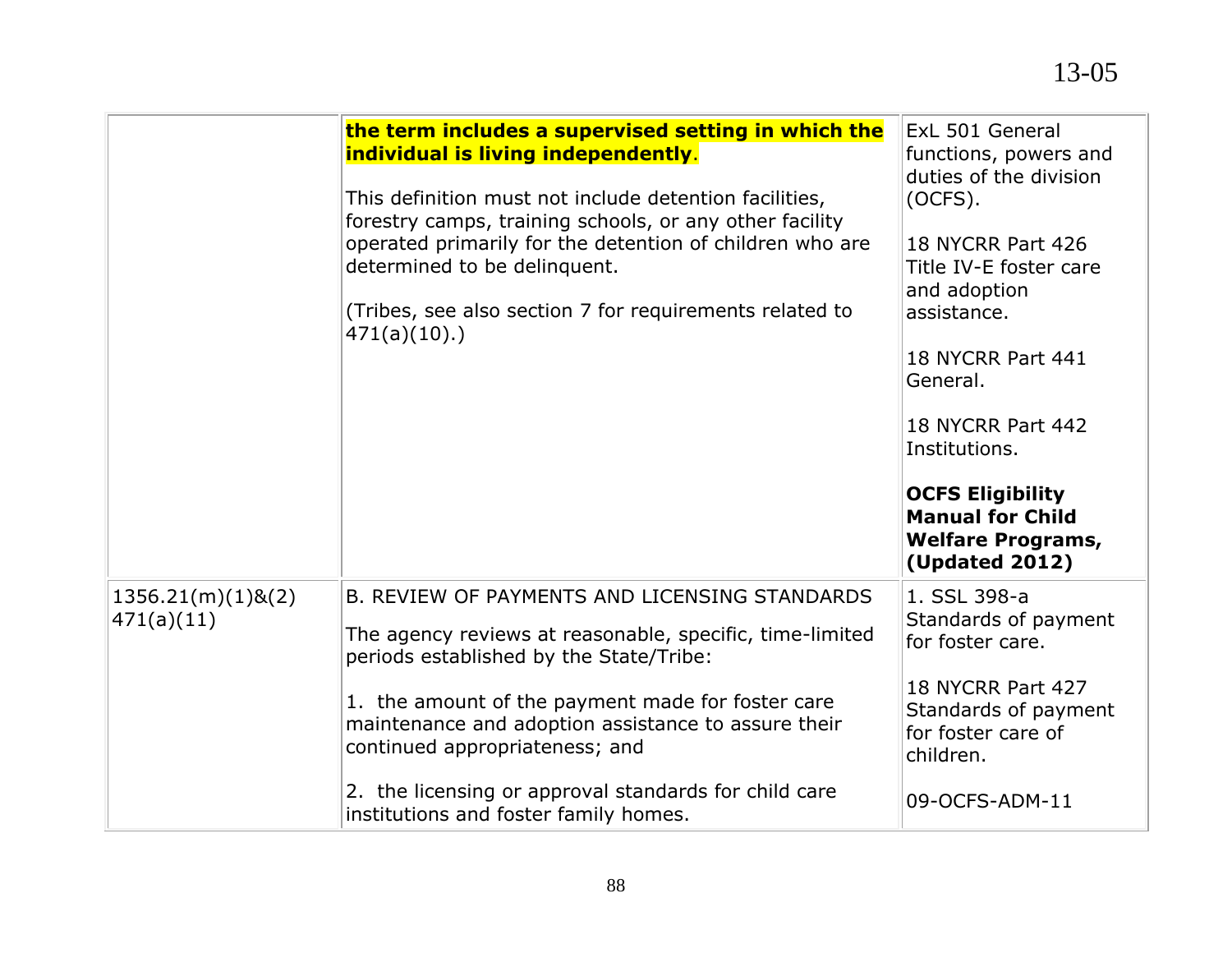|            |                                                                                                                                                                                                                                                                         | Adoption Subsidy and<br>Education<br>Requirements for<br>Adopted Children<br>2. SSL 20 Powers and<br>duties of the<br>department.<br>SSL 34 General powers<br>and duties of the<br>commissioner.<br>SSL 460-c Inspection<br>and supervision.<br>SSL 462 Responsibility |
|------------|-------------------------------------------------------------------------------------------------------------------------------------------------------------------------------------------------------------------------------------------------------------------------|------------------------------------------------------------------------------------------------------------------------------------------------------------------------------------------------------------------------------------------------------------------------|
|            |                                                                                                                                                                                                                                                                         | for standards.                                                                                                                                                                                                                                                         |
| 471(a)(12) | C. FAIR HEARINGS<br>The State/Tribal agency has a system for granting an<br>opportunity for a fair hearing (before the State/Tribal<br>agency) to any individual whose claim for benefits under<br>this plan is denied or not acted upon with reasonable<br>promptness. | SSL 22 Appeals and fair<br>hearings; judicial<br>review.<br>SSL 455 Fair hearings.<br>SSL 458-f Fair<br>hearings.<br>18 NYCRR Part 358 Fair<br>hearings;  and<br>services.<br>18 NYCRR 421.24(g)                                                                       |
|            |                                                                                                                                                                                                                                                                         | Adoption with subsidy,<br>Appeals and Fair<br>Hearings.<br>18 NYCRR 436.10 Fair                                                                                                                                                                                        |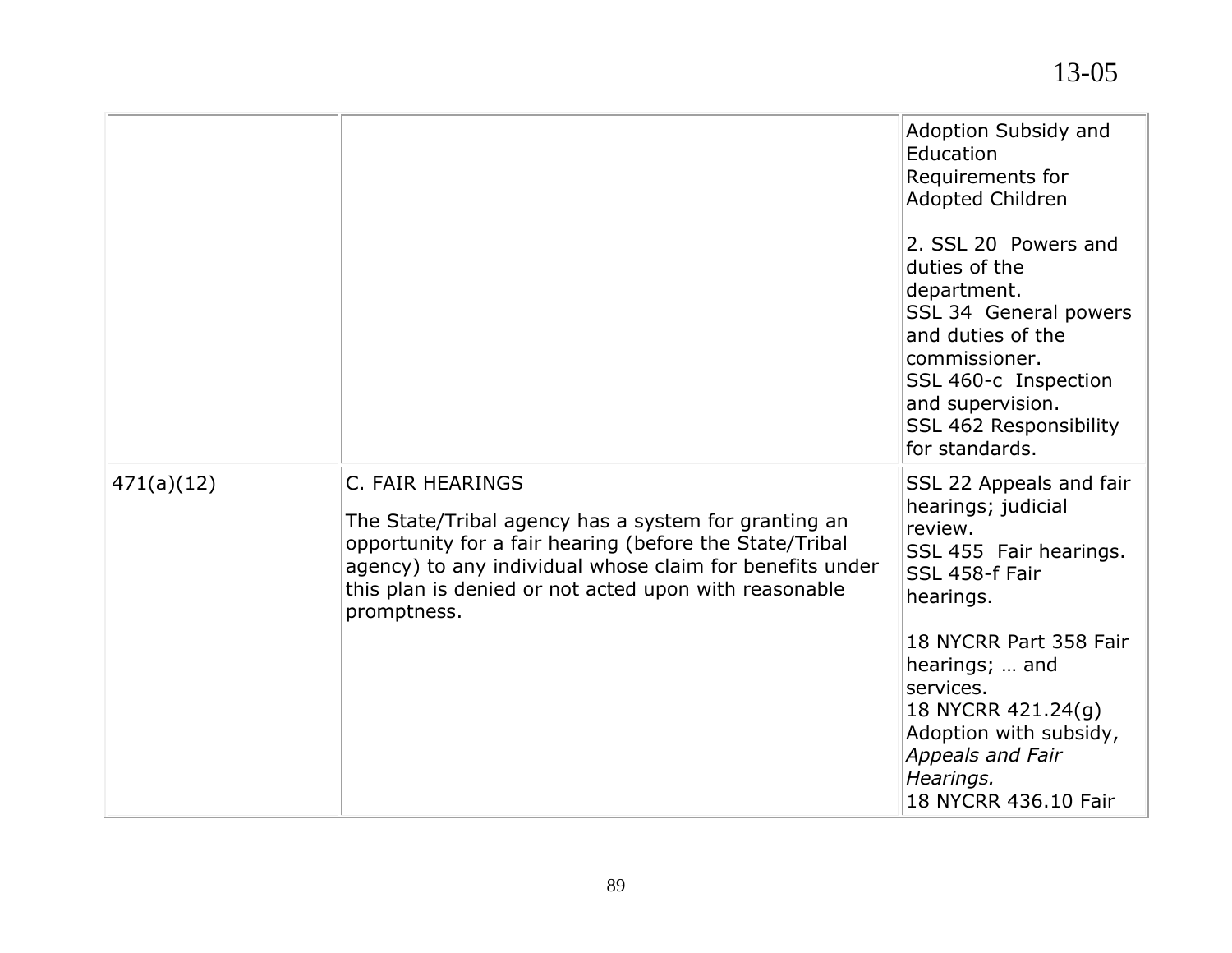|                 |                                                                                                                                                                                                                                                                                                                                                                                              | hearings.                                                                                                                                                                                                                                              |
|-----------------|----------------------------------------------------------------------------------------------------------------------------------------------------------------------------------------------------------------------------------------------------------------------------------------------------------------------------------------------------------------------------------------------|--------------------------------------------------------------------------------------------------------------------------------------------------------------------------------------------------------------------------------------------------------|
| 471(a)(13)      | D. INDEPENDENT AUDIT<br>The State/Tribal agency will arrange for a periodic and<br>independently conducted audit, no less frequently than<br>once every three years, of the titles IV-E and IV-B<br>programs.                                                                                                                                                                                | SSL 20 Powers and<br>duties of the<br>department.<br>SSL 34 General<br>powers and duties of<br>the commissioner.<br>SSL 406 Department<br>of social welfare<br>designated as state<br>agency.<br>SSL 407 Powers of<br>department of social<br>welfare. |
| 471(a)(9)       | E. CHILD ABUSE AND NEGLECT<br>The State/Tribal agency will report to an appropriate<br>agency or official known or suspected instances of<br>physical or mental injury, sexual abuse or exploitation, or<br>negligent treatment or maltreatment of a child receiving<br>aid under titles IV-B or IV-E under circumstances that<br>indicate that the child's health or welfare is threatened. | SSL Title 6 of Article 6<br>child protective<br>services.<br>SSL 491 Duty to<br>report incidents.<br>18 NYCRR 441.8 Abuse<br>or maltreatment of<br>children.                                                                                           |
| 471(a)(25)8(26) | F. TIMELY INTERSTATE PLACEMENT OF CHILDREN                                                                                                                                                                                                                                                                                                                                                   | SSL 374-a Interstate<br>compact on the                                                                                                                                                                                                                 |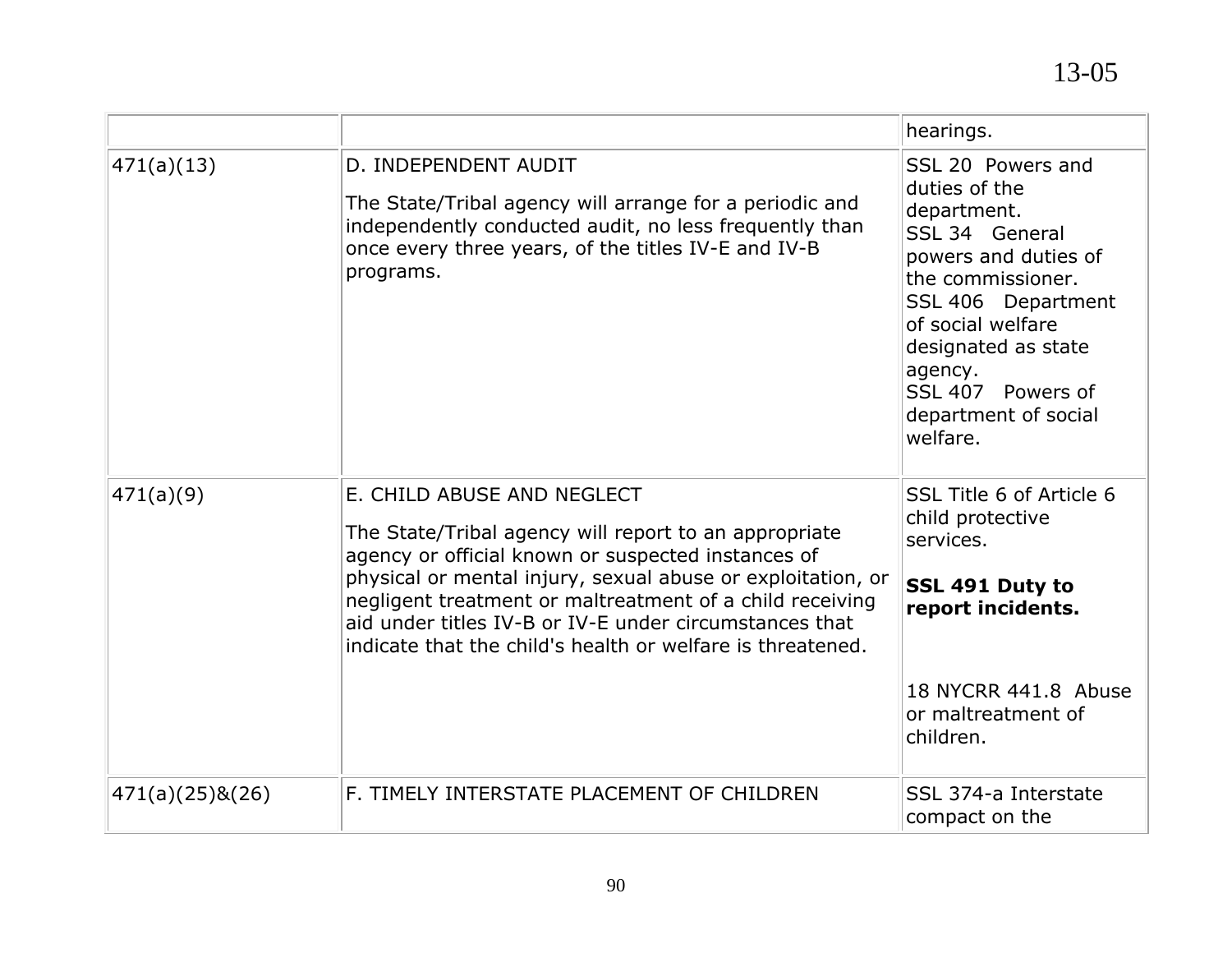| 1. The State/Tribal agency shall have in effect                                                                                                                                                                                                                                                                                                                                                                                                                                         | placement of children.                        |
|-----------------------------------------------------------------------------------------------------------------------------------------------------------------------------------------------------------------------------------------------------------------------------------------------------------------------------------------------------------------------------------------------------------------------------------------------------------------------------------------|-----------------------------------------------|
| procedures for the orderly and timely interstate<br>placement of children which provides that:                                                                                                                                                                                                                                                                                                                                                                                          | 18 NYCRR 421.14<br>Waiting lists.             |
| a. within 60 days after the State/Tribe receives from<br>another State or Tribe a request to conduct a study of a<br>home environment for purposes of assessing the safety                                                                                                                                                                                                                                                                                                              | 18 NYCRR 443.2(g)<br>Interstate placements.   |
| and suitability of placing a child in the home, the State or<br>Tribe shall, directly or by contract:                                                                                                                                                                                                                                                                                                                                                                                   | 97-LCM-16 Interstate<br>Compact on the        |
| i. conduct and complete the study; and                                                                                                                                                                                                                                                                                                                                                                                                                                                  | Placement of Children<br>(ICPC) Procedures to |
| ii. return to the other State or Tribe a report on the<br>results of the study which shall address the extent to<br>which placement in the home would meet the needs of<br>the child;                                                                                                                                                                                                                                                                                                   | Request an ICPC<br>Priority Home Study.       |
| b. the State or Tribe is not required to complete within<br>the applicable time period the parts of the home study<br>involving the education and training of the prospective<br>foster or adoptive parents;                                                                                                                                                                                                                                                                            |                                               |
| c. the State or Tribe shall treat any such report that is<br>received from another State or Tribe (or from a private<br>agency under contract with another State/Tribe) as<br>meeting any requirements imposed by the State or Tribe<br>for the completion of a home study before placing a child<br>in the home, unless, within 14 days after receipt of the<br>report, the State or Tribe determines, based on grounds<br>that are specific to the content of the report, that making |                                               |
| a decision in reliance on the report would be contrary to                                                                                                                                                                                                                                                                                                                                                                                                                               |                                               |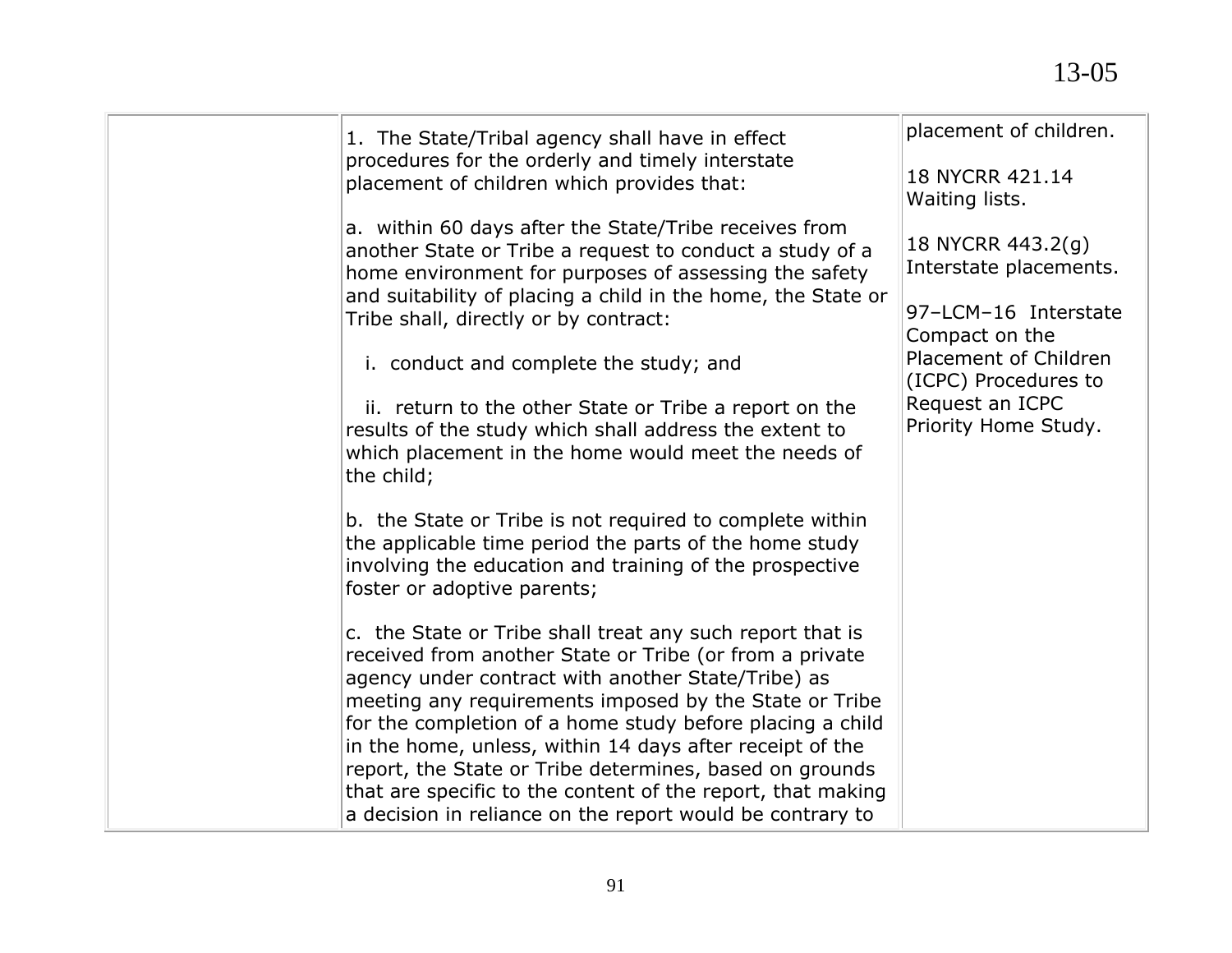|                                       | the welfare of the child; and<br>d. the State or Tribe shall not impose any restriction on<br>the ability of an agency administering, or supervising the<br>administration of, a State or Tribal program operated<br>under a plan approved under this part to contract with a<br>private agency for the conduct of such a home study.                                                                                                                                                                                                                                                                                                                                                                                                                                                              |                                                                                                                                                                                                                                                     |
|---------------------------------------|----------------------------------------------------------------------------------------------------------------------------------------------------------------------------------------------------------------------------------------------------------------------------------------------------------------------------------------------------------------------------------------------------------------------------------------------------------------------------------------------------------------------------------------------------------------------------------------------------------------------------------------------------------------------------------------------------------------------------------------------------------------------------------------------------|-----------------------------------------------------------------------------------------------------------------------------------------------------------------------------------------------------------------------------------------------------|
| $471(a)(18)(A)$ &(B)<br>1355.38(a)(2) | G. REMOVAL OF BARRIERS TO INTERETHNIC ADOPTION<br>1. A State/Tribal agency or any other entity in the<br>State/Tribe that receives funds from the Federal<br>Government and is involved in adoption or foster care<br>placements may not:<br>a. deny to any person the opportunity to become an<br>adoptive or foster parent, on the basis of race, color, or<br>national origin of the person, or of the child involved; or<br>b. delay or deny the placement of a child for adoption or<br>into foster care, on the basis of race, color, or national<br>origin of the adoptive or foster parent or the child<br>involved; and<br>c. maintain any statute, regulation, policy, procedure or<br>practice that, on its face, is a violation as defined in<br>sections $471(a)(18)(A)$ and $(B)$ ). | 18 NYCRR 421.16(j)<br>Adoption study criteria.<br>18 NYCRR 421.18(d)(2)<br>Special provisions for<br>adoptive placement.<br>96-ADM-2 Multiethnic<br>Placement Act of 1994<br>98-OCFS INF-8<br>Multiethnic/Interethnic<br><b>Adoption Provisions</b> |
| 1355.38(a)(5)                         | 2. Compliance with the Indian Child Welfare Act of 1978<br>(Pub.L.95-608) does not constitute a violation of section                                                                                                                                                                                                                                                                                                                                                                                                                                                                                                                                                                                                                                                                               | 18 NYCRR 431.18 Care<br>and protection of Indian                                                                                                                                                                                                    |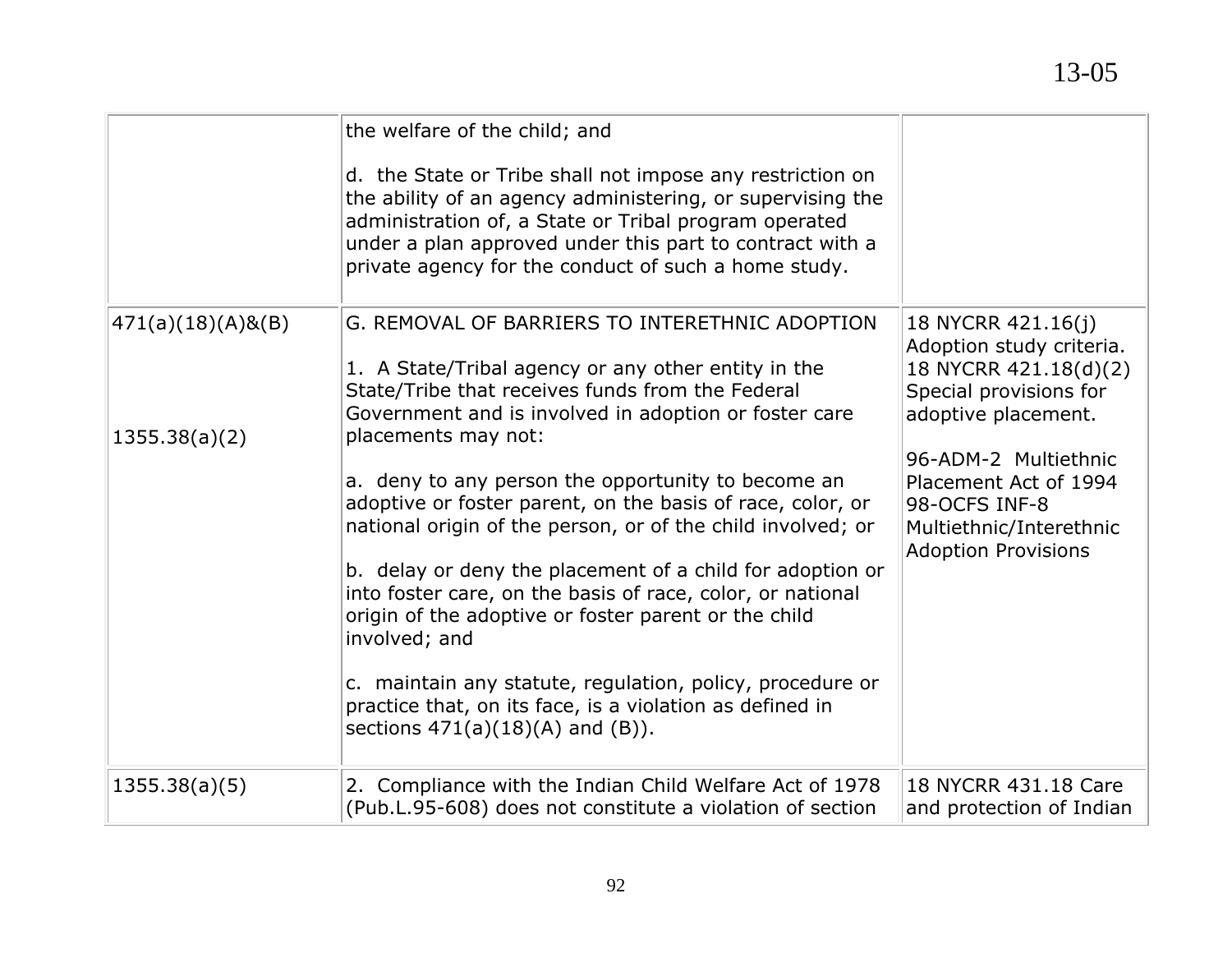|            | $471(a)(18)$ .                                                                                                                                                                                                                                                                     | children.<br>96-ADM-2 Multiethnic<br>Placement Act of 1994<br>06-OCFS-INF-07 Indian<br>Child Welfare Act<br><b>Compliance Desk Aid</b><br>for New York State<br>Child Welfare Workers<br>(ICWA Desk Aid) OCFS<br>Publication 5046 (Rev.<br>9/06)                                                                                               |
|------------|------------------------------------------------------------------------------------------------------------------------------------------------------------------------------------------------------------------------------------------------------------------------------------|------------------------------------------------------------------------------------------------------------------------------------------------------------------------------------------------------------------------------------------------------------------------------------------------------------------------------------------------|
| 471(a)(19) | H. KINSHIP CARE<br>1. The State/Tribal agency considers giving preference to<br>an adult relative over a non-related caregiver when<br>determining a placement for a child, provided that the<br>relative caregiver meets all relevant State/Tribal child<br>protection standards. | SSL 398(16) Additional<br>powers and duties of<br>commissioners of public<br>welfare and certain city<br>public welfare officers<br>in relation to children.<br>18 NYCRR Part 443<br>Certification, approval<br>and supervision of<br>foster family boarding<br>homes.<br>09-OCFS-ADM 04:<br><b>Handbook for Relatives</b><br>Raising Children |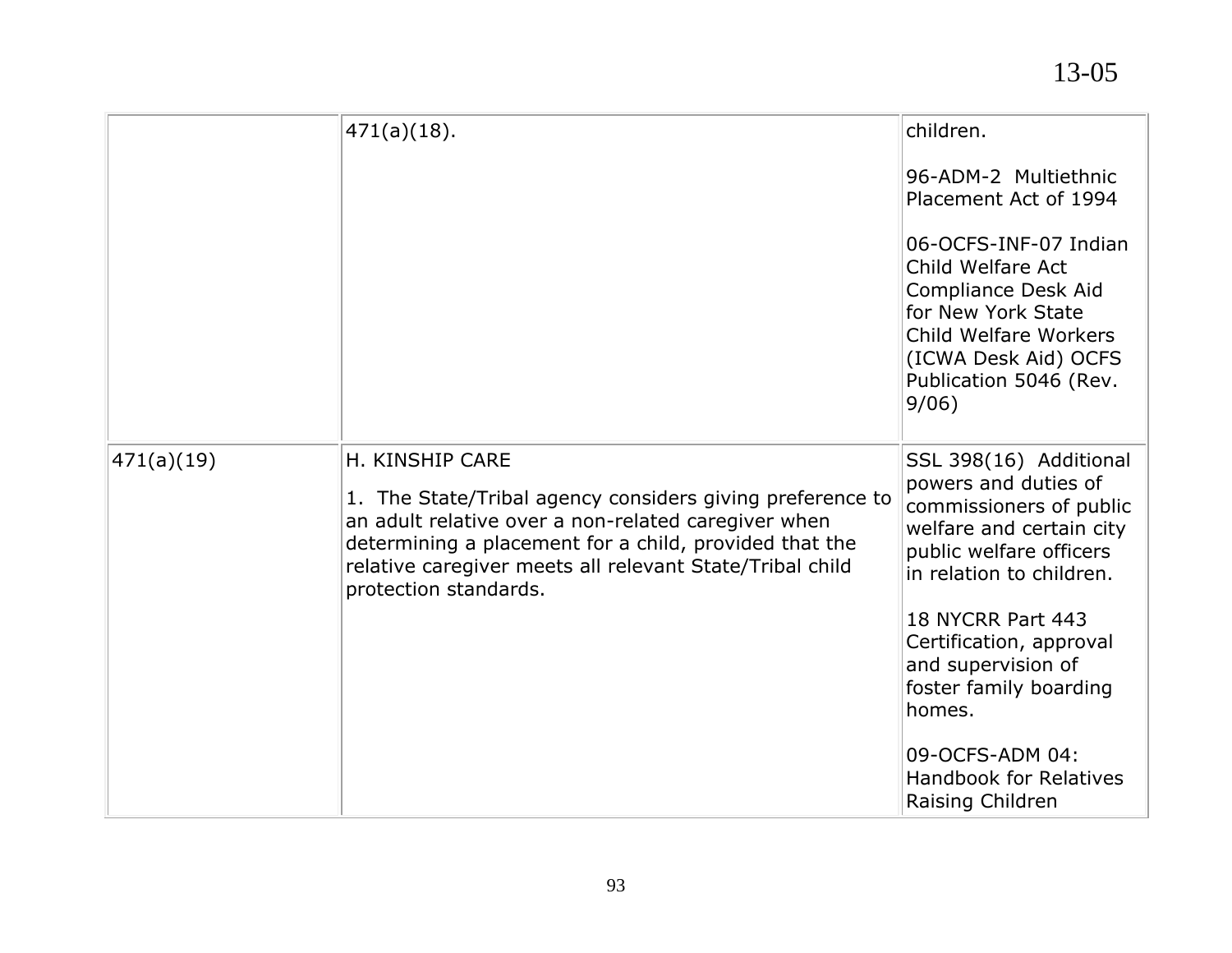| custody of the parent or parents of the child, the<br>State/Tribal agency shall exercise due diligence to identify<br>and provide notice to all adult grandparents and other<br>adult relatives of the child (including any other adult<br>relatives suggested by the parents), subject to exceptions<br>due to family violence, that: | service plan.<br>SSL 409-f Uniform case<br>recording.<br><b>FCA 657 Certain</b><br>provisions relating to                                                           |
|----------------------------------------------------------------------------------------------------------------------------------------------------------------------------------------------------------------------------------------------------------------------------------------------------------------------------------------|---------------------------------------------------------------------------------------------------------------------------------------------------------------------|
| a. specifies that the child has been or is being removed                                                                                                                                                                                                                                                                               | the guardianship and                                                                                                                                                |
| from the custody of the parent or parents of the child;                                                                                                                                                                                                                                                                                | custody of children                                                                                                                                                 |
| b. explains the options the relative has under Federal,                                                                                                                                                                                                                                                                                | by persons who are                                                                                                                                                  |
| State, and local law or Tribal law to participate in the care                                                                                                                                                                                                                                                                          | not the parents of                                                                                                                                                  |
| and placement of the child, including any options that                                                                                                                                                                                                                                                                                 | such children                                                                                                                                                       |
| c. describes the requirements under paragraph<br>$471(a)(10)$ to become a foster family home and the<br>additional services and supports that are available for the<br>children placed in such a home; and                                                                                                                             | 18 NYCRR Part 428<br>Standards for uniform<br>case records and family<br>and child assessment<br>plans.                                                             |
| d. if the State/Tribal agency has elected to operate a                                                                                                                                                                                                                                                                                 | 18 NYCRR 430.11                                                                                                                                                     |
| kinship guardianship assistance program, describes how                                                                                                                                                                                                                                                                                 | Appropriateness of                                                                                                                                                  |
| the relative quardian of the child may subsequently enter                                                                                                                                                                                                                                                                              | placement.                                                                                                                                                          |
| into an agreement with the State/Tribal agency under                                                                                                                                                                                                                                                                                   | 09-OCFS-ADM 04:                                                                                                                                                     |
| 3. The legal guardianship means a judicially created                                                                                                                                                                                                                                                                                   | <b>Handbook for Relatives</b>                                                                                                                                       |
| relationship between the child and relative which is                                                                                                                                                                                                                                                                                   | Raising Children                                                                                                                                                    |
| intended to be permanent and self-sustaining as                                                                                                                                                                                                                                                                                        | Handbook:                                                                                                                                                           |
| evidenced by the transfer to the relative of the following                                                                                                                                                                                                                                                                             | 11-OCFS-ADM-03                                                                                                                                                      |
|                                                                                                                                                                                                                                                                                                                                        | 2. Within thirty days after the removal of a child from the SSL 409-e Family<br>may be lost by failing to respond to the notice;<br>473(d) to receive the payments. |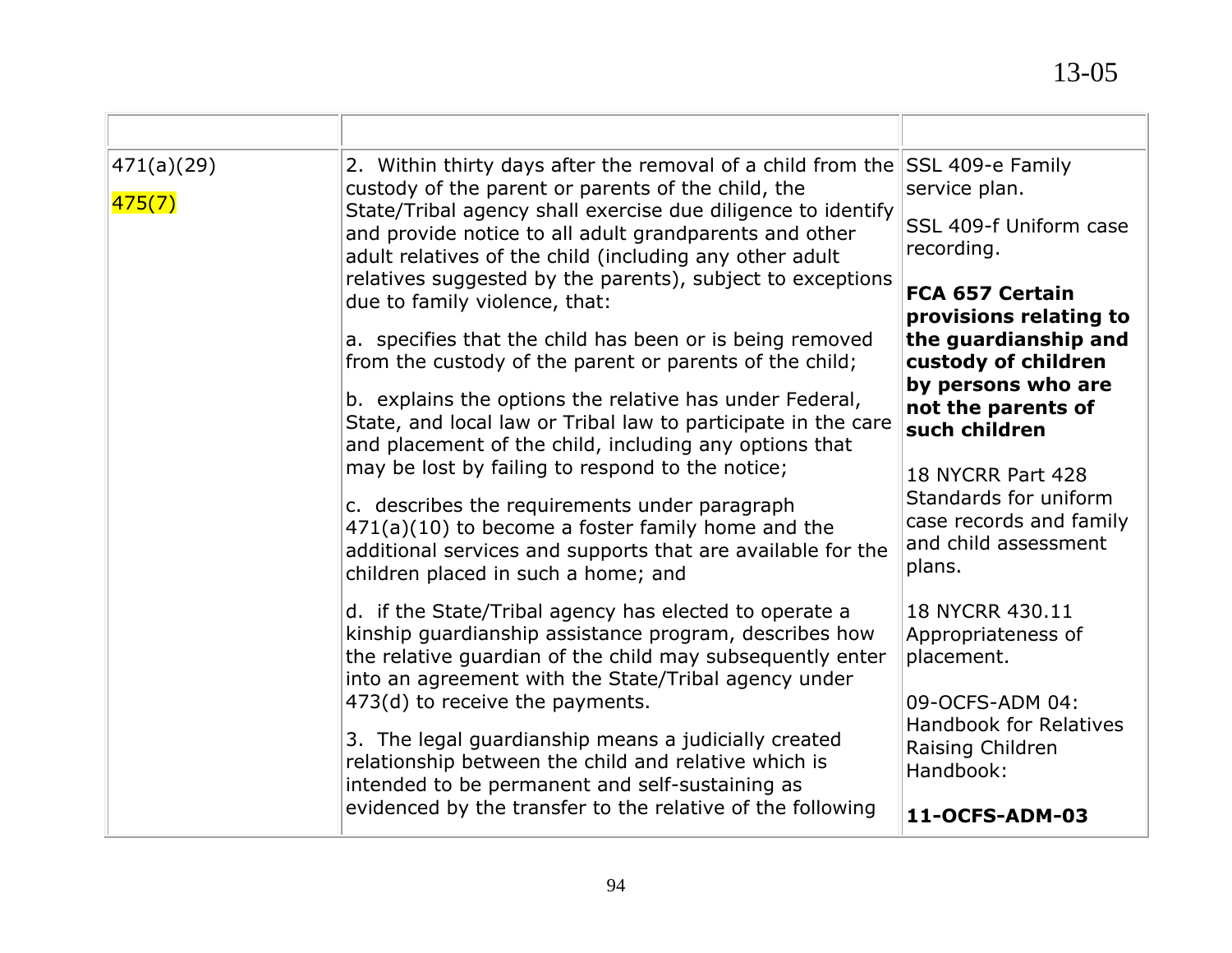|            | parental rights with respect to the child:<br>a. protection;<br>b. education;<br>c. care and control of the person;<br>d. custody of the person; and<br>e. decision making.                                                                                                                                                                                                                                                                                                                                                                                                                                                                                                                                       | <b>Kinship Guardianship</b><br><b>Assistance Program</b><br>(KinGap)                                                                                                                                                                                                                                                                                                                                                                        |
|------------|-------------------------------------------------------------------------------------------------------------------------------------------------------------------------------------------------------------------------------------------------------------------------------------------------------------------------------------------------------------------------------------------------------------------------------------------------------------------------------------------------------------------------------------------------------------------------------------------------------------------------------------------------------------------------------------------------------------------|---------------------------------------------------------------------------------------------------------------------------------------------------------------------------------------------------------------------------------------------------------------------------------------------------------------------------------------------------------------------------------------------------------------------------------------------|
| 471(a)(31) | I. SIBLING PLACEMENT<br>The State/Tribal agency shall make reasonable efforts to:<br>1. place siblings removed from their home in the same<br>foster care, kinship guardianship, or adoptive placement,<br>unless the State documents that such a joint placement<br>would be contrary to the safety or well-being of any of<br>the siblings; and<br>2. in the case of siblings removed from their home who<br>are not so jointly placed, to provide for frequent visitation<br>or other ongoing interaction between the siblings, unless<br>that State/Tribal agency documents that frequent<br>visitation or other ongoing interaction would be contrary<br>to the safety or well-being of any of the siblings. | FCA 1027-a Placement<br>of siblings.<br>18 NYCRR 421.2<br>Principles of adoption<br>services.<br>18 NYCRR 421.18<br>Special provisions for<br>adoptive placements.<br>18 NYCRR Part 428<br>Standards for uniform<br>case records and family<br>and child assessment<br>and service plans.<br>18 NYCRR 430.11<br>Appropriateness of<br>placement.<br>18 NYCRR 431.10<br>Placement in foster<br>family care of children<br>who have siblings. |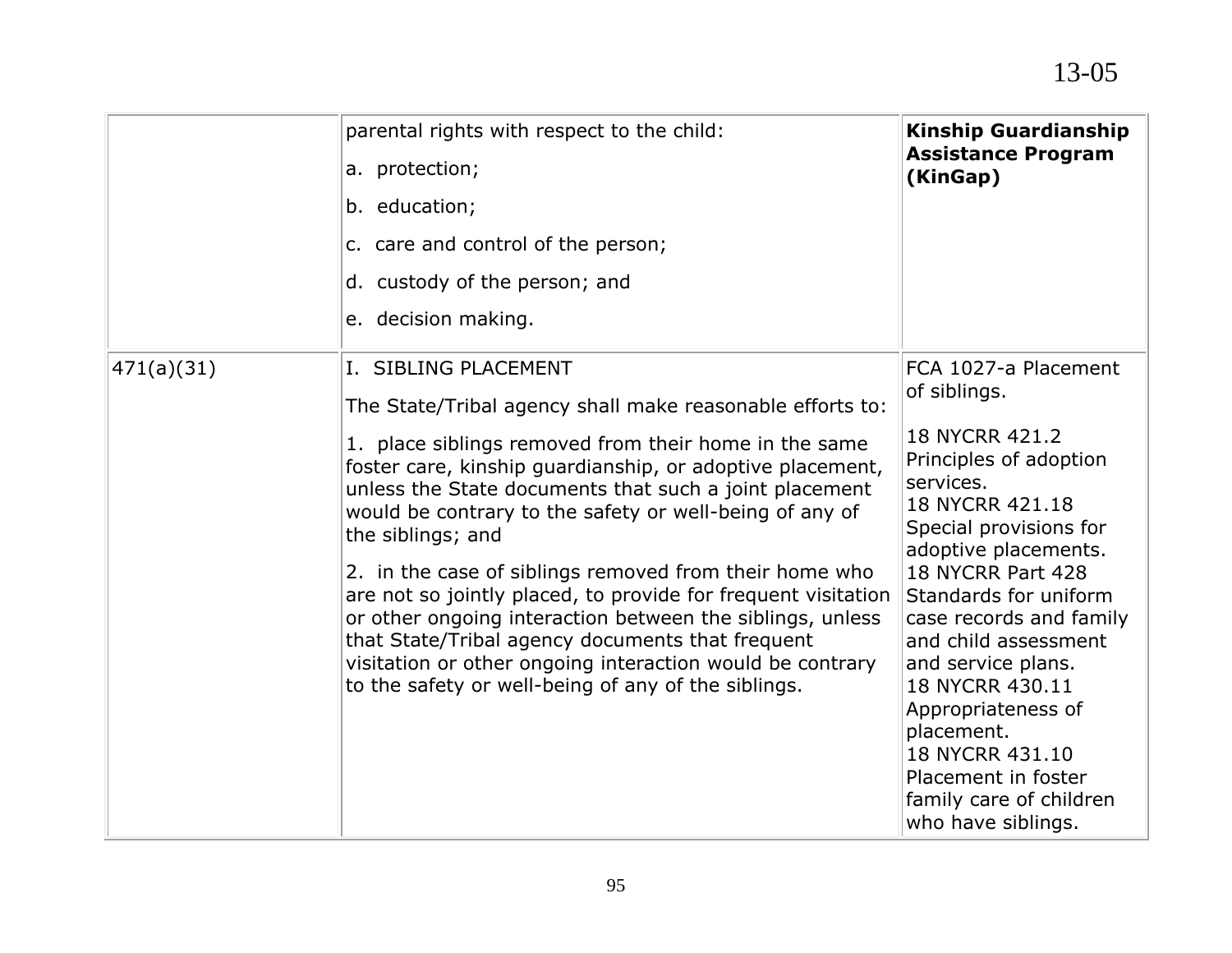|               |                                                                                                                                                                                                                                                                                                                                                                                                                                                                                                                                                                                                             | 07-OCFS-INF-O4<br><b>Keeping Siblings</b><br>Connected - A White<br>Paper on Siblings in<br><b>Foster Care and</b><br>Adoptive Placements in<br><b>New York State</b>                                                                                                                                                                                                                                                     |
|---------------|-------------------------------------------------------------------------------------------------------------------------------------------------------------------------------------------------------------------------------------------------------------------------------------------------------------------------------------------------------------------------------------------------------------------------------------------------------------------------------------------------------------------------------------------------------------------------------------------------------------|---------------------------------------------------------------------------------------------------------------------------------------------------------------------------------------------------------------------------------------------------------------------------------------------------------------------------------------------------------------------------------------------------------------------------|
| 471(a)(20)(A) | J. SAFETY REQUIREMENTS<br>1. Safety requirements for foster care, and adoptive<br>home providers.<br>a. The State/Tribal agency provides procedures for<br>criminal records checks (including finger-print-based<br>checks of national crime information databases (as<br>defined in section $534(e)(3)(a)$ of title 28, United States<br>Code) for any prospective foster and adoptive parent<br>before the parent may be finally approved for placement<br>of a child regardless of whether foster care maintenance<br>payments or adoption assistance payments are to be<br>made on behalf of the child. | SSL 378-a Access to<br>criminal conviction<br>records by authorized<br>agencies.<br>18 NYCRR 421.15<br>Adoption study process.<br>18 NYCRR 421.27<br>Criminal history record<br>checks.<br>18 NYCRR 443.2<br>Authorized agency<br>operating requirements.<br>18 NYCRR 443.8<br>Criminal history record<br>check.<br>07-OCFS-ADM-01<br><b>State and National</b><br><b>Criminal History Checks</b><br>(for Foster-Adoptive |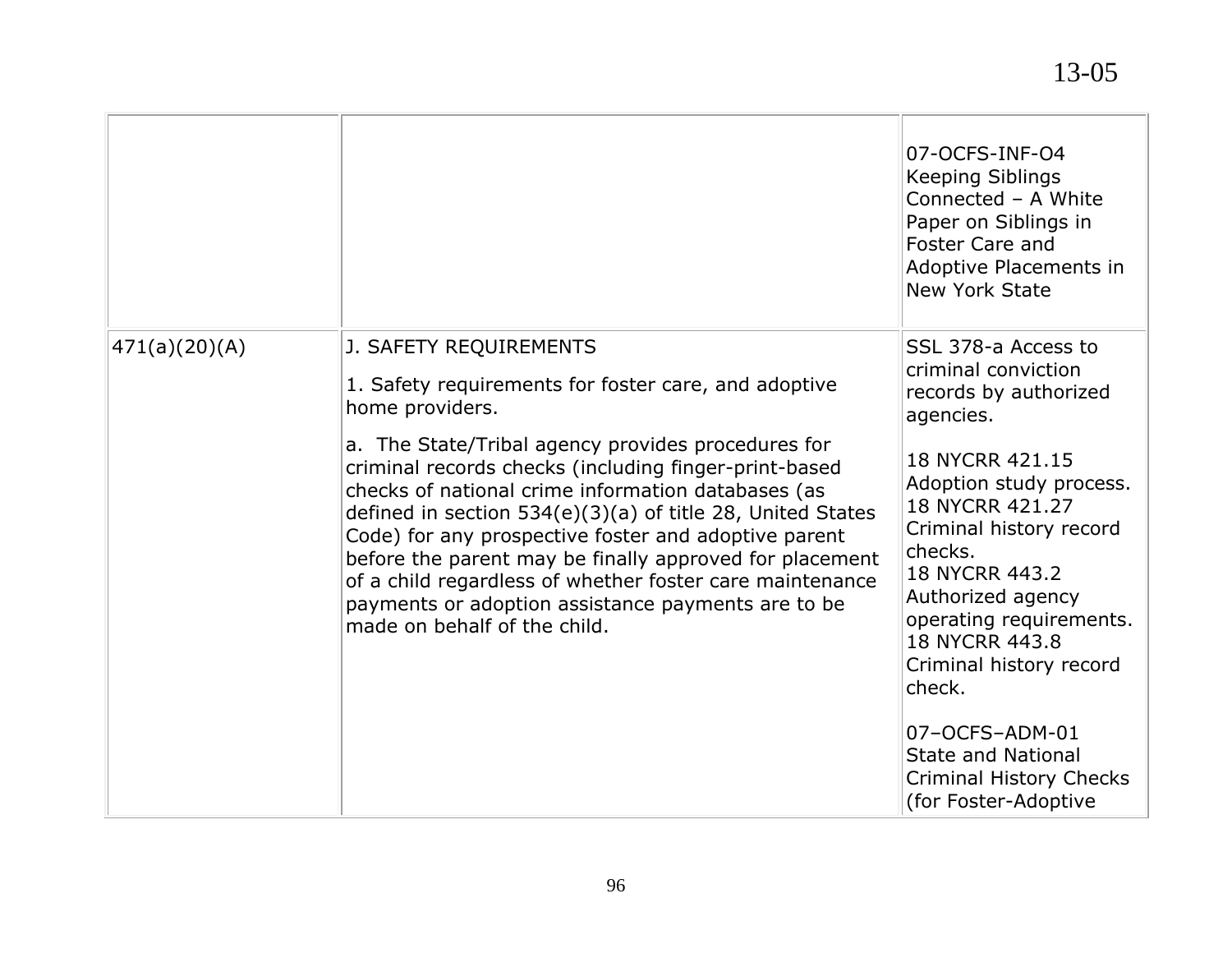|                                |                                                                                                                                                                                                                                                                                                                                                                                                                                                                                                                                                                                                                                                                                                                                                                                                                                                                                                                                                  | Parents)<br>08-OCFS-ADM-06<br><b>Criminal History Record</b><br><b>Checks and Mandatory</b><br><b>Disqualifying Crimes</b><br>(Foster and Adoptive<br>Parents)<br>09-OCFS-ADM-18 Live<br>Scan Technology for<br><b>Fingerprinting Foster</b><br>and Adoptive Applicants                                                                                         |
|--------------------------------|--------------------------------------------------------------------------------------------------------------------------------------------------------------------------------------------------------------------------------------------------------------------------------------------------------------------------------------------------------------------------------------------------------------------------------------------------------------------------------------------------------------------------------------------------------------------------------------------------------------------------------------------------------------------------------------------------------------------------------------------------------------------------------------------------------------------------------------------------------------------------------------------------------------------------------------------------|-----------------------------------------------------------------------------------------------------------------------------------------------------------------------------------------------------------------------------------------------------------------------------------------------------------------------------------------------------------------|
| 1356.30(b)<br>471(a)(20)(A)(i) | b. The State/Tribe does not approve or license any<br>prospective foster or adoptive parent, nor does the<br>State/Tribal agency claim FFP for any foster care<br>maintenance or adoption assistance payment made on<br>behalf of a child placed in a foster home operated under<br>the auspices of a child placing agency or on behalf of a<br>child placed in an adoptive home through a private<br>adoption agency, if the State/Tribal agency finds that, in<br>any case involving a child on whose behalf such payments<br>are to be made in which a criminal records check<br>conducted in accordance with paragraph (a) of this<br>section, a court of competent jurisdiction has determined<br>that the prospective foster or adoptive parent has been<br>convicted of a felony involving:<br>child abuse or neglect;<br>j.<br>ii.<br>spousal abuse;<br>iii.<br>a crime against a child or children (including child<br>pornography); or | SSL 378-a Access to<br>criminal conviction<br>records by authorized<br>agencies.<br>18 NYCRR 421.15<br>Adoption study process.<br>18 NYCRR 421.27<br>Criminal history record<br>checks.<br>18 NYCRR 443.2<br>Authorized agency<br>operating requirements.<br>18 NYCRR 443.8<br>Criminal history record<br>check.<br>07-OCFS-ADM-01<br><b>State and National</b> |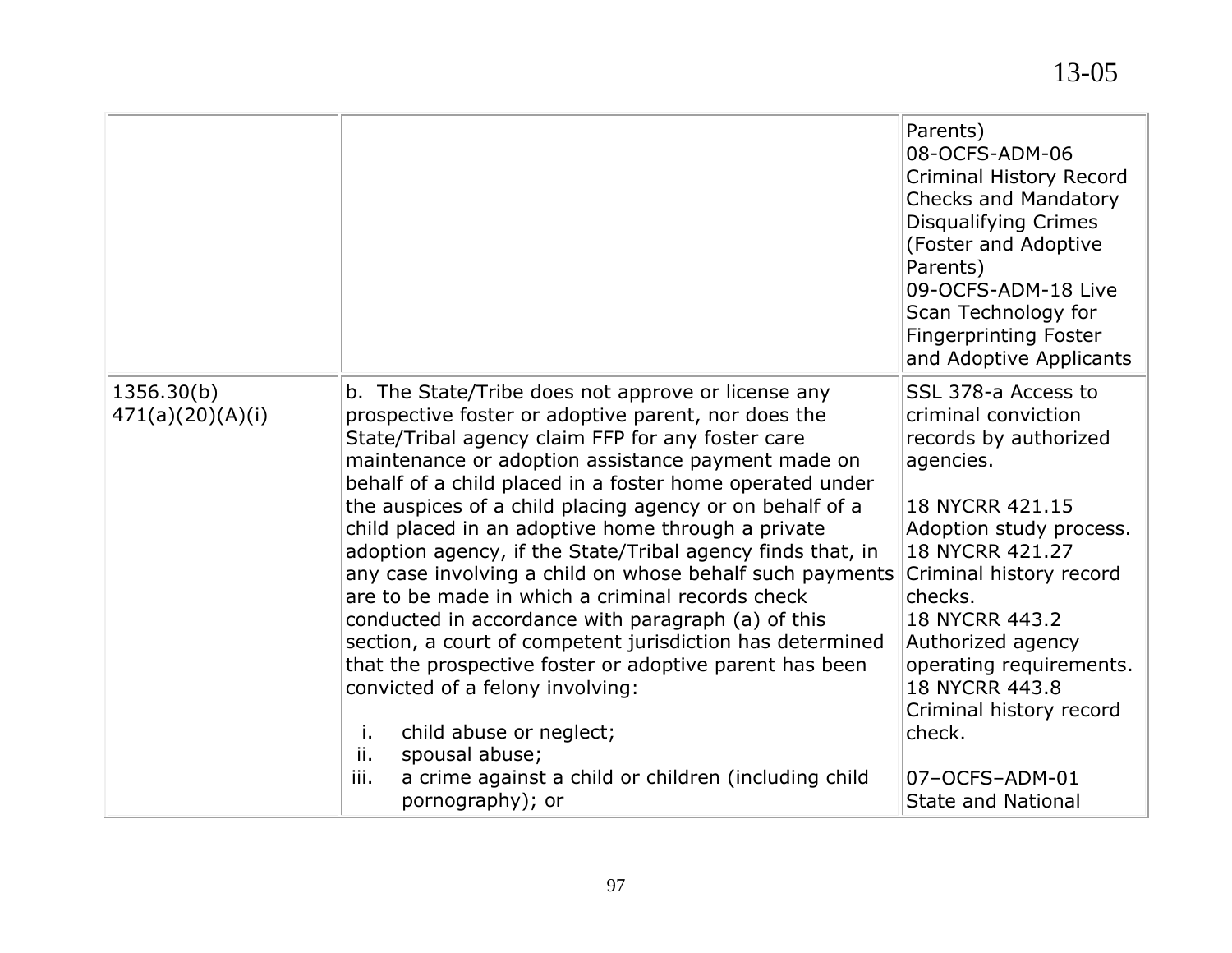|                                 | a crime involving violence, including rape, sexual<br>iv.<br>assault, or homicide, but not including other<br>physical assault or battery.                                                                                                                                                                                                                                                                                                                                                                                                                                                                                                                                                                   | <b>Criminal History Checks</b><br>(for Foster-Adoptive<br>Parents)<br>08-OCFS-ADM-06<br><b>Criminal History Record</b><br>Checks and Mandatory<br><b>Disqualifying Crimes</b><br>(Foster and Adoptive<br>Parents)<br>09-OCFS-ADM-18 Live<br>Scan Technology for<br><b>Fingerprinting Foster</b><br>and Adoptive Applicants<br><b>OCFS Eligibility</b><br><b>Manual for Child</b><br><b>Welfare Programs</b><br><b>(Updated 2012)</b> |
|---------------------------------|--------------------------------------------------------------------------------------------------------------------------------------------------------------------------------------------------------------------------------------------------------------------------------------------------------------------------------------------------------------------------------------------------------------------------------------------------------------------------------------------------------------------------------------------------------------------------------------------------------------------------------------------------------------------------------------------------------------|--------------------------------------------------------------------------------------------------------------------------------------------------------------------------------------------------------------------------------------------------------------------------------------------------------------------------------------------------------------------------------------------------------------------------------------|
| 1356.30(c)<br>471(a)(20)(A)(ii) | c. The State/Tribe does not approve or license any<br>prospective foster or adoptive parent, nor claim FFP for<br>any foster care maintenance or adoption assistance<br>payment made on behalf of a child placed in a foster<br>family home operated under the auspices of a child<br>placing agency or on behalf of a child placed in an<br>adoptive home through a private adoption agency, if the<br>State/Tribal agency finds, in any case involving a child on<br>whose behalf such payments are to be made in which a<br>criminal records check conducted in accordance with<br>paragraph (a) of this section, that a court of competent<br>jurisdiction has determined that the prospective foster or | SSL 378-a Access to<br>criminal conviction<br>records by authorized<br>agencies.<br>18 NYCRR 421.15<br>Adoption study process.<br>18 NYCRR 421.27<br>Criminal history record<br>checks.<br>18 NYCRR 443.2<br>Authorized agency                                                                                                                                                                                                       |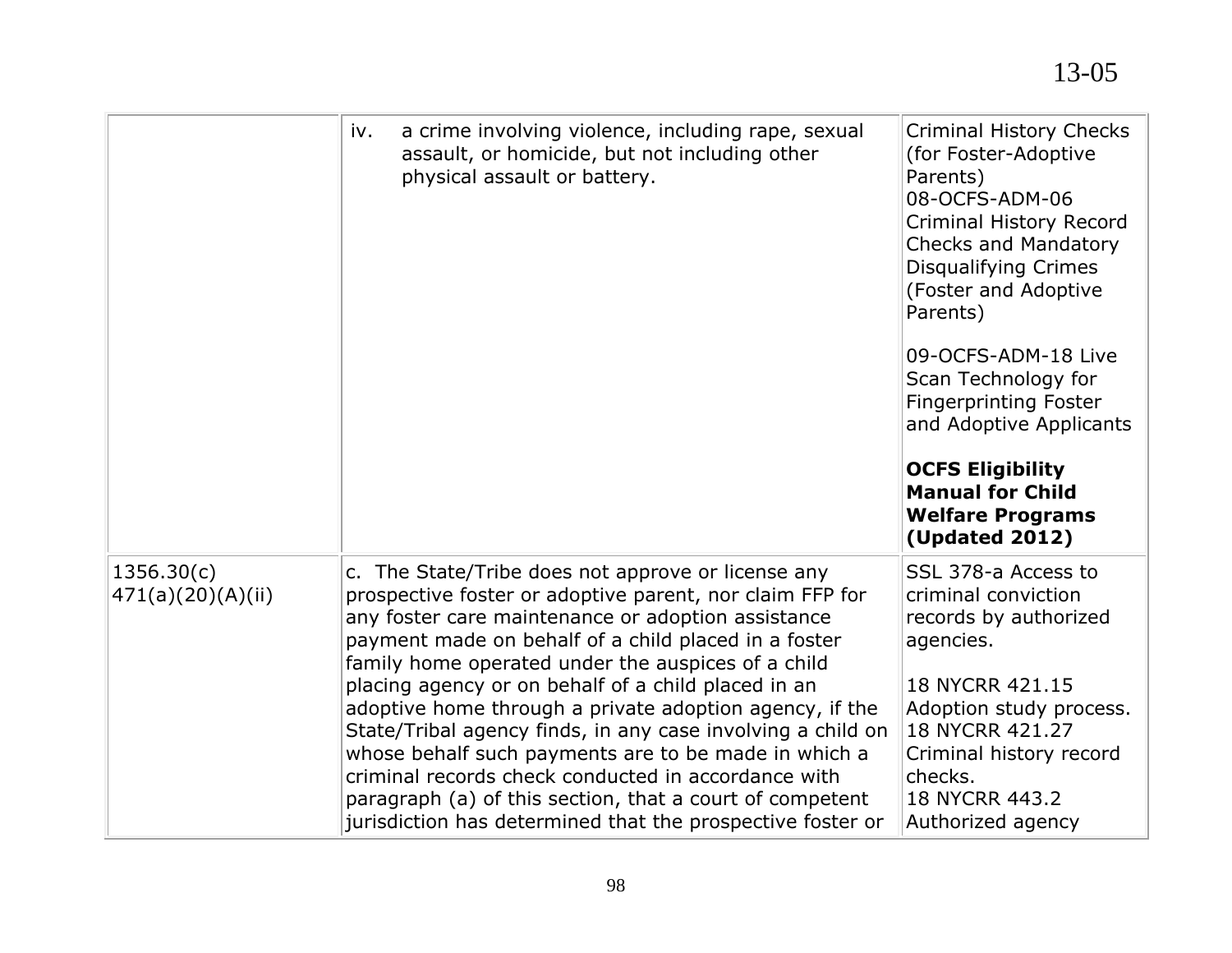| adoptive parent has, within the last five years, been<br>convicted of a felony involving:<br>physical assault;<br>j.                                                                                                                                              | operating requirements.<br>18 NYCRR 443.8<br>Criminal history record<br>check.                                                                                                                                           |
|-------------------------------------------------------------------------------------------------------------------------------------------------------------------------------------------------------------------------------------------------------------------|--------------------------------------------------------------------------------------------------------------------------------------------------------------------------------------------------------------------------|
| battery; or<br>ii.<br>iii.<br>a drug-related offense.                                                                                                                                                                                                             | 07-OCFS-ADM-01<br><b>State and National</b>                                                                                                                                                                              |
|                                                                                                                                                                                                                                                                   | <b>Criminal History Checks</b><br>(for Foster-Adoptive<br>Parents)<br>08-OCFS-ADM-06<br><b>Criminal History Record</b><br><b>Checks and Mandatory</b><br><b>Disqualifying Crimes</b><br>(Foster and Adoptive<br>Parents) |
|                                                                                                                                                                                                                                                                   | 09-OCFS-ADM-18 Live<br>Scan Technology for<br><b>Fingerprinting Foster</b><br>and Adoptive Applicants                                                                                                                    |
|                                                                                                                                                                                                                                                                   | <b>OCFS Eligibility</b><br><b>Manual for Child</b><br><b>Welfare Programs</b><br><b>(Updated 2012)</b>                                                                                                                   |
| 1356.30(f)<br>d. In order for a child to be eligible for title IV-E funding,<br>the licensing file for a child care institution must contain<br>documentation which verifies that safety considerations<br>with respect to the staff of the institution have been | <b>SSL 378-a Access to</b><br>conviction records by<br>authorized agencies.<br>SSL 424-a Access to                                                                                                                       |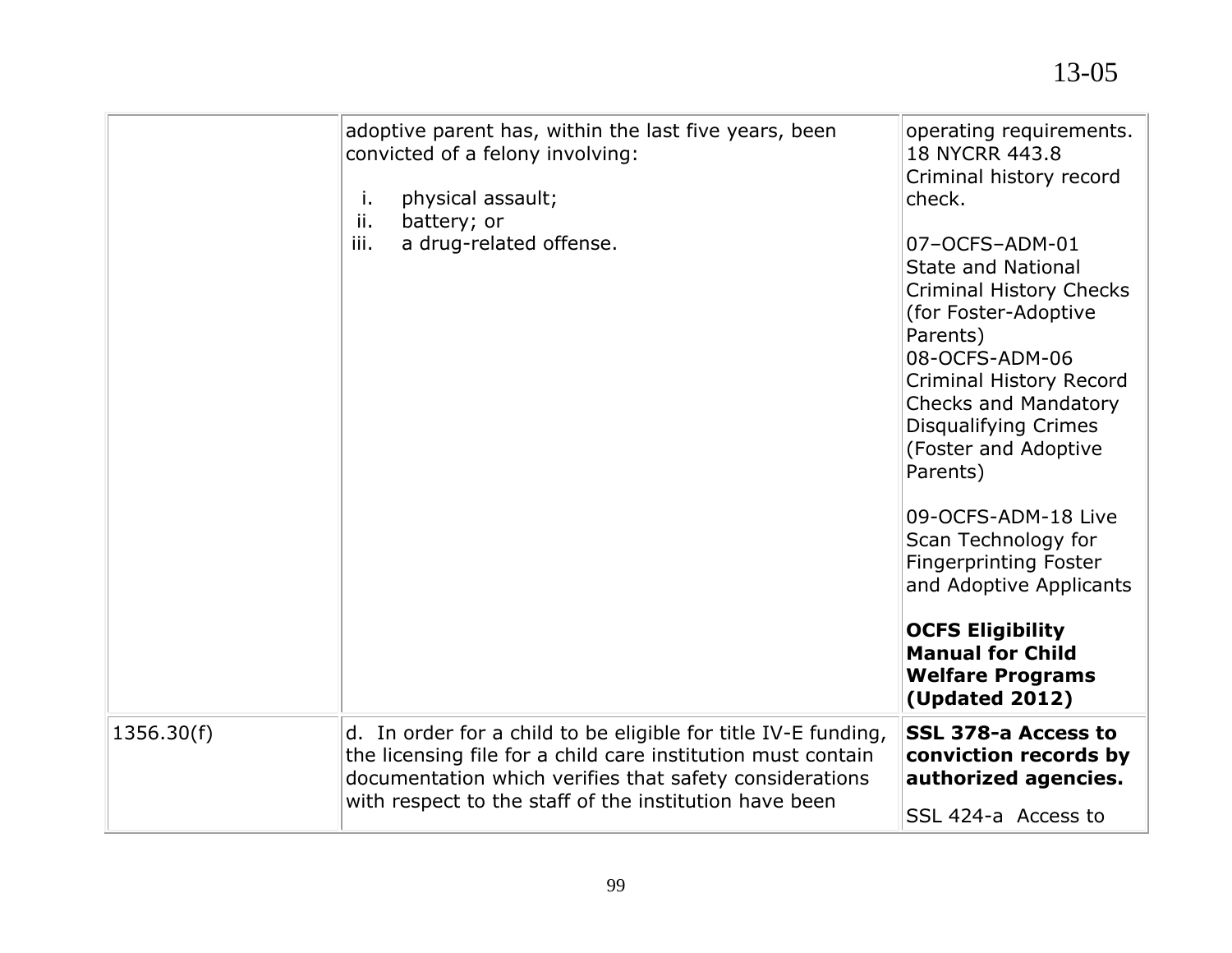|               | addressed.                                                                                                                                                                                                                                                                                                                                                                                                                                                                                                                                                                                                                                                                                                                              | information contained<br>in the statewide central<br>register of child abuse<br>and maltreatment.<br>SSL 460-b Operating<br>certificate.<br>SSL 460-c Inspection<br>and supervision.<br>SSL 495 Register of<br>substantiated<br>category one cases of<br>abuse or neglect.<br>18 NYCRR Part 477<br>Issuance of operating<br>certificates. |
|---------------|-----------------------------------------------------------------------------------------------------------------------------------------------------------------------------------------------------------------------------------------------------------------------------------------------------------------------------------------------------------------------------------------------------------------------------------------------------------------------------------------------------------------------------------------------------------------------------------------------------------------------------------------------------------------------------------------------------------------------------------------|-------------------------------------------------------------------------------------------------------------------------------------------------------------------------------------------------------------------------------------------------------------------------------------------------------------------------------------------|
| 471(a)(20)(B) | e. The State/Tribal agency shall check any child abuse<br>and neglect registry for information on any prospective<br>foster or adoptive parent and on any other adult living in<br>the home of such a prospective parent for such<br>information, before the prospective foster or adoptive<br>parent may be finally approved for placement of a child,<br>regardless of whether foster care maintenance payments<br>or adoption assistance payments are to be made on<br>behalf of the child:<br>i. the State/Tribal agency shall check any child abuse<br>and neglect registry it maintains for such information;<br>ii. the State/Tribal agency shall request any other<br>State/Tribe in which any such prospective parent or other | SSL 422 Statewide<br>central register of child<br>abuse and<br>maltreatment.<br>SSL 424-a-Access to<br>information contained<br>in the statewide central<br>register of child abuse<br>and maltreatment.<br><b>SSL 495 Register of</b><br>substantiated<br>category one cases of<br>abuse or neglect.<br><b>SSL 496</b>                   |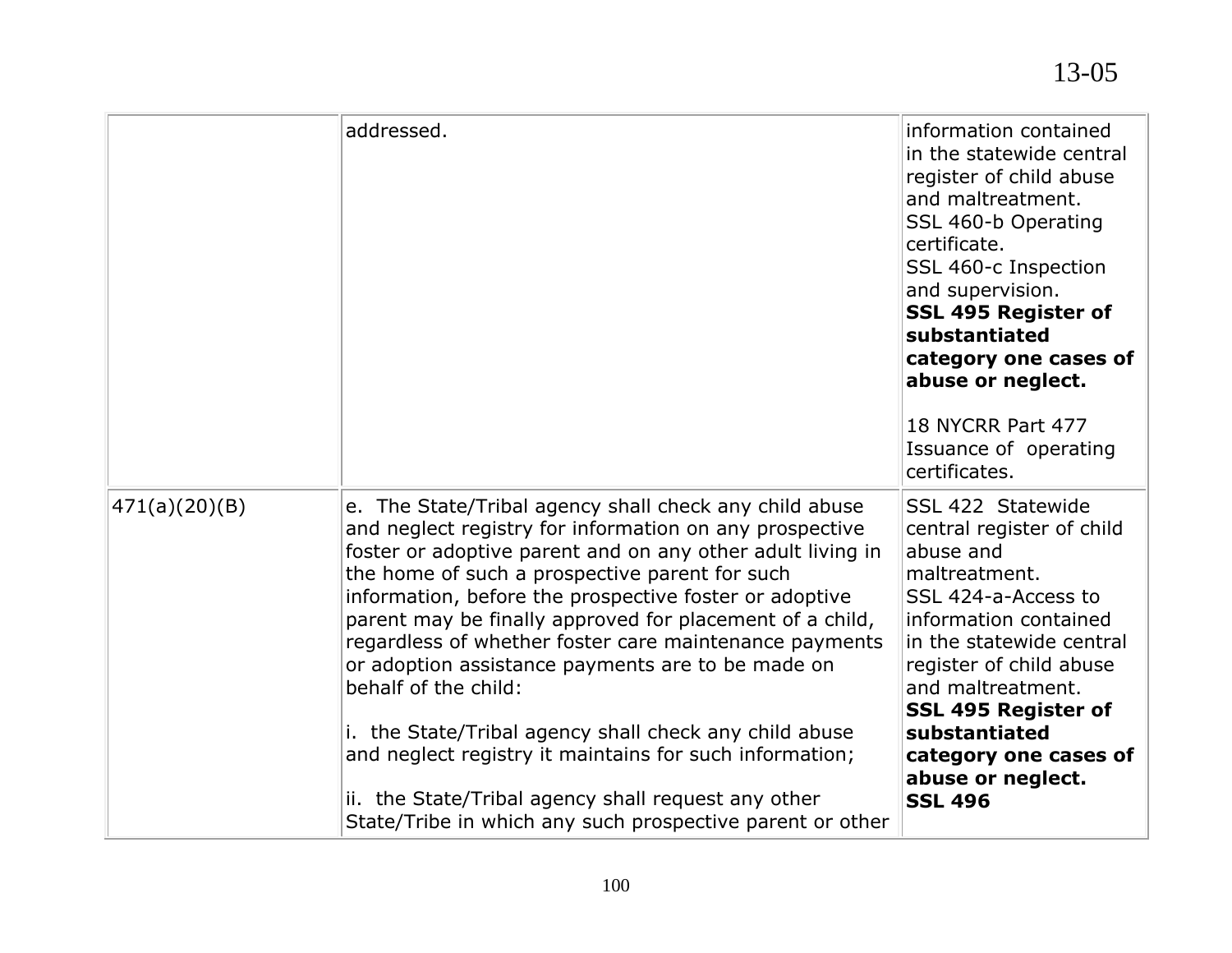| adult has resided in the preceding 5 years, to check any<br>child abuse and neglect registry maintained by such other | <b>Confidentiality.</b>  |
|-----------------------------------------------------------------------------------------------------------------------|--------------------------|
| State or Tribe for such information; and                                                                              | 18 NYCRR 421.11 (g)      |
|                                                                                                                       | First contact with       |
| iii. the State/Tribal agency shall comply with any such                                                               | prospective adoptive     |
| request to check its child abuse and neglect registry that                                                            | parents.                 |
| is received from another State or Tribe.                                                                              | 18 NYCRR 421.16 (p)      |
|                                                                                                                       | Adoption study criteria. |
|                                                                                                                       | 18 NYCRR 421.19(e)       |
|                                                                                                                       | Foster parents.          |
|                                                                                                                       | 18 NYCRR 443.2 (b)       |
|                                                                                                                       | Authorized agency        |
|                                                                                                                       | operating requirement.   |
|                                                                                                                       | [Inquiries].             |
|                                                                                                                       | 18 NYCRR 443.2 (f)       |
|                                                                                                                       | [Recordkeeping].         |
|                                                                                                                       | 18 NYCRR 443.2 (i)       |
|                                                                                                                       | [Confidentiality of out- |
|                                                                                                                       | of-state child abuse and |
|                                                                                                                       | maltreatment             |
|                                                                                                                       | information].            |
|                                                                                                                       | 18 NYCRR 443.7 (e)       |
|                                                                                                                       | Agency procedures for    |
|                                                                                                                       | certifying or approving  |
|                                                                                                                       | potential emergency      |
|                                                                                                                       | foster homes and         |
|                                                                                                                       | emergency relative       |
|                                                                                                                       | foster homes.            |
|                                                                                                                       | 18 NYCRR 443.10          |
|                                                                                                                       | Annual renewal of        |
|                                                                                                                       | certified and approved   |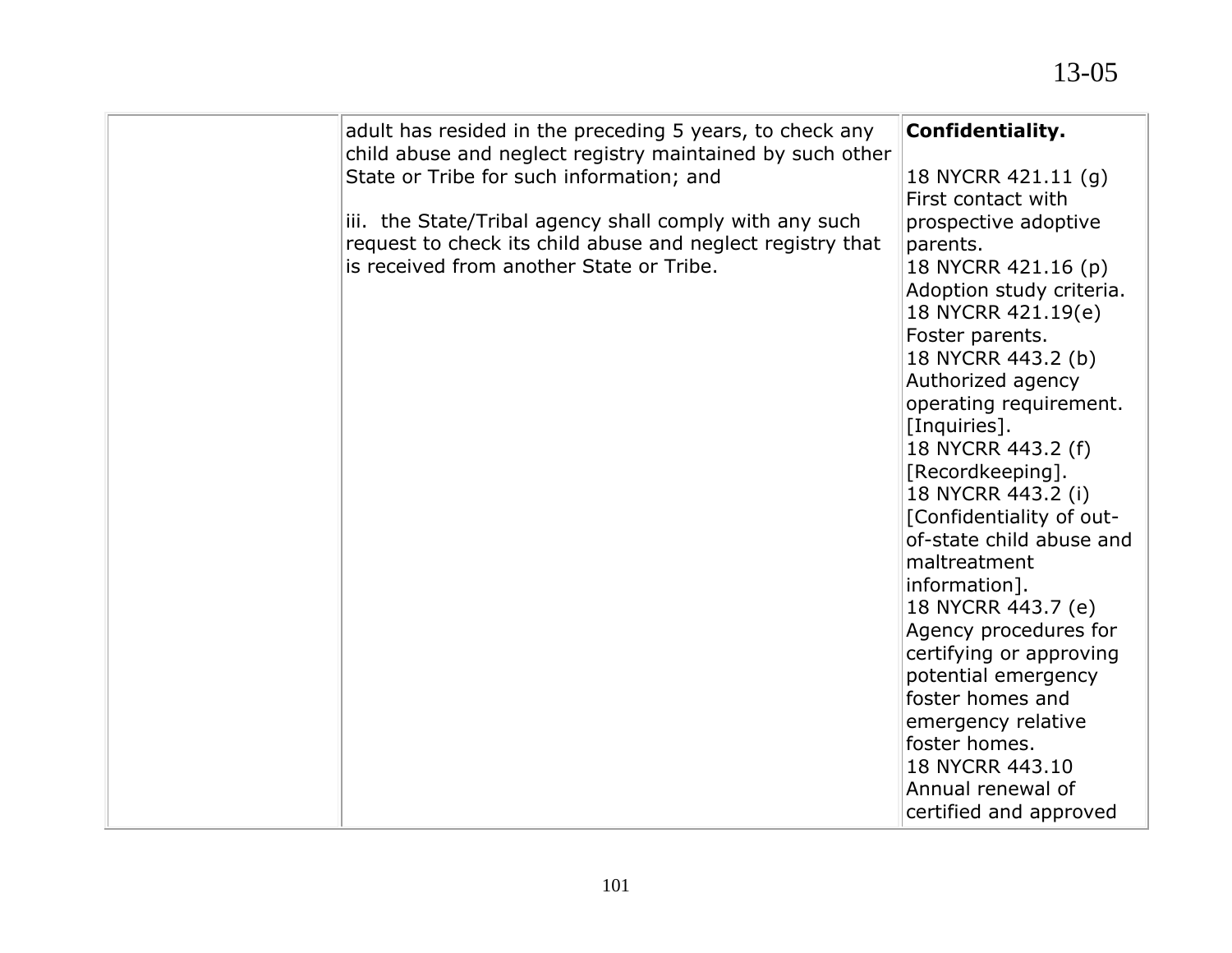|                      |                                                                                                                                                                                                                                                                                                                                                                                                                                                                                                                                                                              | foster homes; re-<br>openings and changes<br>in certified and<br>approved foster homes.                                                                                                                                |
|----------------------|------------------------------------------------------------------------------------------------------------------------------------------------------------------------------------------------------------------------------------------------------------------------------------------------------------------------------------------------------------------------------------------------------------------------------------------------------------------------------------------------------------------------------------------------------------------------------|------------------------------------------------------------------------------------------------------------------------------------------------------------------------------------------------------------------------|
| $471(a)(23)(A)$ &(B) | K. INTERJURISDICTIONAL ADOPTIONS<br>The State/Tribal agency will not:<br>1. deny or delay the placement of a child for adoption<br>when an approved family is available outside of the<br>jurisdiction with responsibility for handling the case of the<br>child; or<br>2. fail to grant an opportunity for a fair hearing, as<br>described in section $471(a)(12)$ , to an individual whose<br>allegation of a violation of part (1) of this subsection is<br>denied by the State/Tribal agency or not acted upon by<br>the State/Tribal agency with reasonable promptness. | 1. 18 NYCRR 421.26<br>Adoptive placements<br>across state and county<br>jurisdictions.<br>2. 18 NYCRR<br>421.18(n)(1) Special<br>provisions for adoptive<br>placement.                                                 |
| 471(a)(22)           | L. QUALITY STANDARDS<br>1. The State/Tribal agency has developed and<br>implemented standards to ensure that children in foster<br>care placements in public or private agencies are<br>provided quality services that protect the safety and<br>health of the children.                                                                                                                                                                                                                                                                                                     | 18 NYCRR 428.3(g)<br>Uniform case record<br>requirements.<br>18 NYCRR 430.11(c)<br>Appropriateness of<br>placement. Continuity<br>in the child's<br>environment.<br>18 NYCRR Part 441<br>General.<br>18 NYCRR Part 443 |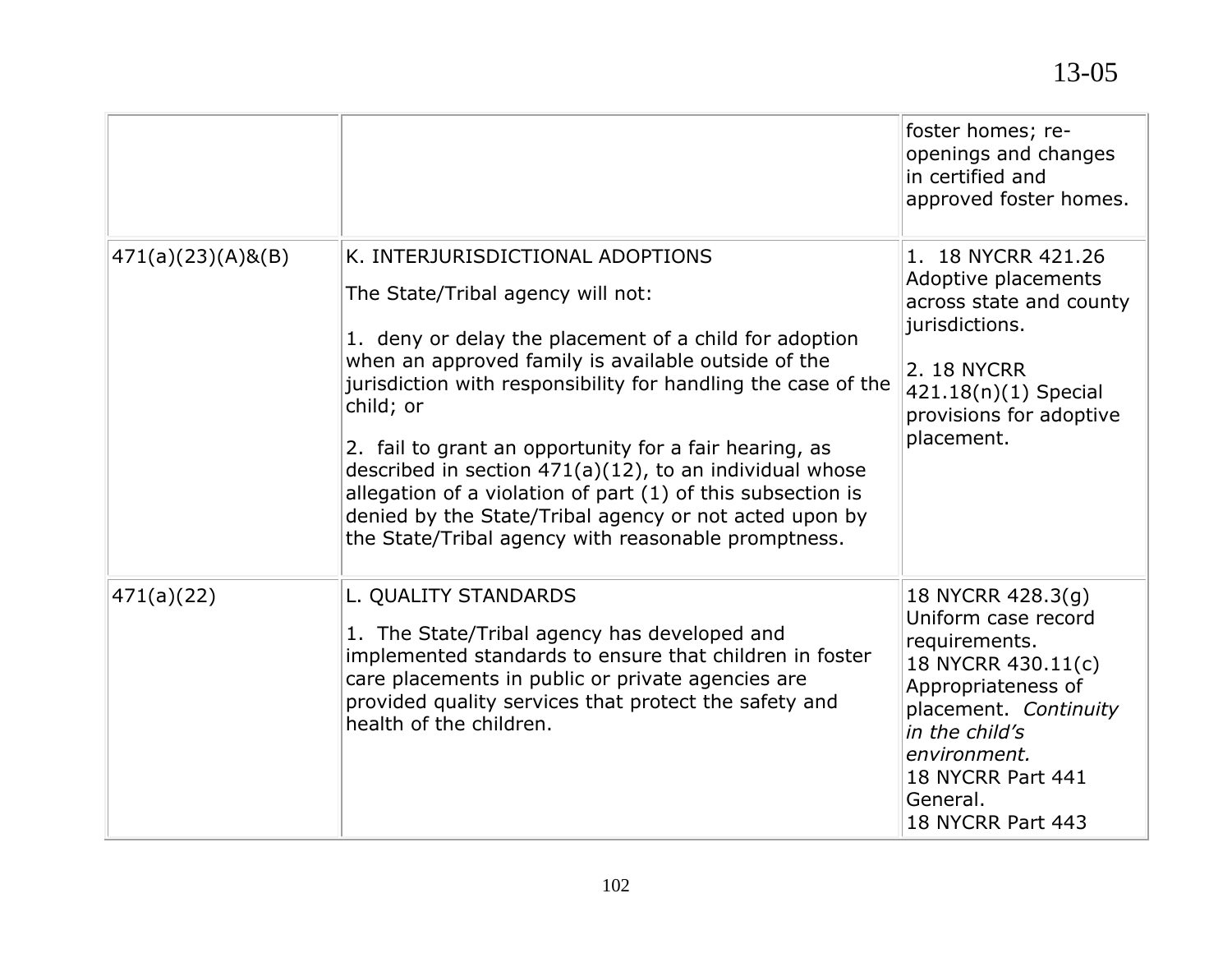|            |                                                                                                                                                                                                                                                                                                                                                                                                                                                                                                                                                                                                                                                                                                                                                                      | Certification, approval<br>and supervision of<br>foster family boarding<br>homes.<br>00-OCFS INF-5 ASFA<br>Safety and Permanency                                                                                                                                                                                                |
|------------|----------------------------------------------------------------------------------------------------------------------------------------------------------------------------------------------------------------------------------------------------------------------------------------------------------------------------------------------------------------------------------------------------------------------------------------------------------------------------------------------------------------------------------------------------------------------------------------------------------------------------------------------------------------------------------------------------------------------------------------------------------------------|---------------------------------------------------------------------------------------------------------------------------------------------------------------------------------------------------------------------------------------------------------------------------------------------------------------------------------|
| 471(a)(24) | 2. The State/Tribal agency will ensure that prospective<br>foster parents are adequately trained with the appropriate<br>knowledge and skills to provide for the needs of the child<br>and that such preparation will be continued after the<br>placement.                                                                                                                                                                                                                                                                                                                                                                                                                                                                                                           | 18 NYCRR 443.2(e)<br>Authorized agency<br>operating requirement.<br>Training and placement<br>information.                                                                                                                                                                                                                      |
| 471(a)(30) | M. COMPULSORY SCHOOL ATTENDANCE<br>The State/Tribal agency has a system for assuring that<br>each child who has attained the minimum age for<br>compulsory school attendance under State/Tribal law and<br>with respect to whom there is eligibility for a payment<br>under the plan is a full-time elementary or secondary<br>school student or has completed secondary school, and<br>for purposes of this paragraph, the term `elementary or<br>secondary school student' means, with respect to a child,<br>that the child is--<br>1. enrolled (or in the process of enrolling) in an institution<br>which provides elementary or secondary education, as<br>determined under the law of the State or other<br>jurisdiction in which the institution is located; | SSL 458-b Kinship<br>guardianship assistance<br>payments.<br>18 NYCRR 421.24<br>Adoption with subsidy.<br>18 NYCRR Part 428<br>Standards for uniform<br>case records and family<br>and child assessment<br>assessments and<br>service plans.<br>18 NYCRR 430.12<br>Diligence of effort.<br>18 NYCRR 436.5<br>Payment of kinship |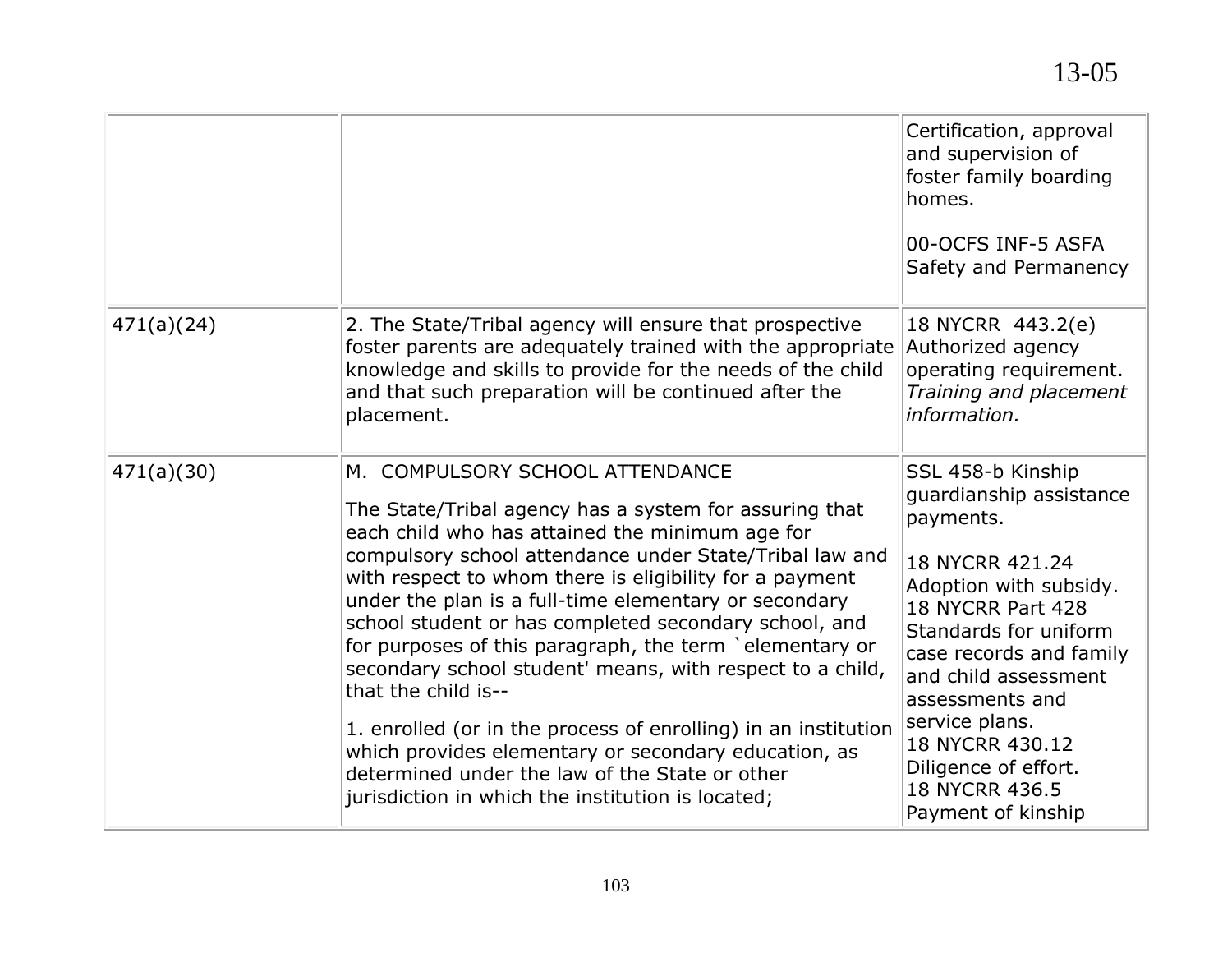|            | 2. instructed in elementary or secondary education at<br>home in accordance with a home school law of the State<br>or other jurisdiction in which the home is located;<br>3. in an independent study elementary or secondary<br>education program in accordance with the law of the<br>State or other jurisdiction in which the program is<br>located, which is administered by the local school or<br>school district; or<br>4. incapable of attending school on a full-time basis due<br>to the medical condition of the child, which incapability is<br>supported by regularly updated information in the case<br>plan of the child. | guardianship<br>assistance.<br>18 NYCRR 436.6 Annual<br>notification.<br>09-OCFS-ADM-11<br>Adoption Subsidy and<br>Education<br>Requirements for<br>Adopted<br>11-OCFS-ADM-03<br><b>Kinship Guardianship</b><br><b>Assistance Program</b><br>(KinGap) |
|------------|-----------------------------------------------------------------------------------------------------------------------------------------------------------------------------------------------------------------------------------------------------------------------------------------------------------------------------------------------------------------------------------------------------------------------------------------------------------------------------------------------------------------------------------------------------------------------------------------------------------------------------------------|-------------------------------------------------------------------------------------------------------------------------------------------------------------------------------------------------------------------------------------------------------|
| 471(a)(27) | N. VERIFICATION OF CITIZENSHIP OR IMMIGRATION<br><b>STATUS</b><br>1. The State/Tribal agency will have in effect procedures<br>for verifying the citizenship or immigration status of any<br>child in foster care under the responsibility of the<br>State/Tribal agency under title IV-E or part B, and<br>without regard to whether foster care maintenance<br>payments are made under section 472 on behalf of the<br>child.                                                                                                                                                                                                         | <b>OCFS Eligibility</b><br><b>Manual for Child</b><br><b>Welfare Programs</b><br><b>(Updated 2012)</b>                                                                                                                                                |
| 472(a)(4)  | 2. For the purposes of meeting the requirements of the<br>section 401(a) of the Personal Responsibility and Work<br>Opportunity Reconciliation Act of 1996 (PRWORA),                                                                                                                                                                                                                                                                                                                                                                                                                                                                    | <b>OCFS Eligibility</b><br><b>Manual for Child</b><br><b>Welfare Programs</b>                                                                                                                                                                         |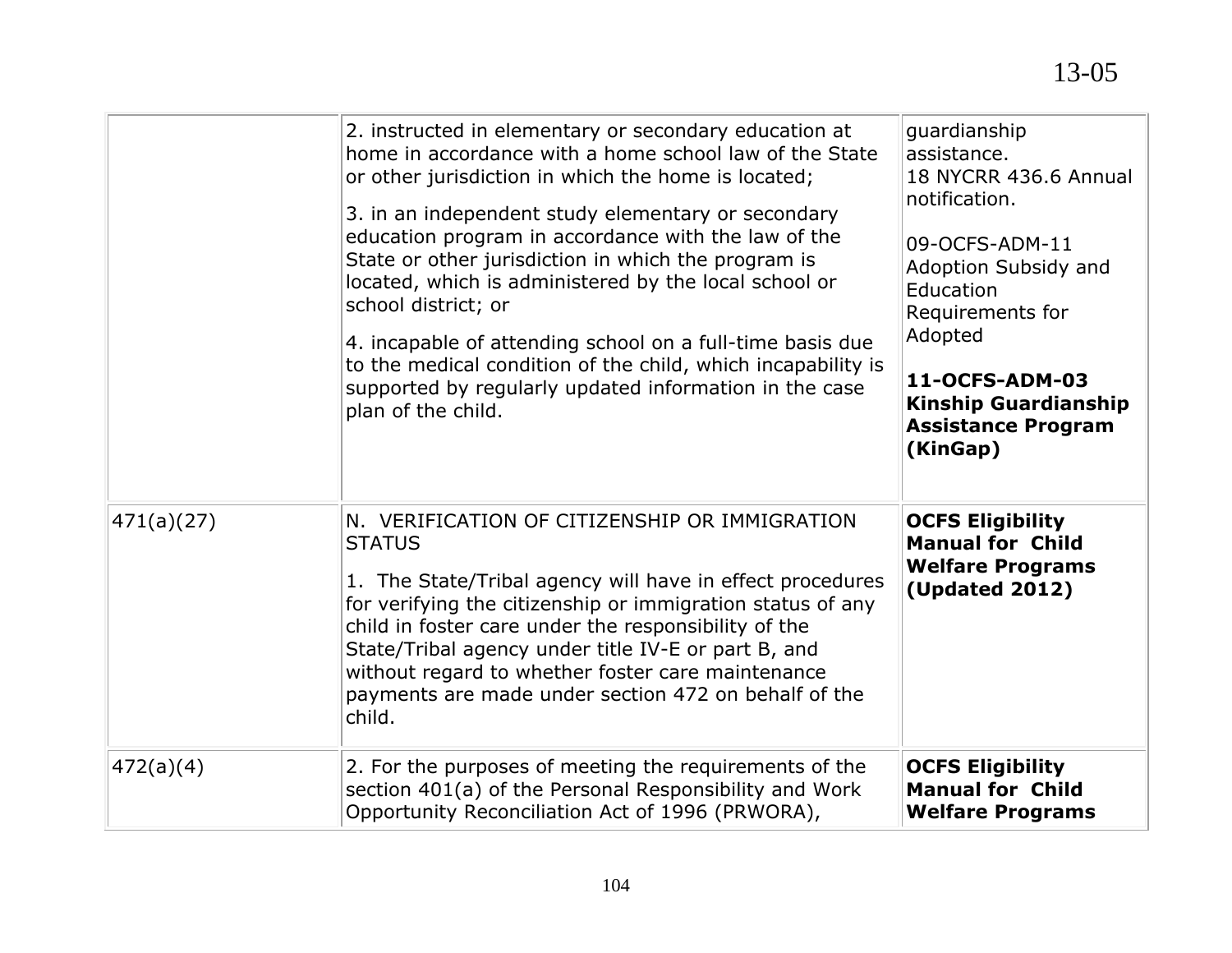| children must meet the definition of "qualified alien" (as<br>defined in section 431(b) of PRWORA) to be eligible for<br>Federal foster care maintenance or adoption assistance<br>(except that children receiving adoption assistance<br>pursuant to agreements signed before August 22, 1996<br>may continue to receive such assistance). | $($ Updated 2012) |
|---------------------------------------------------------------------------------------------------------------------------------------------------------------------------------------------------------------------------------------------------------------------------------------------------------------------------------------------|-------------------|
|---------------------------------------------------------------------------------------------------------------------------------------------------------------------------------------------------------------------------------------------------------------------------------------------------------------------------------------------|-------------------|

| <b>Federal Regulatory/</b><br><b>Statutory</b><br><b>References</b> | <b>Requirement</b>                                                                                                                                                                                                                                                                        | <b>State Regulatory,</b><br><b>Statutory, and Policy</b><br><b>References and</b><br><b>Citations for Each</b> |
|---------------------------------------------------------------------|-------------------------------------------------------------------------------------------------------------------------------------------------------------------------------------------------------------------------------------------------------------------------------------------|----------------------------------------------------------------------------------------------------------------|
|                                                                     | <b>SECTION 5. GENERAL PROVISIONS</b>                                                                                                                                                                                                                                                      |                                                                                                                |
| 471(a)(5)                                                           | A. PERSONNEL ADMINISTRATION                                                                                                                                                                                                                                                               | SSL 406 Department<br>of social welfare                                                                        |
|                                                                     | The State/Tribal agency will, in administration of its<br>programs under this part, certify in Attachment VII that it<br>established and will maintain personnel standards on a<br>merit basis as found necessary by the Secretary for<br>proper and efficient operation of the programs. | designated as state<br>agency.<br>SSL 407 Powers of<br>department of social<br>welfare.                        |
|                                                                     |                                                                                                                                                                                                                                                                                           | 18 NYCRR 402.4 Merit<br>system.                                                                                |
|                                                                     |                                                                                                                                                                                                                                                                                           | Executive Order No. 6<br>Assigning<br>responsibilities of the<br>State Department of                           |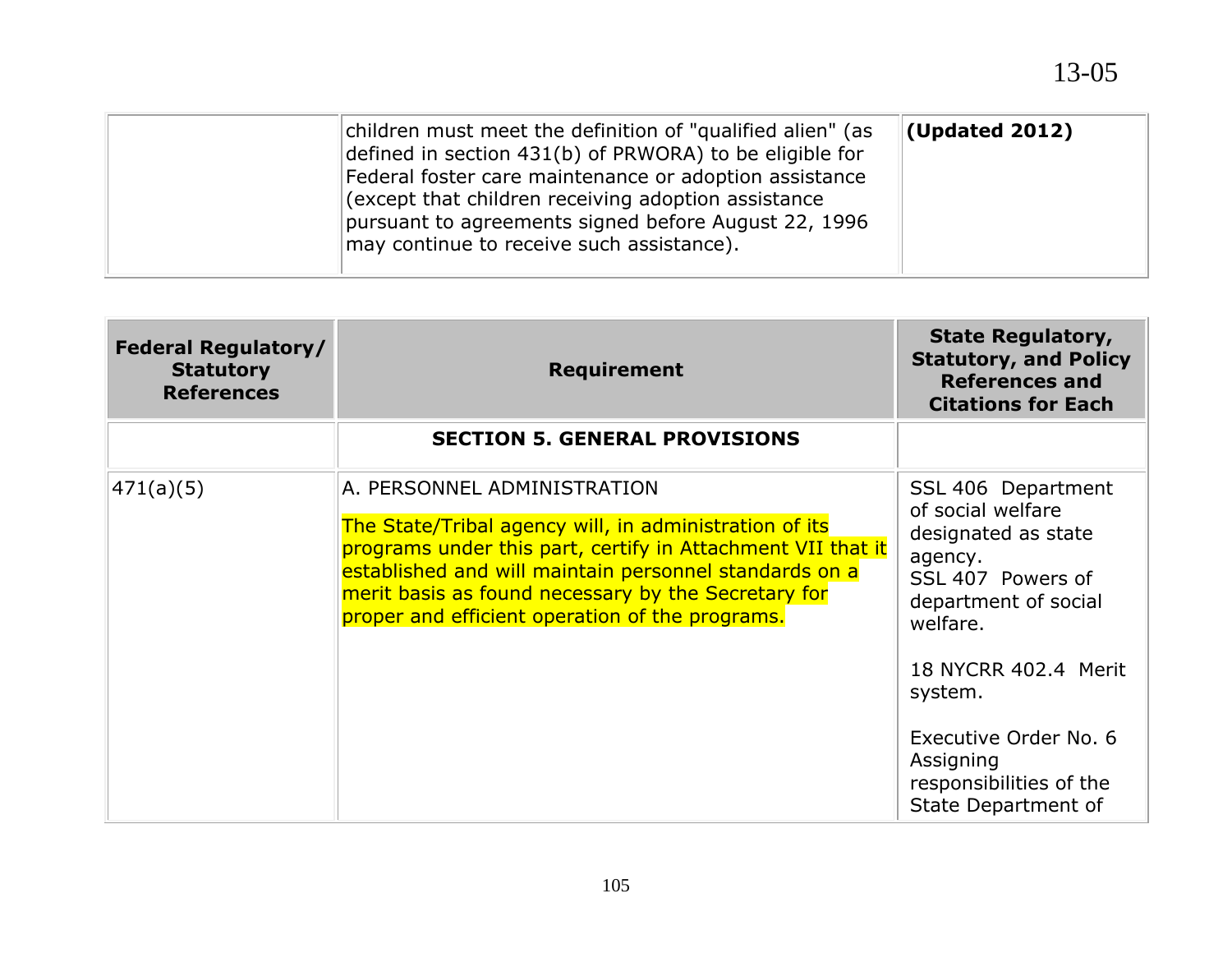|              |                                                                                                                                                                                                                                                                                                   | Civil Service, and<br>certain State agencies<br>for insuring equal<br>employment<br>opportunity for<br>minorities, women,<br>disabled persons and<br>Vietnam era veterans<br>in State government<br>and establishing the<br>Governor's executive<br>committee for<br>affirmative action.<br>(No substantive<br>changes; Attachment<br>VII not required) |
|--------------|---------------------------------------------------------------------------------------------------------------------------------------------------------------------------------------------------------------------------------------------------------------------------------------------------|---------------------------------------------------------------------------------------------------------------------------------------------------------------------------------------------------------------------------------------------------------------------------------------------------------------------------------------------------------|
| 471(a)(8)    | <b>B. SAFEGUARDING INFORMATION</b><br>1. Subject to section 471(c), the State/Tribal agency has<br>safeguards restricting use of or disclosure of information<br>concerning individuals assisted under this plan to<br>purposes directly connected with:                                          |                                                                                                                                                                                                                                                                                                                                                         |
| 471(a)(8)(A) | a. the administration of the title IV-E plan or any of the<br>plans or programs under Parts A, B or D of title IV or<br>under titles I, V, X, XIV, XVI (as in effect in Puerto Rico,<br>Guam, and the Virgin Islands), XIX or XX, or the<br>supplemental security income program under title XVI; | SSL 372 Records and<br>reports.<br>SSL 373-a Medical<br>histories.<br>DRL 114 Order of                                                                                                                                                                                                                                                                  |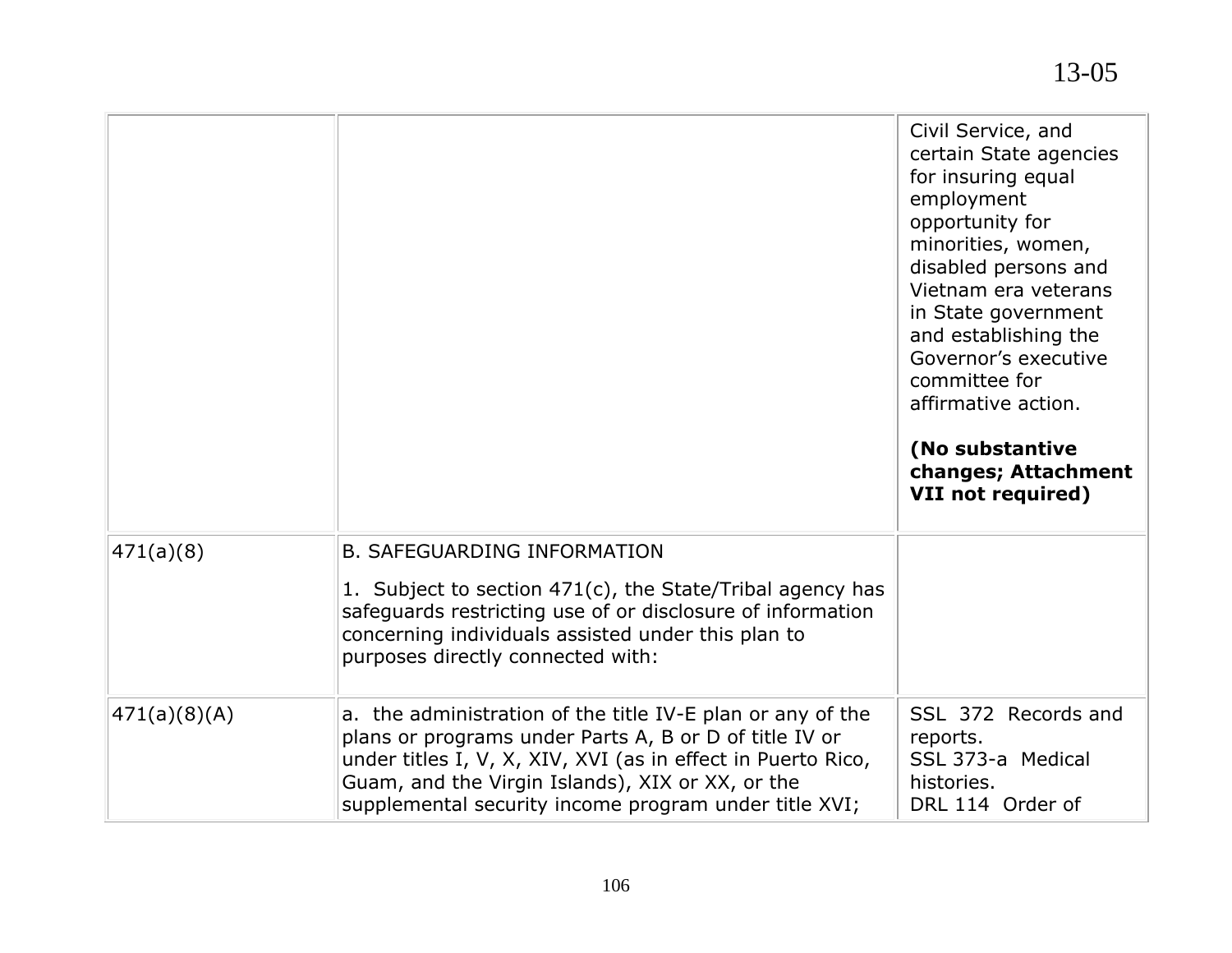|              | and                                                                                                                                                       | adoption.<br>18 NYCRR Part 357<br>Confidential nature of<br>records.<br>18 NYCRR 431.7<br>Standards for access to<br>and disclosure of<br>confidential HIV-related<br>information.<br>18 NYCRR Part 465<br>Confidentiality of<br>information collected<br>by the child care<br>review service.<br>18 NYCRR 466.4<br>Confidentiality<br>(CONNECTIONS). |
|--------------|-----------------------------------------------------------------------------------------------------------------------------------------------------------|-------------------------------------------------------------------------------------------------------------------------------------------------------------------------------------------------------------------------------------------------------------------------------------------------------------------------------------------------------|
| 471(a)(8)(B) | b. any investigation, prosecution, or criminal or civil<br>proceeding conducted in connection with the<br>administration of any such plan or program; and | SSL 372 Records and<br>reports.<br>SSL 373-a Medical<br>histories.<br>DRL 114 Order of<br>adoption.<br>18 NYCRR Part 357<br>Confidential nature of<br>records.<br>18 NYCRR 431.7<br>Standards for access to<br>and disclosure of                                                                                                                      |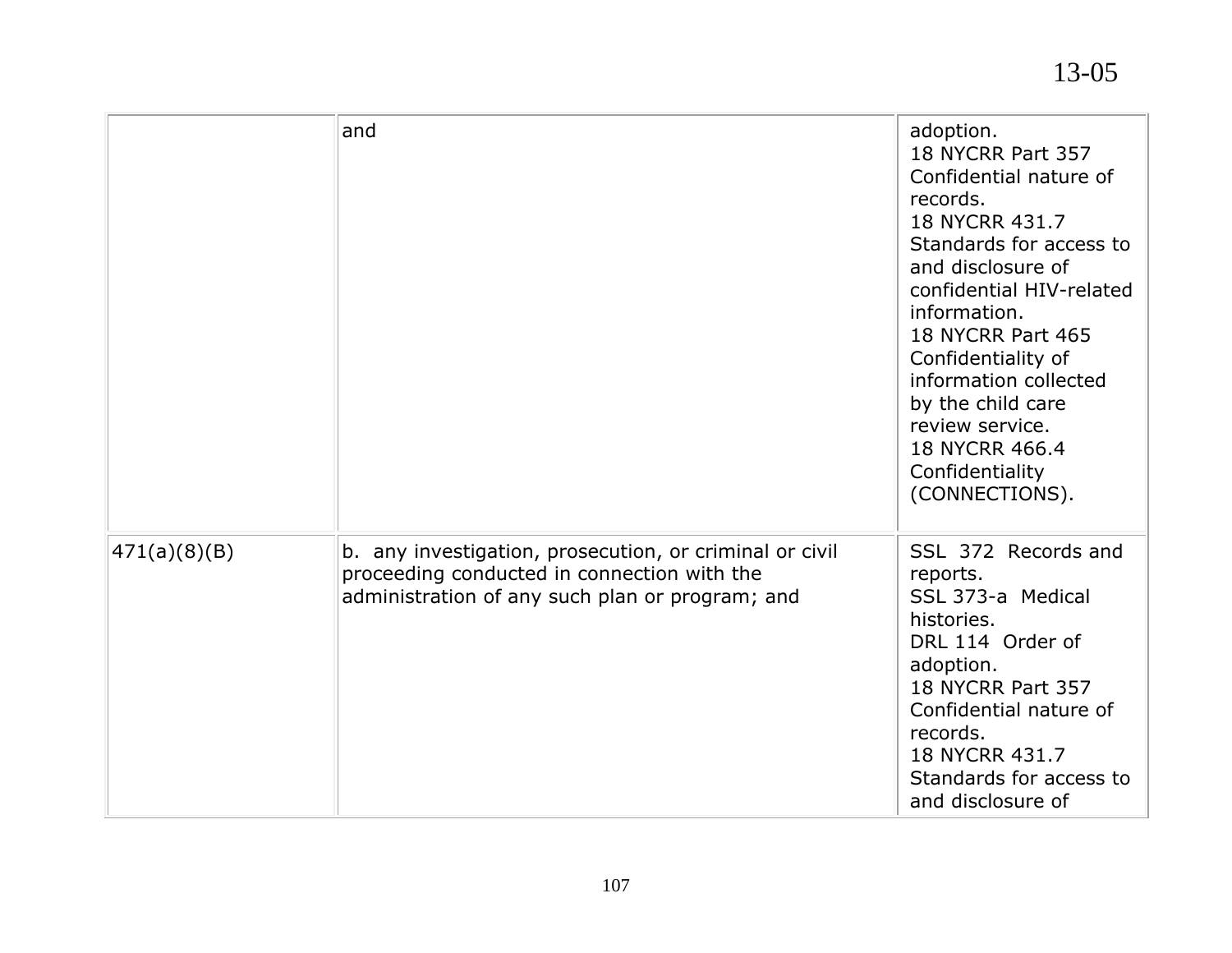|              |                                                                                                                                                                                                | confidential HIV-related<br>information.<br>18 NYCRR Part 465<br>Confidentiality of<br>information collected<br>by the child care<br>review service.<br>18 NYCRR 466.4<br>Confidentiality<br>(CONNECTIONS).                                                                                                                                                                                                |
|--------------|------------------------------------------------------------------------------------------------------------------------------------------------------------------------------------------------|------------------------------------------------------------------------------------------------------------------------------------------------------------------------------------------------------------------------------------------------------------------------------------------------------------------------------------------------------------------------------------------------------------|
| 471(a)(8)(C) | c. the administration of any other Federal or federally<br>assisted program which provides assistance (in-cash or<br>in-kind) or services directly to individuals on the basis of<br>need; and | SSL 372 Records and<br>reports.<br>SSL 373-a Medical<br>histories.<br>DRL 114 Order of<br>adoption.<br>18 NYCRR Part 357<br>Confidential nature of<br>records.<br>18 NYCRR 431.7<br>Standards for access to<br>and disclosure of<br>confidential HIV-related<br>information.<br>18 NYCRR Part 465<br>Confidentiality of<br>information collected<br>by the child care<br>review service.<br>18 NYCRR 466.4 |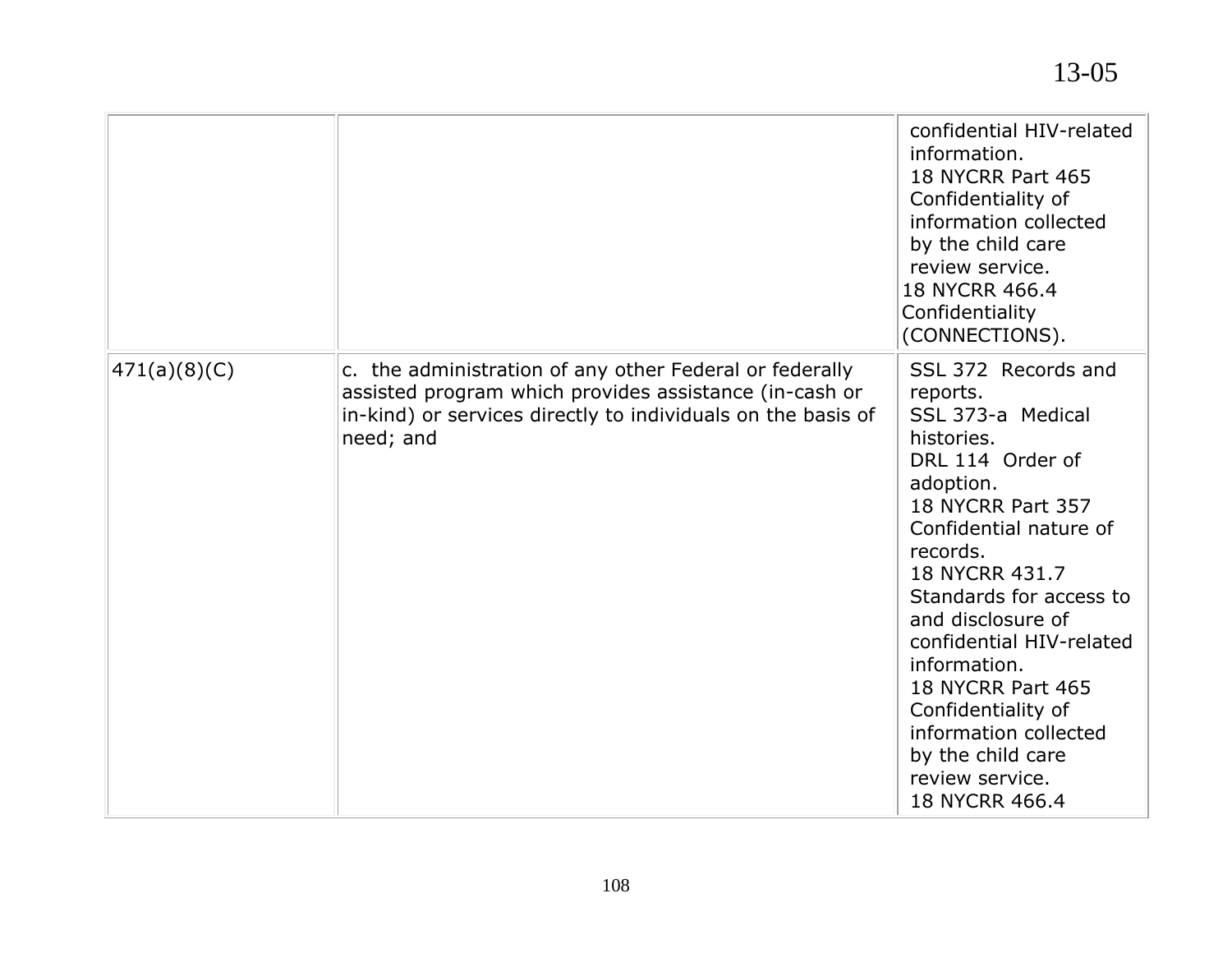|              |                                                                                                                                                                                                           | Confidentiality<br>(CONNECTIONS).                                                                                                                                                                                                                                                                                                                                                                                                               |
|--------------|-----------------------------------------------------------------------------------------------------------------------------------------------------------------------------------------------------------|-------------------------------------------------------------------------------------------------------------------------------------------------------------------------------------------------------------------------------------------------------------------------------------------------------------------------------------------------------------------------------------------------------------------------------------------------|
| 471(a)(8)(D) | d. any audit or similar activity conducted in connection<br>with the administration of any such plan or program by<br>any governmental agency authorized by law to conduct<br>such audit or activity; and | SSL 372 Records and<br>reports.<br>SSL 373-a Medical<br>histories.<br>DRL 114 Order of<br>adoption.<br>18 NYCRR Part 357<br>Confidential nature of<br>records.<br>18 NYCRR 431.7<br>Standards for access to<br>and disclosure of<br>confidential HIV-related<br>information.<br>18 NYCRR Part 465<br>Confidentiality of<br>information collected<br>by the child care<br>review service.<br>18 NYCRR 466.4<br>Confidentiality<br>(CONNECTIONS). |
| 471(a)(9)    | e. the disclosure of information pursuant to $471(a)(9)$ to<br>appropriate authorities with respect to known or<br>suspected child abuse or neglect.                                                      | <b>SSL Title 6 of Article 6</b><br><b>Child protective</b><br>services.                                                                                                                                                                                                                                                                                                                                                                         |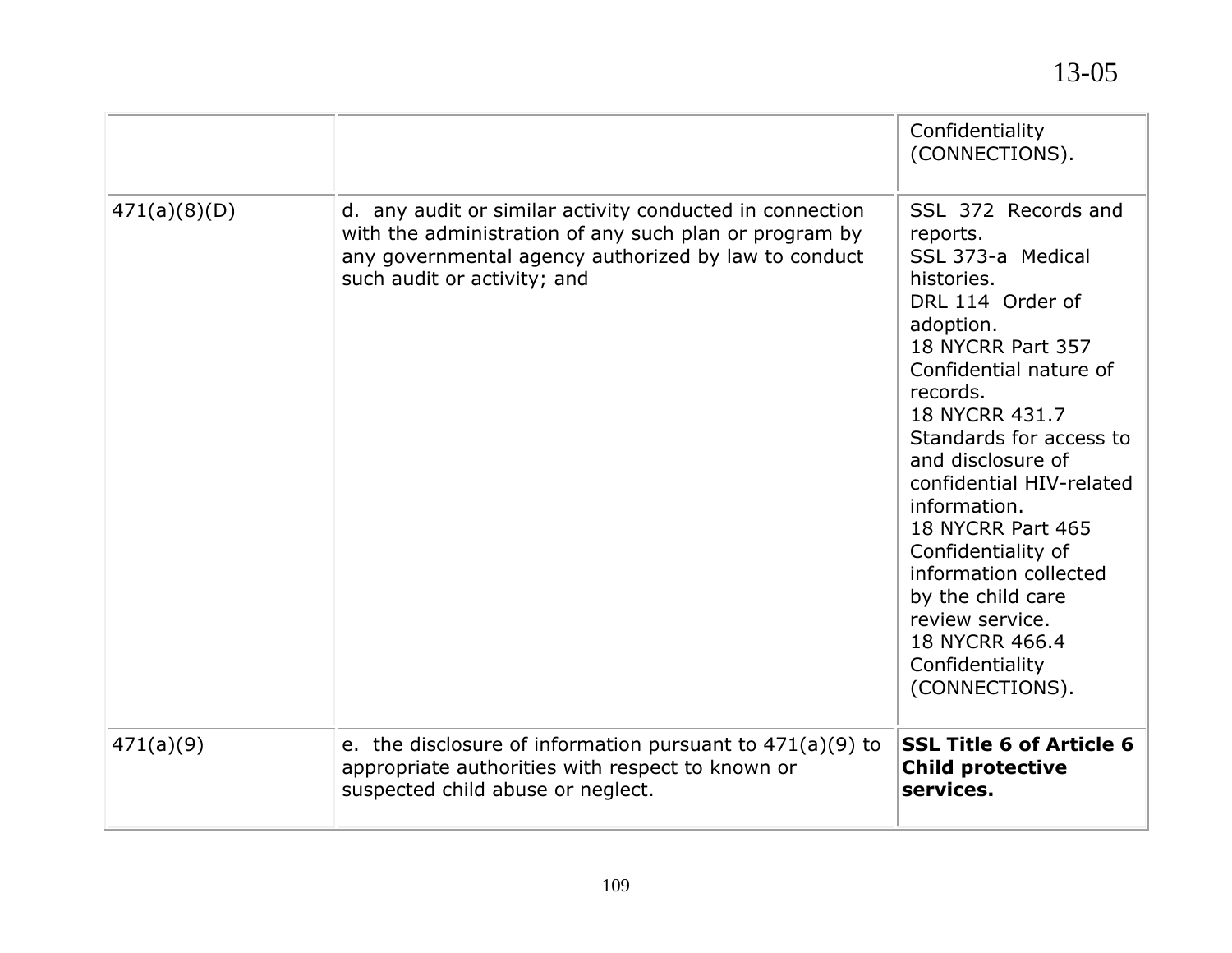|              |                                                                                                                                                                                                                                                                                                                                                                                                                                              | SSL 496 Confidentiality.<br>18 NYCRR 441.8 Abuse<br>or Maltreatment of<br>Children.                                                                                                                                                                                                                                                                                                                                                                                                    |
|--------------|----------------------------------------------------------------------------------------------------------------------------------------------------------------------------------------------------------------------------------------------------------------------------------------------------------------------------------------------------------------------------------------------------------------------------------------------|----------------------------------------------------------------------------------------------------------------------------------------------------------------------------------------------------------------------------------------------------------------------------------------------------------------------------------------------------------------------------------------------------------------------------------------------------------------------------------------|
| 471(a)(8)(E) | 2. The safeguards provided will prohibit disclosure to:<br>a. any individuals or entities not included in paragraph 1<br>above; and<br>b. any committee or legislative body (other than an<br>agency referred to in section $471(a)(8)(D)$ with respect to<br>an activity referred to in such clause) of any information<br>which identifies by name or address any applicant for or<br>recipient of assistance under title IV-E of the Act. | SSL 372 Records and<br>reports.<br>SSL 373-a Medical<br>histories.<br><b>SSL 422 Statewide</b><br>central register of child<br>abuse and<br>maltreatment.<br>DRL 114 Order of<br>adoption.<br>18 NYCRR Part 357<br>Confidential nature of<br>records.<br>18 NYCRR 431.7<br>Standards for access to<br>and disclosure of<br>confidential HIV-related<br>information.<br><b>18 NYCRR Part 465</b><br>Confidentiality of<br>information collected by<br>the child care review<br>service. |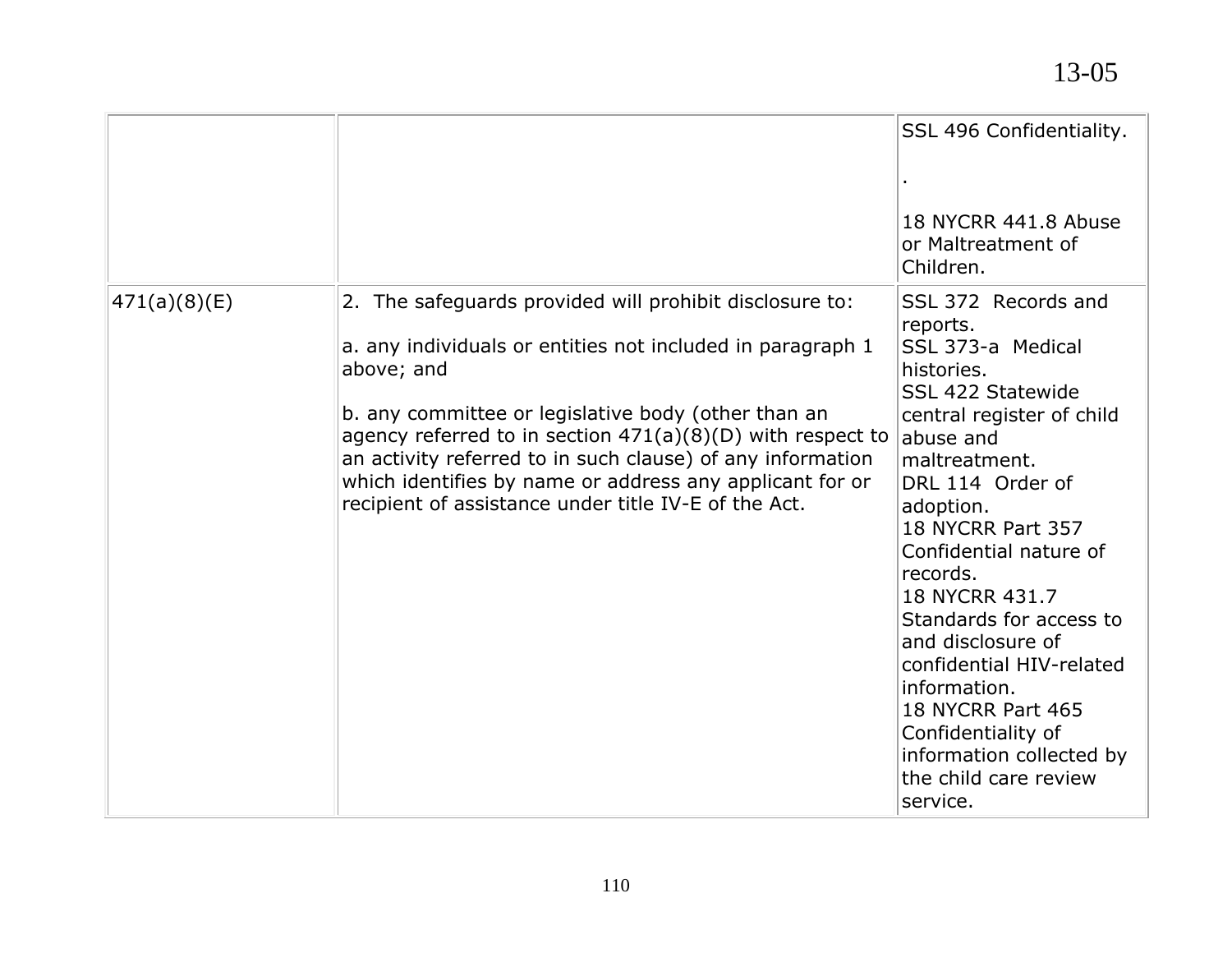|                    |                                                                                                                                                                                                                                                                                                                                                                                                                                                                                                    | 18 NYCRR 466.4<br>Confidentiality<br>(CONNECTIONS).                                                                                                                                                                                                                                                                                                        |
|--------------------|----------------------------------------------------------------------------------------------------------------------------------------------------------------------------------------------------------------------------------------------------------------------------------------------------------------------------------------------------------------------------------------------------------------------------------------------------------------------------------------------------|------------------------------------------------------------------------------------------------------------------------------------------------------------------------------------------------------------------------------------------------------------------------------------------------------------------------------------------------------------|
| 471(a)(20)(B)(iii) | 3. The State/Tribal agency shall have in place safeguards<br>to prevent the unauthorized disclosure of information in<br>any child abuse and neglect registry maintained by the<br>State/Tribe, and to prevent any such information<br>obtained pursuant to section 471(a)(20)(B) from being<br>used for a purpose other than the conducting of<br>background checks in foster and adoptive placement<br>cases.                                                                                    | 18 NYCRR 421.16 (p)<br>Adoption study criteria.<br>18 NYCRR 443.2 (i)<br>Authorized agency<br>operating requirements.                                                                                                                                                                                                                                      |
| 471(c)             | 4. In the use of child welfare records in court<br>proceedings, section $471(a)(8)$ of the Act shall not be<br>construed to limit the flexibility of a State/Tribe in<br>determining policies relating to public access to court<br>proceedings to determine child abuse and neglect or<br>other court hearings held pursuant to title IV-B or title IV-<br>E of the Act, except that such policies shall, at a<br>minimum, ensure the safety and well-being of the child,<br>parents, and family. | SSL 372 Records and<br>reports.<br>SSL 373-a Medical<br>histories.<br>DRL 114 Order of<br>adoption.<br>18 NYCRR Part 357<br>Confidential nature of<br>records.<br>18 NYCRR 431.7<br>Standards for access to<br>and disclosure of<br>confidential HIV-related<br>information.<br><b>18 NYCRR Part 465</b><br>Confidentiality of<br>information collected by |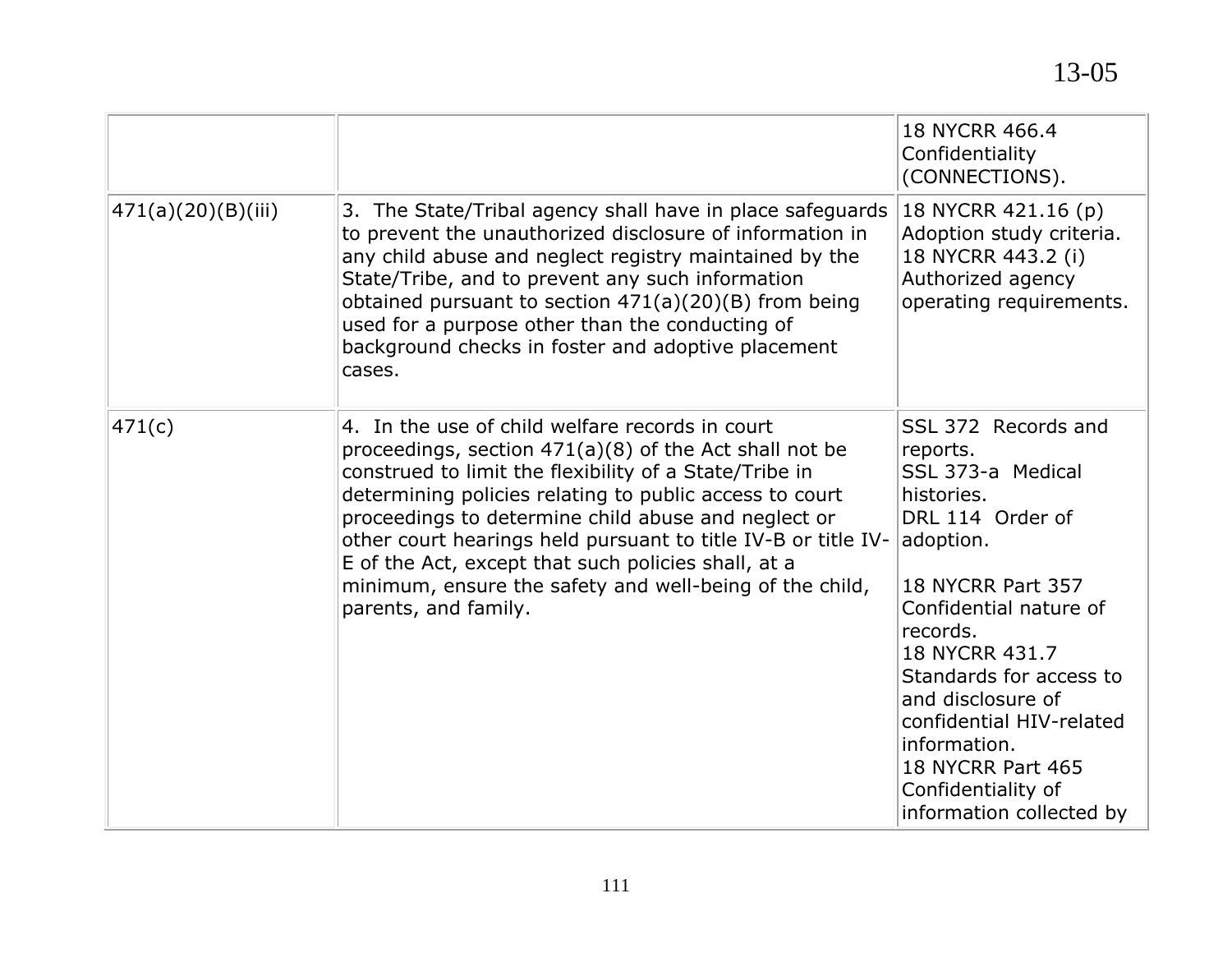|           |                                                                                                                                                                                                                                                                                                                                                                                                                      | the child care review<br>service.<br>18 NYCRR 466.4<br>Confidentiality<br>(CONNECTIONS).                                                                                                        |
|-----------|----------------------------------------------------------------------------------------------------------------------------------------------------------------------------------------------------------------------------------------------------------------------------------------------------------------------------------------------------------------------------------------------------------------------|-------------------------------------------------------------------------------------------------------------------------------------------------------------------------------------------------|
| 471(a)(6) | C. REPORTING<br>The State/Tribal agency makes reports in such form and<br>containing such information on the title IV-E program as<br>are required by the Secretary of the Department of<br>Health and Human Services (HHS), and the State/Tribal<br>agency will comply with such provisions as the Secretary<br>may from time to time find necessary to assure the<br>correctness and verification of such reports. | SSL 406 Department of<br>social welfare<br>designated as state<br>agency.<br>SSL 407 Powers of<br>department of social<br>welfare.<br>Chapter 436 of the Laws<br>of 1997                        |
| 471(a)(7) | D. MONITORING<br>The State/Tribal agency monitors and conducts<br>evaluations of activities carried out in the title IV-E<br>program.                                                                                                                                                                                                                                                                                | SSL 20 Powers and<br>duties of the<br>department.<br>SSL 34 General powers<br>and duties of the<br>commissioner.<br>SSL 153-a<br>Reimbursement for<br>services to social<br>services districts. |
| 1355.30   | E. APPLICABILITY OF DEPARTMENT-WIDE REGULATIONS<br>The State/Tribal agency will comply with all of the<br>requirements of applicable regulations.                                                                                                                                                                                                                                                                    | <b>SSL 153</b><br>Reimbursement and<br>advances by the state.<br>SSL 153-k Funding for                                                                                                          |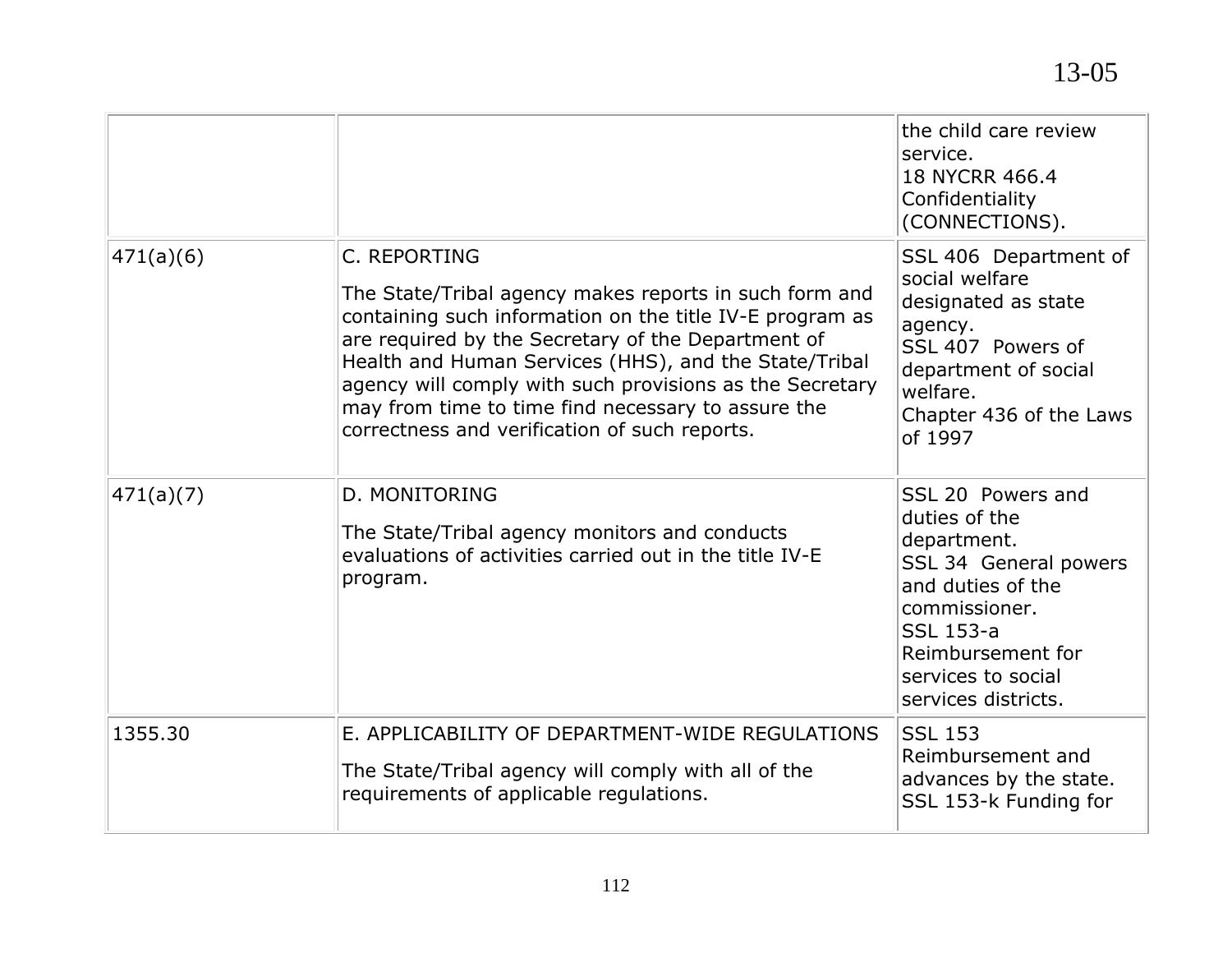|                                        |                                                                                                                                                                                         | children and family<br>services.<br>SSL 406 Department<br>of social welfare<br>designated as state<br>agency.<br>SSL 407 Powers of<br>department of social<br>welfare.<br>Chapter 436 of the Laws<br>of 1997<br>18 NYCRR Part 426<br>Title IV-E foster care<br>and adoption<br>assistance. |
|----------------------------------------|-----------------------------------------------------------------------------------------------------------------------------------------------------------------------------------------|--------------------------------------------------------------------------------------------------------------------------------------------------------------------------------------------------------------------------------------------------------------------------------------------|
| 13565.21(c)                            | F. AVAILABILITY OF PLANS<br>Plans and amendments for titles IV-E and IV-B are made<br>available by the State/Tribal agency for public review and<br>inspection.                         | Sections 84-90 of the<br>Public Officer's Law.<br>18 NYCRR Part 340<br>Public access to<br>department records<br>under freedom of<br>information law.                                                                                                                                      |
| 1355.33(b)<br>1355.33(e)<br>1355.35(a) | G. OPPORTUNITY FOR PUBLIC INSPECTION OF CFSR<br><b>MATERIALS</b><br>The State agency makes available for public review and<br>inspection all statewide assessments, report of findings, | Sections 84-90 of the<br>Public Officer's Law.<br>18 NYCRR Part 340<br>Public access to                                                                                                                                                                                                    |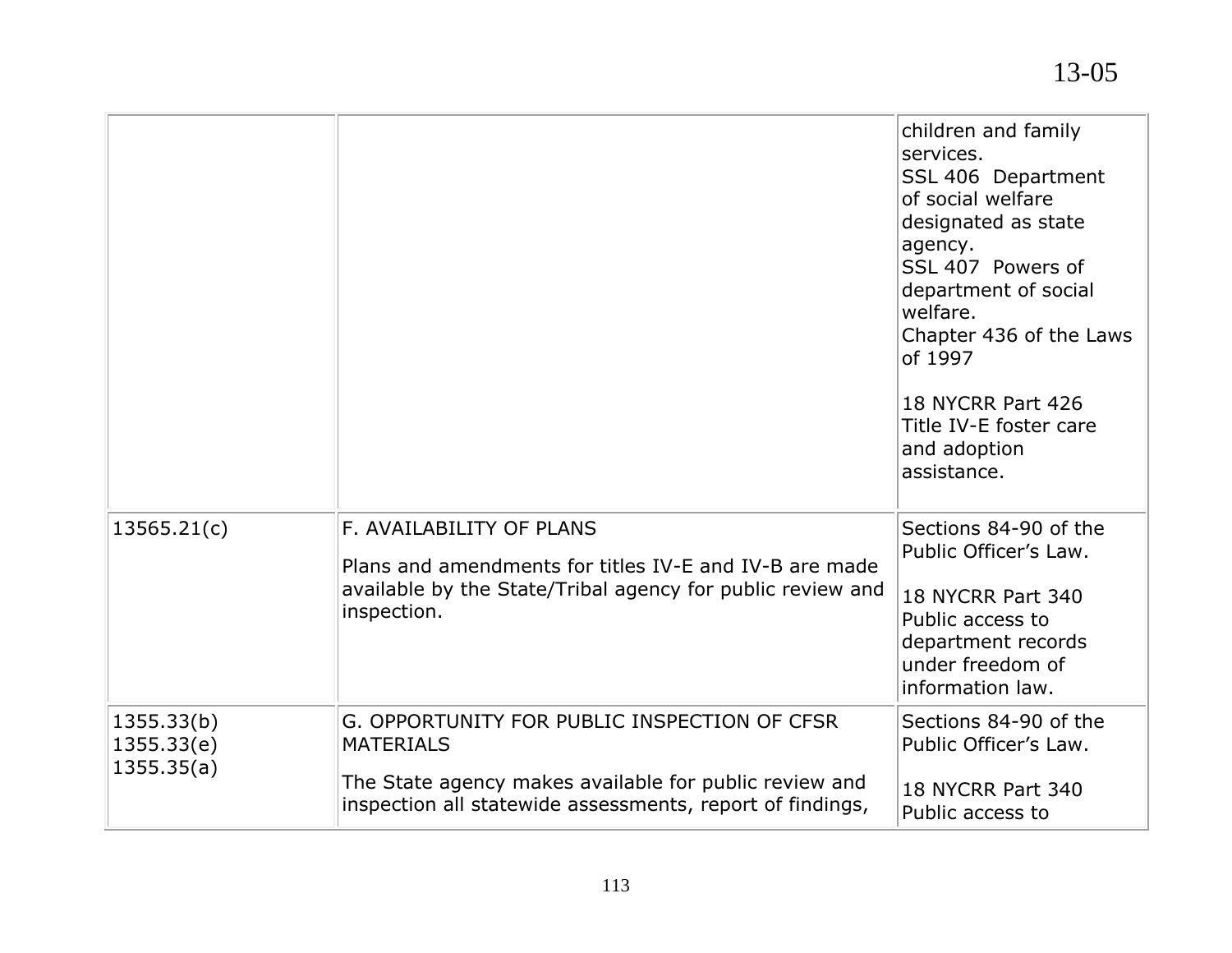|            | and program improvement plans developed as a result of<br>a full or partial child and family services review.<br>(Not applicable to Tribes.)                                                                                                                                                                                                                                                                                                                                                                                                                                                                                                                                                                                                                                                                         | department records<br>under freedom of<br>information law. |
|------------|----------------------------------------------------------------------------------------------------------------------------------------------------------------------------------------------------------------------------------------------------------------------------------------------------------------------------------------------------------------------------------------------------------------------------------------------------------------------------------------------------------------------------------------------------------------------------------------------------------------------------------------------------------------------------------------------------------------------------------------------------------------------------------------------------------------------|------------------------------------------------------------|
| 471(a)(32) | H. NEGOTIATION WITH INDIAN TRIBES.<br>The State negotiates in good faith with any Indian tribe,<br>tribal organization or tribal consortium in the State that<br>requests to develop an agreement with the State to<br>administer all or part of the program on behalf of Indian<br>children who are under the authority of the tribe,<br>organization, or consortium, including foster care<br>maintenance payments on behalf of children who are<br>placed in State or tribally licensed foster family homes,<br>adoption assistance payments, and, if the State has<br>elected to provide such payments, kinship guardianship<br>assistance payments under section 473(d), and tribal<br>access to resources for administration, training, and data<br>collection under title IV-E.<br>(Not applicable to Tribes) | SSL 39 Indian affairs.                                     |

| <b>Federal</b><br>Regulatory/<br><b>Statutory</b><br><b>References</b> | <b>Requirement</b>                                                 | <b>State Regulatory,</b><br><b>Statutory, and Policy</b><br><b>References and</b><br><b>Citations for Each</b> |
|------------------------------------------------------------------------|--------------------------------------------------------------------|----------------------------------------------------------------------------------------------------------------|
|                                                                        | <b>SECTION 6. GUARDIANSHIP ASSISTANCE PROGRAM</b><br><b>OPTION</b> |                                                                                                                |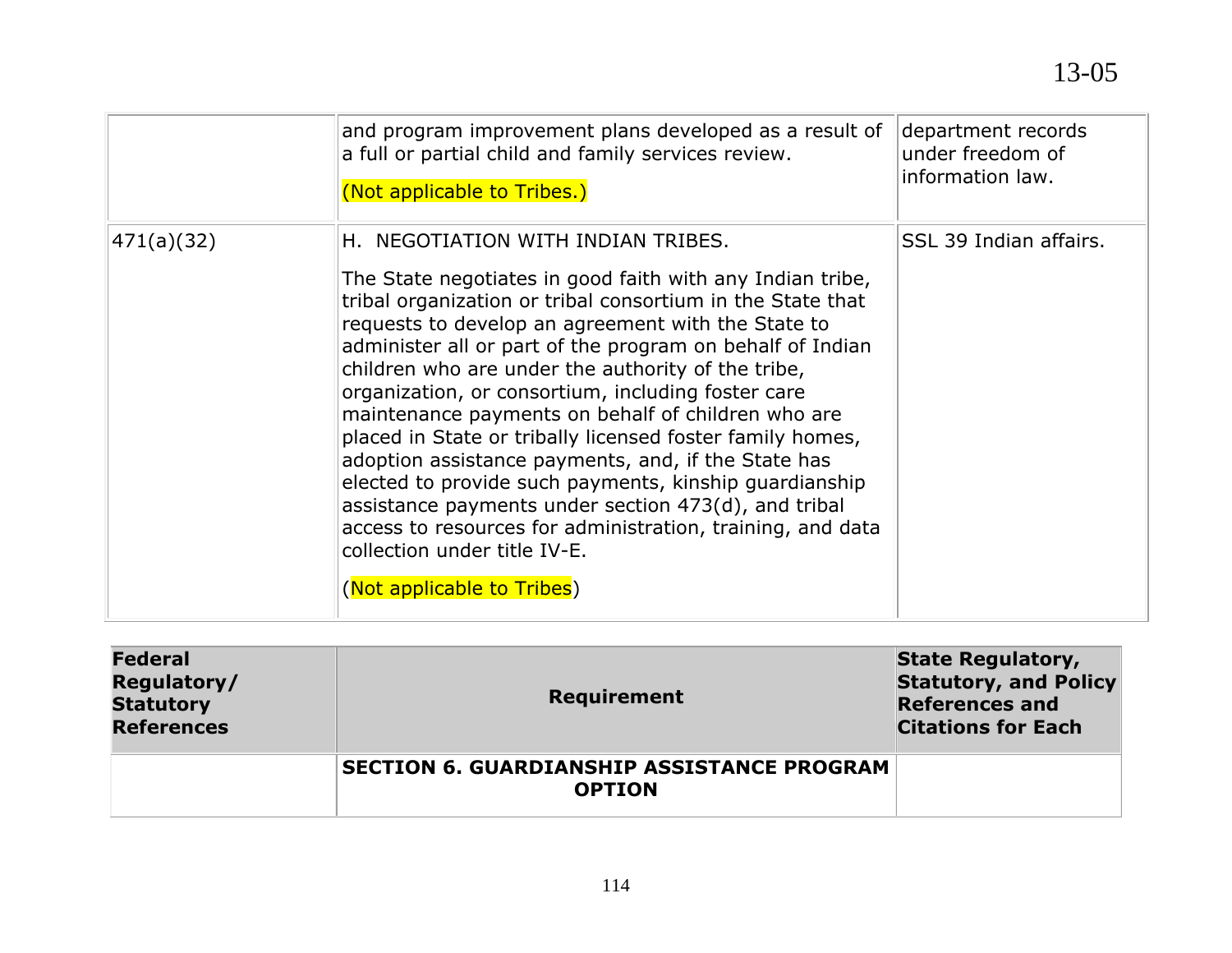| 473(d)(3)(A) | A. ELIGIBILITY<br>1. A child is eligible for a kinship guardianship assistance<br>payment if the State/Tribal agency determines that:                                                                                          | SSL 458-a-458-f<br>Kinship guardianship<br>assistance program.   |
|--------------|--------------------------------------------------------------------------------------------------------------------------------------------------------------------------------------------------------------------------------|------------------------------------------------------------------|
|              | a. the child has been--                                                                                                                                                                                                        | 18 NYCRR Part 436<br>Kinship guardianship<br>assistance program. |
|              | i. removed from his or her home pursuant to a<br>voluntary placement agreement or as a result of a judicial<br>determination to the effect that continuation in the home<br>would be contrary to the welfare of the child; and | 11-OCFS-ADM-03<br>Kinship<br>Guardianship                        |
|              | ii. eligible for foster care maintenance payments under<br>section 472 while residing for at least 6 consecutive<br>months in the home of the prospective relative quardian;                                                   | <b>Assistance Program</b><br>(KinGap)                            |
|              | b. being returned home or adopted are not appropriate<br>permanency options for the child;                                                                                                                                     |                                                                  |
|              | c. the child demonstrates a strong attachment to the<br>prospective relative quardian and the relative quardian has<br>a strong commitment to caring permanently for the child;<br>land                                        |                                                                  |
|              | d. with respect to a child who has attained 14 years of<br>age, the child has been consulted regarding the kinship<br>guardianship arrangement.                                                                                |                                                                  |
| 473(d)(3)(B) | 2. Siblings.<br>a. The child and any sibling of the eligible child may be<br>placed in the same kinship guardianship arrangement, in                                                                                           | SSL 458-a - 458-f<br>Kinship guardianship<br>assistance program. |
|              | accordance with section $471(a)(31)$ , if the State/Tribal<br>agency and the relative agree on the appropriateness of                                                                                                          | 18 NYCRR Part 436<br>Kinship guardianship                        |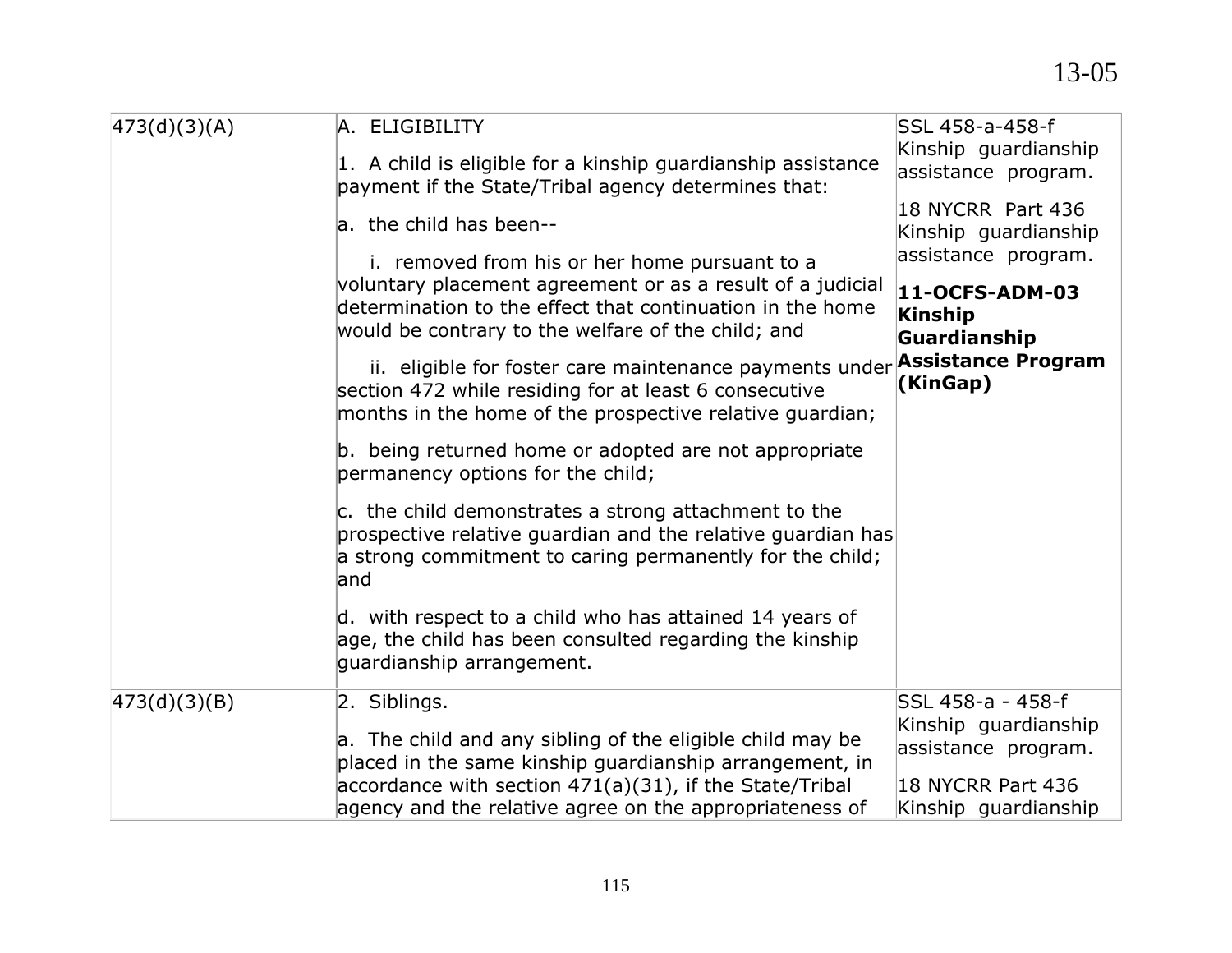|            | the arrangement for the siblings; and                                                                                                                                                                                                                  | assistance program'                                                                |
|------------|--------------------------------------------------------------------------------------------------------------------------------------------------------------------------------------------------------------------------------------------------------|------------------------------------------------------------------------------------|
|            | b. Kinship guardianship assistance payments may be paid 07-OCFS-INF-04<br>on behalf of each sibling so placed.                                                                                                                                         | Keeping Siblings<br>Connected: A White<br>Paper                                    |
|            |                                                                                                                                                                                                                                                        | 11-OCFS-ADM-03<br>Kinship<br>Guardianship<br><b>Assistance Program</b><br>(KinGap) |
| 471(a)(28) | <b>B. PAYMENTS</b><br>1. The State/Tribal agency provides kinship guardianship<br>assistance payments on behalf of children to grandparents                                                                                                            | <b>SSL 458-b</b><br>Kinship guardianship<br>assistance payments.                   |
|            | and other relatives who assume legal guardianship of the<br>child for whom they have cared as foster parents and for<br>whom they have committed to care on a permanent basis,<br>as provided in $473(d)$ .                                            | 18 NYCRR Part 436<br>Kinship guardianship<br>assistance program.                   |
|            |                                                                                                                                                                                                                                                        | 11-OCFS-ADM-03<br>Kinship<br>Guardianship<br><b>Assistance Program</b><br>(KinGap) |
| 473(d)(2)  | 2. A kinship guardianship assistance payment on behalf of SSL 458-b Kinship<br>a child shall not exceed the foster care maintenance<br>payment which would have been paid on behalf of the<br>child if the child had remained in a foster family home. | guardianship<br>assistance payments.<br>18 NYCRR 436.5                             |
|            |                                                                                                                                                                                                                                                        | Payment of kinship                                                                 |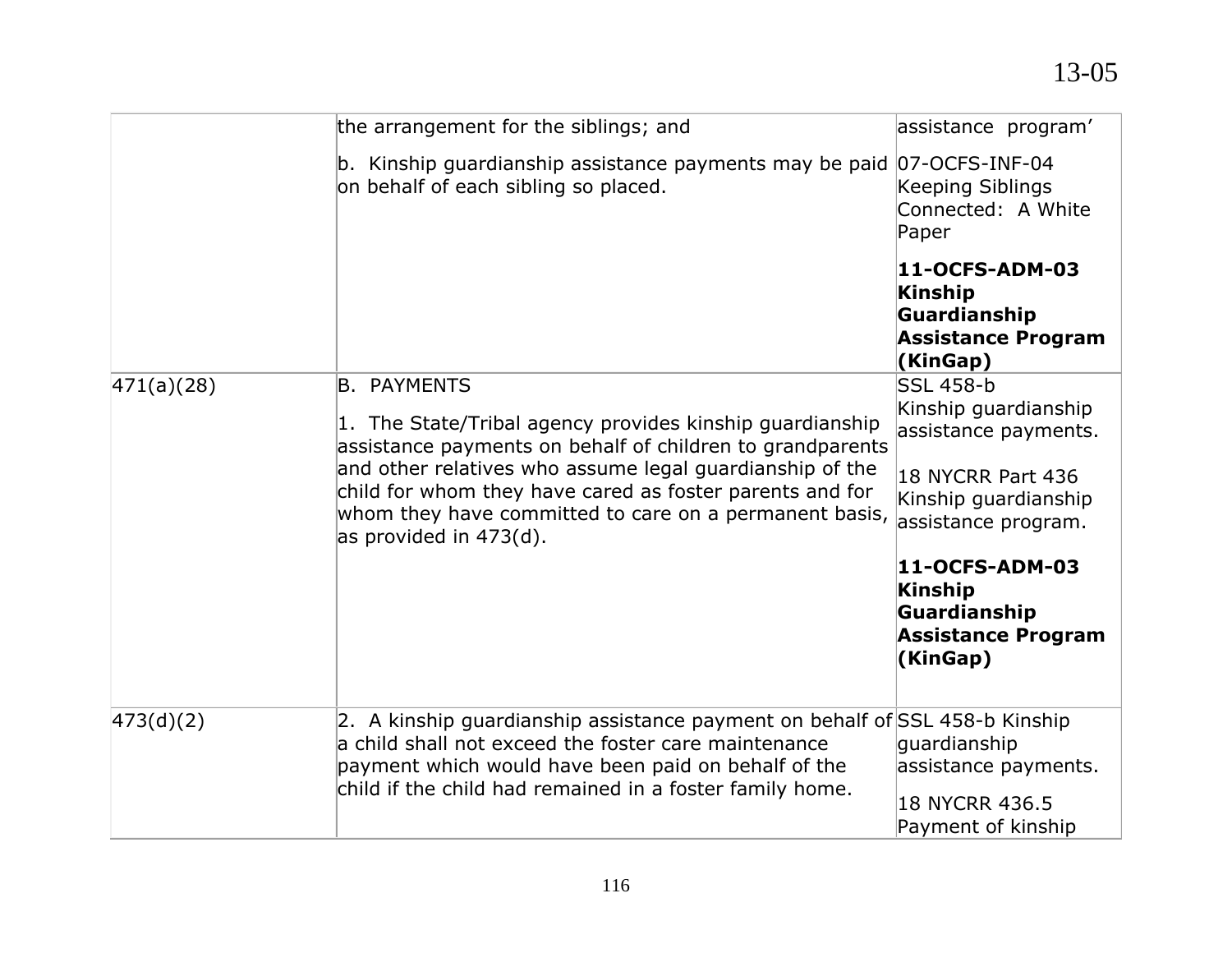|              |                                                                                                                                                                                                                        | guardianship<br>assistance.<br>11-OCFS-ADM-03<br>Kinship<br>Guardianship<br><b>Assistance</b><br>Program(KinGap) |
|--------------|------------------------------------------------------------------------------------------------------------------------------------------------------------------------------------------------------------------------|------------------------------------------------------------------------------------------------------------------|
| 473(a)(4)(A) | 3. Payments are terminated when the State/Tribal                                                                                                                                                                       | <b>SSL 458-b</b>                                                                                                 |
|              | agency determines that:                                                                                                                                                                                                | Kinship guardianship<br>assistance payments.                                                                     |
|              | a. the child has attained the age of 18, or such<br>greater age as the State/Tribal agency may elect<br>under section 475(8)(B)(iii); or                                                                               | 18 NYCRR 436.5<br>Payment of kinship<br>guardianship                                                             |
|              | b. the child has attained 21 years of age, and the<br>child has a mental or physical disability which<br>warrants the continuation of assistance to age 21;                                                            | assistance.<br>11-OCFS-ADM-03                                                                                    |
|              | or                                                                                                                                                                                                                     | <b>Kinship</b><br>Guardianship                                                                                   |
|              | c. the child has not attained 18 year of age, and the<br>relative guardians are no longer legally responsible<br>for the support of the child; or                                                                      | Assistance<br>Program(KinGap)                                                                                    |
|              | d. the child is no longer receiving any support from<br>the relative guardians.                                                                                                                                        |                                                                                                                  |
| 473(a)(4)(B) | 4. The relative guardians are required to inform the<br><b>State/Tribal agency of circumstances that would</b><br>make them ineligible for guardianship assistance<br>payments or eligible for guardianship assistance | <b>SSL 458-b</b><br>Kinship guardianship<br>assistance payments.                                                 |
|              | payments in a different amount.                                                                                                                                                                                        | 18 NYCRR 436.4                                                                                                   |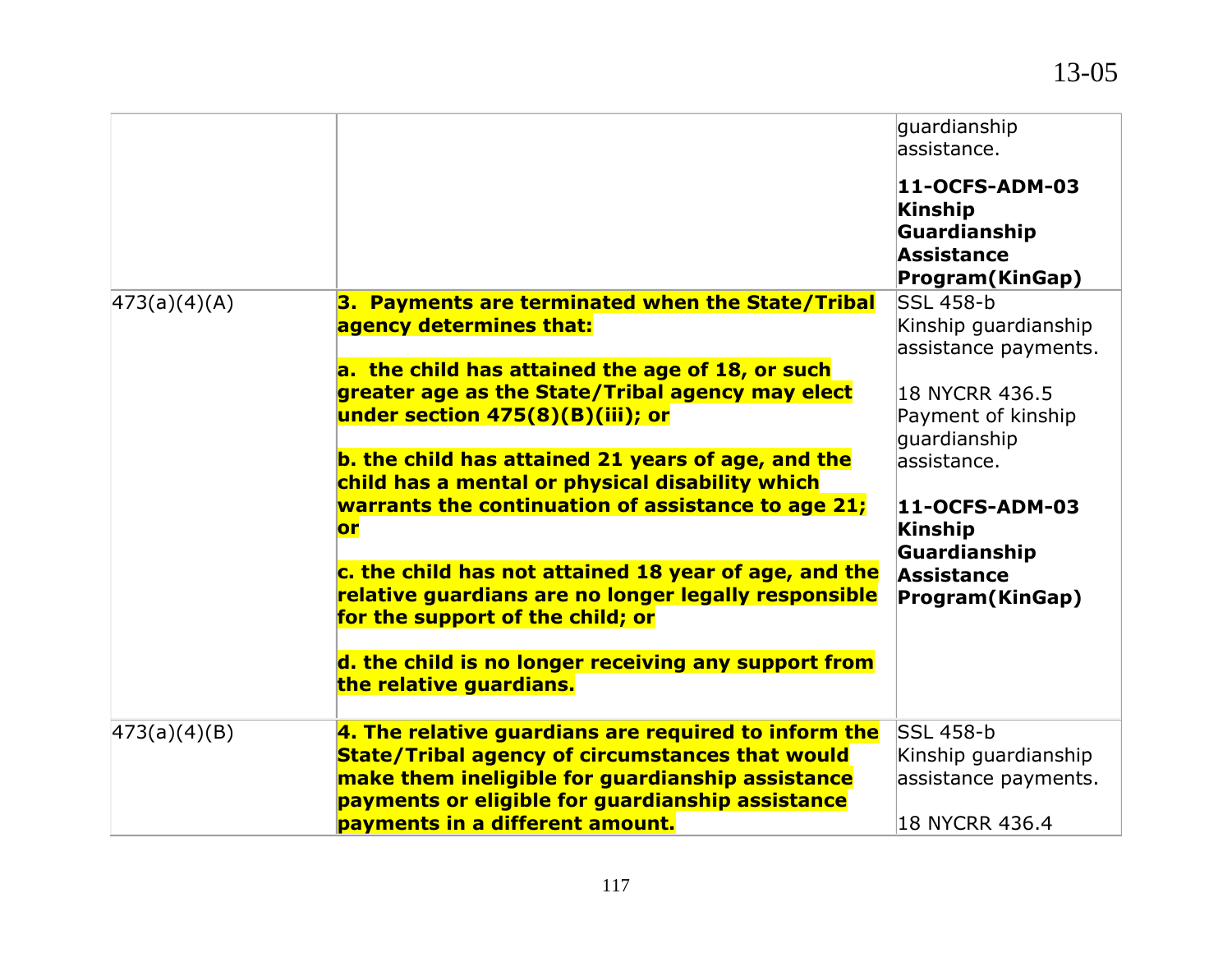|                                    |                                                                                                                                                                                                                                                                                                                                                                                                                                                                                                                                                                                                                                                                                                                                                                                                                                                                     | Kinship guardianship<br>assistance and<br>nonrecurring<br>guardianship expenses<br>agreement.<br>11-OCFS-ADM-03<br>Kinship<br>Guardianship<br><b>Assistance Program</b><br>(KinGap)                                                        |
|------------------------------------|---------------------------------------------------------------------------------------------------------------------------------------------------------------------------------------------------------------------------------------------------------------------------------------------------------------------------------------------------------------------------------------------------------------------------------------------------------------------------------------------------------------------------------------------------------------------------------------------------------------------------------------------------------------------------------------------------------------------------------------------------------------------------------------------------------------------------------------------------------------------|--------------------------------------------------------------------------------------------------------------------------------------------------------------------------------------------------------------------------------------------|
| $ 473(d)(1)(B)$ &<br> 473(d)(1)(C) | 5. The agreement must specify, at a minimum-<br>a. the amount of, and manner in which, each kinship<br>guardianship assistance payment will be provided under<br>the agreement, and the manner in which the payment<br>may be adjusted periodically, in consultation with the<br>relative guardian, based on the circumstances of the<br>relative quardian and the needs of the child;<br>b. the additional services and assistance that the child<br>and relative guardian will be eligible for under the<br>agreement;<br>c. the procedure by which the relative guardian may apply <b>Guardianship</b><br>for additional services as needed;<br>d. that the State/Tribal agency will pay the total cost of<br>nonrecurring expenses associated with obtaining legal<br>quardianship of the child, to the extent the total cost does<br>not exceed $$2,000$ ; and | SSL 458-b Kinship<br>guardianship<br>assistance payments.<br>18 NYCRR 436.4<br>Kinship guardianship<br>assistance and<br>nonrecurring<br>quardianship expenses<br>agreement.<br>11-OCFS-ADM-03<br>Kinship<br>Assistance<br>Program(KinGap) |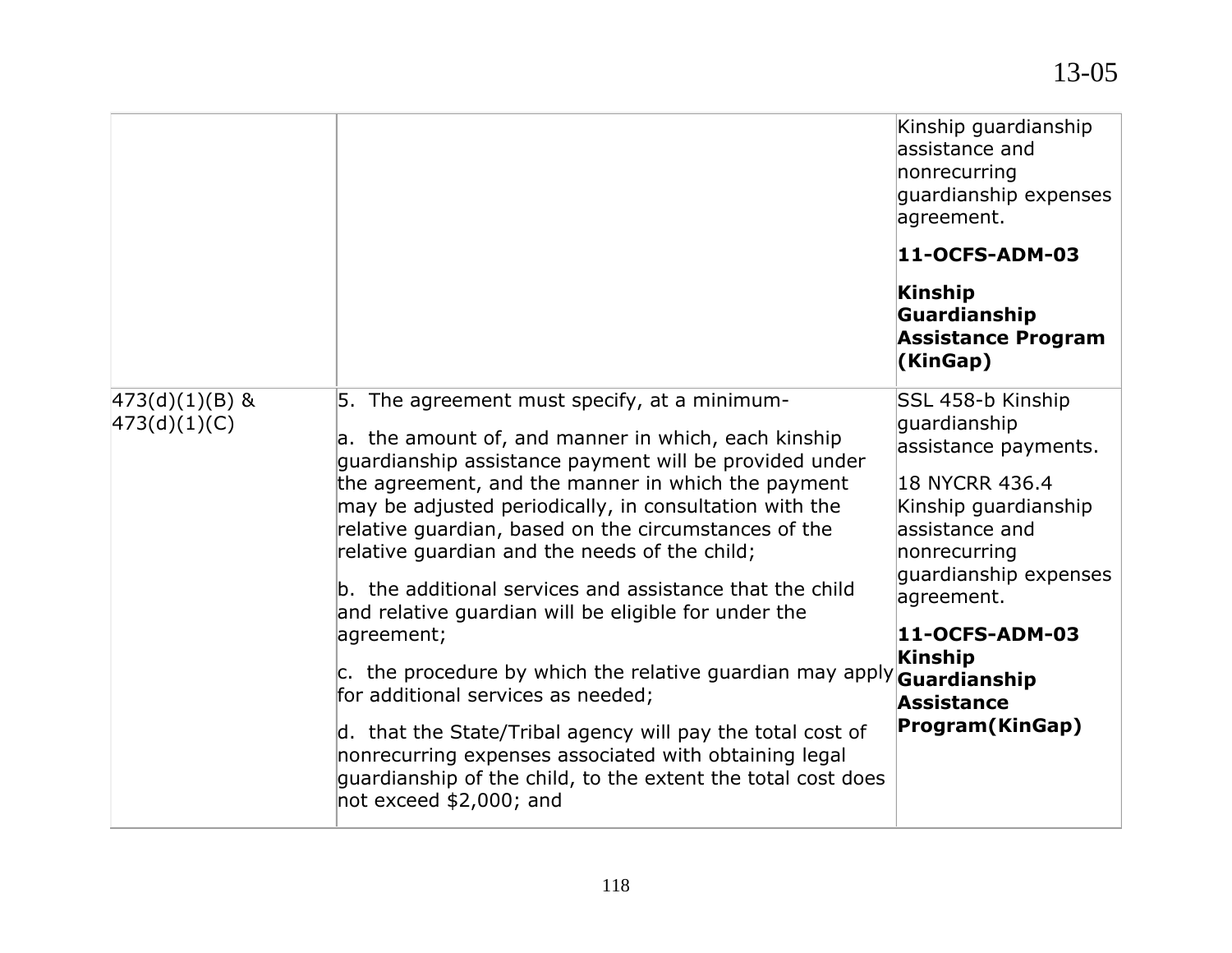|                                                   | e. that the agreement shall remain in effect without<br>regard to the State/Tribal service area residency of the<br>relative guardian.                                                                                                                                                                                                                                                                                                                                                                                                                                |                                                                                                                                                                                                                   |
|---------------------------------------------------|-----------------------------------------------------------------------------------------------------------------------------------------------------------------------------------------------------------------------------------------------------------------------------------------------------------------------------------------------------------------------------------------------------------------------------------------------------------------------------------------------------------------------------------------------------------------------|-------------------------------------------------------------------------------------------------------------------------------------------------------------------------------------------------------------------|
| 471(a)(20)(C)                                     | D. SAFETY<br>State/Tribal agency provides procedures for criminal<br>records checks, including fingerprint-based checks of<br>national crime information databases (as defined in section 18 NYCRR 436.3<br>534(e)(3)(A) of title 28, United States Code), on any<br>relative guardian, and for checks described in 471(a)(20)<br>on any relative guardian and any other adult living in the<br>home of any relative guardian, before the relative<br>guardian may receive kinship guardianship assistance<br>payments on behalf of the child under this plan option. | SSL 458-b Kinship<br>guardianship<br>assistance payments.<br>Eligibility for kinship<br>guardianship<br>lassistance.<br>11-OCFS-ADM-03<br><b>Kinship</b><br>Guardianship<br><b>Assistance Program</b><br>(KinGap) |
| $ 473(b)(1)$ to $(4)$ ;<br> 479B(c)(1)(C)(ii)(II) | E. MEDICAID AND SOCIAL SERVICES<br>For the purposes of titles XIX and XX, any eligible child for<br>whom there is a kinship guardianship assistance payment<br>being made under section 473(d) is deemed to be a<br>dependent child as defined in 406 of the Act and is<br>deemed to be a recipient of AFDC under part A of title IV<br>of the Act (as in effect 7/16/96) in the State in which such<br>child resides.                                                                                                                                                | SSL 458-d Medical<br>subsidy.<br>18 NYCRR 436.8<br>Medical<br>assistance/medical<br>subsidy.<br>11-OCFS-ADM-03<br><b>Kinship</b><br>Guardianship<br><b>Assistance Program</b><br>(KinGap)                         |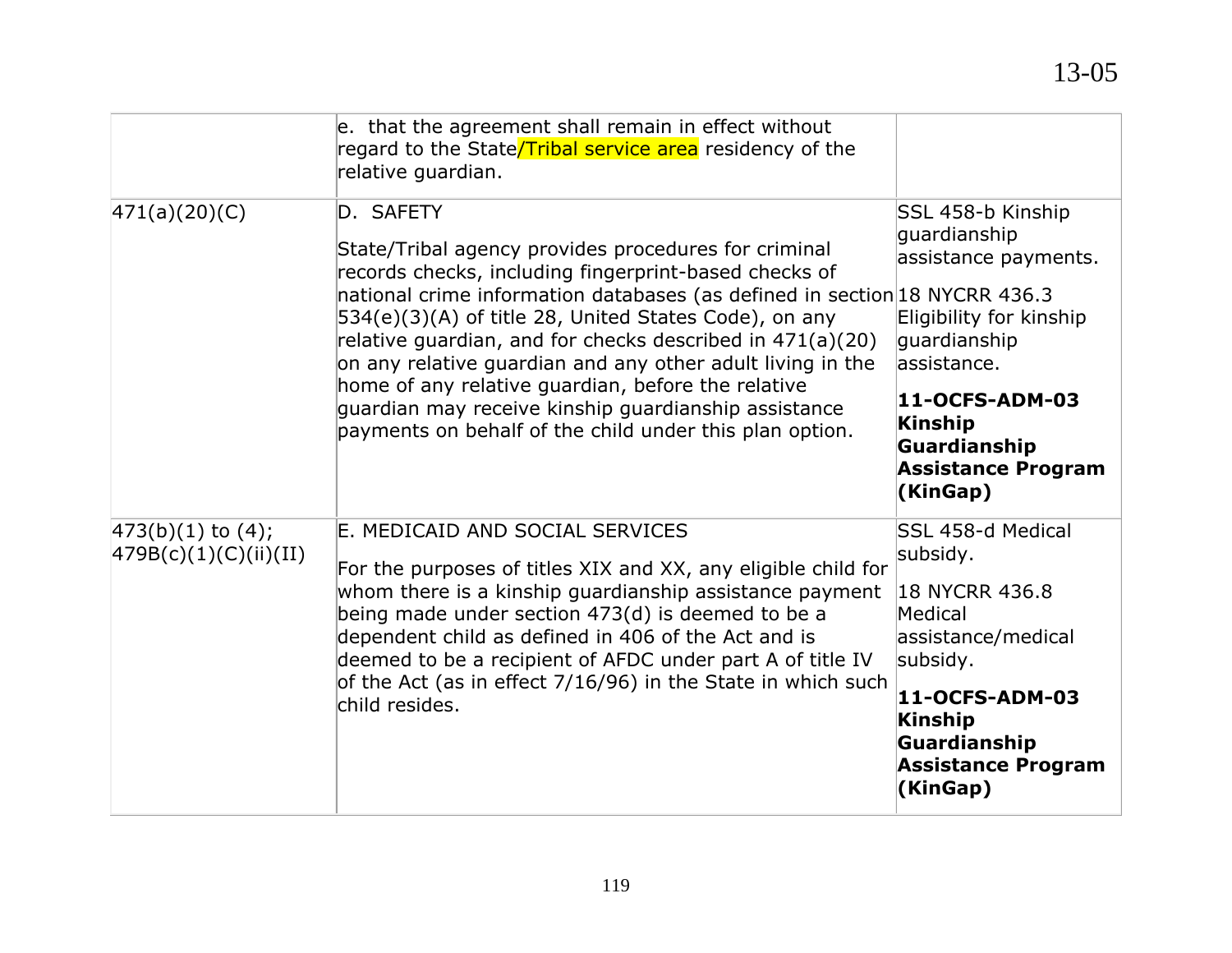| 471(a)    | F. TITLE IV-E GUARDIANSHIP ASSISTANCE PROGRAM<br>PLAN REQUIREMENTS                                                                                                     | SSL 17 Powers and<br>duties of the<br>commissioner.                       |
|-----------|------------------------------------------------------------------------------------------------------------------------------------------------------------------------|---------------------------------------------------------------------------|
|           | 1. Title IV-E plan requirements 471(a)(2) through (9),<br>(12), (13), (20)(C), (25), (26), and (28) through (32) are<br>applicable to the guardian assistance program. | SSL 20 Powers and<br>duties of the<br>department.                         |
|           |                                                                                                                                                                        | <b>SSL 34 General</b><br>powers of the -<br>commissioner.                 |
|           |                                                                                                                                                                        | SSL 406 Department<br>of social welfare<br>designated as state<br>agency. |
|           |                                                                                                                                                                        | SSL 407 Powers of<br>department of social<br>welfare.                     |
|           |                                                                                                                                                                        | Chapter 436 of the<br>Laws of 1997                                        |
|           |                                                                                                                                                                        | 11-OCFS-ADM-03                                                            |
|           |                                                                                                                                                                        | <b>Kinship</b><br>Guardianship<br><b>Assistance Program</b><br>(KinGap)   |
| 475(1)(F) | 2. Case plan requirements.                                                                                                                                             | 18 NYCRR 428.5                                                            |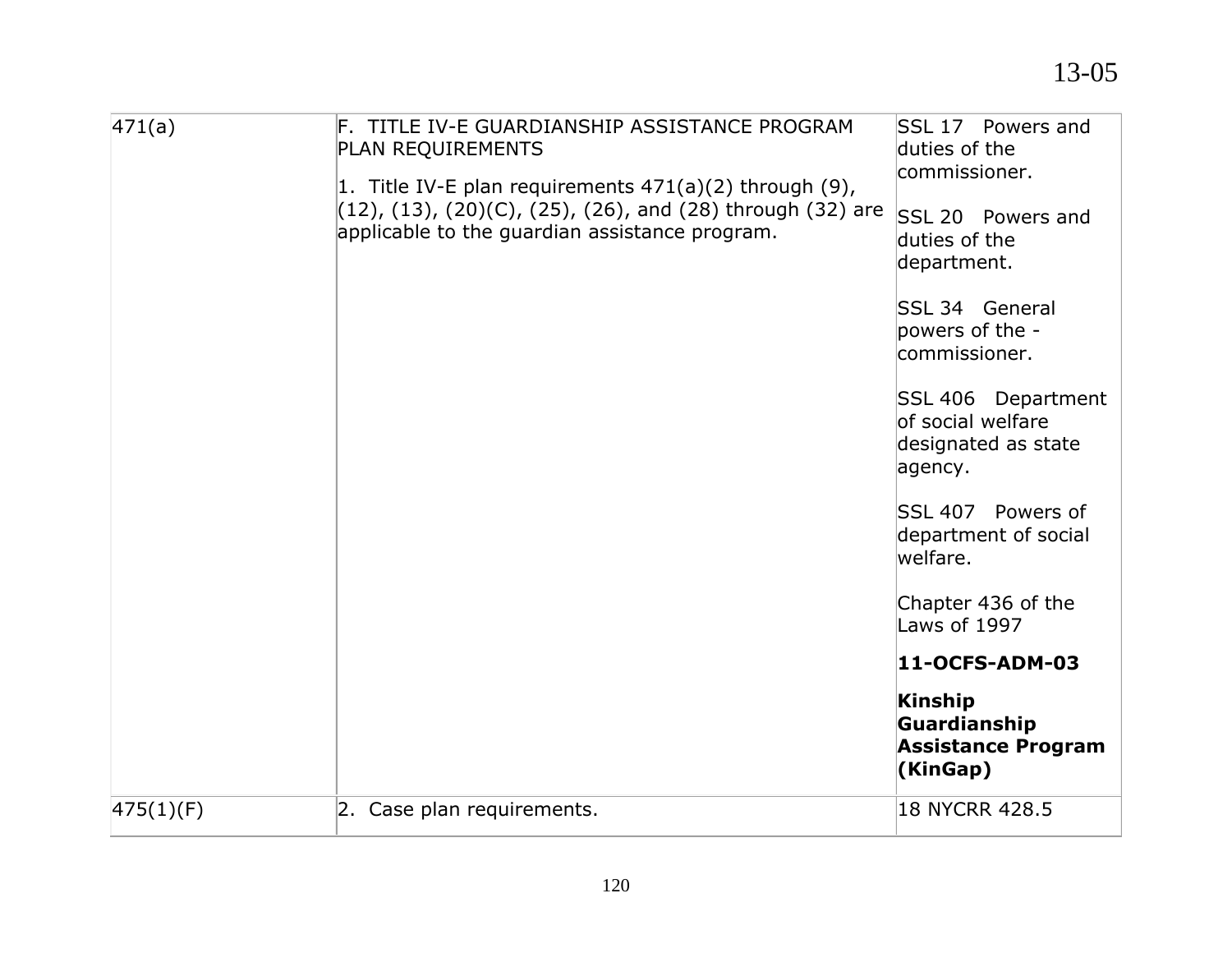|        | For a child with respect to whom the permanency plan is<br>placement with a relative and receipt of kinship guardian<br>assistance payments, the State/Tribal agency shall include $11$ -OCFS-ADM-03<br>in the case plan a description of:<br>a. the steps that the agency has taken to determine that<br>it is not appropriate for the child to be returned home or<br>adopted;<br>b. the reasons for any separation of siblings during<br>placement;<br>c. the reasons why a permanent placement with a fit and<br>willing relative through a kinship guardianship assistance<br>arrangement is in the child's best interests;<br>d. the ways in which the child meets the eligibility<br>requirements for a kinship guardianship assistance<br>payment;<br>e. the efforts the State/Tribal agency has made to discuss<br>adoption by the child's relative foster parent as a more<br>permanent alternative to legal guardianship and, in the<br>case of a relative foster parent who has chosen not to<br>pursue adoption, documentation of the reasons; and | Progress notes.<br>Kinship<br>Guardianship<br>Assistance<br>Program(KinGap) |
|--------|-----------------------------------------------------------------------------------------------------------------------------------------------------------------------------------------------------------------------------------------------------------------------------------------------------------------------------------------------------------------------------------------------------------------------------------------------------------------------------------------------------------------------------------------------------------------------------------------------------------------------------------------------------------------------------------------------------------------------------------------------------------------------------------------------------------------------------------------------------------------------------------------------------------------------------------------------------------------------------------------------------------------------------------------------------------------|-----------------------------------------------------------------------------|
|        | f. the efforts made by the State/Tribal agency to discuss<br>with the child's parent or parents the kinship guardianship<br>assistance arrangement, or the reasons why the efforts<br>were not made.                                                                                                                                                                                                                                                                                                                                                                                                                                                                                                                                                                                                                                                                                                                                                                                                                                                            |                                                                             |
| 475(8) | G. DEFINITION OF 'CHILD'<br>For the purposes of the title IV-E guardianship                                                                                                                                                                                                                                                                                                                                                                                                                                                                                                                                                                                                                                                                                                                                                                                                                                                                                                                                                                                     | <b>SSL 458-b</b><br>Kinship guardianship<br>assistance payments.            |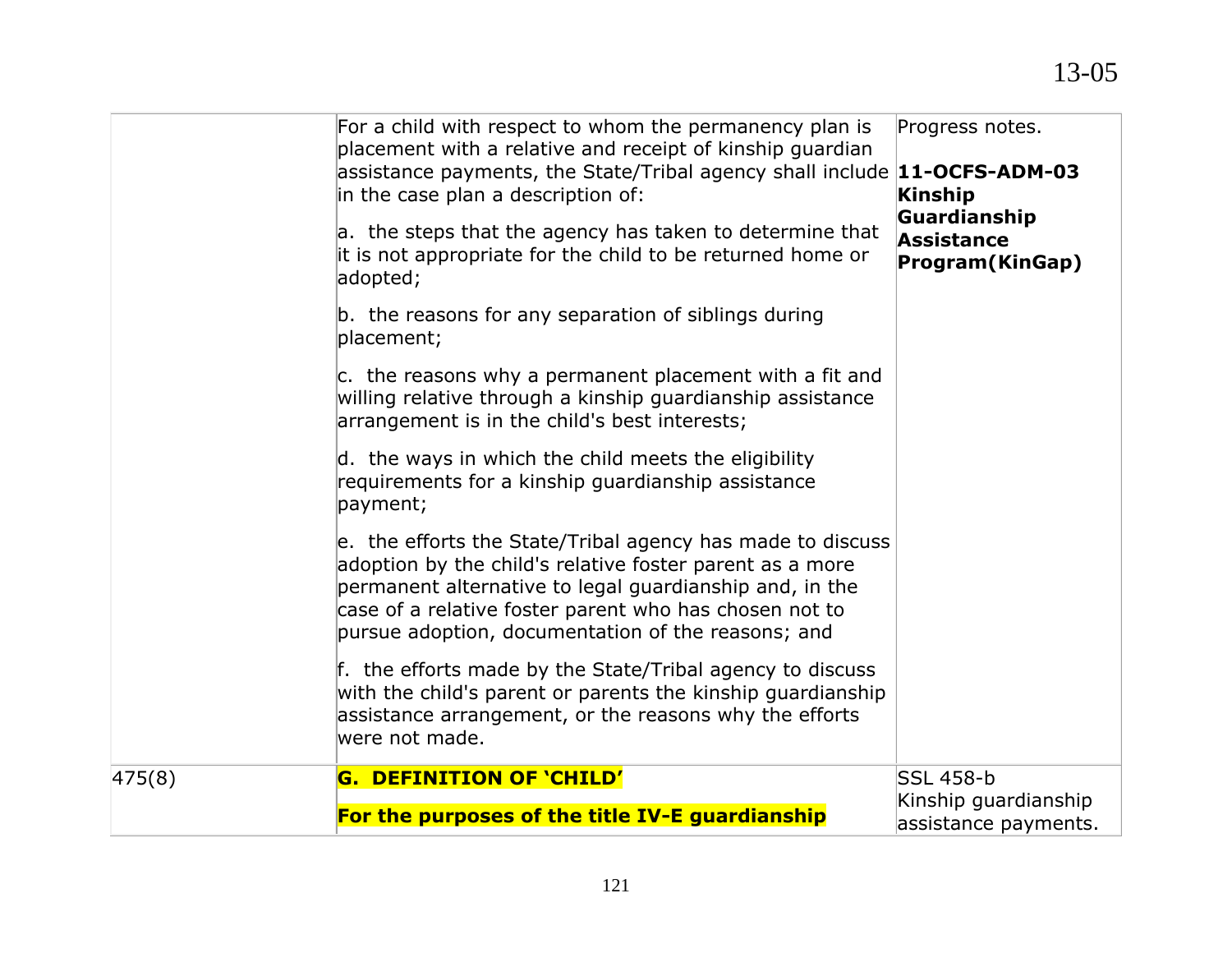## 13-05

| assistance program under section 473(d), the term<br><b>child'</b> means                                                                                                                                       | 18 NYCRR 436.5<br>Payment of kinship                  |
|----------------------------------------------------------------------------------------------------------------------------------------------------------------------------------------------------------------|-------------------------------------------------------|
| 1. an individual who has not attained 18 years<br>of age; or                                                                                                                                                   | quardianship<br>lassistance.                          |
| 2. at the option of the State/Tribal agency an<br><i><b>individual</b></i>                                                                                                                                     | 11-OCFS-ADM-03<br>Kinship                             |
| a. with respect to whom a guardianship<br>assistance agreement is in effect under<br>section 473(d) if the individual had<br>attained age 16 before the guardianship<br>assistance agreement became effective; | Guardianship<br><b>Assistance Program</b><br>(KinGap) |
| b. who has attained the age of 18, but has<br>not attained 19, 20 or 21 years of age, as<br>the title IV-E agency may elect; and                                                                               |                                                       |
| c. who meets any of the following<br>conditions:                                                                                                                                                               |                                                       |
| i. the child is completing secondary<br>education or a program leading to<br>an equivalent credential;                                                                                                         |                                                       |
| ii, the child is enrolled in an<br>institution which provides post-<br>secondary or vocational education;                                                                                                      |                                                       |
| iii. the child is participating in a<br>program or activity designed to<br>promote, or remove barriers to,                                                                                                     |                                                       |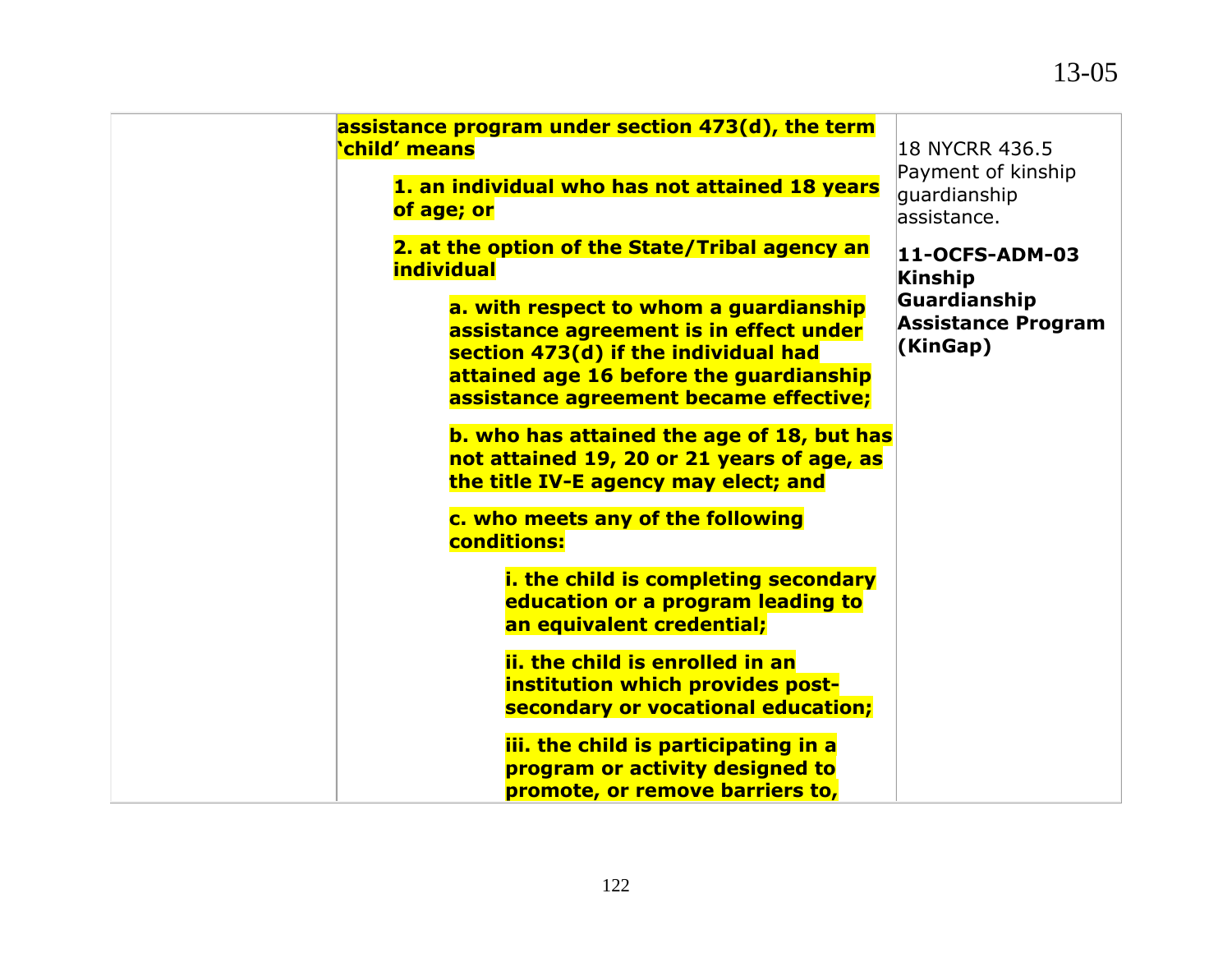| employment;                                                                                                |  |
|------------------------------------------------------------------------------------------------------------|--|
| iv. the child is employed for at least<br>80 hours per month; or                                           |  |
| v. the child is incapable of doing any<br>of the above described activities due<br>to a medical condition. |  |

| <b>Federal Regulatory/</b><br><b>Statutory</b><br><b>References</b> | <b>Requirement</b>                                                                                                                                                                                                           | Regulatory,<br>Statutory, and<br><b>Policy References</b><br>and Citations for<br>Each |
|---------------------------------------------------------------------|------------------------------------------------------------------------------------------------------------------------------------------------------------------------------------------------------------------------------|----------------------------------------------------------------------------------------|
|                                                                     | <b>SECTION 7. TRIBE OPERATED IV-E PROGRAM</b><br><b>REQUIREMENTS</b>                                                                                                                                                         |                                                                                        |
| 471(a)<br>479B(b)                                                   | A. GENERAL PROGRAM REQUIREMENTS<br>Title IV-E plan requirements $471(a)(1)$ through (27), and<br>(29) through (31) are mandatory requirements applicable<br>to Tribes operating a title IV-E program.                        | Not Applicable                                                                         |
| 479B(c)(1)(B)                                                       | <b>B. SERVICE AREA AND POPULATIONS</b><br>For purposes of complying with section $471(a)(3)$ , this<br>plan is in effect in all service areas and for all populations<br>served by the Tribe and identified in Attachment V. | Not Applicable                                                                         |
| 479B(c)(1)(C)(ii)                                                   | C. NUNC PRO TUNC AND FOSTER CARE ELIGIBILITY                                                                                                                                                                                 | Not Applicable                                                                         |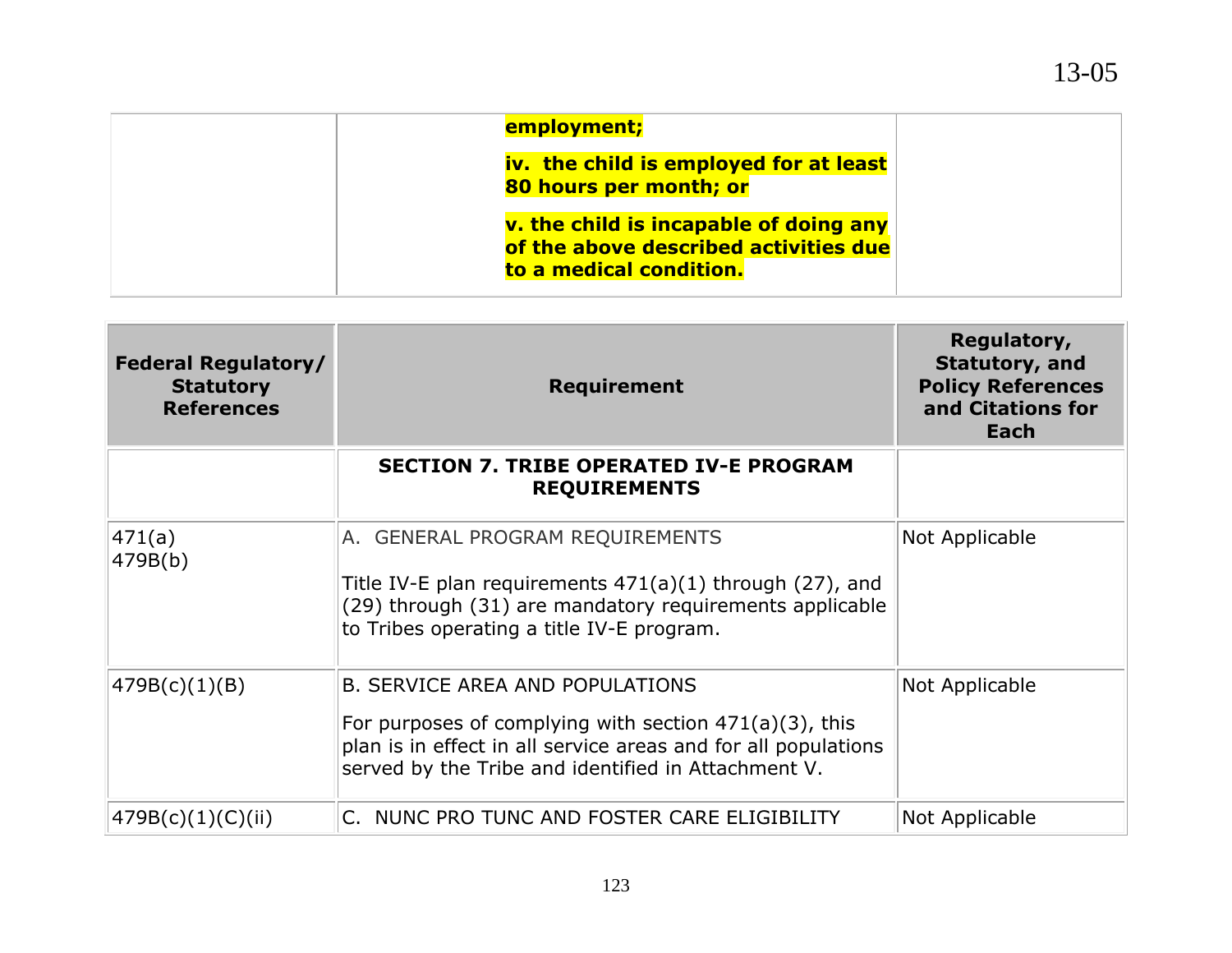|               | <b>REQUIREMENTS</b>                                                                                                                                                                                                                                                                                                                                                                                                                              |                |
|---------------|--------------------------------------------------------------------------------------------------------------------------------------------------------------------------------------------------------------------------------------------------------------------------------------------------------------------------------------------------------------------------------------------------------------------------------------------------|----------------|
|               | For purposes of determining whether a child whose<br>placement and care are the responsibility of an Indian<br>tribe, tribal organization, or tribal consortium satisfies the<br>requirements of section 472(a), the following shall apply:                                                                                                                                                                                                      |                |
|               | 1. Notwithstanding 472(a)(1), Tribes may use affidavits<br>or nunc pro tunc orders as verification documents in<br>support of the reasonable efforts and contrary to the<br>welfare of the child judicial determinations required under<br>that paragraph for the first 12 months for which this plan<br>is in effect.                                                                                                                           |                |
|               | 2. The State plan approved under section 402 (as in<br>effect on July 16, 1996) of the State in which the child<br>resides at the time of removal from the home shall apply<br>to the determination of whether the child satisfies section<br>$472(a)(3)$ .                                                                                                                                                                                      |                |
| 479B(c)(2)    | D. LICENSING STANDARDS FOR TRIBAL FOSTER FAMILY<br>HOMES AND CHILD CARE INSTITUTIONS<br>For purposes of complying with section $471(a)(10)$ , an<br>Indian Tribe, Tribal organization, or Tribal consortium<br>shall establish and maintain a tribal authority or<br>authorities which shall be responsible for establishing and<br>maintaining tribal licensing standards for tribal foster<br>family homes and tribal child care institutions. | Not Applicable |
| 479B(c)(1)(D) | E. IN-KIND EXPENDITURES FROM THIRD-PARTY                                                                                                                                                                                                                                                                                                                                                                                                         | Not Applicable |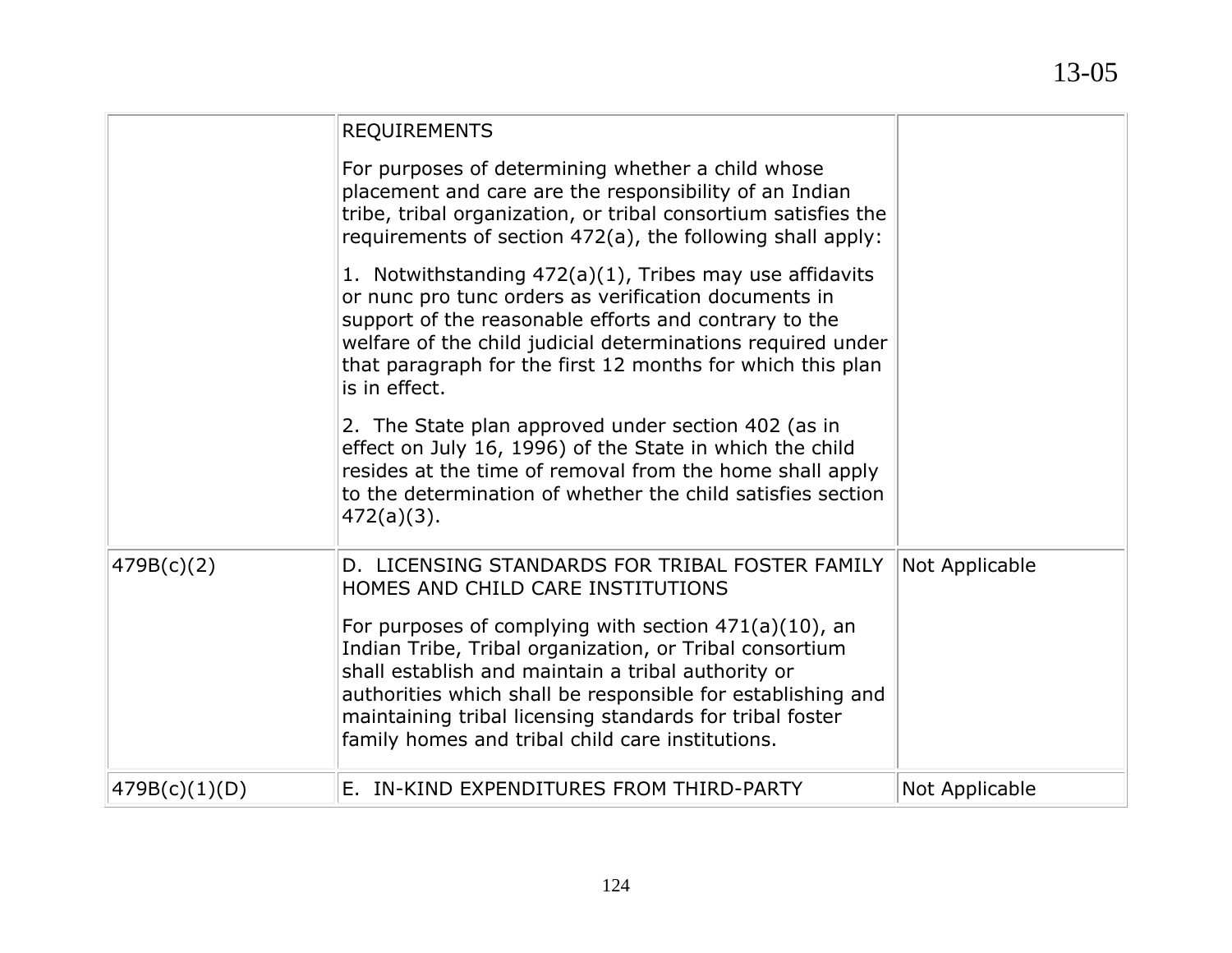| SOURCES.                                                                                                                                                                                                                                                                                                                                                                                                                                                                       |  |
|--------------------------------------------------------------------------------------------------------------------------------------------------------------------------------------------------------------------------------------------------------------------------------------------------------------------------------------------------------------------------------------------------------------------------------------------------------------------------------|--|
| For purposes of complying with section $479B(c)$ , an<br>Indian Tribe, Tribal organization or Tribal consortium shall<br>provide a list of the in-kind expenditures and the third-<br>party sources of such expenditures that the Tribe may<br>claim as part of the non-Federal share of administrative<br>or training expenditures attributable to fiscal year<br>quarters beginning after September 30, 2009 and before<br>October 1, 2014 consistent with $479B(c)(1)(D)$ . |  |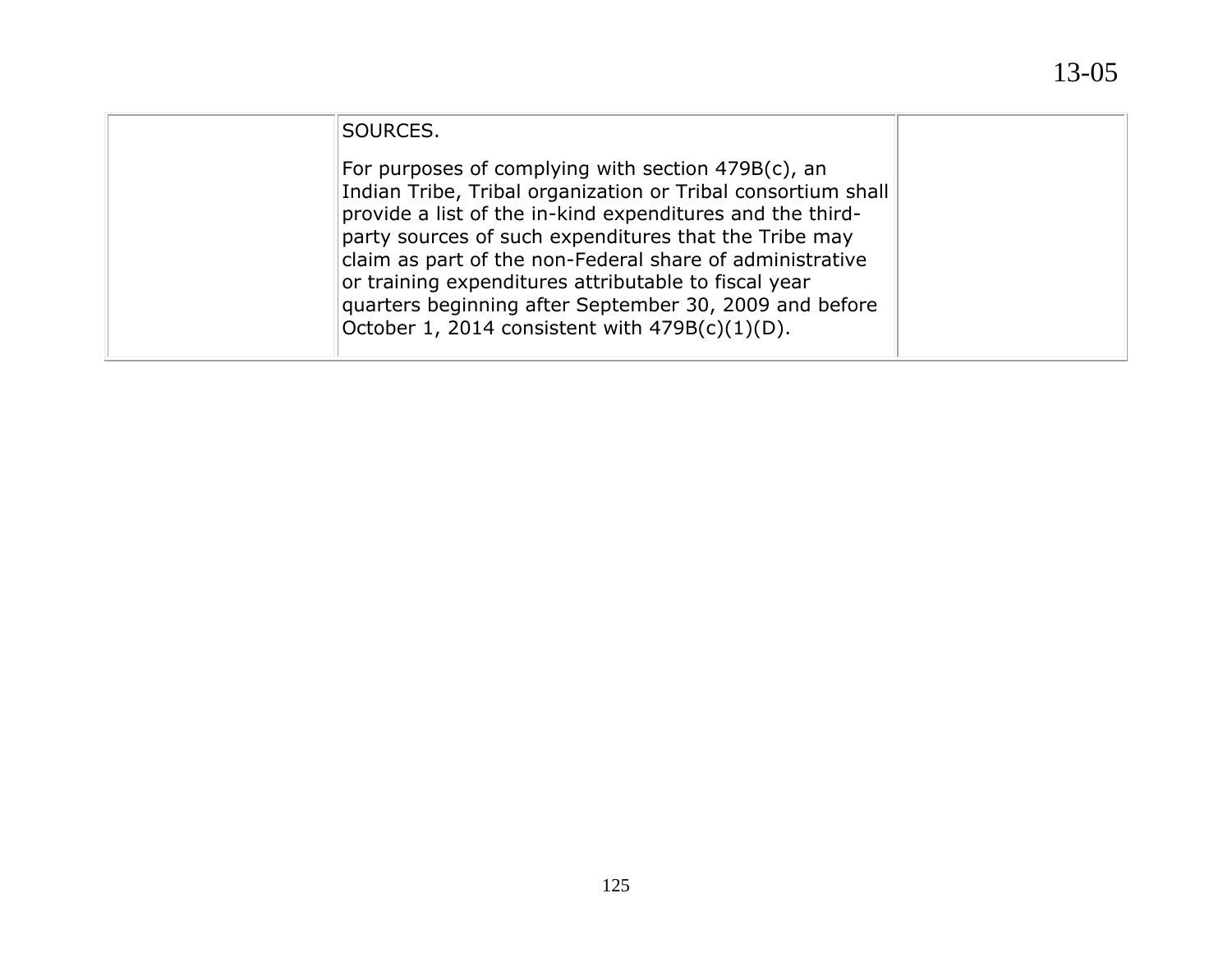ATTACHMENT I

Title IV-E Plan - State/Tribe of \_\_\_NEW YORK\_\_\_

## **C E R T I F I C A T I O N**

I hereby certify that I am authorized to submit the title IV-E Plan on behalf of

|                         | <b>NEW YORK</b><br>(Designated State/Tribal Agency)    |
|-------------------------|--------------------------------------------------------|
| Date                    | (Signature)                                            |
|                         | (Commissioner)                                         |
| APPROVAL<br><b>DATE</b> | <b>EFFECTIVE</b><br>DATE:                              |
|                         | (Signature, Associate Commissioner, Children's Bureau) |